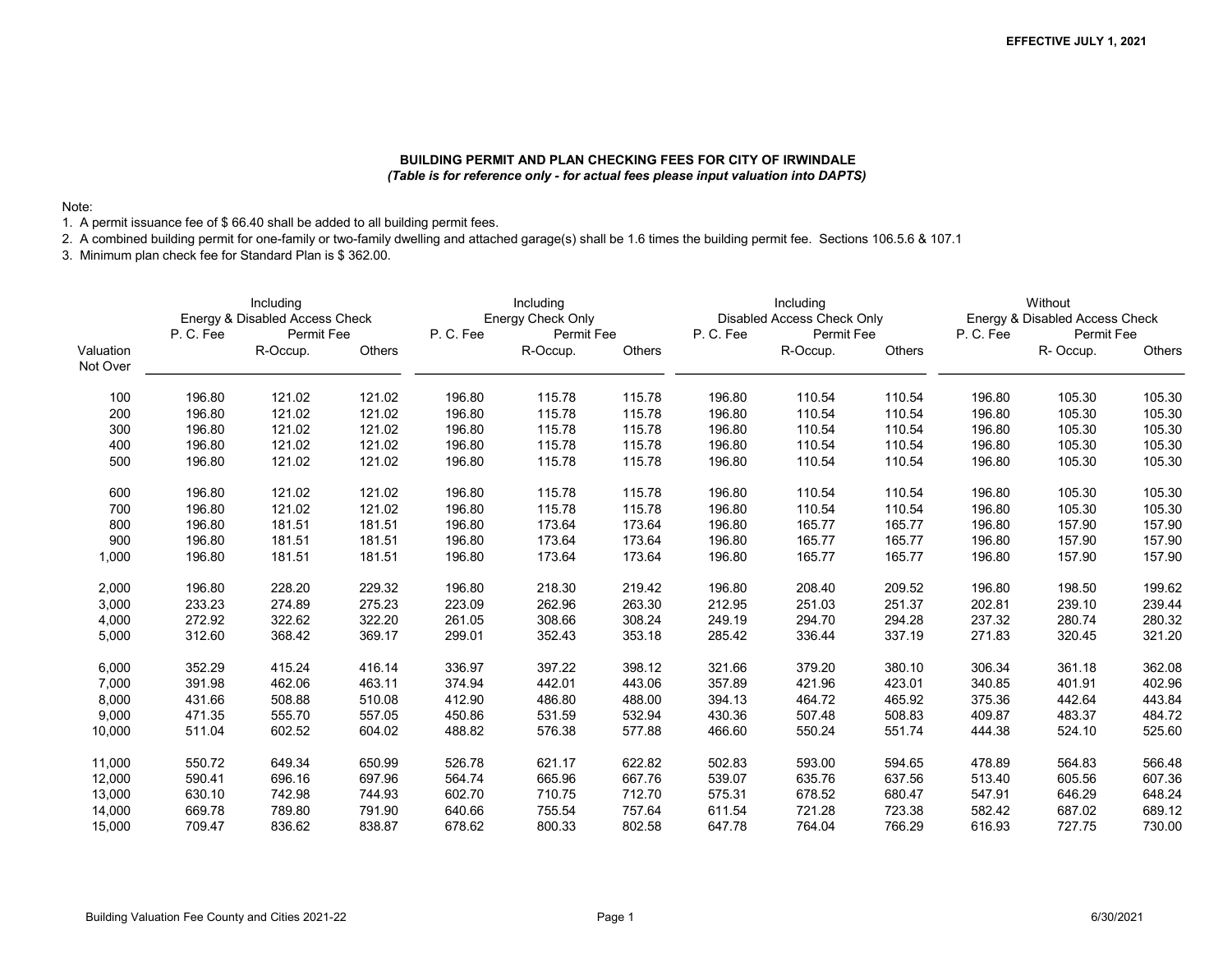|                       |                  | Including<br>Energy & Disabled Access Check |                  |                  | Including<br>Energy Check Only |                  |                  | Including<br>Disabled Access Check Only |                  |                  | Without<br>Energy & Disabled Access Check |                  |
|-----------------------|------------------|---------------------------------------------|------------------|------------------|--------------------------------|------------------|------------------|-----------------------------------------|------------------|------------------|-------------------------------------------|------------------|
|                       | P.C.Fee          | Permit Fee                                  |                  | P. C. Fee        | Permit Fee                     |                  | P.C.Fee          | Permit Fee                              |                  | P.C.Fee          | Permit Fee                                |                  |
| Valuation<br>Not Over |                  | R-Occup.                                    | Others           |                  | R-Occup.                       | Others           |                  | R-Occup.                                | Others           |                  | R-Occup.                                  | Others           |
| 16,000<br>17,000      | 749.16<br>788.84 | 883.44<br>930.26                            | 885.84<br>932.81 | 716.58<br>754.55 | 845.12<br>889.91               | 847.52<br>892.46 | 684.01<br>720.25 | 806.80<br>849.56                        | 809.20<br>852.11 | 651.44<br>685.95 | 768.48<br>809.21                          | 770.88<br>811.76 |
|                       |                  | 977.08                                      | 979.78           |                  |                                |                  |                  |                                         |                  |                  |                                           |                  |
| 18,000                | 828.53           |                                             |                  | 792.51           | 934.70                         | 937.40           | 756.48           | 892.32                                  | 895.02           | 720.46           | 849.94                                    | 852.64           |
| 19,000                | 868.22           | 1,023.90                                    | 1,026.75         | 830.47           | 979.49                         | 982.34           | 792.72           | 935.08                                  | 937.93           | 754.97           | 890.67                                    | 893.52           |
| 20,000                | 907.90           | 1,070.72                                    | 1,073.72         | 868.43           | 1,024.28                       | 1,027.28         | 828.95           | 977.84                                  | 980.84           | 789.48           | 931.40                                    | 934.40           |
| 21,000                | 947.59           | 1,117.54                                    | 1,120.69         | 906.39           | 1,069.07                       | 1,072.22         | 865.19           | 1,020.60                                | 1,023.75         | 823.99           | 972.13                                    | 975.28           |
| 22,000                | 987.28           | 1,164.36                                    | 1,167.66         | 944.35           | 1,113.86                       | 1,117.16         | 901.43           | 1,063.36                                | 1,066.66         | 858.50           | 1,012.86                                  | 1,016.16         |
| 23,000                | 1,026.96         | 1,211.18                                    | 1,214.63         | 982.31           | 1,158.65                       | 1,162.10         | 937.66           | 1,106.12                                | 1,109.57         | 893.01           | 1,053.59                                  | 1,057.04         |
| 24,000                | 1,066.65         | 1,258.00                                    | 1,261.60         | 1,020.27         | 1,203.44                       | 1,207.04         | 973.90           | 1,148.88                                | 1,152.48         | 927.52           | 1,094.32                                  | 1,097.92         |
| 25,000                | 1,106.33         | 1,304.82                                    | 1,308.57         | 1,058.23         | 1,248.23                       | 1,251.98         | 1,010.13         | 1,191.64                                | 1,195.39         | 962.03           | 1,135.05                                  | 1,138.80         |
| 26,000                | 1,138.01         | 1,342.21                                    | 1,346.11         | 1,088.53         | 1,284.00                       | 1,287.90         | 1,039.05         | 1,225.79                                | 1,229.69         | 989.57           | 1,167.58                                  | 1,171.48         |
| 27,000                | 1,168.50         | 1,378.22                                    | 1,382.27         | 1,117.70         | 1,318.45                       | 1,322.50         | 1,066.89         | 1,258.68                                | 1,262.73         | 1,016.09         | 1,198.91                                  | 1,202.96         |
| 28,000                | 1,199.00         | 1,414.23                                    | 1,418.43         | 1,146.87         | 1,352.90                       | 1,357.10         | 1,094.74         | 1,291.57                                | 1,295.77         | 1,042.61         | 1,230.24                                  | 1,234.44         |
| 29,000                | 1,229.50         | 1,450.24                                    | 1,454.59         | 1,176.04         | 1,387.35                       | 1,391.70         | 1,122.59         | 1,324.46                                | 1,328.81         | 1,069.13         | 1,261.57                                  | 1,265.92         |
| 30,000                | 1,260.00         | 1,486.25                                    | 1,490.75         | 1,205.22         | 1,421.80                       | 1,426.30         | 1,150.43         | 1,357.35                                | 1,361.85         | 1,095.65         | 1,292.90                                  | 1,297.40         |
| 31,000                | 1,290.50         | 1,522.26                                    | 1,526.91         | 1,234.39         | 1,456.25                       | 1,460.90         | 1,178.28         | 1,390.24                                | 1,394.89         | 1,122.17         | 1,324.23                                  | 1,328.88         |
| 32,000                | 1,320.99         | 1,558.27                                    | 1,563.07         | 1,263.56         | 1,490.70                       | 1,495.50         | 1,206.12         | 1,423.13                                | 1,427.93         | 1,148.69         | 1,355.56                                  | 1,360.36         |
| 33,000                | 1,351.49         | 1,594.28                                    | 1,599.23         | 1,292.73         | 1,525.15                       | 1,530.10         | 1,233.97         | 1,456.02                                | 1,460.97         | 1,175.21         | 1,386.89                                  | 1,391.84         |
| 34,000                | 1,381.99         | 1,630.29                                    | 1,635.39         | 1,321.90         | 1,559.60                       | 1,564.70         | 1,261.82         | 1,488.91                                | 1,494.01         | 1,201.73         | 1,418.22                                  | 1,423.32         |
| 35,000                | 1,412.49         | 1,666.30                                    | 1,671.55         | 1,351.08         | 1,594.05                       | 1,599.30         | 1,289.66         | 1,521.80                                | 1,527.05         | 1,228.25         | 1,449.55                                  | 1,454.80         |
| 36,000                | 1,442.99         | 1,702.31                                    | 1,707.71         | 1,380.25         | 1,628.50                       | 1,633.90         | 1,317.51         | 1,554.69                                | 1,560.09         | 1,254.77         | 1,480.88                                  | 1,486.28         |
| 37,000                | 1,473.48         | 1,738.32                                    | 1,743.87         | 1,409.42         | 1,662.95                       | 1,668.50         | 1,345.35         | 1,587.58                                | 1,593.13         | 1,281.29         | 1,512.21                                  | 1,517.76         |
| 38,000                | 1,503.98         | 1,774.33                                    | 1,780.03         | 1,438.59         | 1,697.40                       | 1,703.10         | 1,373.20         | 1,620.47                                | 1,626.17         | 1,307.81         | 1,543.54                                  | 1,549.24         |
| 39,000                | 1,534.48         | 1,810.34                                    | 1,816.19         | 1,467.76         | 1,731.85                       | 1,737.70         | 1,401.05         | 1,653.36                                | 1,659.21         | 1,334.33         | 1,574.87                                  | 1,580.72         |
| 40,000                | 1,564.98         | 1,846.35                                    | 1,852.35         | 1,496.94         | 1,766.30                       | 1,772.30         | 1,428.89         | 1,686.25                                | 1,692.25         | 1,360.85         | 1,606.20                                  | 1,612.20         |
| 41,000                | 1,595.48         | 1,882.36                                    | 1,888.51         | 1,526.11         | 1,800.75                       | 1,806.90         | 1,456.74         | 1,719.14                                | 1,725.29         | 1,387.37         | 1,637.53                                  | 1,643.68         |
| 42,000                | 1,625.97         | 1,918.37                                    | 1,924.67         | 1,555.28         | 1,835.20                       | 1,841.50         | 1,484.58         | 1,752.03                                | 1,758.33         | 1,413.89         | 1,668.86                                  | 1,675.16         |
| 43,000                | 1,656.47         | 1,954.38                                    | 1,960.83         | 1,584.45         | 1,869.65                       | 1,876.10         | 1,512.43         | 1,784.92                                | 1,791.37         | 1,440.41         | 1,700.19                                  | 1,706.64         |
| 44,000                | 1,686.97         | 1,990.39                                    | 1,996.99         | 1,613.62         | 1,904.10                       | 1,910.70         | 1,540.28         | 1,817.81                                | 1,824.41         | 1,466.93         | 1,731.52                                  | 1,738.12         |
| 45,000                | 1,717.47         | 2,026.40                                    | 2,033.15         | 1,642.80         | 1,938.55                       | 1,945.30         | 1,568.12         | 1,850.70                                | 1,857.45         | 1,493.45         | 1,762.85                                  | 1,769.60         |
| 46,000                | 1,747.97         | 2,062.41                                    | 2,069.31         | 1,671.97         | 1,973.00                       | 1,979.90         | 1,595.97         | 1,883.59                                | 1,890.49         | 1,519.97         | 1,794.18                                  | 1,801.08         |
| 47,000                | 1,778.46         | 2,098.42                                    | 2,105.47         | 1,701.14         | 2,007.45                       | 2,014.50         | 1,623.81         | 1,916.48                                | 1,923.53         | 1,546.49         | 1,825.51                                  | 1,832.56         |
| 48,000                | 1,808.96         | 2,134.43                                    | 2,141.63         | 1,730.31         | 2,041.90                       | 2,049.10         | 1,651.66         | 1,949.37                                | 1,956.57         | 1,573.01         | 1,856.84                                  | 1,864.04         |
| 49,000                | 1,839.46         | 2,170.44                                    | 2,177.79         | 1,759.48         | 2,076.35                       | 2,083.70         | 1,679.51         | 1,982.26                                | 1,989.61         | 1,599.53         | 1,888.17                                  | 1,895.52         |
| 50,000                | 1,869.96         | 2,206.45                                    | 2,213.95         | 1,788.66         | 2,110.80                       | 2,118.30         | 1,707.35         | 2,015.15                                | 2,022.65         | 1,626.05         | 1,919.50                                  | 1,927.00         |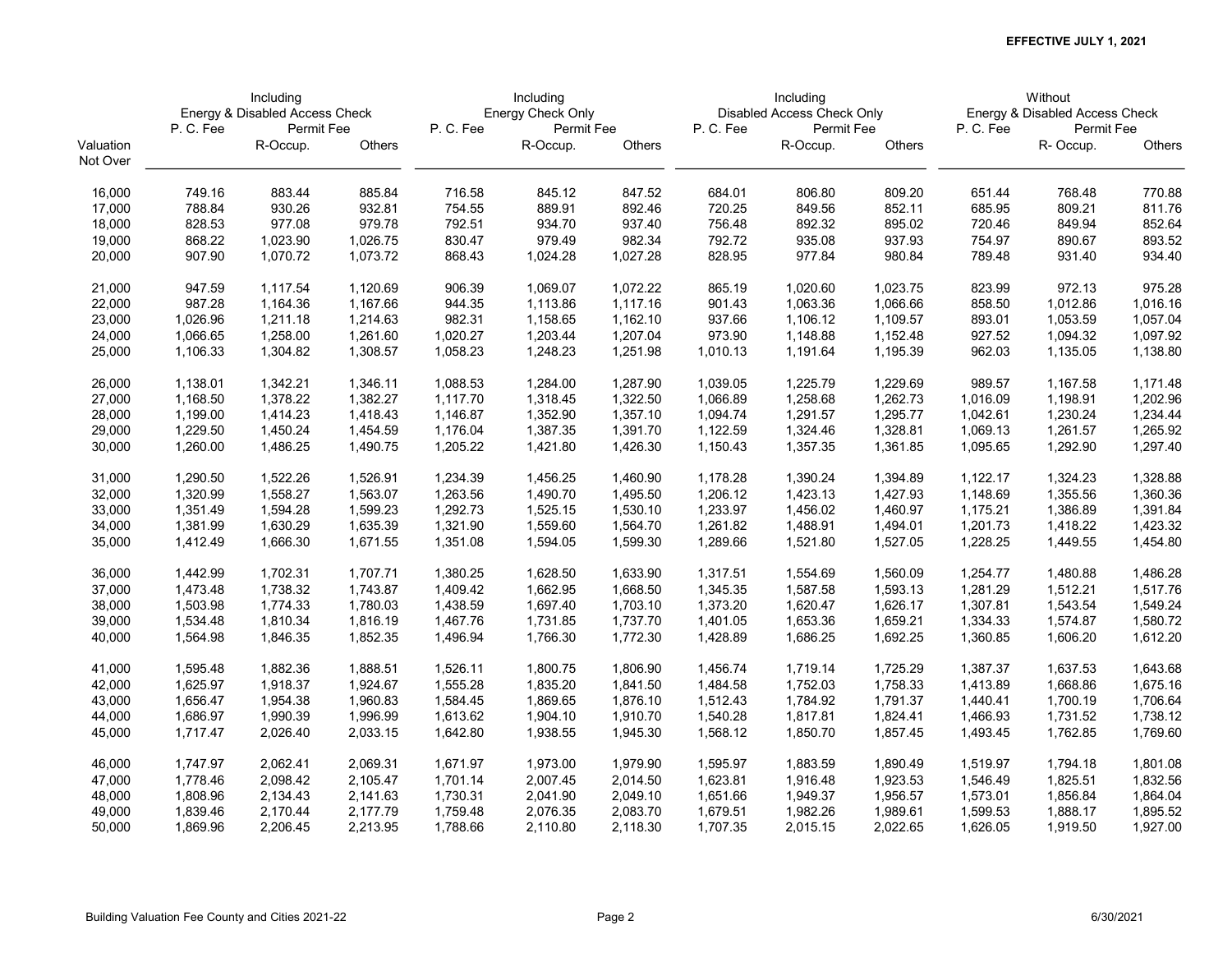|                       | Including<br>Energy & Disabled Access Check |            |          |          | Including         |          |          | Including                  |          |          | Without                        |               |
|-----------------------|---------------------------------------------|------------|----------|----------|-------------------|----------|----------|----------------------------|----------|----------|--------------------------------|---------------|
|                       |                                             |            |          |          | Energy Check Only |          |          | Disabled Access Check Only |          |          | Energy & Disabled Access Check |               |
|                       | P.C.Fee                                     | Permit Fee |          | P.C.Fee  | Permit Fee        |          | P.C.Fee  | Permit Fee                 |          | P.C.Fee  | Permit Fee                     |               |
| Valuation<br>Not Over |                                             | R-Occup.   | Others   |          | R-Occup.          | Others   |          | R-Occup.                   | Others   |          | R-Occup.                       | <b>Others</b> |
|                       |                                             |            |          |          |                   |          |          |                            |          |          |                                |               |
| 51,000                | 1,904.17                                    | 2,246.83   | 2,254.48 | 1,821.38 | 2,149.43          | 2,157.08 | 1,738.59 | 2,052.03                   | 2,059.68 | 1,655.80 | 1,954.63                       | 1,962.28      |
| 52,000                | 1,927.24                                    | 2,274.10   | 2,281.90 | 1,843.45 | 2,175.52          | 2,183.32 | 1,759.65 | 2,076.94                   | 2,084.74 | 1,675.86 | 1,978.36                       | 1,986.16      |
| 53,000                | 1,950.31                                    | 2,301.37   | 2,309.32 | 1,865.51 | 2,201.61          | 2,209.56 | 1,780.72 | 2,101.85                   | 2,109.80 | 1,695.92 | 2,002.09                       | 2,010.04      |
| 54,000                | 1,973.38                                    | 2,328.64   | 2,336.74 | 1,887.58 | 2,227.70          | 2,235.80 | 1,801.78 | 2,126.76                   | 2,134.86 | 1,715.98 | 2,025.82                       | 2,033.92      |
| 55,000                | 1,996.45                                    | 2,355.91   | 2,364.16 | 1,909.64 | 2,253.79          | 2,262.04 | 1,822.84 | 2,151.67                   | 2,159.92 | 1,736.04 | 2,049.55                       | 2,057.80      |
| 56,000                | 2,019.52                                    | 2,383.18   | 2,391.58 | 1,931.71 | 2,279.88          | 2,288.28 | 1,843.91 | 2,176.58                   | 2,184.98 | 1,756.10 | 2,073.28                       | 2,081.68      |
| 57,000                | 2,042.58                                    | 2,410.45   | 2,419.00 | 1,953.78 | 2,305.97          | 2,314.52 | 1,864.97 | 2,201.49                   | 2,210.04 | 1,776.16 | 2,097.01                       | 2,105.56      |
| 58,000                | 2,065.65                                    | 2,437.72   | 2,446.42 | 1,975.84 | 2,332.06          | 2,340.76 | 1,886.03 | 2,226.40                   | 2,235.10 | 1,796.22 | 2,120.74                       | 2,129.44      |
| 59,000                | 2,088.72                                    | 2,464.99   | 2,473.84 | 1,997.91 | 2,358.15          | 2,367.00 | 1,907.09 | 2,251.31                   | 2,260.16 | 1,816.28 | 2,144.47                       | 2,153.32      |
| 60,000                | 2,111.79                                    | 2,492.26   | 2,501.26 | 2,019.97 | 2,384.24          | 2,393.24 | 1,928.16 | 2,276.22                   | 2,285.22 | 1,836.34 | 2,168.20                       | 2,177.20      |
| 61,000                | 2,134.86                                    | 2,519.53   | 2,528.68 | 2,042.04 | 2,410.33          | 2,419.48 | 1,949.22 | 2,301.13                   | 2,310.28 | 1,856.40 | 2,191.93                       | 2,201.08      |
| 62,000                | 2,157.93                                    | 2,546.80   | 2,556.10 | 2,064.11 | 2,436.42          | 2,445.72 | 1,970.28 | 2,326.04                   | 2,335.34 | 1,876.46 | 2,215.66                       | 2,224.96      |
| 63,000                | 2,181.00                                    | 2,574.07   | 2,583.52 | 2,086.17 | 2,462.51          | 2,471.96 | 1,991.35 | 2,350.95                   | 2,360.40 | 1,896.52 | 2,239.39                       | 2,248.84      |
| 64,000                | 2,204.07                                    | 2,601.34   | 2,610.94 | 2,108.24 | 2,488.60          | 2,498.20 | 2,012.41 | 2,375.86                   | 2,385.46 | 1,916.58 | 2,263.12                       | 2,272.72      |
| 65,000                | 2,227.14                                    | 2,628.61   | 2,638.36 | 2,130.30 | 2,514.69          | 2,524.44 | 2,033.47 | 2,400.77                   | 2,410.52 | 1,936.64 | 2,286.85                       | 2,296.60      |
| 66,000                | 2,250.21                                    | 2,655.88   | 2,665.78 | 2,152.37 | 2,540.78          | 2,550.68 | 2,054.54 | 2,425.68                   | 2,435.58 | 1,956.70 | 2,310.58                       | 2,320.48      |
| 67,000                | 2,273.27                                    | 2,683.15   | 2,693.20 | 2,174.44 | 2,566.87          | 2,576.92 | 2,075.60 | 2,450.59                   | 2,460.64 | 1,976.76 | 2,334.31                       | 2,344.36      |
| 68,000                | 2,296.34                                    | 2,710.42   | 2,720.62 | 2,196.50 | 2,592.96          | 2,603.16 | 2,096.66 | 2,475.50                   | 2,485.70 | 1,996.82 | 2,358.04                       | 2,368.24      |
| 69,000                | 2,319.41                                    | 2,737.69   | 2,748.04 | 2,218.57 | 2,619.05          | 2,629.40 | 2,117.72 | 2,500.41                   | 2,510.76 | 2,016.88 | 2,381.77                       | 2,392.12      |
| 70,000                | 2,342.48                                    | 2,764.96   | 2,775.46 | 2,240.63 | 2,645.14          | 2,655.64 | 2,138.79 | 2,525.32                   | 2,535.82 | 2,036.94 | 2,405.50                       | 2,416.00      |
| 71,000                | 2,365.55                                    | 2,792.23   | 2,802.88 | 2,262.70 | 2,671.23          | 2,681.88 | 2,159.85 | 2,550.23                   | 2,560.88 | 2,057.00 | 2,429.23                       | 2,439.88      |
| 72,000                | 2,388.62                                    | 2,819.50   | 2,830.30 | 2,284.77 | 2,697.32          | 2,708.12 | 2,180.91 | 2,575.14                   | 2,585.94 | 2,077.06 | 2,452.96                       | 2,463.76      |
| 73,000                | 2,411.69                                    | 2,846.77   | 2,857.72 | 2,306.83 | 2,723.41          | 2,734.36 | 2,201.98 | 2,600.05                   | 2,611.00 | 2,097.12 | 2,476.69                       | 2,487.64      |
| 74,000                | 2,434.76                                    | 2,874.04   | 2,885.14 | 2,328.90 | 2,749.50          | 2,760.60 | 2,223.04 | 2,624.96                   | 2,636.06 | 2,117.18 | 2,500.42                       | 2,511.52      |
| 75,000                | 2,457.83                                    | 2,901.31   | 2,912.56 | 2,350.96 | 2,775.59          | 2,786.84 | 2,244.10 | 2,649.87                   | 2,661.12 | 2,137.24 | 2,524.15                       | 2,535.40      |
| 76,000                | 2,480.90                                    | 2,928.58   | 2,939.98 | 2,373.03 | 2,801.68          | 2,813.08 | 2,265.17 | 2,674.78                   | 2,686.18 | 2,157.30 | 2,547.88                       | 2,559.28      |
| 77,000                | 2,503.96                                    | 2,955.85   | 2,967.40 | 2,395.10 | 2,827.77          | 2,839.32 | 2,286.23 | 2,699.69                   | 2,711.24 | 2,177.36 | 2,571.61                       | 2,583.16      |
| 78,000                | 2,527.03                                    | 2,983.12   | 2,994.82 | 2,417.16 | 2,853.86          | 2,865.56 | 2,307.29 | 2,724.60                   | 2,736.30 | 2,197.42 | 2,595.34                       | 2,607.04      |
| 79,000                | 2,550.10                                    | 3,010.39   | 3,022.24 | 2,439.23 | 2,879.95          | 2,891.80 | 2,328.35 | 2,749.51                   | 2,761.36 | 2,217.48 | 2,619.07                       | 2,630.92      |
| 80,000                | 2,573.17                                    | 3,037.66   | 3,049.66 | 2,461.29 | 2,906.04          | 2,918.04 | 2,349.42 | 2,774.42                   | 2,786.42 | 2,237.54 | 2,642.80                       | 2,654.80      |
| 81,000                | 2,596.24                                    | 3,064.93   | 3,077.08 | 2,483.36 | 2,932.13          | 2,944.28 | 2,370.48 | 2,799.33                   | 2,811.48 | 2,257.60 | 2,666.53                       | 2,678.68      |
| 82,000                | 2,619.31                                    | 3,092.20   | 3,104.50 | 2,505.43 | 2,958.22          | 2,970.52 | 2,391.54 | 2,824.24                   | 2,836.54 | 2,277.66 | 2,690.26                       | 2,702.56      |
| 83,000                | 2,642.38                                    | 3,119.47   | 3,131.92 | 2,527.49 | 2,984.31          | 2,996.76 | 2,412.61 | 2,849.15                   | 2,861.60 | 2,297.72 | 2,713.99                       | 2,726.44      |
| 84,000                | 2,665.45                                    | 3,146.74   | 3,159.34 | 2,549.56 | 3,010.40          | 3,023.00 | 2,433.67 | 2,874.06                   | 2,886.66 | 2,317.78 | 2,737.72                       | 2,750.32      |
| 85,000                | 2,688.52                                    | 3,174.01   | 3,186.76 | 2,571.62 | 3,036.49          | 3,049.24 | 2,454.73 | 2,898.97                   | 2,911.72 | 2,337.84 | 2,761.45                       | 2,774.20      |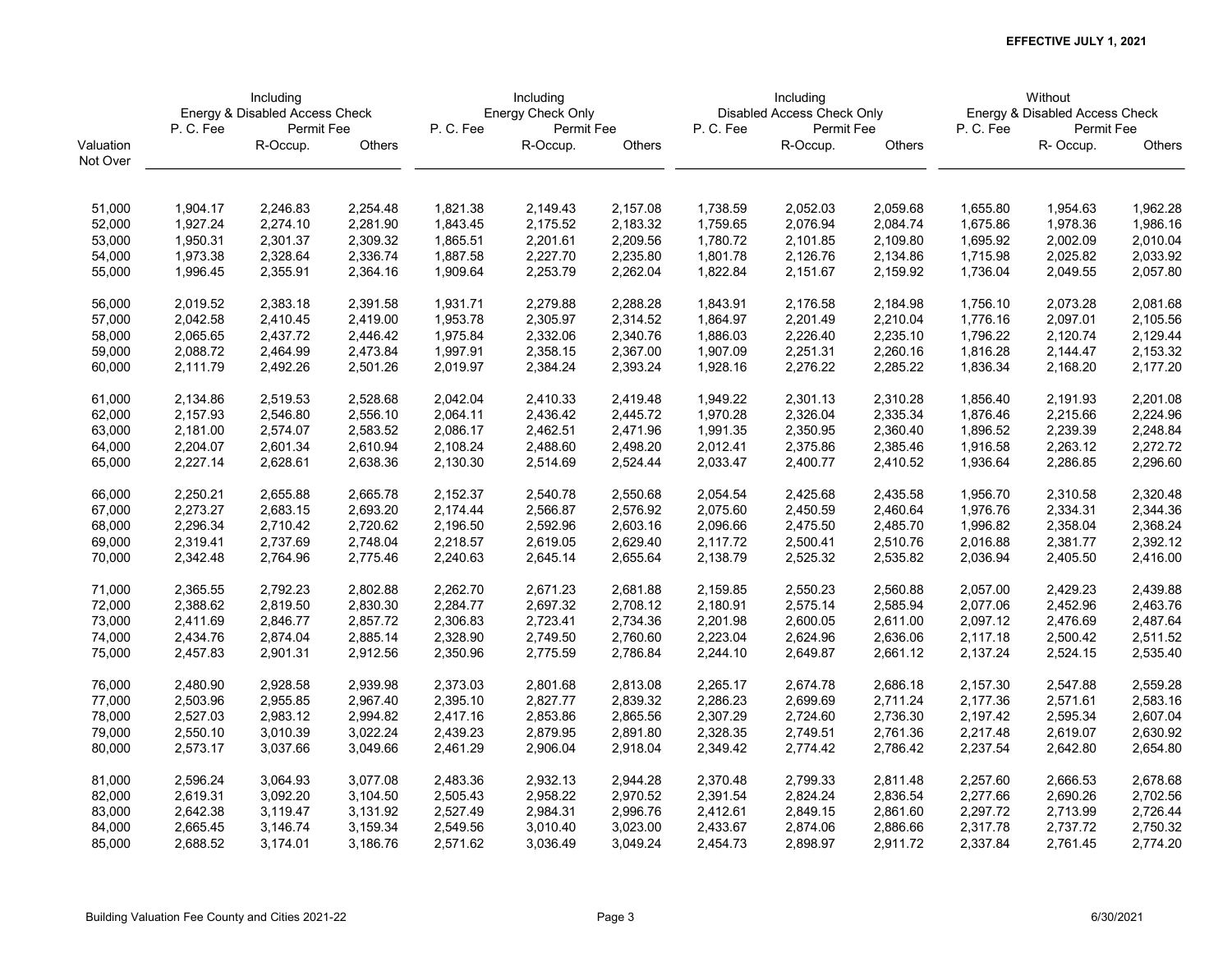|           | Including<br>Energy & Disabled Access Check |            |          |          | Including         |          |          | Including                  |          |          | Without                        |          |
|-----------|---------------------------------------------|------------|----------|----------|-------------------|----------|----------|----------------------------|----------|----------|--------------------------------|----------|
|           |                                             |            |          |          | Energy Check Only |          |          | Disabled Access Check Only |          |          | Energy & Disabled Access Check |          |
|           | P.C.Fee                                     | Permit Fee |          | P.C.Fee  | Permit Fee        |          | P.C.Fee  | Permit Fee                 |          | P.C.Fee  | Permit Fee                     |          |
| Valuation |                                             | R-Occup.   | Others   |          | R-Occup.          | Others   |          | R-Occup.                   | Others   |          | R-Occup.                       | Others   |
| Not Over  |                                             |            |          |          |                   |          |          |                            |          |          |                                |          |
| 86,000    | 2,711.59                                    | 3,201.28   | 3,214.18 | 2,593.69 | 3,062.58          | 3,075.48 | 2,475.80 | 2,923.88                   | 2,936.78 | 2,357.90 | 2,785.18                       | 2,798.08 |
| 87,000    | 2,734.65                                    | 3,228.55   | 3,241.60 | 2,615.76 | 3,088.67          | 3,101.72 | 2,496.86 | 2,948.79                   | 2,961.84 | 2,377.96 | 2,808.91                       | 2,821.96 |
| 88,000    | 2,757.72                                    | 3,255.82   | 3,269.02 | 2,637.82 | 3,114.76          | 3,127.96 | 2,517.92 | 2,973.70                   | 2,986.90 | 2,398.02 | 2,832.64                       | 2,845.84 |
| 89,000    | 2,780.79                                    | 3,283.09   | 3,296.44 | 2,659.89 | 3,140.85          | 3,154.20 | 2,538.98 | 2,998.61                   | 3,011.96 | 2,418.08 | 2,856.37                       | 2,869.72 |
| 90,000    | 2,803.86                                    | 3,310.36   | 3,323.86 | 2,681.95 | 3,166.94          | 3,180.44 | 2,560.05 | 3,023.52                   | 3,037.02 | 2,438.14 | 2,880.10                       | 2,893.60 |
|           |                                             |            |          |          |                   |          |          |                            |          |          |                                |          |
| 91,000    | 2,826.93                                    | 3,337.63   | 3,351.28 | 2,704.02 | 3,193.03          | 3,206.68 | 2,581.11 | 3,048.43                   | 3,062.08 | 2,458.20 | 2,903.83                       | 2,917.48 |
| 92,000    | 2,850.00                                    | 3,364.90   | 3,378.70 | 2,726.09 | 3,219.12          | 3,232.92 | 2,602.17 | 3,073.34                   | 3,087.14 | 2,478.26 | 2,927.56                       | 2,941.36 |
| 93,000    | 2,873.07                                    | 3,392.17   | 3,406.12 | 2,748.15 | 3,245.21          | 3,259.16 | 2,623.24 | 3,098.25                   | 3,112.20 | 2,498.32 | 2,951.29                       | 2,965.24 |
| 94,000    | 2,896.14                                    | 3,419.44   | 3,433.54 | 2,770.22 | 3,271.30          | 3,285.40 | 2,644.30 | 3,123.16                   | 3,137.26 | 2,518.38 | 2,975.02                       | 2,989.12 |
| 95,000    | 2,919.21                                    | 3,446.71   | 3,460.96 | 2,792.28 | 3,297.39          | 3,311.64 | 2,665.36 | 3,148.07                   | 3,162.32 | 2,538.44 | 2,998.75                       | 3,013.00 |
| 96,000    | 2,942.28                                    | 3,473.98   | 3,488.38 | 2,814.35 | 3,323.48          | 3,337.88 | 2,686.43 | 3,172.98                   | 3,187.38 | 2,558.50 | 3,022.48                       | 3,036.88 |
| 97,000    | 2,965.34                                    | 3,501.25   | 3,515.80 | 2,836.42 | 3,349.57          | 3,364.12 | 2,707.49 | 3,197.89                   | 3,212.44 | 2,578.56 | 3,046.21                       | 3,060.76 |
| 98,000    | 2,988.41                                    | 3,528.52   | 3,543.22 | 2,858.48 | 3,375.66          | 3,390.36 | 2,728.55 | 3,222.80                   | 3,237.50 | 2,598.62 | 3,069.94                       | 3,084.64 |
| 99,000    | 3,011.48                                    | 3,555.79   | 3,570.64 | 2,880.55 | 3,401.75          | 3,416.60 | 2,749.61 | 3,247.71                   | 3,262.56 | 2,618.68 | 3,093.67                       | 3,108.52 |
| 100,000   | 3,034.55                                    | 3,583.06   | 3,598.06 | 2,902.61 | 3,427.84          | 3,442.84 | 2,770.68 | 3,272.62                   | 3,287.62 | 2,638.74 | 3,117.40                       | 3,132.40 |
| 101,000   | 3,044.33                                    | 3,594.69   | 3,609.84 | 2,911.96 | 3,438.97          | 3,454.12 | 2,779.60 | 3,283.25                   | 3,298.40 | 2,647.24 | 3,127.53                       | 3,142.68 |
| 102,000   | 3,059.97                                    | 3,613.22   | 3,628.52 | 2,926.92 | 3,456.70          | 3,472.00 | 2,793.88 | 3,300.18                   | 3,315.48 | 2,660.84 | 3,143.66                       | 3,158.96 |
| 103,000   | 3,075.61                                    | 3,631.75   | 3,647.20 | 2,941.88 | 3,474.43          | 3,489.88 | 2,808.16 | 3,317.11                   | 3,332.56 | 2,674.44 | 3,159.79                       | 3,175.24 |
| 104,000   | 3,091.25                                    | 3,650.28   | 3,665.88 | 2,956.84 | 3,492.16          | 3,507.76 | 2,822.44 | 3,334.04                   | 3,349.64 | 2,688.04 | 3,175.92                       | 3,191.52 |
| 105,000   | 3,106.89                                    | 3,668.81   | 3,684.56 | 2,971.80 | 3,509.89          | 3,525.64 | 2,836.72 | 3,350.97                   | 3,366.72 | 2,701.64 | 3,192.05                       | 3,207.80 |
| 106,000   | 3,122.53                                    | 3,687.34   | 3,703.24 | 2,986.76 | 3,527.62          | 3,543.52 | 2,851.00 | 3,367.90                   | 3,383.80 | 2,715.24 | 3,208.18                       | 3,224.08 |
| 107,000   | 3,138.17                                    | 3,705.87   | 3,721.92 | 3,001.72 | 3,545.35          | 3,561.40 | 2,865.28 | 3,384.83                   | 3,400.88 | 2,728.84 | 3,224.31                       | 3,240.36 |
| 108,000   | 3,153.81                                    | 3,724.40   | 3,740.60 | 3,016.68 | 3,563.08          | 3,579.28 | 2,879.56 | 3,401.76                   | 3,417.96 | 2,742.44 | 3,240.44                       | 3,256.64 |
| 109,000   | 3,169.45                                    | 3,742.93   | 3,759.28 | 3,031.64 | 3,580.81          | 3,597.16 | 2,893.84 | 3,418.69                   | 3,435.04 | 2,756.04 | 3,256.57                       | 3,272.92 |
| 110,000   | 3,185.09                                    | 3,761.46   | 3,777.96 | 3,046.60 | 3,598.54          | 3,615.04 | 2,908.12 | 3,435.62                   | 3,452.12 | 2,769.64 | 3,272.70                       | 3,289.20 |
| 111,000   | 3,200.73                                    | 3,779.99   | 3,796.64 | 3,061.56 | 3,616.27          | 3,632.92 | 2,922.40 | 3,452.55                   | 3,469.20 | 2,783.24 | 3,288.83                       | 3,305.48 |
| 112,000   | 3,216.37                                    | 3,798.52   | 3,815.32 | 3,076.52 | 3,634.00          | 3,650.80 | 2,936.68 | 3,469.48                   | 3,486.28 | 2,796.84 | 3,304.96                       | 3,321.76 |
| 113,000   | 3,232.01                                    | 3,817.05   | 3,834.00 | 3,091.48 | 3,651.73          | 3,668.68 | 2,950.96 | 3,486.41                   | 3,503.36 | 2,810.44 | 3,321.09                       | 3,338.04 |
| 114,000   | 3,247.65                                    | 3,835.58   | 3,852.68 | 3,106.44 | 3,669.46          | 3,686.56 | 2,965.24 | 3,503.34                   | 3,520.44 | 2,824.04 | 3,337.22                       | 3,354.32 |
| 115,000   | 3,263.29                                    | 3,854.11   | 3,871.36 | 3,121.40 | 3,687.19          | 3,704.44 | 2,979.52 | 3,520.27                   | 3,537.52 | 2,837.64 | 3,353.35                       | 3,370.60 |
| 116,000   | 3,278.93                                    | 3,872.64   | 3,890.04 | 3,136.36 | 3,704.92          | 3,722.32 | 2,993.80 | 3,537.20                   | 3,554.60 | 2,851.24 | 3,369.48                       | 3,386.88 |
| 117,000   | 3,294.57                                    | 3,891.17   | 3,908.72 | 3,151.32 | 3,722.65          | 3,740.20 | 3,008.08 | 3,554.13                   | 3,571.68 | 2,864.84 | 3,385.61                       | 3,403.16 |
| 118,000   | 3,310.21                                    | 3,909.70   | 3,927.40 | 3,166.28 | 3,740.38          | 3,758.08 | 3,022.36 | 3,571.06                   | 3,588.76 | 2,878.44 | 3,401.74                       | 3,419.44 |
| 119,000   | 3,325.85                                    | 3,928.23   | 3,946.08 | 3,181.24 | 3,758.11          | 3,775.96 | 3,036.64 | 3,587.99                   | 3,605.84 | 2,892.04 | 3,417.87                       | 3,435.72 |
| 120,000   | 3,341.49                                    | 3,946.76   | 3,964.76 | 3,196.20 | 3,775.84          | 3,793.84 | 3,050.92 | 3,604.92                   | 3,622.92 | 2,905.64 | 3,434.00                       | 3,452.00 |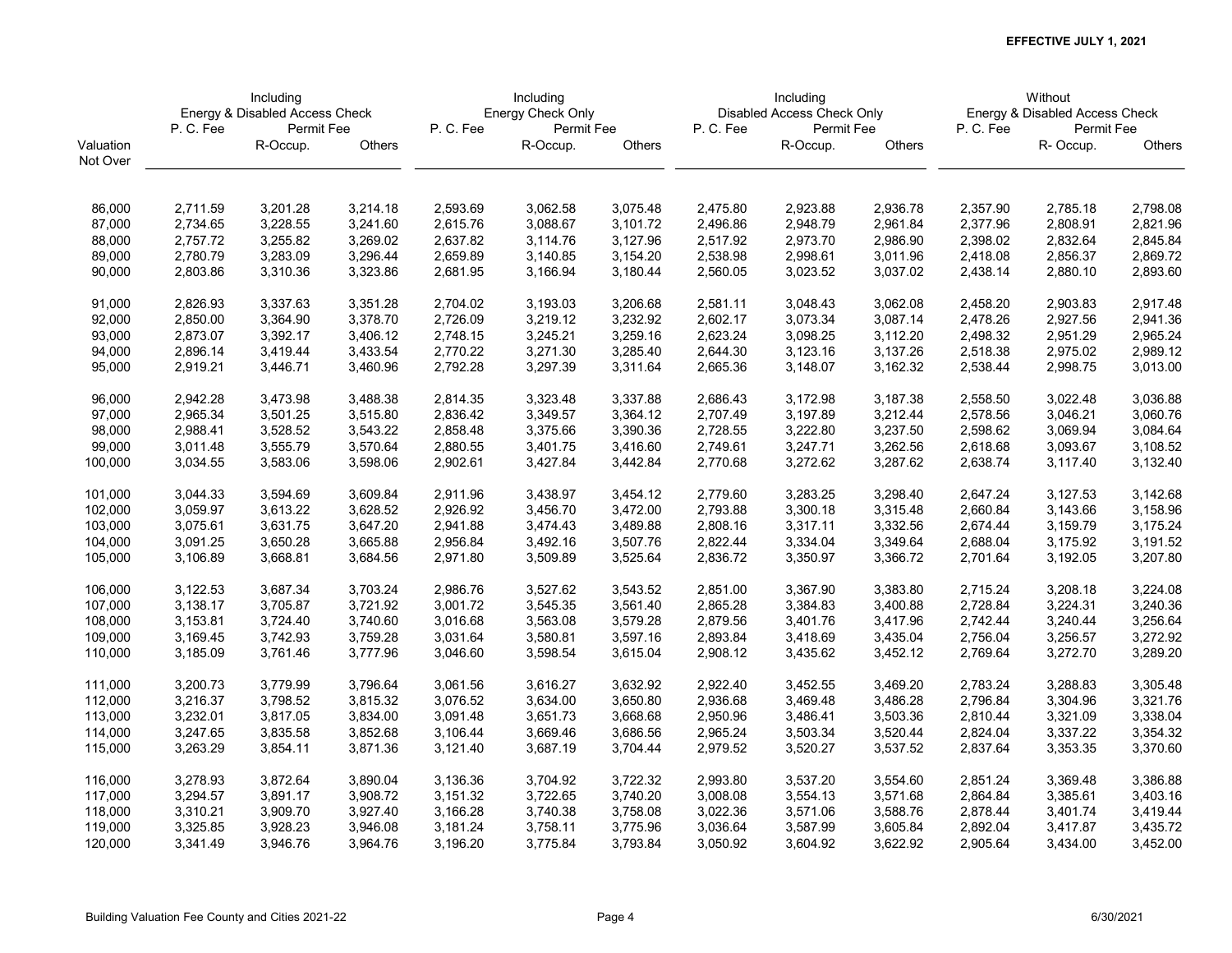|           | Including<br>Energy & Disabled Access Check |            |          |          | Including         |          |          | Including                  |          |          | Without                        |          |
|-----------|---------------------------------------------|------------|----------|----------|-------------------|----------|----------|----------------------------|----------|----------|--------------------------------|----------|
|           |                                             |            |          |          | Energy Check Only |          |          | Disabled Access Check Only |          |          | Energy & Disabled Access Check |          |
|           | P.C.Fee                                     | Permit Fee |          | P.C.Fee  | Permit Fee        |          | P.C.Fee  | Permit Fee                 |          | P.C.Fee  | Permit Fee                     |          |
| Valuation |                                             | R-Occup.   | Others   |          | R-Occup.          | Others   |          | R-Occup.                   | Others   |          | R-Occup.                       | Others   |
| Not Over  |                                             |            |          |          |                   |          |          |                            |          |          |                                |          |
|           |                                             |            |          |          |                   |          |          |                            |          |          |                                |          |
| 121,000   | 3,357.13                                    | 3,965.29   | 3,983.44 | 3,211.16 | 3,793.57          | 3,811.72 | 3,065.20 | 3,621.85                   | 3,640.00 | 2,919.24 | 3,450.13                       | 3,468.28 |
| 122,000   | 3,372.77                                    | 3,983.82   | 4,002.12 | 3,226.12 | 3,811.30          | 3,829.60 | 3,079.48 | 3,638.78                   | 3,657.08 | 2,932.84 | 3,466.26                       | 3,484.56 |
| 123,000   | 3,388.41                                    | 4,002.35   | 4,020.80 | 3,241.08 | 3,829.03          | 3,847.48 | 3,093.76 | 3,655.71                   | 3,674.16 | 2,946.44 | 3,482.39                       | 3,500.84 |
| 124,000   | 3,404.05                                    | 4,020.88   | 4,039.48 | 3,256.04 | 3,846.76          | 3,865.36 | 3,108.04 | 3,672.64                   | 3,691.24 | 2,960.04 | 3,498.52                       | 3,517.12 |
| 125,000   | 3,419.69                                    | 4,039.41   | 4,058.16 | 3,271.00 | 3,864.49          | 3,883.24 | 3,122.32 | 3,689.57                   | 3,708.32 | 2,973.64 | 3,514.65                       | 3,533.40 |
| 126,000   | 3,435.33                                    | 4,057.94   | 4,076.84 | 3,285.96 | 3,882.22          | 3,901.12 | 3,136.60 | 3,706.50                   | 3,725.40 | 2,987.24 | 3,530.78                       | 3,549.68 |
| 127,000   | 3,450.97                                    | 4,076.47   | 4,095.52 | 3,300.92 | 3,899.95          | 3,919.00 | 3,150.88 | 3,723.43                   | 3,742.48 | 3,000.84 | 3,546.91                       | 3,565.96 |
| 128,000   | 3,466.61                                    | 4,095.00   | 4,114.20 | 3,315.88 | 3,917.68          | 3,936.88 | 3,165.16 | 3,740.36                   | 3,759.56 | 3,014.44 | 3,563.04                       | 3,582.24 |
| 129,000   | 3,482.25                                    | 4,113.53   | 4,132.88 | 3,330.84 | 3,935.41          | 3,954.76 | 3,179.44 | 3,757.29                   | 3,776.64 | 3,028.04 | 3,579.17                       | 3,598.52 |
| 130,000   | 3,497.89                                    | 4,132.06   | 4,151.56 | 3,345.80 | 3,953.14          | 3,972.64 | 3,193.72 | 3,774.22                   | 3,793.72 | 3,041.64 | 3,595.30                       | 3,614.80 |
| 131,000   | 3,513.53                                    | 4,150.59   | 4,170.24 | 3,360.76 | 3,970.87          | 3,990.52 | 3,208.00 | 3,791.15                   | 3,810.80 | 3,055.24 | 3,611.43                       | 3,631.08 |
| 132,000   | 3,529.17                                    | 4,169.12   | 4,188.92 | 3,375.72 | 3,988.60          | 4,008.40 | 3,222.28 | 3,808.08                   | 3,827.88 | 3,068.84 | 3,627.56                       | 3,647.36 |
| 133,000   | 3,544.81                                    | 4,187.65   | 4,207.60 | 3,390.68 | 4,006.33          | 4,026.28 | 3,236.56 | 3,825.01                   | 3,844.96 | 3,082.44 | 3,643.69                       | 3,663.64 |
| 134,000   | 3,560.45                                    | 4,206.18   | 4,226.28 | 3,405.64 | 4,024.06          | 4,044.16 | 3,250.84 | 3,841.94                   | 3,862.04 | 3,096.04 | 3,659.82                       | 3,679.92 |
| 135,000   | 3,576.09                                    | 4,224.71   | 4,244.96 | 3,420.60 | 4,041.79          | 4,062.04 | 3,265.12 | 3,858.87                   | 3,879.12 | 3,109.64 | 3,675.95                       | 3,696.20 |
| 136,000   | 3,591.73                                    | 4,243.24   | 4,263.64 | 3,435.56 | 4,059.52          | 4,079.92 | 3,279.40 | 3,875.80                   | 3,896.20 | 3,123.24 | 3,692.08                       | 3,712.48 |
| 137,000   | 3,607.37                                    | 4,261.77   | 4,282.32 | 3,450.52 | 4,077.25          | 4,097.80 | 3,293.68 | 3,892.73                   | 3,913.28 | 3,136.84 | 3,708.21                       | 3,728.76 |
| 138,000   | 3,623.01                                    | 4,280.30   | 4,301.00 | 3,465.48 | 4,094.98          | 4,115.68 | 3,307.96 | 3,909.66                   | 3,930.36 | 3,150.44 | 3,724.34                       | 3,745.04 |
| 139,000   | 3,638.65                                    | 4,298.83   | 4,319.68 | 3,480.44 | 4,112.71          | 4,133.56 | 3,322.24 | 3,926.59                   | 3,947.44 | 3,164.04 | 3,740.47                       | 3,761.32 |
| 140,000   | 3,654.29                                    | 4,317.36   | 4,338.36 | 3,495.40 | 4,130.44          | 4,151.44 | 3,336.52 | 3,943.52                   | 3,964.52 | 3,177.64 | 3,756.60                       | 3,777.60 |
| 141,000   | 3,669.93                                    | 4,335.89   | 4,357.04 | 3,510.36 | 4,148.17          | 4,169.32 | 3,350.80 | 3,960.45                   | 3,981.60 | 3,191.24 | 3,772.73                       | 3,793.88 |
| 142,000   | 3,685.57                                    | 4,354.42   | 4,375.72 | 3,525.32 | 4,165.90          | 4,187.20 | 3,365.08 | 3,977.38                   | 3,998.68 | 3,204.84 | 3,788.86                       | 3,810.16 |
| 143,000   | 3,701.21                                    | 4,372.95   | 4,394.40 | 3,540.28 | 4,183.63          | 4,205.08 | 3,379.36 | 3,994.31                   | 4,015.76 | 3,218.44 | 3,804.99                       | 3,826.44 |
| 144,000   | 3,716.85                                    | 4,391.48   | 4,413.08 | 3,555.24 | 4,201.36          | 4,222.96 | 3,393.64 | 4,011.24                   | 4,032.84 | 3,232.04 | 3,821.12                       | 3,842.72 |
| 145,000   | 3,732.49                                    | 4,410.01   | 4,431.76 | 3,570.20 | 4,219.09          | 4,240.84 | 3,407.92 | 4,028.17                   | 4,049.92 | 3,245.64 | 3,837.25                       | 3,859.00 |
| 146,000   | 3,748.13                                    | 4,428.54   | 4,450.44 | 3,585.16 | 4,236.82          | 4,258.72 | 3,422.20 | 4,045.10                   | 4,067.00 | 3,259.24 | 3,853.38                       | 3,875.28 |
| 147,000   | 3,763.77                                    | 4,447.07   | 4,469.12 | 3,600.12 | 4,254.55          | 4,276.60 | 3,436.48 | 4,062.03                   | 4,084.08 | 3,272.84 | 3,869.51                       | 3,891.56 |
| 148,000   | 3,779.41                                    | 4,465.60   | 4,487.80 | 3,615.08 | 4,272.28          | 4,294.48 | 3,450.76 | 4,078.96                   | 4,101.16 | 3,286.44 | 3,885.64                       | 3,907.84 |
| 149,000   | 3,795.05                                    | 4,484.13   | 4,506.48 | 3,630.04 | 4,290.01          | 4,312.36 | 3,465.04 | 4,095.89                   | 4,118.24 | 3,300.04 | 3,901.77                       | 3,924.12 |
| 150,000   | 3,810.69                                    | 4,502.66   | 4,525.16 | 3,645.00 | 4,307.74          |          | 3,479.32 | 4,112.82                   | 4,135.32 |          | 3,917.90                       | 3,940.40 |
|           |                                             |            |          |          |                   | 4,330.24 |          |                            |          | 3,313.64 |                                |          |
| 151,000   | 3,826.33                                    | 4,521.19   | 4,543.84 | 3,659.96 | 4,325.47          | 4,348.12 | 3,493.60 | 4,129.75                   | 4,152.40 | 3,327.24 | 3,934.03                       | 3,956.68 |
| 152,000   | 3,841.97                                    | 4,539.72   | 4,562.52 | 3,674.92 | 4,343.20          | 4,366.00 | 3,507.88 | 4,146.68                   | 4,169.48 | 3,340.84 | 3,950.16                       | 3,972.96 |
| 153,000   | 3,857.61                                    | 4,558.25   | 4,581.20 | 3,689.88 | 4,360.93          | 4,383.88 | 3,522.16 | 4,163.61                   | 4,186.56 | 3,354.44 | 3,966.29                       | 3,989.24 |
| 154,000   | 3,873.25                                    | 4,576.78   | 4,599.88 | 3,704.84 | 4,378.66          | 4,401.76 | 3,536.44 | 4,180.54                   | 4,203.64 | 3,368.04 | 3,982.42                       | 4,005.52 |
| 155,000   | 3,888.89                                    | 4,595.31   | 4,618.56 | 3,719.80 | 4,396.39          | 4,419.64 | 3,550.72 | 4,197.47                   | 4,220.72 | 3,381.64 | 3,998.55                       | 4,021.80 |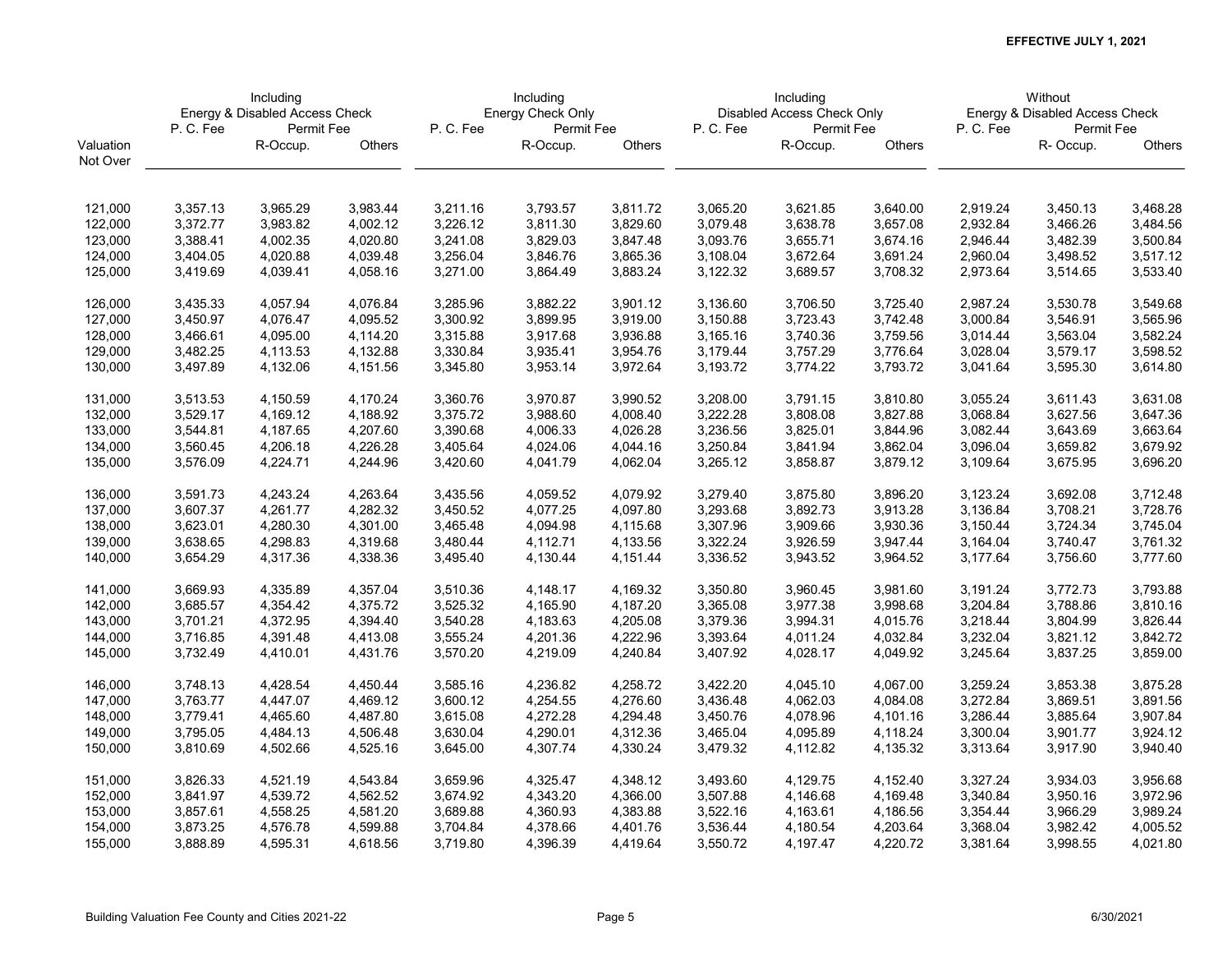|           | Including<br>Energy & Disabled Access Check |            |          |          | Including         |          |          | Including                  |          |          | Without                        |          |
|-----------|---------------------------------------------|------------|----------|----------|-------------------|----------|----------|----------------------------|----------|----------|--------------------------------|----------|
|           |                                             |            |          |          | Energy Check Only |          |          | Disabled Access Check Only |          |          | Energy & Disabled Access Check |          |
|           | P.C.Fee                                     | Permit Fee |          | P.C.Fee  | Permit Fee        |          | P.C.Fee  | Permit Fee                 |          | P.C.Fee  | Permit Fee                     |          |
| Valuation |                                             | R-Occup.   | Others   |          | R-Occup.          | Others   |          | R-Occup.                   | Others   |          | R-Occup.                       | Others   |
| Not Over  |                                             |            |          |          |                   |          |          |                            |          |          |                                |          |
| 156,000   | 3,904.53                                    | 4,613.84   | 4,637.24 | 3,734.76 | 4,414.12          | 4,437.52 | 3,565.00 | 4,214.40                   | 4,237.80 | 3,395.24 | 4,014.68                       | 4,038.08 |
| 157,000   | 3,920.17                                    | 4,632.37   | 4,655.92 | 3,749.72 | 4,431.85          | 4,455.40 | 3,579.28 | 4,231.33                   | 4,254.88 | 3,408.84 | 4,030.81                       | 4,054.36 |
| 158,000   | 3,935.81                                    | 4,650.90   | 4,674.60 | 3,764.68 | 4,449.58          | 4,473.28 | 3,593.56 | 4,248.26                   | 4,271.96 | 3,422.44 | 4,046.94                       | 4,070.64 |
| 159,000   | 3,951.45                                    | 4,669.43   | 4,693.28 | 3,779.64 | 4,467.31          | 4,491.16 | 3,607.84 | 4,265.19                   | 4,289.04 | 3,436.04 | 4,063.07                       | 4,086.92 |
| 160,000   | 3,967.09                                    | 4,687.96   | 4,711.96 | 3,794.60 | 4,485.04          | 4,509.04 | 3,622.12 | 4,282.12                   | 4,306.12 | 3,449.64 | 4,079.20                       | 4,103.20 |
|           |                                             |            |          |          |                   |          |          |                            |          |          |                                |          |
| 161,000   | 3,982.73                                    | 4,706.49   | 4,730.64 | 3,809.56 | 4,502.77          | 4,526.92 | 3,636.40 | 4,299.05                   | 4,323.20 | 3,463.24 | 4,095.33                       | 4,119.48 |
| 162,000   | 3,998.37                                    | 4,725.02   | 4,749.32 | 3,824.52 | 4,520.50          | 4,544.80 | 3,650.68 | 4,315.98                   | 4,340.28 | 3,476.84 | 4,111.46                       | 4,135.76 |
| 163,000   | 4,014.01                                    | 4,743.55   | 4,768.00 | 3,839.48 | 4,538.23          | 4,562.68 | 3,664.96 | 4,332.91                   | 4,357.36 | 3,490.44 | 4,127.59                       | 4,152.04 |
| 164,000   | 4,029.65                                    | 4,762.08   | 4,786.68 | 3,854.44 | 4,555.96          | 4,580.56 | 3,679.24 | 4,349.84                   | 4,374.44 | 3,504.04 | 4,143.72                       | 4,168.32 |
| 165,000   | 4,045.29                                    | 4,780.61   | 4,805.36 | 3,869.40 | 4,573.69          | 4,598.44 | 3,693.52 | 4,366.77                   | 4,391.52 | 3,517.64 | 4,159.85                       | 4,184.60 |
| 166,000   | 4,060.93                                    | 4,799.14   | 4,824.04 | 3,884.36 | 4,591.42          | 4,616.32 | 3,707.80 | 4,383.70                   | 4,408.60 | 3,531.24 | 4,175.98                       | 4,200.88 |
| 167,000   | 4,076.57                                    | 4,817.67   | 4,842.72 | 3,899.32 | 4,609.15          | 4,634.20 | 3,722.08 | 4,400.63                   | 4,425.68 | 3,544.84 | 4,192.11                       | 4,217.16 |
| 168,000   | 4,092.21                                    | 4,836.20   | 4,861.40 | 3,914.28 | 4,626.88          | 4,652.08 | 3,736.36 | 4,417.56                   | 4,442.76 | 3,558.44 | 4,208.24                       | 4,233.44 |
| 169,000   | 4,107.85                                    | 4,854.73   | 4,880.08 | 3,929.24 | 4,644.61          | 4,669.96 | 3,750.64 | 4,434.49                   | 4,459.84 | 3,572.04 | 4,224.37                       | 4,249.72 |
| 170,000   | 4,123.49                                    | 4,873.26   | 4,898.76 | 3,944.20 | 4,662.34          | 4,687.84 | 3,764.92 | 4,451.42                   | 4,476.92 | 3,585.64 | 4,240.50                       | 4,266.00 |
| 171,000   | 4,139.13                                    | 4,891.79   | 4,917.44 | 3,959.16 | 4,680.07          | 4,705.72 | 3,779.20 | 4,468.35                   | 4,494.00 | 3,599.24 | 4,256.63                       | 4,282.28 |
| 172,000   | 4,154.77                                    | 4,910.32   | 4,936.12 | 3,974.12 | 4,697.80          | 4,723.60 | 3,793.48 | 4,485.28                   | 4,511.08 | 3,612.84 | 4,272.76                       | 4,298.56 |
| 173,000   | 4,170.41                                    | 4,928.85   | 4,954.80 | 3,989.08 | 4,715.53          | 4,741.48 | 3,807.76 | 4,502.21                   | 4,528.16 | 3,626.44 | 4,288.89                       | 4,314.84 |
| 174,000   | 4,186.05                                    | 4,947.38   | 4,973.48 | 4,004.04 | 4,733.26          | 4,759.36 | 3,822.04 | 4,519.14                   | 4,545.24 | 3,640.04 | 4,305.02                       | 4,331.12 |
| 175,000   | 4,201.69                                    | 4,965.91   | 4,992.16 | 4,019.00 | 4,750.99          | 4,777.24 | 3,836.32 | 4,536.07                   | 4,562.32 | 3,653.64 | 4,321.15                       | 4,347.40 |
| 176,000   | 4,217.33                                    | 4,984.44   | 5,010.84 | 4,033.96 | 4,768.72          | 4,795.12 | 3,850.60 | 4,553.00                   | 4,579.40 | 3,667.24 | 4,337.28                       | 4,363.68 |
| 177,000   | 4,232.97                                    | 5,002.97   | 5,029.52 | 4,048.92 | 4,786.45          | 4,813.00 | 3,864.88 | 4,569.93                   | 4,596.48 | 3,680.84 | 4,353.41                       | 4,379.96 |
| 178,000   | 4,248.61                                    | 5,021.50   | 5,048.20 | 4,063.88 | 4,804.18          | 4,830.88 | 3,879.16 | 4,586.86                   | 4,613.56 | 3,694.44 | 4,369.54                       | 4,396.24 |
| 179,000   | 4,264.25                                    | 5,040.03   | 5,066.88 | 4,078.84 | 4,821.91          | 4,848.76 | 3,893.44 | 4,603.79                   | 4,630.64 | 3,708.04 | 4,385.67                       | 4,412.52 |
| 180,000   | 4,279.89                                    | 5,058.56   | 5,085.56 | 4,093.80 | 4,839.64          | 4,866.64 | 3,907.72 | 4,620.72                   | 4,647.72 | 3,721.64 | 4,401.80                       | 4,428.80 |
| 181,000   | 4,295.53                                    | 5,077.09   | 5,104.24 | 4,108.76 | 4,857.37          | 4,884.52 | 3,922.00 | 4,637.65                   | 4,664.80 | 3,735.24 | 4,417.93                       | 4,445.08 |
| 182,000   | 4,311.17                                    | 5,095.62   | 5,122.92 | 4,123.72 | 4,875.10          | 4,902.40 | 3,936.28 | 4,654.58                   | 4,681.88 | 3,748.84 | 4,434.06                       | 4,461.36 |
| 183,000   | 4,326.81                                    | 5,114.15   | 5,141.60 | 4,138.68 | 4,892.83          | 4,920.28 | 3,950.56 | 4,671.51                   | 4,698.96 | 3,762.44 | 4,450.19                       | 4,477.64 |
| 184,000   | 4,342.45                                    | 5,132.68   | 5,160.28 | 4,153.64 | 4,910.56          | 4,938.16 | 3,964.84 | 4,688.44                   | 4,716.04 | 3,776.04 | 4,466.32                       | 4,493.92 |
| 185,000   | 4,358.09                                    | 5,151.21   | 5,178.96 | 4,168.60 | 4,928.29          | 4,956.04 | 3,979.12 | 4,705.37                   | 4,733.12 | 3,789.64 | 4,482.45                       | 4,510.20 |
| 186,000   | 4,373.73                                    | 5,169.74   | 5,197.64 | 4,183.56 | 4,946.02          | 4,973.92 | 3,993.40 | 4,722.30                   | 4,750.20 | 3,803.24 | 4,498.58                       | 4,526.48 |
| 187,000   | 4,389.37                                    | 5,188.27   | 5,216.32 | 4,198.52 | 4,963.75          | 4,991.80 | 4,007.68 | 4,739.23                   | 4,767.28 | 3,816.84 | 4,514.71                       | 4,542.76 |
| 188,000   | 4,405.01                                    | 5,206.80   | 5,235.00 | 4,213.48 | 4,981.48          | 5,009.68 | 4,021.96 | 4,756.16                   | 4,784.36 | 3,830.44 | 4,530.84                       | 4,559.04 |
| 189,000   | 4,420.65                                    | 5,225.33   | 5,253.68 | 4,228.44 | 4,999.21          | 5,027.56 | 4,036.24 | 4,773.09                   | 4,801.44 | 3,844.04 | 4,546.97                       | 4,575.32 |
| 190,000   | 4,436.29                                    | 5,243.86   | 5,272.36 | 4,243.40 | 5,016.94          | 5,045.44 | 4,050.52 | 4,790.02                   | 4,818.52 | 3,857.64 | 4,563.10                       | 4,591.60 |
|           |                                             |            |          |          |                   |          |          |                            |          |          |                                |          |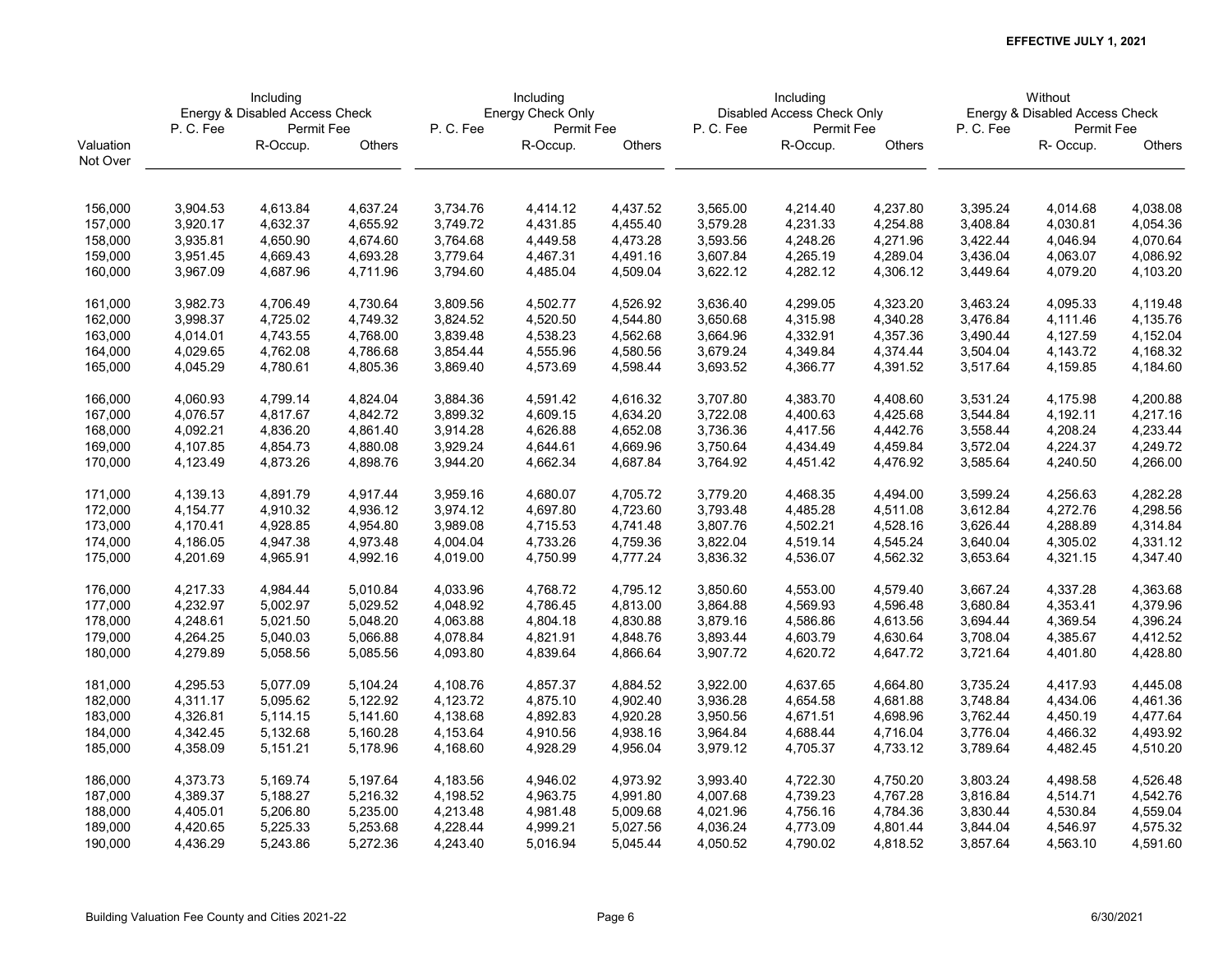|           | Including<br>Energy & Disabled Access Check |            |          |          | Including         |          |          | Including                  |          |          | Without                        |               |
|-----------|---------------------------------------------|------------|----------|----------|-------------------|----------|----------|----------------------------|----------|----------|--------------------------------|---------------|
|           |                                             |            |          |          | Energy Check Only |          |          | Disabled Access Check Only |          |          | Energy & Disabled Access Check |               |
|           | P.C.Fee                                     | Permit Fee |          | P.C.Fee  | Permit Fee        |          | P.C.Fee  | Permit Fee                 |          | P.C.Fee  | Permit Fee                     |               |
| Valuation |                                             | R-Occup.   | Others   |          | R-Occup.          | Others   |          | R-Occup.                   | Others   |          | R-Occup.                       | <b>Others</b> |
| Not Over  |                                             |            |          |          |                   |          |          |                            |          |          |                                |               |
| 191,000   | 4,451.93                                    | 5,262.39   | 5,291.04 | 4,258.36 | 5,034.67          | 5,063.32 | 4,064.80 | 4,806.95                   | 4,835.60 | 3,871.24 | 4,579.23                       | 4,607.88      |
| 192,000   | 4,467.57                                    | 5,280.92   | 5,309.72 | 4,273.32 | 5,052.40          | 5,081.20 | 4,079.08 | 4,823.88                   | 4,852.68 | 3,884.84 | 4,595.36                       | 4,624.16      |
| 193,000   | 4,483.21                                    | 5,299.45   | 5,328.40 | 4,288.28 | 5,070.13          | 5,099.08 | 4,093.36 | 4,840.81                   | 4,869.76 | 3,898.44 | 4,611.49                       | 4,640.44      |
| 194,000   | 4,498.85                                    | 5,317.98   | 5,347.08 | 4,303.24 | 5,087.86          | 5,116.96 | 4,107.64 | 4,857.74                   | 4,886.84 | 3,912.04 | 4,627.62                       | 4,656.72      |
| 195,000   | 4,514.49                                    | 5,336.51   | 5,365.76 | 4,318.20 | 5,105.59          | 5,134.84 | 4,121.92 | 4,874.67                   | 4,903.92 | 3,925.64 | 4,643.75                       | 4,673.00      |
| 196,000   | 4,530.13                                    | 5,355.04   | 5,384.44 | 4,333.16 | 5,123.32          | 5,152.72 | 4,136.20 | 4,891.60                   | 4,921.00 | 3,939.24 | 4,659.88                       | 4,689.28      |
| 197,000   | 4,545.77                                    | 5,373.57   | 5,403.12 | 4,348.12 | 5,141.05          | 5,170.60 | 4,150.48 | 4,908.53                   | 4,938.08 | 3,952.84 | 4,676.01                       | 4,705.56      |
| 198,000   | 4,561.41                                    | 5,392.10   | 5,421.80 | 4,363.08 | 5,158.78          | 5,188.48 | 4,164.76 | 4,925.46                   | 4,955.16 | 3,966.44 | 4,692.14                       | 4,721.84      |
| 199,000   | 4,577.05                                    | 5,410.63   | 5,440.48 | 4,378.04 | 5,176.51          | 5,206.36 | 4,179.04 | 4,942.39                   | 4,972.24 | 3,980.04 | 4,708.27                       | 4,738.12      |
| 200,000   | 4,592.69                                    | 5,429.16   | 5,459.16 | 4,393.00 | 5,194.24          | 5,224.24 | 4,193.32 | 4,959.32                   | 4,989.32 | 3,993.64 | 4,724.40                       | 4,754.40      |
| 201,000   | 4,608.33                                    | 5,447.69   | 5,477.84 | 4,407.96 | 5,211.97          | 5,242.12 | 4,207.60 | 4,976.25                   | 5,006.40 | 4,007.24 | 4,740.53                       | 4,770.68      |
| 202,000   | 4,623.97                                    | 5,466.22   | 5,496.52 | 4,422.92 | 5,229.70          | 5,260.00 | 4,221.88 | 4,993.18                   | 5,023.48 | 4,020.84 | 4,756.66                       | 4,786.96      |
| 203,000   | 4,639.61                                    | 5,484.75   | 5,515.20 | 4,437.88 | 5,247.43          | 5,277.88 | 4,236.16 | 5,010.11                   | 5,040.56 | 4,034.44 | 4,772.79                       | 4,803.24      |
| 204,000   | 4,655.25                                    | 5,503.28   | 5,533.88 | 4,452.84 | 5,265.16          | 5,295.76 | 4,250.44 | 5,027.04                   | 5,057.64 | 4,048.04 | 4,788.92                       | 4,819.52      |
| 205,000   | 4,670.89                                    | 5,521.81   | 5,552.56 | 4,467.80 | 5,282.89          | 5,313.64 | 4,264.72 | 5,043.97                   | 5,074.72 | 4,061.64 | 4,805.05                       | 4,835.80      |
| 206,000   | 4,686.53                                    | 5,540.34   | 5,571.24 | 4,482.76 | 5,300.62          | 5,331.52 | 4,279.00 | 5,060.90                   | 5,091.80 | 4,075.24 | 4,821.18                       | 4,852.08      |
| 207,000   | 4,702.17                                    | 5,558.87   | 5,589.92 | 4,497.72 | 5,318.35          | 5,349.40 | 4,293.28 | 5,077.83                   | 5,108.88 | 4,088.84 | 4,837.31                       | 4,868.36      |
| 208,000   | 4,717.81                                    | 5,577.40   | 5,608.60 | 4,512.68 | 5,336.08          | 5,367.28 | 4,307.56 | 5,094.76                   | 5,125.96 | 4,102.44 | 4,853.44                       | 4,884.64      |
| 209,000   | 4,733.45                                    | 5,595.93   | 5,627.28 | 4,527.64 | 5,353.81          | 5,385.16 | 4,321.84 | 5,111.69                   | 5,143.04 | 4,116.04 | 4,869.57                       | 4,900.92      |
| 210,000   | 4,749.09                                    | 5,614.46   | 5,645.96 | 4,542.60 | 5,371.54          | 5,403.04 | 4,336.12 | 5,128.62                   | 5,160.12 | 4,129.64 | 4,885.70                       | 4,917.20      |
| 211,000   | 4,764.73                                    | 5,632.99   | 5,664.64 | 4,557.56 | 5,389.27          | 5,420.92 | 4,350.40 | 5,145.55                   | 5,177.20 | 4,143.24 | 4,901.83                       | 4,933.48      |
| 212,000   | 4,780.37                                    | 5,651.52   | 5,683.32 | 4,572.52 | 5,407.00          | 5,438.80 | 4,364.68 | 5,162.48                   | 5,194.28 | 4,156.84 | 4,917.96                       | 4,949.76      |
| 213,000   | 4,796.01                                    | 5,670.05   | 5,702.00 | 4,587.48 | 5,424.73          | 5,456.68 | 4,378.96 | 5,179.41                   | 5,211.36 | 4,170.44 | 4,934.09                       | 4,966.04      |
| 214,000   | 4,811.65                                    | 5,688.58   | 5,720.68 | 4,602.44 | 5,442.46          | 5,474.56 | 4,393.24 | 5,196.34                   | 5,228.44 | 4,184.04 | 4,950.22                       | 4,982.32      |
| 215,000   | 4,827.29                                    | 5,707.11   | 5,739.36 | 4,617.40 | 5,460.19          | 5,492.44 | 4,407.52 | 5,213.27                   | 5,245.52 | 4,197.64 | 4,966.35                       | 4,998.60      |
| 216,000   | 4,842.93                                    | 5,725.64   | 5,758.04 | 4,632.36 | 5,477.92          | 5,510.32 | 4,421.80 | 5,230.20                   | 5,262.60 | 4,211.24 | 4,982.48                       | 5,014.88      |
| 217,000   | 4,858.57                                    | 5,744.17   | 5,776.72 | 4,647.32 | 5,495.65          | 5,528.20 | 4,436.08 | 5,247.13                   | 5,279.68 | 4,224.84 | 4,998.61                       | 5,031.16      |
| 218,000   | 4,874.21                                    | 5,762.70   | 5,795.40 | 4,662.28 | 5,513.38          | 5,546.08 | 4,450.36 | 5,264.06                   | 5,296.76 | 4,238.44 | 5,014.74                       | 5,047.44      |
| 219,000   | 4,889.85                                    | 5,781.23   | 5,814.08 | 4,677.24 | 5,531.11          | 5,563.96 | 4,464.64 | 5,280.99                   | 5,313.84 | 4,252.04 | 5,030.87                       | 5,063.72      |
| 220,000   | 4,905.49                                    | 5,799.76   | 5,832.76 | 4,692.20 | 5,548.84          | 5,581.84 | 4,478.92 | 5,297.92                   | 5,330.92 | 4,265.64 | 5,047.00                       | 5,080.00      |
| 221,000   | 4,921.13                                    | 5,818.29   | 5,851.44 | 4,707.16 | 5,566.57          | 5,599.72 | 4,493.20 | 5,314.85                   | 5,348.00 | 4,279.24 | 5,063.13                       | 5,096.28      |
| 222,000   | 4,936.77                                    | 5,836.82   | 5,870.12 | 4,722.12 | 5,584.30          | 5,617.60 | 4,507.48 | 5,331.78                   | 5,365.08 | 4,292.84 | 5,079.26                       | 5,112.56      |
| 223,000   | 4,952.41                                    | 5,855.35   | 5,888.80 | 4,737.08 | 5,602.03          | 5,635.48 | 4,521.76 | 5,348.71                   | 5,382.16 | 4,306.44 | 5,095.39                       | 5,128.84      |
| 224,000   | 4,968.05                                    | 5,873.88   | 5,907.48 | 4,752.04 | 5,619.76          | 5,653.36 | 4,536.04 | 5,365.64                   | 5,399.24 | 4,320.04 | 5,111.52                       | 5,145.12      |
| 225,000   | 4,983.69                                    | 5,892.41   | 5,926.16 | 4,767.00 | 5,637.49          | 5,671.24 | 4,550.32 | 5,382.57                   | 5,416.32 | 4,333.64 | 5,127.65                       | 5,161.40      |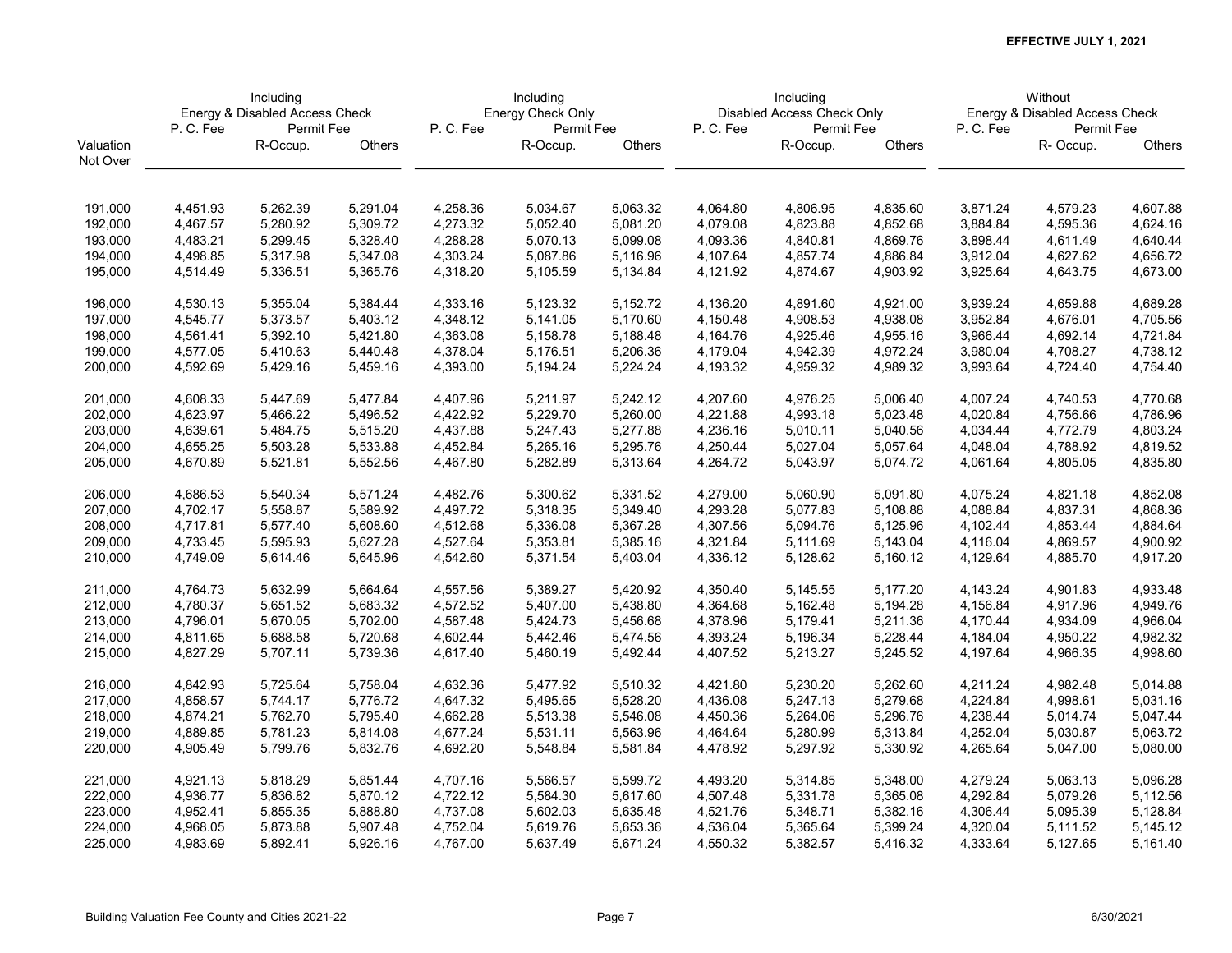|           | Including<br>Energy & Disabled Access Check |            |          |          | Including         |          |          | Including                  |          |          | Without                        |          |
|-----------|---------------------------------------------|------------|----------|----------|-------------------|----------|----------|----------------------------|----------|----------|--------------------------------|----------|
|           |                                             |            |          |          | Energy Check Only |          |          | Disabled Access Check Only |          |          | Energy & Disabled Access Check |          |
|           | P.C.Fee                                     | Permit Fee |          | P.C.Fee  | Permit Fee        |          | P.C.Fee  | Permit Fee                 |          | P.C.Fee  | Permit Fee                     |          |
| Valuation |                                             | R-Occup.   | Others   |          | R-Occup.          | Others   |          | R-Occup.                   | Others   |          | R- Occup.                      | Others   |
| Not Over  |                                             |            |          |          |                   |          |          |                            |          |          |                                |          |
|           |                                             |            |          |          |                   |          |          |                            |          |          |                                |          |
| 226,000   | 4,999.33                                    | 5,910.94   | 5,944.84 | 4,781.96 | 5,655.22          | 5,689.12 | 4,564.60 | 5,399.50                   | 5,433.40 | 4,347.24 | 5,143.78                       | 5,177.68 |
| 227,000   | 5,014.97                                    | 5,929.47   | 5,963.52 | 4,796.92 | 5,672.95          | 5,707.00 | 4,578.88 | 5,416.43                   | 5,450.48 | 4,360.84 | 5,159.91                       | 5,193.96 |
| 228,000   | 5,030.61                                    | 5,948.00   | 5,982.20 | 4,811.88 | 5,690.68          | 5,724.88 | 4,593.16 | 5,433.36                   | 5,467.56 | 4,374.44 | 5,176.04                       | 5,210.24 |
| 229,000   | 5,046.25                                    | 5,966.53   | 6,000.88 | 4,826.84 | 5,708.41          | 5,742.76 | 4,607.44 | 5,450.29                   | 5,484.64 | 4,388.04 | 5,192.17                       | 5,226.52 |
| 230,000   | 5,061.89                                    | 5,985.06   | 6,019.56 | 4,841.80 | 5,726.14          | 5,760.64 | 4,621.72 | 5,467.22                   | 5,501.72 | 4,401.64 | 5,208.30                       | 5,242.80 |
| 231,000   | 5,077.53                                    | 6,003.59   | 6,038.24 | 4,856.76 | 5,743.87          | 5,778.52 | 4,636.00 | 5,484.15                   | 5,518.80 | 4,415.24 | 5,224.43                       | 5,259.08 |
| 232,000   | 5,093.17                                    | 6,022.12   | 6,056.92 | 4,871.72 | 5,761.60          | 5,796.40 | 4,650.28 | 5,501.08                   | 5,535.88 | 4,428.84 | 5,240.56                       | 5,275.36 |
| 233,000   | 5,108.81                                    | 6,040.65   | 6,075.60 | 4,886.68 | 5,779.33          | 5,814.28 | 4,664.56 | 5,518.01                   | 5,552.96 | 4,442.44 | 5,256.69                       | 5,291.64 |
| 234,000   | 5,124.45                                    | 6,059.18   | 6,094.28 | 4,901.64 | 5,797.06          | 5,832.16 | 4,678.84 | 5,534.94                   | 5,570.04 | 4,456.04 | 5,272.82                       | 5,307.92 |
| 235,000   | 5,140.09                                    | 6,077.71   | 6,112.96 | 4,916.60 | 5,814.79          | 5,850.04 | 4,693.12 | 5,551.87                   | 5,587.12 | 4,469.64 | 5,288.95                       | 5,324.20 |
| 236,000   | 5,155.73                                    | 6,096.24   | 6,131.64 | 4,931.56 | 5,832.52          | 5,867.92 | 4,707.40 | 5,568.80                   | 5,604.20 | 4,483.24 | 5,305.08                       | 5,340.48 |
| 237,000   | 5,171.37                                    | 6,114.77   | 6,150.32 | 4,946.52 | 5,850.25          | 5,885.80 | 4,721.68 | 5,585.73                   | 5,621.28 | 4,496.84 | 5,321.21                       | 5,356.76 |
| 238,000   | 5,187.01                                    | 6,133.30   | 6,169.00 | 4,961.48 | 5,867.98          | 5,903.68 | 4,735.96 | 5,602.66                   | 5,638.36 | 4,510.44 | 5,337.34                       | 5,373.04 |
| 239,000   | 5,202.65                                    | 6,151.83   | 6,187.68 | 4,976.44 | 5,885.71          | 5,921.56 | 4,750.24 | 5,619.59                   | 5,655.44 | 4,524.04 | 5,353.47                       | 5,389.32 |
| 240,000   | 5,218.29                                    | 6,170.36   | 6,206.36 | 4,991.40 | 5,903.44          | 5,939.44 | 4,764.52 | 5,636.52                   | 5,672.52 | 4,537.64 | 5,369.60                       | 5,405.60 |
|           |                                             |            |          |          |                   |          |          |                            |          |          |                                |          |
| 241,000   | 5,233.93                                    | 6,188.89   | 6,225.04 | 5,006.36 | 5,921.17          | 5,957.32 | 4,778.80 | 5,653.45                   | 5,689.60 | 4,551.24 | 5,385.73                       | 5,421.88 |
| 242,000   | 5,249.57                                    | 6,207.42   | 6,243.72 | 5,021.32 | 5,938.90          | 5,975.20 | 4,793.08 | 5,670.38                   | 5,706.68 | 4,564.84 | 5,401.86                       | 5,438.16 |
| 243,000   | 5,265.21                                    | 6,225.95   | 6,262.40 | 5,036.28 | 5,956.63          | 5,993.08 | 4,807.36 | 5,687.31                   | 5,723.76 | 4,578.44 | 5,417.99                       | 5,454.44 |
| 244,000   | 5,280.85                                    | 6,244.48   | 6,281.08 | 5,051.24 | 5,974.36          | 6,010.96 | 4,821.64 | 5,704.24                   | 5,740.84 | 4,592.04 | 5,434.12                       | 5,470.72 |
| 245,000   | 5,296.49                                    | 6,263.01   | 6,299.76 | 5,066.20 | 5,992.09          | 6,028.84 | 4,835.92 | 5,721.17                   | 5,757.92 | 4,605.64 | 5,450.25                       | 5,487.00 |
| 246,000   | 5,312.13                                    | 6,281.54   | 6,318.44 | 5,081.16 | 6,009.82          | 6,046.72 | 4,850.20 | 5,738.10                   | 5,775.00 | 4,619.24 | 5,466.38                       | 5,503.28 |
| 247,000   | 5,327.77                                    | 6,300.07   | 6,337.12 | 5,096.12 | 6,027.55          | 6,064.60 | 4,864.48 | 5,755.03                   | 5,792.08 | 4,632.84 | 5,482.51                       | 5,519.56 |
| 248,000   | 5,343.41                                    | 6,318.60   | 6,355.80 | 5,111.08 | 6,045.28          | 6,082.48 | 4,878.76 | 5,771.96                   | 5,809.16 | 4,646.44 | 5,498.64                       | 5,535.84 |
| 249,000   | 5,359.05                                    | 6,337.13   | 6,374.48 | 5,126.04 | 6,063.01          | 6,100.36 | 4,893.04 | 5,788.89                   | 5,826.24 | 4,660.04 | 5,514.77                       | 5,552.12 |
| 250,000   | 5,374.69                                    | 6,355.66   | 6,393.16 | 5,141.00 | 6,080.74          | 6,118.24 | 4,907.32 | 5,805.82                   | 5,843.32 | 4,673.64 | 5,530.90                       | 5,568.40 |
| 251,000   | 5,390.33                                    | 6,374.19   | 6,411.84 | 5,155.96 | 6,098.47          | 6,136.12 | 4,921.60 | 5,822.75                   | 5,860.40 | 4,687.24 | 5,547.03                       | 5,584.68 |
| 252,000   | 5,405.97                                    | 6,392.72   | 6,430.52 | 5,170.92 | 6,116.20          | 6,154.00 | 4,935.88 | 5,839.68                   | 5,877.48 | 4,700.84 | 5,563.16                       | 5,600.96 |
| 253,000   | 5,421.61                                    | 6,411.25   | 6,449.20 | 5,185.88 | 6,133.93          | 6,171.88 | 4,950.16 | 5,856.61                   | 5,894.56 | 4,714.44 | 5,579.29                       | 5,617.24 |
| 254,000   | 5,437.25                                    | 6,429.78   | 6,467.88 | 5,200.84 | 6,151.66          | 6,189.76 | 4,964.44 | 5,873.54                   | 5,911.64 | 4,728.04 | 5,595.42                       | 5,633.52 |
| 255,000   | 5,452.89                                    | 6,448.31   | 6,486.56 | 5,215.80 | 6,169.39          | 6,207.64 | 4,978.72 | 5,890.47                   | 5,928.72 | 4,741.64 | 5,611.55                       | 5,649.80 |
| 256,000   | 5,468.53                                    | 6,466.84   | 6,505.24 | 5,230.76 | 6,187.12          | 6,225.52 | 4,993.00 | 5,907.40                   | 5,945.80 | 4,755.24 | 5,627.68                       | 5,666.08 |
| 257,000   | 5,484.17                                    | 6,485.37   | 6,523.92 | 5,245.72 | 6,204.85          | 6,243.40 | 5,007.28 | 5,924.33                   | 5,962.88 | 4,768.84 | 5,643.81                       | 5,682.36 |
| 258,000   | 5,499.81                                    | 6,503.90   | 6,542.60 | 5,260.68 | 6,222.58          | 6,261.28 | 5,021.56 | 5,941.26                   | 5,979.96 | 4,782.44 | 5,659.94                       | 5,698.64 |
| 259,000   | 5,515.45                                    | 6,522.43   | 6,561.28 | 5,275.64 | 6,240.31          | 6,279.16 | 5,035.84 | 5,958.19                   | 5,997.04 | 4,796.04 | 5,676.07                       | 5,714.92 |
| 260,000   | 5,531.09                                    | 6,540.96   | 6,579.96 | 5,290.60 | 6,258.04          | 6,297.04 | 5,050.12 | 5,975.12                   | 6,014.12 | 4,809.64 | 5,692.20                       | 5,731.20 |
|           |                                             |            |          |          |                   |          |          |                            |          |          |                                |          |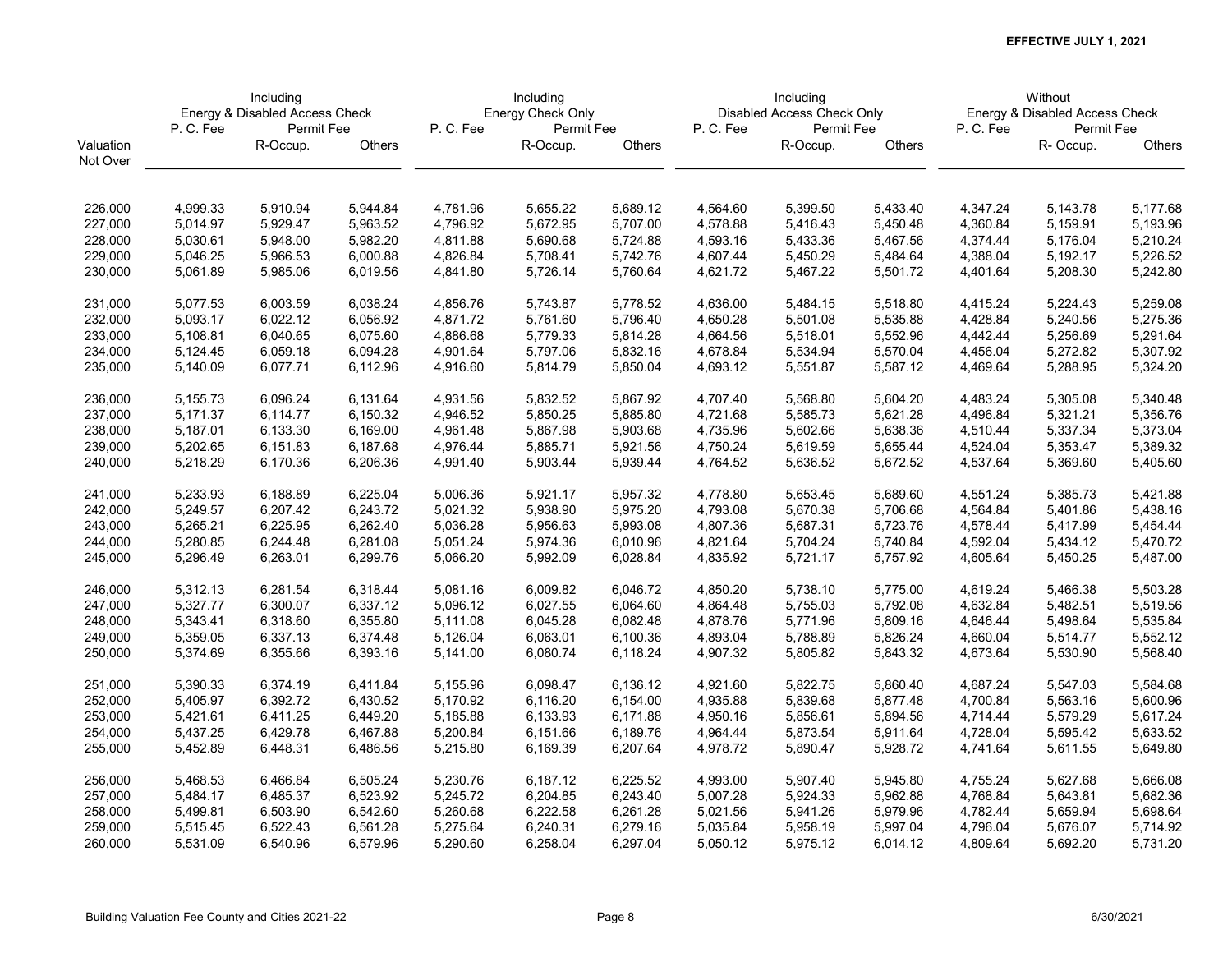|           | Including<br>Energy & Disabled Access Check |                      |          |          | Including         |          |          | Including                  |                      |                      | Without                        |               |
|-----------|---------------------------------------------|----------------------|----------|----------|-------------------|----------|----------|----------------------------|----------------------|----------------------|--------------------------------|---------------|
|           |                                             |                      |          |          | Energy Check Only |          |          | Disabled Access Check Only |                      |                      | Energy & Disabled Access Check |               |
|           | P.C.Fee                                     | Permit Fee           |          | P.C.Fee  | Permit Fee        |          | P.C.Fee  | Permit Fee                 |                      | P.C.Fee              | Permit Fee                     |               |
| Valuation |                                             | R-Occup.             | Others   |          | R-Occup.          | Others   |          | R-Occup.                   | Others               |                      | R-Occup.                       | <b>Others</b> |
| Not Over  |                                             |                      |          |          |                   |          |          |                            |                      |                      |                                |               |
| 261,000   | 5,546.73                                    | 6,559.49             | 6,598.64 | 5,305.56 | 6,275.77          | 6,314.92 | 5,064.40 | 5,992.05                   | 6,031.20             | 4,823.24             | 5,708.33                       | 5,747.48      |
| 262,000   | 5,562.37                                    | 6,578.02             | 6,617.32 | 5,320.52 | 6,293.50          | 6,332.80 | 5,078.68 | 6,008.98                   | 6,048.28             | 4,836.84             | 5,724.46                       | 5,763.76      |
|           |                                             |                      |          |          |                   |          |          |                            |                      |                      |                                |               |
| 263,000   | 5,578.01                                    | 6,596.55             | 6,636.00 | 5,335.48 | 6,311.23          | 6,350.68 | 5,092.96 | 6,025.91                   | 6,065.36             | 4,850.44             | 5,740.59                       | 5,780.04      |
| 264,000   | 5,593.65                                    | 6,615.08             | 6,654.68 | 5,350.44 | 6,328.96          | 6,368.56 | 5,107.24 | 6,042.84                   | 6,082.44             | 4,864.04             | 5,756.72                       | 5,796.32      |
| 265,000   | 5,609.29                                    | 6,633.61             | 6,673.36 | 5,365.40 | 6,346.69          | 6,386.44 | 5,121.52 | 6,059.77                   | 6,099.52             | 4,877.64             | 5,772.85                       | 5,812.60      |
| 266,000   | 5,624.93                                    | 6,652.14             | 6,692.04 | 5,380.36 | 6,364.42          | 6,404.32 | 5,135.80 | 6,076.70                   | 6,116.60             | 4,891.24             | 5,788.98                       | 5,828.88      |
| 267,000   | 5,640.57                                    | 6,670.67             | 6,710.72 | 5,395.32 | 6,382.15          | 6,422.20 | 5,150.08 | 6,093.63                   | 6,133.68             | 4,904.84             | 5,805.11                       | 5,845.16      |
| 268,000   | 5,656.21                                    | 6,689.20             | 6,729.40 | 5,410.28 | 6,399.88          | 6,440.08 | 5,164.36 | 6,110.56                   | 6,150.76             | 4,918.44             | 5,821.24                       | 5,861.44      |
| 269,000   | 5,671.85                                    | 6,707.73             | 6,748.08 | 5,425.24 | 6,417.61          | 6,457.96 | 5,178.64 | 6,127.49                   | 6,167.84             | 4,932.04             | 5,837.37                       | 5,877.72      |
| 270,000   | 5,687.49                                    | 6,726.26             | 6,766.76 | 5,440.20 | 6,435.34          | 6,475.84 | 5,192.92 | 6,144.42                   | 6,184.92             | 4,945.64             | 5,853.50                       | 5,894.00      |
| 271,000   | 5,703.13                                    | 6,744.79             | 6,785.44 | 5,455.16 | 6,453.07          | 6,493.72 | 5,207.20 | 6,161.35                   | 6,202.00             | 4,959.24             | 5,869.63                       | 5,910.28      |
| 272,000   | 5,718.77                                    | 6,763.32             | 6,804.12 | 5,470.12 | 6,470.80          | 6,511.60 | 5,221.48 | 6,178.28                   | 6,219.08             | 4,972.84             | 5,885.76                       | 5,926.56      |
| 273,000   | 5,734.41                                    | 6,781.85             | 6,822.80 | 5,485.08 | 6,488.53          | 6,529.48 | 5,235.76 | 6,195.21                   | 6,236.16             | 4,986.44             | 5,901.89                       | 5,942.84      |
| 274,000   | 5,750.05                                    | 6,800.38             | 6,841.48 | 5,500.04 | 6,506.26          | 6,547.36 | 5,250.04 | 6,212.14                   | 6,253.24             | 5,000.04             | 5,918.02                       | 5,959.12      |
| 275,000   | 5,765.69                                    | 6,818.91             | 6,860.16 | 5,515.00 | 6,523.99          | 6,565.24 | 5,264.32 | 6,229.07                   | 6,270.32             | 5,013.64             | 5,934.15                       | 5,975.40      |
| 276,000   | 5,781.33                                    | 6,837.44             | 6,878.84 | 5,529.96 | 6,541.72          | 6,583.12 | 5,278.60 | 6,246.00                   | 6,287.40             | 5,027.24             | 5,950.28                       | 5,991.68      |
| 277,000   | 5,796.97                                    | 6,855.97             | 6,897.52 | 5,544.92 | 6,559.45          | 6,601.00 | 5,292.88 | 6,262.93                   | 6,304.48             | 5,040.84             | 5,966.41                       | 6,007.96      |
| 278,000   | 5,812.61                                    | 6,874.50             | 6,916.20 | 5,559.88 | 6,577.18          | 6,618.88 | 5,307.16 | 6,279.86                   | 6,321.56             | 5,054.44             | 5,982.54                       | 6,024.24      |
| 279,000   | 5,828.25                                    | 6,893.03             | 6,934.88 | 5,574.84 | 6,594.91          | 6,636.76 | 5,321.44 | 6,296.79                   | 6,338.64             | 5,068.04             | 5,998.67                       | 6,040.52      |
| 280,000   | 5,843.89                                    | 6,911.56             | 6,953.56 | 5,589.80 | 6,612.64          | 6,654.64 | 5,335.72 | 6,313.72                   | 6,355.72             | 5,081.64             | 6,014.80                       | 6,056.80      |
| 281,000   | 5,859.53                                    | 6,930.09             | 6,972.24 | 5,604.76 | 6,630.37          | 6,672.52 | 5,350.00 | 6,330.65                   | 6,372.80             | 5,095.24             | 6,030.93                       | 6,073.08      |
| 282,000   | 5,875.17                                    | 6,948.62             | 6,990.92 | 5,619.72 | 6,648.10          | 6,690.40 | 5,364.28 | 6,347.58                   | 6,389.88             | 5,108.84             | 6,047.06                       | 6,089.36      |
| 283,000   | 5,890.81                                    | 6,967.15             | 7,009.60 | 5,634.68 | 6,665.83          | 6,708.28 | 5,378.56 | 6,364.51                   | 6,406.96             | 5,122.44             | 6,063.19                       | 6,105.64      |
| 284,000   | 5,906.45                                    | 6,985.68             | 7,028.28 | 5,649.64 | 6,683.56          | 6,726.16 | 5,392.84 | 6,381.44                   | 6,424.04             | 5,136.04             | 6,079.32                       | 6,121.92      |
| 285,000   | 5,922.09                                    | 7,004.21             | 7,046.96 | 5,664.60 | 6,701.29          | 6,744.04 | 5,407.12 | 6,398.37                   | 6,441.12             | 5,149.64             | 6,095.45                       | 6,138.20      |
| 286,000   | 5,937.73                                    | 7,022.74             | 7,065.64 | 5,679.56 | 6,719.02          | 6,761.92 | 5,421.40 | 6,415.30                   | 6,458.20             | 5,163.24             | 6,111.58                       | 6,154.48      |
| 287,000   | 5,953.37                                    | 7,041.27             | 7,084.32 | 5,694.52 | 6,736.75          | 6,779.80 | 5,435.68 | 6,432.23                   | 6,475.28             | 5,176.84             | 6,127.71                       | 6,170.76      |
| 288,000   | 5,969.01                                    | 7,059.80             | 7,103.00 | 5,709.48 | 6,754.48          | 6,797.68 | 5,449.96 | 6,449.16                   | 6,492.36             | 5,190.44             | 6,143.84                       | 6,187.04      |
| 289,000   | 5,984.65                                    | 7,078.33             | 7,121.68 | 5,724.44 | 6,772.21          | 6,815.56 | 5,464.24 | 6,466.09                   | 6,509.44             | 5,204.04             | 6,159.97                       | 6,203.32      |
| 290,000   | 6,000.29                                    | 7,096.86             | 7,140.36 | 5,739.40 | 6,789.94          | 6,833.44 | 5,478.52 | 6,483.02                   | 6,526.52             | 5,217.64             | 6,176.10                       | 6,219.60      |
|           |                                             |                      |          |          | 6,807.67          |          | 5,492.80 |                            |                      |                      |                                | 6,235.88      |
| 291,000   | 6,015.93                                    | 7,115.39<br>7,133.92 | 7,159.04 | 5,754.36 |                   | 6,851.32 | 5,507.08 | 6,499.95                   | 6,543.60<br>6,560.68 | 5,231.24<br>5,244.84 | 6,192.23<br>6,208.36           |               |
| 292,000   | 6,031.57                                    |                      | 7,177.72 | 5,769.32 | 6,825.40          | 6,869.20 |          | 6,516.88                   |                      |                      |                                | 6,252.16      |
| 293,000   | 6,047.21                                    | 7,152.45             | 7,196.40 | 5,784.28 | 6,843.13          | 6,887.08 | 5,521.36 | 6,533.81                   | 6,577.76             | 5,258.44             | 6,224.49                       | 6,268.44      |
| 294,000   | 6,062.85                                    | 7,170.98             | 7,215.08 | 5,799.24 | 6,860.86          | 6,904.96 | 5,535.64 | 6,550.74                   | 6,594.84             | 5,272.04             | 6,240.62                       | 6,284.72      |
| 295,000   | 6,078.49                                    | 7,189.51             | 7,233.76 | 5,814.20 | 6,878.59          | 6,922.84 | 5,549.92 | 6,567.67                   | 6,611.92             | 5,285.64             | 6,256.75                       | 6,301.00      |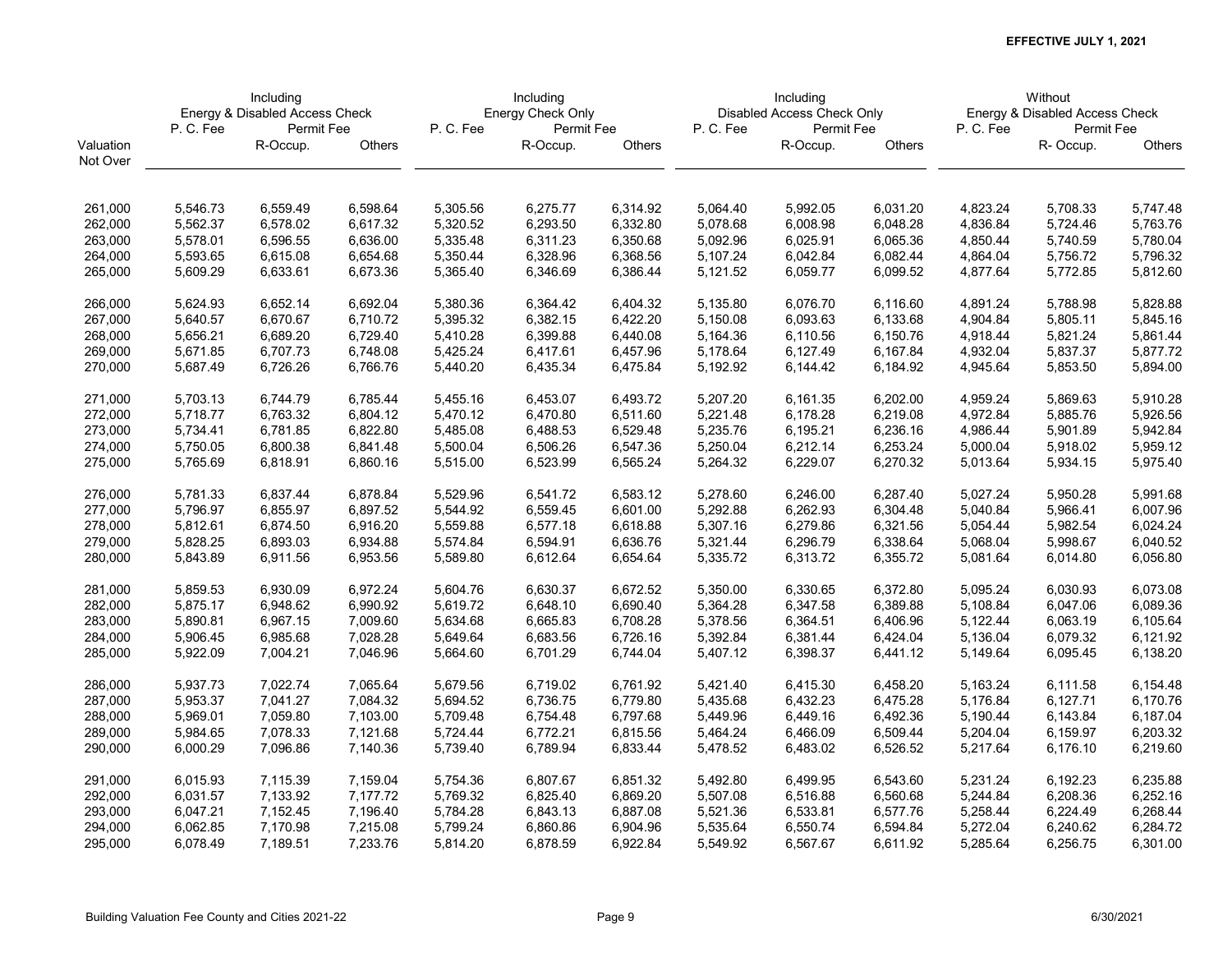|                    | Including<br>Energy & Disabled Access Check |            |          |          | Including         |          |          | Including                  |                      |          | Without                        |               |
|--------------------|---------------------------------------------|------------|----------|----------|-------------------|----------|----------|----------------------------|----------------------|----------|--------------------------------|---------------|
|                    |                                             |            |          |          | Energy Check Only |          |          | Disabled Access Check Only |                      |          | Energy & Disabled Access Check |               |
|                    | P.C.Fee                                     | Permit Fee |          | P.C.Fee  | Permit Fee        |          | P.C.Fee  | Permit Fee                 |                      | P.C.Fee  | Permit Fee                     |               |
| Valuation          |                                             | R-Occup.   | Others   |          | R-Occup.          | Others   |          | R-Occup.                   | Others               |          | R-Occup.                       | <b>Others</b> |
| Not Over           |                                             |            |          |          |                   |          |          |                            |                      |          |                                |               |
|                    | 6,094.13                                    | 7,208.04   | 7,252.44 | 5,829.16 | 6,896.32          | 6,940.72 | 5,564.20 | 6,584.60                   | 6,629.00             | 5,299.24 | 6,272.88                       | 6,317.28      |
| 296,000            |                                             |            |          |          |                   |          |          |                            |                      |          |                                |               |
| 297,000            | 6,109.77                                    | 7,226.57   | 7,271.12 | 5,844.12 | 6,914.05          | 6,958.60 | 5,578.48 | 6,601.53                   | 6,646.08             | 5,312.84 | 6,289.01                       | 6,333.56      |
| 298,000            | 6,125.41                                    | 7,245.10   | 7,289.80 | 5,859.08 | 6,931.78          | 6,976.48 | 5,592.76 | 6,618.46                   | 6,663.16             | 5,326.44 | 6,305.14                       | 6,349.84      |
| 299,000            | 6,141.05                                    | 7,263.63   | 7,308.48 | 5,874.04 | 6,949.51          | 6,994.36 | 5,607.04 | 6,635.39                   | 6,680.24             | 5,340.04 | 6,321.27                       | 6,366.12      |
| 300,000            | 6,156.69                                    | 7,282.16   | 7,327.16 | 5,889.00 | 6,967.24          | 7,012.24 | 5,621.32 | 6,652.32                   | 6,697.32             | 5,353.64 | 6,337.40                       | 6,382.40      |
| 301,000            | 6,172.33                                    | 7,300.69   | 7,345.84 | 5,903.96 | 6,984.97          | 7,030.12 | 5,635.60 | 6,669.25                   | 6,714.40             | 5,367.24 | 6,353.53                       | 6,398.68      |
| 302,000            | 6,187.97                                    | 7,319.22   | 7,364.52 | 5,918.92 | 7,002.70          | 7,048.00 | 5,649.88 | 6,686.18                   | 6,731.48             | 5,380.84 | 6,369.66                       | 6,414.96      |
| 303,000            | 6,203.61                                    | 7,337.75   | 7,383.20 | 5,933.88 | 7,020.43          | 7,065.88 | 5,664.16 | 6,703.11                   | 6,748.56             | 5,394.44 | 6,385.79                       | 6,431.24      |
| 304,000            | 6,219.25                                    | 7,356.28   | 7,401.88 | 5,948.84 | 7,038.16          | 7,083.76 | 5,678.44 | 6,720.04                   | 6,765.64             | 5,408.04 | 6,401.92                       | 6,447.52      |
| 305,000            | 6,234.89                                    | 7,374.81   | 7,420.56 | 5,963.80 | 7,055.89          | 7,101.64 | 5,692.72 | 6,736.97                   | 6,782.72             | 5,421.64 | 6,418.05                       | 6,463.80      |
| 306,000            | 6,250.53                                    | 7,393.34   | 7,439.24 | 5,978.76 | 7,073.62          | 7,119.52 | 5,707.00 | 6,753.90                   | 6,799.80             | 5,435.24 | 6,434.18                       | 6,480.08      |
| 307,000            | 6,266.17                                    | 7,411.87   | 7,457.92 | 5,993.72 | 7,091.35          | 7,137.40 | 5,721.28 | 6,770.83                   | 6,816.88             | 5,448.84 | 6,450.31                       | 6,496.36      |
| 308,000            | 6,281.81                                    | 7,430.40   | 7,476.60 | 6,008.68 | 7,109.08          | 7,155.28 | 5,735.56 | 6,787.76                   | 6,833.96             | 5,462.44 | 6,466.44                       | 6,512.64      |
| 309,000            | 6,297.45                                    | 7,448.93   | 7,495.28 | 6,023.64 | 7,126.81          | 7,173.16 | 5,749.84 | 6,804.69                   | 6,851.04             | 5,476.04 | 6,482.57                       | 6,528.92      |
| 310,000            | 6,313.09                                    | 7,467.46   | 7,513.96 | 6,038.60 | 7,144.54          | 7,191.04 | 5,764.12 | 6,821.62                   | 6,868.12             | 5,489.64 | 6,498.70                       | 6,545.20      |
| 311,000            | 6,328.73                                    | 7,485.99   | 7,532.64 | 6,053.56 | 7,162.27          | 7,208.92 | 5,778.40 | 6,838.55                   | 6,885.20             | 5,503.24 | 6,514.83                       | 6,561.48      |
| 312,000            | 6,344.37                                    | 7,504.52   | 7,551.32 | 6,068.52 | 7,180.00          | 7,226.80 | 5,792.68 | 6,855.48                   | 6,902.28             | 5,516.84 | 6,530.96                       | 6,577.76      |
| 313,000            | 6,360.01                                    | 7,523.05   | 7,570.00 | 6,083.48 | 7,197.73          | 7,244.68 | 5,806.96 | 6,872.41                   | 6,919.36             | 5,530.44 | 6,547.09                       | 6,594.04      |
| 314,000            | 6,375.65                                    | 7,541.58   | 7,588.68 | 6,098.44 | 7,215.46          | 7,262.56 | 5,821.24 | 6,889.34                   | 6,936.44             | 5,544.04 | 6,563.22                       | 6,610.32      |
| 315,000            | 6,391.29                                    | 7,560.11   | 7,607.36 | 6,113.40 | 7,233.19          | 7,280.44 | 5,835.52 | 6,906.27                   | 6,953.52             | 5,557.64 | 6,579.35                       | 6,626.60      |
| 316,000            | 6,406.93                                    | 7,578.64   | 7,626.04 | 6,128.36 | 7,250.92          | 7,298.32 | 5,849.80 | 6,923.20                   | 6,970.60             | 5,571.24 | 6,595.48                       | 6,642.88      |
| 317,000            | 6,422.57                                    | 7,597.17   | 7,644.72 | 6,143.32 | 7,268.65          | 7,316.20 | 5,864.08 | 6,940.13                   | 6,987.68             | 5,584.84 | 6,611.61                       | 6,659.16      |
| 318,000            | 6,438.21                                    | 7,615.70   | 7,663.40 | 6,158.28 | 7,286.38          | 7,334.08 | 5,878.36 | 6,957.06                   | 7,004.76             | 5,598.44 | 6,627.74                       | 6,675.44      |
| 319,000            | 6,453.85                                    | 7,634.23   | 7,682.08 | 6,173.24 | 7,304.11          | 7,351.96 | 5,892.64 | 6,973.99                   | 7,021.84             | 5,612.04 | 6,643.87                       | 6,691.72      |
| 320,000            | 6,469.49                                    | 7,652.76   | 7,700.76 | 6,188.20 | 7,321.84          | 7,369.84 | 5,906.92 | 6,990.92                   | 7,038.92             | 5,625.64 | 6,660.00                       | 6,708.00      |
| 321,000            | 6,485.13                                    | 7,671.29   | 7,719.44 | 6,203.16 | 7,339.57          | 7,387.72 | 5,921.20 | 7,007.85                   | 7,056.00             | 5,639.24 | 6,676.13                       | 6,724.28      |
| 322,000            | 6,500.77                                    | 7,689.82   | 7,738.12 | 6,218.12 | 7,357.30          | 7,405.60 | 5,935.48 | 7,024.78                   | 7,073.08             | 5,652.84 | 6,692.26                       | 6,740.56      |
| 323,000            | 6,516.41                                    | 7,708.35   | 7,756.80 | 6,233.08 | 7,375.03          | 7,423.48 | 5,949.76 | 7,041.71                   | 7,090.16             | 5,666.44 | 6,708.39                       | 6,756.84      |
| 324,000            | 6,532.05                                    | 7,726.88   | 7,775.48 | 6,248.04 | 7,392.76          | 7,441.36 | 5,964.04 | 7,058.64                   | 7,107.24             | 5,680.04 | 6,724.52                       | 6,773.12      |
| 325,000            | 6,547.69                                    | 7,745.41   | 7,794.16 | 6,263.00 | 7,410.49          | 7,459.24 | 5,978.32 | 7,075.57                   | 7,124.32             | 5,693.64 | 6,740.65                       | 6,789.40      |
| 326,000            | 6,563.33                                    | 7,763.94   | 7,812.84 | 6,277.96 | 7,428.22          | 7,477.12 | 5,992.60 | 7,092.50                   | 7,141.40             | 5,707.24 | 6,756.78                       | 6,805.68      |
| 327,000            | 6,578.97                                    | 7,782.47   | 7,831.52 | 6,292.92 | 7,445.95          | 7,495.00 | 6,006.88 | 7,109.43                   | 7,158.48             | 5,720.84 | 6,772.91                       | 6,821.96      |
|                    |                                             | 7,801.00   | 7,850.20 |          |                   | 7,512.88 |          |                            |                      | 5,734.44 | 6,789.04                       | 6,838.24      |
| 328,000<br>329,000 | 6,594.61                                    | 7,819.53   | 7,868.88 | 6,307.88 | 7,463.68          | 7,530.76 | 6,021.16 | 7,126.36<br>7,143.29       | 7,175.56<br>7,192.64 | 5,748.04 | 6,805.17                       | 6,854.52      |
|                    | 6,610.25                                    |            |          | 6,322.84 | 7,481.41          |          | 6,035.44 |                            |                      |          |                                |               |
| 330,000            | 6,625.89                                    | 7,838.06   | 7,887.56 | 6,337.80 | 7,499.14          | 7,548.64 | 6,049.72 | 7,160.22                   | 7,209.72             | 5,761.64 | 6,821.30                       | 6,870.80      |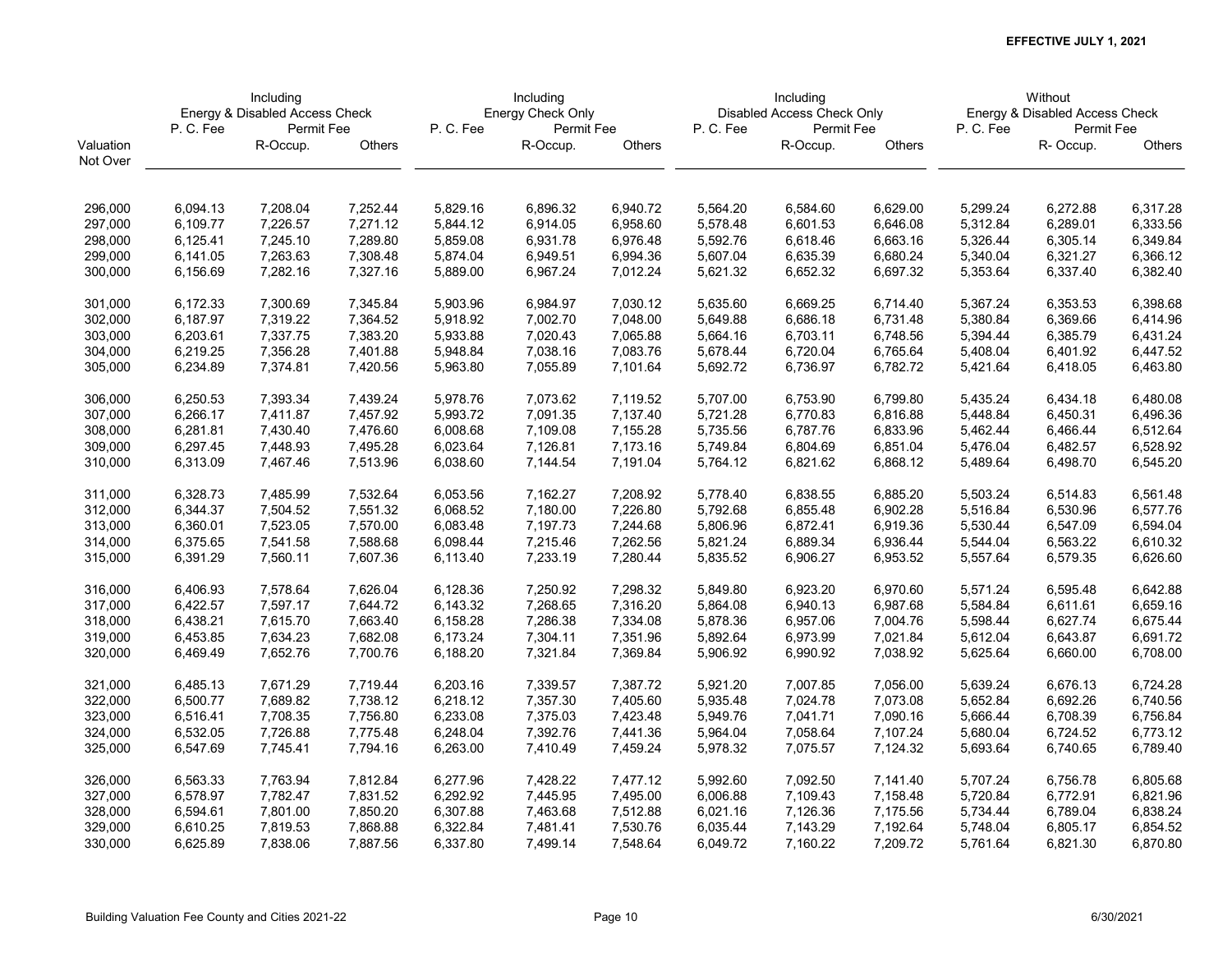|           | Including<br>Energy & Disabled Access Check |            |          |          | Including         |          |          | Including                  |          |          | Without                        |               |
|-----------|---------------------------------------------|------------|----------|----------|-------------------|----------|----------|----------------------------|----------|----------|--------------------------------|---------------|
|           |                                             |            |          |          | Energy Check Only |          |          | Disabled Access Check Only |          |          | Energy & Disabled Access Check |               |
|           | P.C.Fee                                     | Permit Fee |          | P.C.Fee  | Permit Fee        |          | P.C.Fee  | Permit Fee                 |          | P.C.Fee  | Permit Fee                     |               |
| Valuation |                                             | R-Occup.   | Others   |          | R-Occup.          | Others   |          | R-Occup.                   | Others   |          | R-Occup.                       | <b>Others</b> |
| Not Over  |                                             |            |          |          |                   |          |          |                            |          |          |                                |               |
| 331,000   | 6,641.53                                    | 7,856.59   | 7,906.24 | 6,352.76 | 7,516.87          | 7,566.52 | 6,064.00 | 7,177.15                   | 7,226.80 | 5,775.24 | 6,837.43                       | 6,887.08      |
| 332,000   | 6,657.17                                    | 7,875.12   | 7,924.92 | 6,367.72 | 7,534.60          | 7,584.40 | 6,078.28 | 7,194.08                   | 7,243.88 | 5,788.84 | 6,853.56                       | 6,903.36      |
| 333,000   | 6,672.81                                    | 7,893.65   | 7,943.60 | 6,382.68 | 7,552.33          | 7,602.28 | 6,092.56 | 7,211.01                   | 7,260.96 | 5,802.44 | 6,869.69                       | 6,919.64      |
| 334,000   | 6,688.45                                    | 7,912.18   | 7,962.28 | 6,397.64 | 7,570.06          | 7,620.16 | 6,106.84 | 7,227.94                   | 7,278.04 | 5,816.04 | 6,885.82                       | 6,935.92      |
| 335,000   | 6,704.09                                    | 7,930.71   | 7,980.96 | 6,412.60 | 7,587.79          | 7,638.04 | 6,121.12 | 7,244.87                   | 7,295.12 | 5,829.64 | 6,901.95                       | 6,952.20      |
|           |                                             |            |          |          |                   |          |          |                            |          |          |                                |               |
| 336,000   | 6,719.73                                    | 7,949.24   | 7,999.64 | 6,427.56 | 7,605.52          | 7,655.92 | 6,135.40 | 7,261.80                   | 7,312.20 | 5,843.24 | 6,918.08                       | 6,968.48      |
| 337,000   | 6,735.37                                    | 7,967.77   | 8,018.32 | 6,442.52 | 7,623.25          | 7,673.80 | 6,149.68 | 7,278.73                   | 7,329.28 | 5,856.84 | 6,934.21                       | 6,984.76      |
| 338,000   | 6,751.01                                    | 7,986.30   | 8,037.00 | 6,457.48 | 7,640.98          | 7,691.68 | 6,163.96 | 7,295.66                   | 7,346.36 | 5,870.44 | 6,950.34                       | 7,001.04      |
| 339,000   | 6,766.65                                    | 8,004.83   | 8,055.68 | 6,472.44 | 7,658.71          | 7,709.56 | 6,178.24 | 7,312.59                   | 7,363.44 | 5,884.04 | 6,966.47                       | 7,017.32      |
| 340,000   | 6,782.29                                    | 8,023.36   | 8,074.36 | 6,487.40 | 7,676.44          | 7,727.44 | 6,192.52 | 7,329.52                   | 7,380.52 | 5,897.64 | 6,982.60                       | 7,033.60      |
| 341,000   | 6,797.93                                    | 8,041.89   | 8,093.04 | 6,502.36 | 7,694.17          | 7,745.32 | 6,206.80 | 7,346.45                   | 7,397.60 | 5,911.24 | 6,998.73                       | 7,049.88      |
| 342,000   | 6,813.57                                    | 8,060.42   | 8,111.72 | 6,517.32 | 7,711.90          | 7,763.20 | 6,221.08 | 7,363.38                   | 7,414.68 | 5,924.84 | 7,014.86                       | 7,066.16      |
| 343,000   | 6,829.21                                    | 8,078.95   | 8,130.40 | 6,532.28 | 7,729.63          | 7,781.08 | 6,235.36 | 7,380.31                   | 7,431.76 | 5,938.44 | 7,030.99                       | 7,082.44      |
| 344,000   | 6,844.85                                    | 8,097.48   | 8,149.08 | 6,547.24 | 7,747.36          | 7,798.96 | 6,249.64 | 7,397.24                   | 7,448.84 | 5,952.04 | 7,047.12                       | 7,098.72      |
| 345,000   | 6,860.49                                    | 8,116.01   | 8,167.76 | 6,562.20 | 7,765.09          | 7,816.84 | 6,263.92 | 7,414.17                   | 7,465.92 | 5,965.64 | 7,063.25                       | 7,115.00      |
| 346,000   | 6,876.13                                    | 8,134.54   | 8,186.44 | 6,577.16 | 7,782.82          | 7,834.72 | 6,278.20 | 7,431.10                   | 7,483.00 | 5,979.24 | 7,079.38                       | 7,131.28      |
| 347,000   | 6,891.77                                    | 8,153.07   | 8,205.12 | 6,592.12 | 7,800.55          | 7,852.60 | 6,292.48 | 7,448.03                   | 7,500.08 | 5,992.84 | 7,095.51                       | 7,147.56      |
| 348,000   | 6,907.41                                    | 8,171.60   | 8,223.80 | 6,607.08 | 7,818.28          | 7,870.48 | 6,306.76 | 7,464.96                   | 7,517.16 | 6,006.44 | 7,111.64                       | 7,163.84      |
| 349,000   | 6,923.05                                    | 8,190.13   | 8,242.48 | 6,622.04 | 7,836.01          | 7,888.36 | 6,321.04 | 7,481.89                   | 7,534.24 | 6,020.04 | 7,127.77                       | 7,180.12      |
| 350,000   | 6,938.69                                    | 8,208.66   | 8,261.16 | 6,637.00 | 7,853.74          | 7,906.24 | 6,335.32 | 7,498.82                   | 7,551.32 | 6,033.64 | 7,143.90                       | 7,196.40      |
| 351,000   | 6,954.33                                    | 8,227.19   | 8,279.84 | 6,651.96 | 7,871.47          | 7,924.12 | 6,349.60 | 7,515.75                   | 7,568.40 | 6,047.24 | 7,160.03                       | 7,212.68      |
| 352,000   | 6,969.97                                    | 8,245.72   | 8,298.52 | 6,666.92 | 7,889.20          | 7,942.00 | 6,363.88 | 7,532.68                   | 7,585.48 | 6,060.84 | 7,176.16                       | 7,228.96      |
| 353,000   | 6,985.61                                    | 8,264.25   | 8,317.20 | 6,681.88 | 7,906.93          | 7,959.88 | 6,378.16 | 7,549.61                   | 7,602.56 | 6,074.44 | 7,192.29                       | 7,245.24      |
| 354,000   | 7,001.25                                    | 8,282.78   | 8,335.88 | 6,696.84 | 7,924.66          | 7,977.76 | 6,392.44 | 7,566.54                   | 7,619.64 | 6,088.04 | 7,208.42                       | 7,261.52      |
| 355,000   | 7,016.89                                    | 8,301.31   | 8,354.56 | 6,711.80 | 7,942.39          | 7,995.64 | 6,406.72 | 7,583.47                   | 7,636.72 | 6,101.64 | 7,224.55                       | 7,277.80      |
| 356,000   | 7,032.53                                    | 8,319.84   | 8,373.24 | 6,726.76 | 7,960.12          | 8,013.52 | 6,421.00 | 7,600.40                   | 7,653.80 | 6,115.24 | 7,240.68                       | 7,294.08      |
| 357,000   | 7,048.17                                    | 8,338.37   | 8,391.92 | 6,741.72 | 7,977.85          | 8,031.40 | 6,435.28 | 7,617.33                   | 7,670.88 | 6,128.84 | 7,256.81                       | 7,310.36      |
| 358,000   | 7,063.81                                    | 8,356.90   | 8,410.60 | 6,756.68 | 7,995.58          | 8,049.28 | 6,449.56 | 7,634.26                   | 7,687.96 | 6,142.44 | 7,272.94                       | 7,326.64      |
| 359,000   | 7,079.45                                    | 8,375.43   | 8,429.28 | 6,771.64 | 8,013.31          | 8,067.16 | 6,463.84 | 7,651.19                   | 7,705.04 | 6,156.04 | 7,289.07                       | 7,342.92      |
| 360,000   | 7,095.09                                    | 8,393.96   | 8,447.96 | 6,786.60 | 8,031.04          | 8,085.04 | 6,478.12 | 7,668.12                   | 7,722.12 | 6,169.64 | 7,305.20                       | 7,359.20      |
| 361,000   | 7,110.73                                    | 8,412.49   | 8,466.64 | 6,801.56 | 8,048.77          | 8,102.92 | 6,492.40 | 7,685.05                   | 7,739.20 | 6,183.24 | 7,321.33                       | 7,375.48      |
| 362,000   | 7,126.37                                    | 8,431.02   | 8,485.32 | 6,816.52 | 8,066.50          | 8,120.80 | 6,506.68 | 7,701.98                   | 7,756.28 | 6,196.84 | 7,337.46                       | 7,391.76      |
| 363,000   | 7,142.01                                    | 8,449.55   | 8,504.00 | 6,831.48 | 8,084.23          | 8,138.68 | 6,520.96 | 7,718.91                   | 7,773.36 | 6,210.44 | 7,353.59                       | 7,408.04      |
| 364,000   | 7,157.65                                    | 8,468.08   | 8,522.68 | 6,846.44 | 8,101.96          | 8,156.56 | 6,535.24 | 7,735.84                   | 7,790.44 | 6,224.04 | 7,369.72                       | 7,424.32      |
| 365,000   | 7,173.29                                    | 8,486.61   | 8,541.36 | 6,861.40 | 8,119.69          | 8,174.44 | 6,549.52 | 7,752.77                   | 7,807.52 | 6,237.64 | 7,385.85                       | 7,440.60      |
|           |                                             |            |          |          |                   |          |          |                            |          |          |                                |               |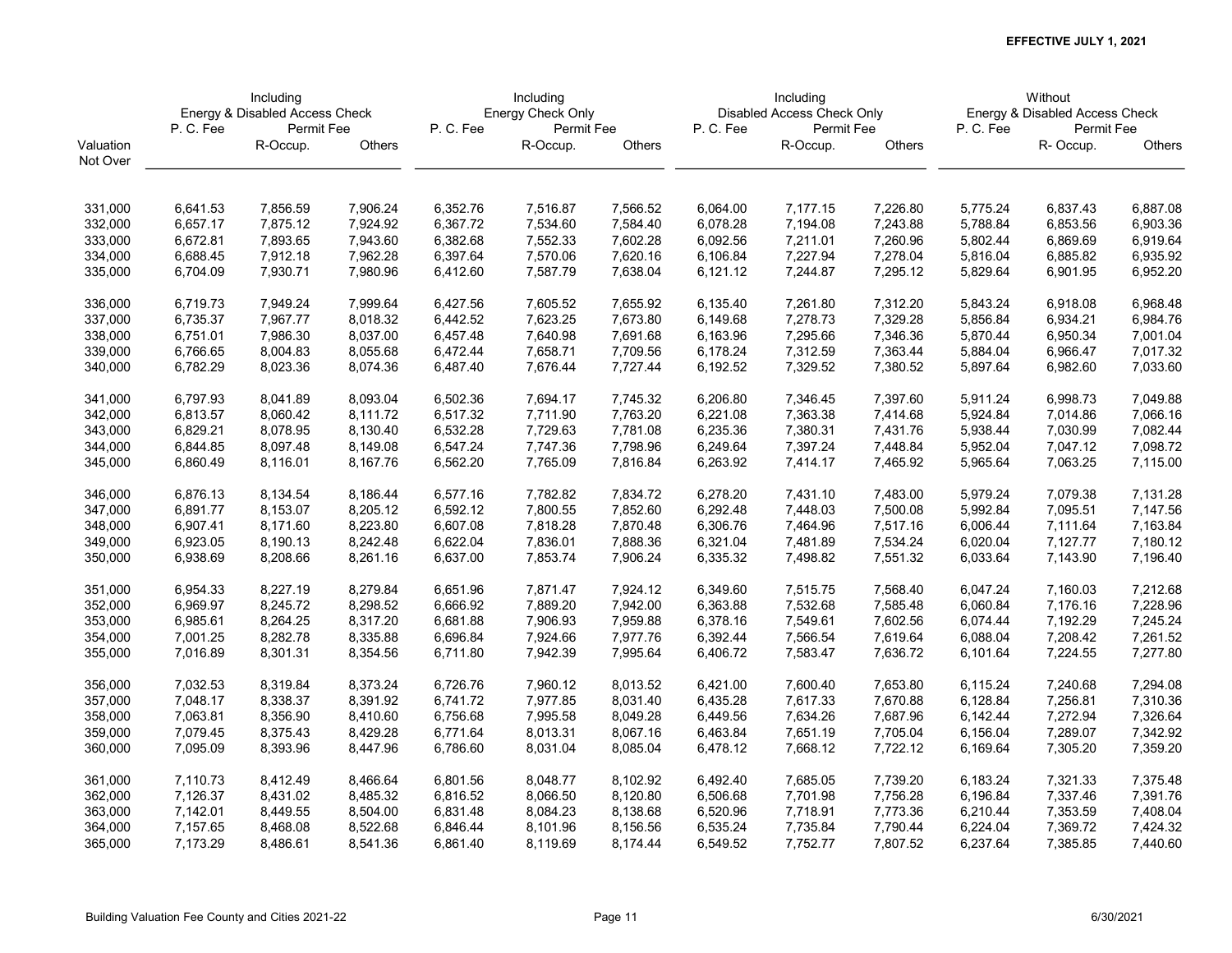|           | Including<br>Energy & Disabled Access Check |            |          |          | Including         |          |          | Including                  |          |          | Without                        |          |
|-----------|---------------------------------------------|------------|----------|----------|-------------------|----------|----------|----------------------------|----------|----------|--------------------------------|----------|
|           |                                             |            |          |          | Energy Check Only |          |          | Disabled Access Check Only |          |          | Energy & Disabled Access Check |          |
|           | P.C.Fee                                     | Permit Fee |          | P.C.Fee  | Permit Fee        |          | P.C.Fee  | Permit Fee                 |          | P.C.Fee  | Permit Fee                     |          |
| Valuation |                                             | R-Occup.   | Others   |          | R-Occup.          | Others   |          | R-Occup.                   | Others   |          | R-Occup.                       | Others   |
| Not Over  |                                             |            |          |          |                   |          |          |                            |          |          |                                |          |
| 366,000   | 7,188.93                                    | 8,505.14   | 8,560.04 | 6,876.36 | 8,137.42          | 8,192.32 | 6,563.80 | 7,769.70                   | 7,824.60 | 6,251.24 | 7,401.98                       | 7,456.88 |
| 367,000   | 7,204.57                                    | 8,523.67   | 8,578.72 | 6,891.32 | 8,155.15          | 8,210.20 | 6,578.08 | 7,786.63                   | 7,841.68 | 6,264.84 | 7,418.11                       | 7,473.16 |
|           |                                             |            |          |          |                   |          |          |                            |          |          |                                |          |
| 368,000   | 7,220.21                                    | 8,542.20   | 8,597.40 | 6,906.28 | 8,172.88          | 8,228.08 | 6,592.36 | 7,803.56                   | 7,858.76 | 6,278.44 | 7,434.24                       | 7,489.44 |
| 369,000   | 7,235.85                                    | 8,560.73   | 8,616.08 | 6,921.24 | 8,190.61          | 8,245.96 | 6,606.64 | 7,820.49                   | 7,875.84 | 6,292.04 | 7,450.37                       | 7,505.72 |
| 370,000   | 7,251.49                                    | 8,579.26   | 8,634.76 | 6,936.20 | 8,208.34          | 8,263.84 | 6,620.92 | 7,837.42                   | 7,892.92 | 6,305.64 | 7,466.50                       | 7,522.00 |
| 371,000   | 7,267.13                                    | 8,597.79   | 8,653.44 | 6,951.16 | 8,226.07          | 8,281.72 | 6,635.20 | 7,854.35                   | 7,910.00 | 6,319.24 | 7,482.63                       | 7,538.28 |
| 372,000   | 7,282.77                                    | 8,616.32   | 8,672.12 | 6,966.12 | 8,243.80          | 8,299.60 | 6,649.48 | 7,871.28                   | 7,927.08 | 6,332.84 | 7,498.76                       | 7,554.56 |
| 373,000   | 7,298.41                                    | 8,634.85   | 8,690.80 | 6,981.08 | 8,261.53          | 8,317.48 | 6,663.76 | 7,888.21                   | 7,944.16 | 6,346.44 | 7,514.89                       | 7,570.84 |
| 374,000   | 7,314.05                                    | 8,653.38   | 8,709.48 | 6,996.04 | 8,279.26          | 8,335.36 | 6,678.04 | 7,905.14                   | 7,961.24 | 6,360.04 | 7,531.02                       | 7,587.12 |
| 375,000   | 7,329.69                                    | 8,671.91   | 8,728.16 | 7,011.00 | 8,296.99          | 8,353.24 | 6,692.32 | 7,922.07                   | 7,978.32 | 6,373.64 | 7,547.15                       | 7,603.40 |
| 376,000   | 7,345.33                                    | 8,690.44   | 8,746.84 | 7,025.96 | 8,314.72          | 8,371.12 | 6,706.60 | 7,939.00                   | 7,995.40 | 6,387.24 | 7,563.28                       | 7,619.68 |
| 377,000   | 7,360.97                                    | 8,708.97   | 8,765.52 | 7,040.92 | 8,332.45          | 8,389.00 | 6,720.88 | 7,955.93                   | 8,012.48 | 6,400.84 | 7,579.41                       | 7,635.96 |
| 378,000   | 7,376.61                                    | 8,727.50   | 8,784.20 | 7,055.88 | 8,350.18          | 8,406.88 | 6,735.16 | 7,972.86                   | 8,029.56 | 6,414.44 | 7,595.54                       | 7,652.24 |
| 379,000   | 7,392.25                                    | 8,746.03   | 8,802.88 | 7,070.84 | 8,367.91          | 8,424.76 | 6,749.44 | 7,989.79                   | 8,046.64 | 6,428.04 | 7,611.67                       | 7,668.52 |
| 380,000   | 7,407.89                                    | 8,764.56   | 8,821.56 | 7,085.80 | 8,385.64          | 8,442.64 | 6,763.72 | 8,006.72                   | 8,063.72 | 6,441.64 | 7,627.80                       | 7,684.80 |
| 381,000   | 7,423.53                                    | 8,783.09   | 8,840.24 | 7,100.76 | 8,403.37          | 8,460.52 | 6,778.00 | 8,023.65                   | 8,080.80 | 6,455.24 | 7,643.93                       | 7,701.08 |
| 382,000   | 7,439.17                                    | 8,801.62   | 8,858.92 | 7,115.72 | 8,421.10          | 8,478.40 | 6,792.28 | 8,040.58                   | 8,097.88 | 6,468.84 | 7,660.06                       | 7,717.36 |
| 383,000   | 7,454.81                                    | 8,820.15   | 8,877.60 | 7,130.68 | 8,438.83          | 8,496.28 | 6,806.56 | 8,057.51                   | 8,114.96 | 6,482.44 | 7,676.19                       | 7,733.64 |
| 384,000   | 7,470.45                                    | 8,838.68   | 8,896.28 | 7,145.64 | 8,456.56          | 8,514.16 | 6,820.84 | 8,074.44                   | 8,132.04 | 6,496.04 | 7,692.32                       | 7,749.92 |
| 385,000   | 7,486.09                                    | 8,857.21   | 8,914.96 | 7,160.60 | 8,474.29          | 8,532.04 | 6,835.12 | 8,091.37                   | 8,149.12 | 6,509.64 | 7,708.45                       | 7,766.20 |
| 386,000   | 7,501.73                                    | 8,875.74   | 8,933.64 | 7,175.56 | 8,492.02          | 8,549.92 | 6,849.40 | 8,108.30                   | 8,166.20 | 6,523.24 | 7,724.58                       | 7,782.48 |
| 387,000   | 7,517.37                                    | 8,894.27   | 8,952.32 | 7,190.52 | 8,509.75          | 8,567.80 | 6,863.68 | 8,125.23                   | 8,183.28 | 6,536.84 | 7,740.71                       | 7,798.76 |
| 388,000   | 7,533.01                                    | 8,912.80   | 8,971.00 | 7,205.48 | 8,527.48          | 8,585.68 | 6,877.96 | 8,142.16                   | 8,200.36 | 6,550.44 | 7,756.84                       | 7,815.04 |
| 389,000   | 7,548.65                                    | 8,931.33   | 8,989.68 | 7,220.44 | 8,545.21          | 8,603.56 | 6,892.24 | 8,159.09                   | 8,217.44 | 6,564.04 | 7,772.97                       | 7,831.32 |
| 390,000   | 7,564.29                                    | 8,949.86   | 9,008.36 | 7,235.40 | 8,562.94          | 8,621.44 | 6,906.52 | 8,176.02                   | 8,234.52 | 6,577.64 | 7,789.10                       | 7,847.60 |
| 391,000   | 7,579.93                                    | 8,968.39   | 9,027.04 | 7,250.36 | 8,580.67          | 8,639.32 | 6,920.80 | 8,192.95                   | 8,251.60 | 6,591.24 | 7,805.23                       | 7,863.88 |
| 392,000   | 7,595.57                                    | 8,986.92   | 9,045.72 | 7,265.32 | 8,598.40          | 8,657.20 | 6,935.08 | 8,209.88                   | 8,268.68 | 6,604.84 | 7,821.36                       | 7,880.16 |
| 393,000   | 7,611.21                                    | 9,005.45   | 9,064.40 | 7,280.28 | 8,616.13          | 8,675.08 | 6,949.36 | 8,226.81                   | 8,285.76 | 6,618.44 | 7,837.49                       | 7,896.44 |
| 394,000   | 7,626.85                                    | 9,023.98   | 9,083.08 | 7,295.24 | 8,633.86          | 8,692.96 | 6,963.64 | 8,243.74                   | 8,302.84 | 6,632.04 | 7,853.62                       | 7,912.72 |
| 395,000   | 7,642.49                                    | 9,042.51   | 9,101.76 | 7,310.20 | 8,651.59          | 8,710.84 | 6,977.92 | 8,260.67                   | 8,319.92 | 6,645.64 | 7,869.75                       | 7,929.00 |
|           |                                             |            |          |          |                   |          |          |                            |          |          |                                |          |
| 396,000   | 7,658.13                                    | 9,061.04   | 9,120.44 | 7,325.16 | 8,669.32          | 8,728.72 | 6,992.20 | 8,277.60                   | 8,337.00 | 6,659.24 | 7,885.88                       | 7,945.28 |
| 397,000   | 7,673.77                                    | 9,079.57   | 9,139.12 | 7,340.12 | 8,687.05          | 8,746.60 | 7,006.48 | 8,294.53                   | 8,354.08 | 6,672.84 | 7,902.01                       | 7,961.56 |
| 398,000   | 7,689.41                                    | 9,098.10   | 9,157.80 | 7,355.08 | 8,704.78          | 8,764.48 | 7,020.76 | 8,311.46                   | 8,371.16 | 6,686.44 | 7,918.14                       | 7,977.84 |
| 399,000   | 7,705.05                                    | 9,116.63   | 9,176.48 | 7,370.04 | 8,722.51          | 8,782.36 | 7,035.04 | 8,328.39                   | 8,388.24 | 6,700.04 | 7,934.27                       | 7,994.12 |
| 400,000   | 7,720.69                                    | 9,135.16   | 9,195.16 | 7,385.00 | 8,740.24          | 8,800.24 | 7,049.32 | 8,345.32                   | 8,405.32 | 6,713.64 | 7,950.40                       | 8,010.40 |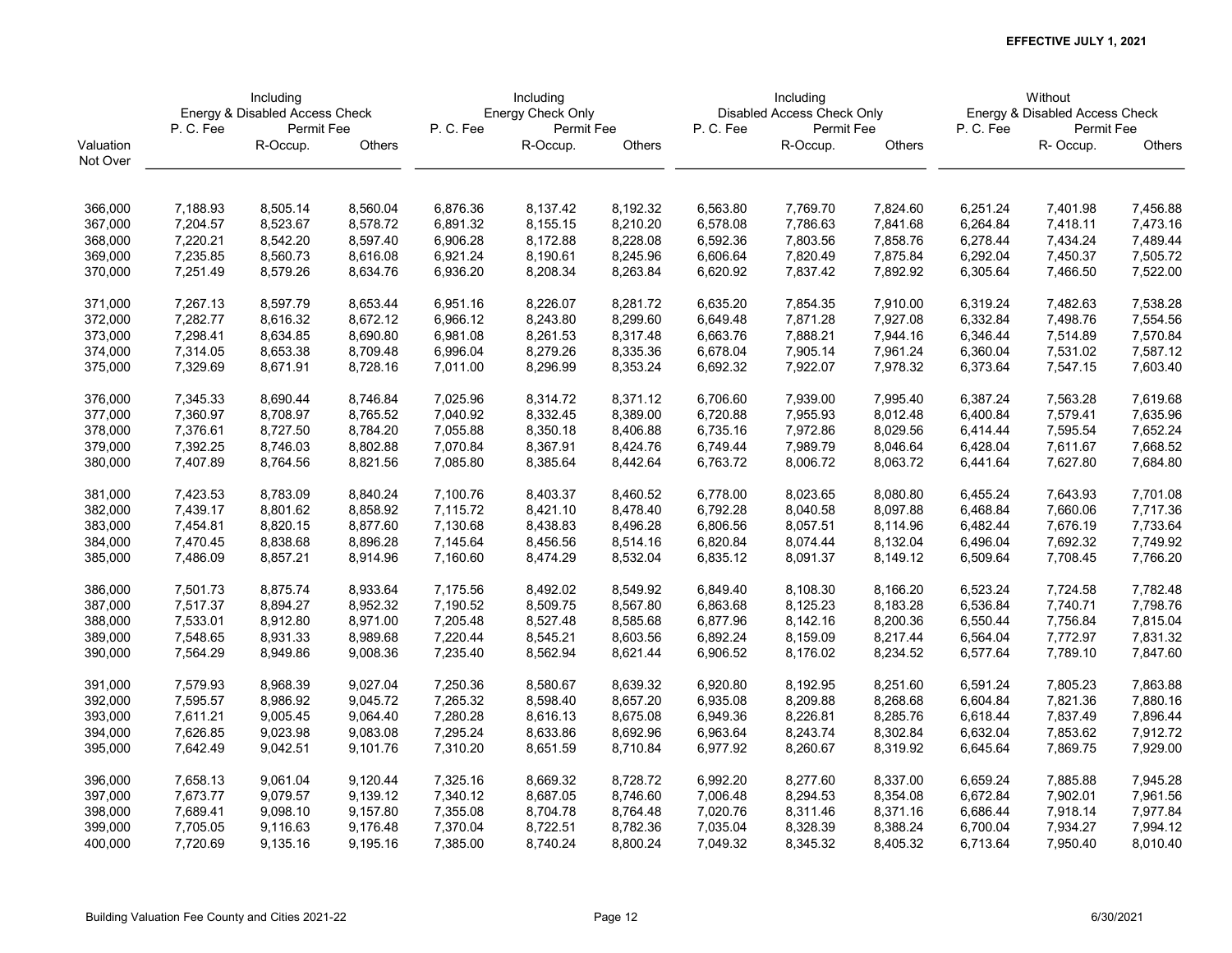|           | Including<br>Energy & Disabled Access Check |            |          |          | Including         |          |          | Including                  |          |          | Without                        |          |
|-----------|---------------------------------------------|------------|----------|----------|-------------------|----------|----------|----------------------------|----------|----------|--------------------------------|----------|
|           |                                             |            |          |          | Energy Check Only |          |          | Disabled Access Check Only |          |          | Energy & Disabled Access Check |          |
|           | P.C.Fee                                     | Permit Fee |          | P.C.Fee  | Permit Fee        |          | P.C.Fee  | Permit Fee                 |          | P.C.Fee  | Permit Fee                     |          |
| Valuation |                                             | R-Occup.   | Others   |          | R-Occup.          | Others   |          | R-Occup.                   | Others   |          | R-Occup.                       | Others   |
| Not Over  |                                             |            |          |          |                   |          |          |                            |          |          |                                |          |
| 401,000   | 7,736.33                                    | 9,153.69   | 9,213.84 | 7,399.96 | 8,757.97          | 8,818.12 | 7,063.60 | 8,362.25                   | 8,422.40 | 6,727.24 | 7,966.53                       | 8,026.68 |
| 402,000   | 7,751.97                                    | 9,172.22   | 9,232.52 | 7,414.92 | 8,775.70          | 8,836.00 | 7,077.88 | 8,379.18                   | 8,439.48 | 6,740.84 | 7,982.66                       | 8,042.96 |
| 403,000   | 7,767.61                                    | 9,190.75   | 9,251.20 | 7,429.88 | 8,793.43          | 8,853.88 | 7,092.16 | 8,396.11                   | 8,456.56 | 6,754.44 | 7,998.79                       | 8,059.24 |
| 404,000   | 7,783.25                                    | 9,209.28   | 9,269.88 | 7,444.84 | 8,811.16          | 8,871.76 | 7,106.44 | 8,413.04                   | 8,473.64 | 6,768.04 | 8,014.92                       | 8,075.52 |
| 405,000   | 7,798.89                                    | 9,227.81   | 9,288.56 | 7,459.80 | 8,828.89          | 8,889.64 | 7,120.72 | 8,429.97                   | 8,490.72 | 6,781.64 | 8,031.05                       | 8,091.80 |
| 406,000   | 7,814.53                                    | 9,246.34   | 9,307.24 | 7,474.76 | 8,846.62          | 8,907.52 | 7,135.00 | 8,446.90                   | 8,507.80 | 6,795.24 | 8,047.18                       | 8,108.08 |
| 407,000   | 7,830.17                                    | 9,264.87   | 9,325.92 | 7,489.72 | 8,864.35          | 8,925.40 | 7,149.28 | 8,463.83                   | 8,524.88 | 6,808.84 | 8,063.31                       | 8,124.36 |
| 408,000   | 7,845.81                                    | 9,283.40   | 9,344.60 | 7,504.68 | 8,882.08          | 8,943.28 | 7,163.56 | 8,480.76                   | 8,541.96 | 6,822.44 | 8,079.44                       | 8,140.64 |
| 409,000   | 7,861.45                                    | 9,301.93   | 9,363.28 | 7,519.64 | 8,899.81          | 8,961.16 | 7,177.84 | 8,497.69                   | 8,559.04 | 6,836.04 | 8,095.57                       | 8,156.92 |
| 410,000   | 7,877.09                                    | 9,320.46   | 9,381.96 | 7,534.60 | 8,917.54          | 8,979.04 | 7,192.12 | 8,514.62                   | 8,576.12 | 6,849.64 | 8,111.70                       | 8,173.20 |
| 411,000   | 7,892.73                                    | 9,338.99   | 9,400.64 | 7,549.56 | 8,935.27          | 8,996.92 | 7,206.40 | 8,531.55                   | 8,593.20 | 6,863.24 | 8,127.83                       | 8,189.48 |
| 412,000   | 7,908.37                                    | 9,357.52   | 9,419.32 | 7,564.52 | 8,953.00          | 9,014.80 | 7,220.68 | 8,548.48                   | 8,610.28 | 6,876.84 | 8,143.96                       | 8,205.76 |
| 413,000   | 7,924.01                                    | 9,376.05   | 9,438.00 | 7,579.48 | 8,970.73          | 9,032.68 | 7,234.96 | 8,565.41                   | 8,627.36 | 6,890.44 | 8,160.09                       | 8,222.04 |
| 414,000   | 7,939.65                                    | 9,394.58   | 9,456.68 | 7,594.44 | 8,988.46          | 9,050.56 | 7,249.24 | 8,582.34                   | 8,644.44 | 6,904.04 | 8,176.22                       | 8,238.32 |
| 415,000   | 7,955.29                                    | 9,413.11   | 9,475.36 | 7,609.40 | 9,006.19          | 9,068.44 | 7,263.52 | 8,599.27                   | 8,661.52 | 6,917.64 | 8,192.35                       | 8,254.60 |
| 416,000   | 7,970.93                                    | 9,431.64   | 9,494.04 | 7,624.36 | 9,023.92          | 9,086.32 | 7,277.80 | 8,616.20                   | 8,678.60 | 6,931.24 | 8,208.48                       | 8,270.88 |
| 417,000   | 7,986.57                                    | 9,450.17   | 9,512.72 | 7,639.32 | 9,041.65          | 9,104.20 | 7,292.08 | 8,633.13                   | 8,695.68 | 6,944.84 | 8,224.61                       | 8,287.16 |
| 418,000   | 8,002.21                                    | 9,468.70   | 9,531.40 | 7,654.28 | 9,059.38          | 9,122.08 | 7,306.36 | 8,650.06                   | 8,712.76 | 6,958.44 | 8,240.74                       | 8,303.44 |
| 419,000   | 8,017.85                                    | 9,487.23   | 9,550.08 | 7,669.24 | 9,077.11          | 9,139.96 | 7,320.64 | 8,666.99                   | 8,729.84 | 6,972.04 | 8,256.87                       | 8,319.72 |
| 420,000   | 8,033.49                                    | 9,505.76   | 9,568.76 | 7,684.20 | 9,094.84          | 9,157.84 | 7,334.92 | 8,683.92                   | 8,746.92 | 6,985.64 | 8,273.00                       | 8,336.00 |
| 421,000   | 8,049.13                                    | 9,524.29   | 9,587.44 | 7,699.16 | 9,112.57          | 9,175.72 | 7,349.20 | 8,700.85                   | 8,764.00 | 6,999.24 | 8,289.13                       | 8,352.28 |
| 422,000   | 8,064.77                                    | 9,542.82   | 9,606.12 | 7,714.12 | 9,130.30          | 9,193.60 | 7,363.48 | 8,717.78                   | 8,781.08 | 7,012.84 | 8,305.26                       | 8,368.56 |
| 423,000   | 8,080.41                                    | 9,561.35   | 9,624.80 | 7,729.08 | 9,148.03          | 9,211.48 | 7,377.76 | 8,734.71                   | 8,798.16 | 7,026.44 | 8,321.39                       | 8,384.84 |
| 424,000   | 8,096.05                                    | 9,579.88   | 9,643.48 | 7,744.04 | 9,165.76          | 9,229.36 | 7,392.04 | 8,751.64                   | 8,815.24 | 7,040.04 | 8,337.52                       | 8,401.12 |
| 425,000   | 8,111.69                                    | 9,598.41   | 9,662.16 | 7,759.00 | 9,183.49          | 9,247.24 | 7,406.32 | 8,768.57                   | 8,832.32 | 7,053.64 | 8,353.65                       | 8,417.40 |
| 426,000   | 8,127.33                                    | 9,616.94   | 9,680.84 | 7,773.96 | 9,201.22          | 9,265.12 | 7,420.60 | 8,785.50                   | 8,849.40 | 7,067.24 | 8,369.78                       | 8,433.68 |
| 427,000   | 8,142.97                                    | 9,635.47   | 9,699.52 | 7,788.92 | 9,218.95          | 9,283.00 | 7,434.88 | 8,802.43                   | 8,866.48 | 7,080.84 | 8,385.91                       | 8,449.96 |
| 428,000   | 8,158.61                                    | 9,654.00   | 9,718.20 | 7,803.88 | 9,236.68          | 9,300.88 | 7,449.16 | 8,819.36                   | 8,883.56 | 7,094.44 | 8,402.04                       | 8,466.24 |
| 429,000   | 8,174.25                                    | 9,672.53   | 9,736.88 | 7,818.84 | 9,254.41          | 9,318.76 | 7,463.44 | 8,836.29                   | 8,900.64 | 7,108.04 | 8,418.17                       | 8,482.52 |
| 430,000   | 8,189.89                                    | 9,691.06   | 9,755.56 | 7,833.80 | 9,272.14          | 9,336.64 | 7,477.72 | 8,853.22                   | 8,917.72 | 7,121.64 | 8,434.30                       | 8,498.80 |
| 431,000   | 8,205.53                                    | 9,709.59   | 9,774.24 | 7,848.76 | 9,289.87          | 9,354.52 | 7,492.00 | 8,870.15                   | 8,934.80 | 7,135.24 | 8,450.43                       | 8,515.08 |
| 432,000   | 8,221.17                                    | 9,728.12   | 9,792.92 | 7,863.72 | 9,307.60          | 9,372.40 | 7,506.28 | 8,887.08                   | 8,951.88 | 7,148.84 | 8,466.56                       | 8,531.36 |
| 433,000   | 8,236.81                                    | 9,746.65   | 9,811.60 | 7,878.68 | 9,325.33          | 9,390.28 | 7,520.56 | 8,904.01                   | 8,968.96 | 7,162.44 | 8,482.69                       | 8,547.64 |
| 434,000   | 8,252.45                                    | 9,765.18   | 9,830.28 | 7,893.64 | 9,343.06          | 9,408.16 | 7,534.84 | 8,920.94                   | 8,986.04 | 7,176.04 | 8,498.82                       | 8,563.92 |
| 435,000   | 8,268.09                                    | 9,783.71   | 9,848.96 | 7,908.60 | 9,360.79          | 9,426.04 | 7,549.12 | 8,937.87                   | 9,003.12 | 7,189.64 | 8,514.95                       | 8,580.20 |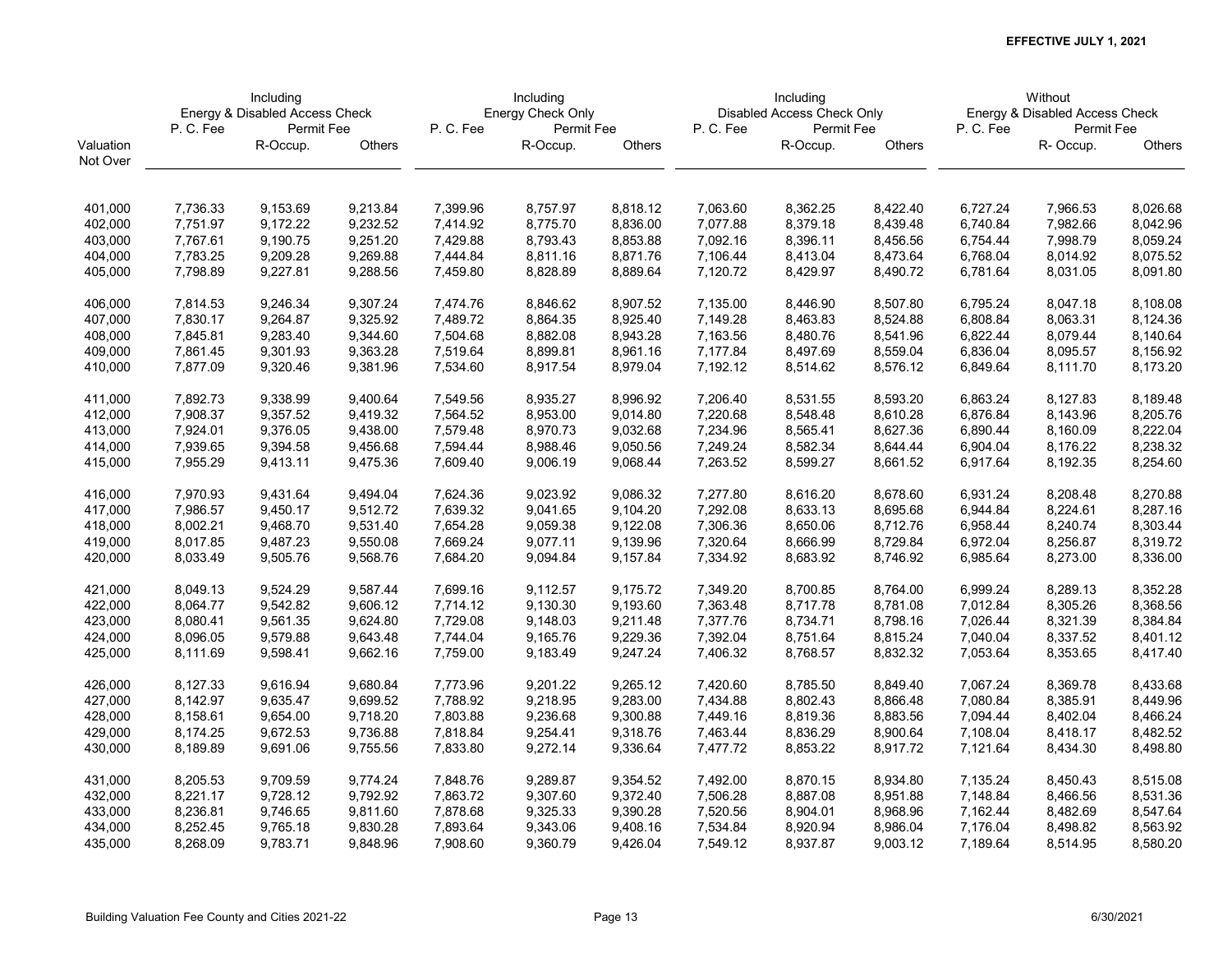|           | Including<br>Energy & Disabled Access Check |            |           |          | Including         |           |          | Including                  |          |          | Without                        |               |
|-----------|---------------------------------------------|------------|-----------|----------|-------------------|-----------|----------|----------------------------|----------|----------|--------------------------------|---------------|
|           |                                             |            |           |          | Energy Check Only |           |          | Disabled Access Check Only |          |          | Energy & Disabled Access Check |               |
|           | P.C.Fee                                     | Permit Fee |           | P.C.Fee  | Permit Fee        |           | P.C.Fee  | Permit Fee                 |          | P.C.Fee  | Permit Fee                     |               |
| Valuation |                                             | R-Occup.   | Others    |          | R-Occup.          | Others    |          | R-Occup.                   | Others   |          | R-Occup.                       | <b>Others</b> |
| Not Over  |                                             |            |           |          |                   |           |          |                            |          |          |                                |               |
| 436,000   | 8,283.73                                    | 9,802.24   | 9,867.64  | 7,923.56 | 9,378.52          | 9,443.92  | 7,563.40 | 8,954.80                   | 9,020.20 | 7,203.24 | 8,531.08                       | 8,596.48      |
| 437,000   | 8,299.37                                    | 9,820.77   | 9,886.32  | 7,938.52 | 9,396.25          | 9,461.80  | 7,577.68 | 8,971.73                   | 9,037.28 | 7,216.84 | 8,547.21                       | 8,612.76      |
|           |                                             |            |           |          |                   |           |          |                            |          |          |                                |               |
| 438,000   | 8,315.01                                    | 9,839.30   | 9,905.00  | 7,953.48 | 9,413.98          | 9,479.68  | 7,591.96 | 8,988.66                   | 9,054.36 | 7,230.44 | 8,563.34                       | 8,629.04      |
| 439,000   | 8,330.65                                    | 9,857.83   | 9,923.68  | 7,968.44 | 9,431.71          | 9,497.56  | 7,606.24 | 9,005.59                   | 9,071.44 | 7,244.04 | 8,579.47                       | 8,645.32      |
| 440,000   | 8,346.29                                    | 9,876.36   | 9,942.36  | 7,983.40 | 9,449.44          | 9,515.44  | 7,620.52 | 9,022.52                   | 9,088.52 | 7,257.64 | 8,595.60                       | 8,661.60      |
| 441,000   | 8,361.93                                    | 9,894.89   | 9,961.04  | 7,998.36 | 9,467.17          | 9,533.32  | 7,634.80 | 9,039.45                   | 9,105.60 | 7,271.24 | 8,611.73                       | 8,677.88      |
| 442,000   | 8,377.57                                    | 9,913.42   | 9,979.72  | 8,013.32 | 9,484.90          | 9,551.20  | 7,649.08 | 9,056.38                   | 9,122.68 | 7,284.84 | 8,627.86                       | 8,694.16      |
| 443,000   | 8,393.21                                    | 9,931.95   | 9,998.40  | 8,028.28 | 9,502.63          | 9,569.08  | 7,663.36 | 9,073.31                   | 9,139.76 | 7,298.44 | 8,643.99                       | 8,710.44      |
| 444,000   | 8,408.85                                    | 9,950.48   | 10,017.08 | 8,043.24 | 9,520.36          | 9,586.96  | 7,677.64 | 9,090.24                   | 9,156.84 | 7,312.04 | 8,660.12                       | 8,726.72      |
| 445,000   | 8,424.49                                    | 9,969.01   | 10,035.76 | 8,058.20 | 9,538.09          | 9,604.84  | 7,691.92 | 9,107.17                   | 9,173.92 | 7,325.64 | 8,676.25                       | 8,743.00      |
| 446,000   | 8,440.13                                    | 9,987.54   | 10,054.44 | 8,073.16 | 9,555.82          | 9,622.72  | 7,706.20 | 9,124.10                   | 9,191.00 | 7,339.24 | 8,692.38                       | 8,759.28      |
| 447,000   | 8,455.77                                    | 10,006.07  | 10,073.12 | 8,088.12 | 9,573.55          | 9,640.60  | 7,720.48 | 9,141.03                   | 9,208.08 | 7,352.84 | 8,708.51                       | 8,775.56      |
| 448,000   | 8,471.41                                    | 10,024.60  | 10,091.80 | 8,103.08 | 9,591.28          | 9,658.48  | 7,734.76 | 9,157.96                   | 9,225.16 | 7,366.44 | 8,724.64                       | 8,791.84      |
| 449,000   | 8,487.05                                    | 10,043.13  | 10,110.48 | 8,118.04 | 9,609.01          | 9,676.36  | 7,749.04 | 9,174.89                   | 9,242.24 | 7,380.04 | 8,740.77                       | 8,808.12      |
| 450,000   | 8,502.69                                    | 10,061.66  | 10,129.16 | 8,133.00 | 9,626.74          | 9,694.24  | 7,763.32 | 9,191.82                   | 9,259.32 | 7,393.64 | 8,756.90                       | 8,824.40      |
| 451,000   | 8,518.33                                    | 10,080.19  | 10,147.84 | 8,147.96 | 9,644.47          | 9,712.12  | 7,777.60 | 9,208.75                   | 9,276.40 | 7,407.24 | 8,773.03                       | 8,840.68      |
| 452,000   | 8,533.97                                    | 10,098.72  | 10,166.52 | 8,162.92 | 9,662.20          | 9,730.00  | 7,791.88 | 9,225.68                   | 9,293.48 | 7,420.84 | 8,789.16                       | 8,856.96      |
| 453,000   | 8,549.61                                    | 10,117.25  | 10,185.20 | 8,177.88 | 9,679.93          | 9,747.88  | 7,806.16 | 9,242.61                   | 9,310.56 | 7,434.44 | 8,805.29                       | 8,873.24      |
| 454,000   | 8,565.25                                    | 10,135.78  | 10,203.88 | 8,192.84 | 9,697.66          | 9,765.76  | 7,820.44 | 9,259.54                   | 9,327.64 | 7,448.04 | 8,821.42                       | 8,889.52      |
| 455,000   | 8,580.89                                    | 10,154.31  | 10,222.56 | 8,207.80 | 9,715.39          | 9,783.64  | 7,834.72 | 9,276.47                   | 9,344.72 | 7,461.64 | 8,837.55                       | 8,905.80      |
| 456,000   | 8,596.53                                    | 10,172.84  | 10,241.24 | 8,222.76 | 9,733.12          | 9,801.52  | 7,849.00 | 9,293.40                   | 9,361.80 | 7,475.24 | 8,853.68                       | 8,922.08      |
| 457,000   | 8,612.17                                    | 10,191.37  | 10,259.92 | 8,237.72 | 9,750.85          | 9,819.40  | 7,863.28 | 9,310.33                   | 9,378.88 | 7,488.84 | 8,869.81                       | 8,938.36      |
| 458,000   | 8,627.81                                    | 10,209.90  | 10,278.60 | 8,252.68 | 9,768.58          | 9,837.28  | 7,877.56 | 9,327.26                   | 9,395.96 | 7,502.44 | 8,885.94                       | 8,954.64      |
| 459,000   | 8,643.45                                    | 10,228.43  | 10,297.28 | 8,267.64 | 9,786.31          | 9,855.16  | 7,891.84 | 9,344.19                   | 9,413.04 | 7,516.04 | 8,902.07                       | 8,970.92      |
| 460,000   | 8,659.09                                    | 10,246.96  | 10,315.96 | 8,282.60 | 9,804.04          | 9,873.04  | 7,906.12 | 9,361.12                   | 9,430.12 | 7,529.64 | 8,918.20                       | 8,987.20      |
| 461,000   | 8,674.73                                    | 10,265.49  | 10,334.64 | 8,297.56 | 9,821.77          | 9,890.92  | 7,920.40 | 9,378.05                   | 9,447.20 | 7,543.24 | 8,934.33                       | 9,003.48      |
| 462,000   | 8,690.37                                    | 10,284.02  | 10,353.32 | 8,312.52 | 9,839.50          | 9,908.80  | 7,934.68 | 9,394.98                   | 9,464.28 | 7,556.84 | 8,950.46                       | 9,019.76      |
| 463,000   | 8,706.01                                    | 10,302.55  | 10,372.00 | 8,327.48 | 9,857.23          | 9,926.68  | 7,948.96 | 9,411.91                   | 9,481.36 | 7,570.44 | 8,966.59                       | 9,036.04      |
| 464,000   | 8,721.65                                    | 10,321.08  | 10,390.68 | 8,342.44 | 9,874.96          | 9,944.56  | 7,963.24 | 9,428.84                   | 9,498.44 | 7,584.04 | 8,982.72                       | 9,052.32      |
| 465,000   | 8,737.29                                    | 10,339.61  | 10,409.36 | 8,357.40 | 9,892.69          | 9,962.44  | 7,977.52 | 9,445.77                   | 9,515.52 | 7,597.64 | 8,998.85                       | 9,068.60      |
| 466,000   | 8,752.93                                    | 10,358.14  | 10,428.04 | 8,372.36 | 9,910.42          | 9,980.32  | 7,991.80 | 9,462.70                   | 9,532.60 | 7,611.24 | 9,014.98                       | 9,084.88      |
| 467,000   | 8,768.57                                    | 10,376.67  | 10,446.72 | 8,387.32 | 9,928.15          | 9,998.20  | 8,006.08 | 9,479.63                   | 9,549.68 | 7,624.84 | 9,031.11                       | 9,101.16      |
| 468,000   | 8,784.21                                    | 10,395.20  | 10,465.40 | 8,402.28 | 9,945.88          | 10,016.08 | 8,020.36 | 9,496.56                   | 9,566.76 | 7,638.44 | 9,047.24                       | 9,117.44      |
| 469,000   | 8,799.85                                    | 10,413.73  | 10,484.08 | 8,417.24 | 9,963.61          | 10,033.96 | 8,034.64 | 9,513.49                   | 9,583.84 | 7,652.04 | 9,063.37                       | 9,133.72      |
| 470,000   | 8,815.49                                    | 10,432.26  | 10,502.76 | 8,432.20 | 9,981.34          | 10,051.84 | 8,048.92 | 9,530.42                   | 9,600.92 | 7,665.64 | 9,079.50                       | 9,150.00      |
|           |                                             |            |           |          |                   |           |          |                            |          |          |                                |               |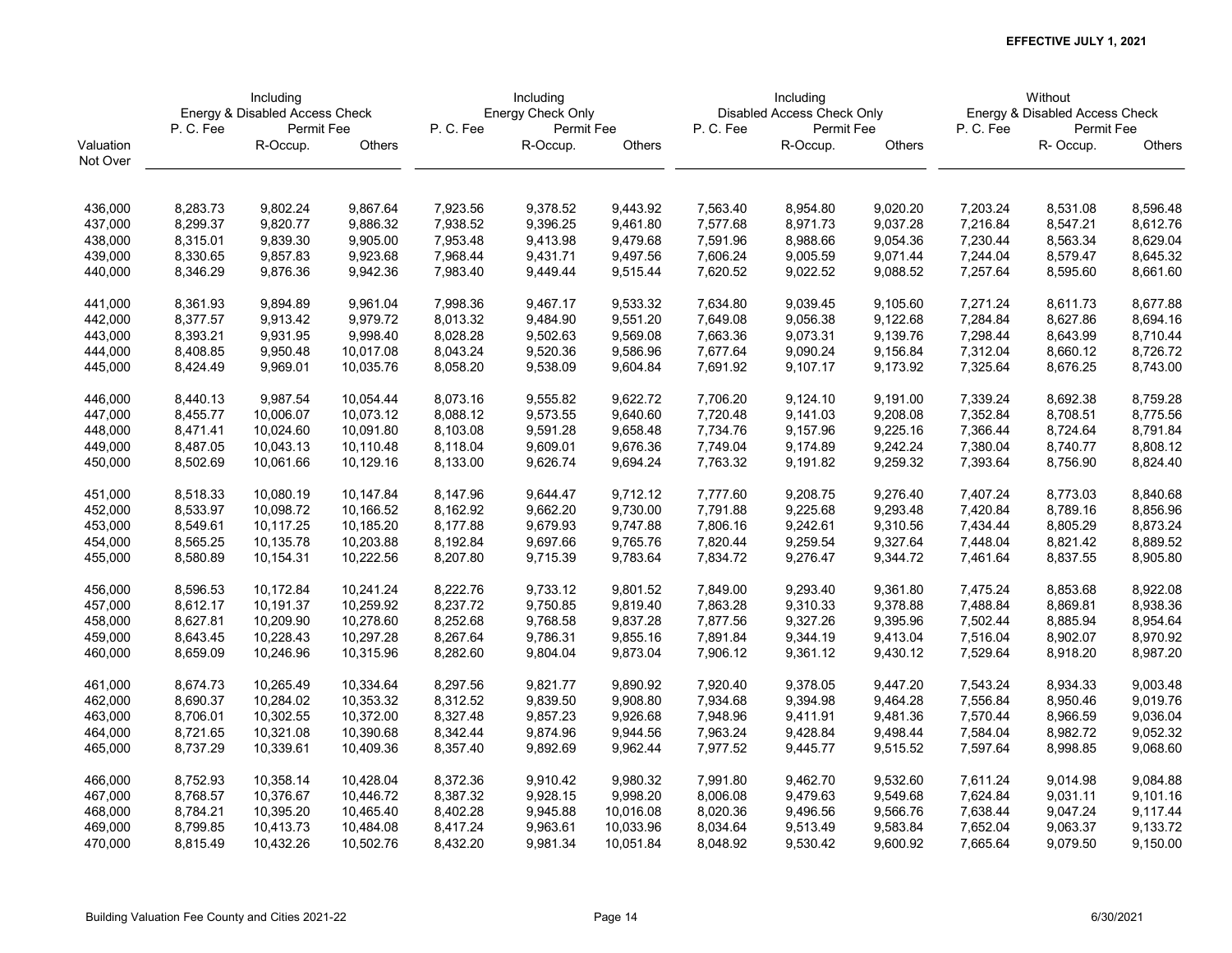|           | Including<br>Energy & Disabled Access Check |            |           |          | Including         |           |          | Including                  |           |          | Without                        |               |
|-----------|---------------------------------------------|------------|-----------|----------|-------------------|-----------|----------|----------------------------|-----------|----------|--------------------------------|---------------|
|           |                                             |            |           |          | Energy Check Only |           |          | Disabled Access Check Only |           |          | Energy & Disabled Access Check |               |
|           | P.C.Fee                                     | Permit Fee |           | P.C.Fee  | Permit Fee        |           | P.C.Fee  | Permit Fee                 |           | P.C.Fee  | Permit Fee                     |               |
| Valuation |                                             | R-Occup.   | Others    |          | R-Occup.          | Others    |          | R-Occup.                   | Others    |          | R-Occup.                       | <b>Others</b> |
| Not Over  |                                             |            |           |          |                   |           |          |                            |           |          |                                |               |
|           |                                             |            |           |          |                   |           |          |                            |           |          |                                |               |
| 471,000   | 8,831.13                                    | 10,450.79  | 10,521.44 | 8,447.16 | 9,999.07          | 10,069.72 | 8,063.20 | 9,547.35                   | 9,618.00  | 7,679.24 | 9,095.63                       | 9,166.28      |
| 472,000   | 8,846.77                                    | 10,469.32  | 10,540.12 | 8,462.12 | 10,016.80         | 10,087.60 | 8,077.48 | 9,564.28                   | 9,635.08  | 7,692.84 | 9,111.76                       | 9,182.56      |
| 473,000   | 8,862.41                                    | 10,487.85  | 10,558.80 | 8,477.08 | 10,034.53         | 10,105.48 | 8,091.76 | 9,581.21                   | 9,652.16  | 7,706.44 | 9,127.89                       | 9,198.84      |
| 474,000   | 8,878.05                                    | 10,506.38  | 10,577.48 | 8,492.04 | 10,052.26         | 10,123.36 | 8,106.04 | 9,598.14                   | 9,669.24  | 7,720.04 | 9,144.02                       | 9,215.12      |
| 475,000   | 8,893.69                                    | 10,524.91  | 10,596.16 | 8,507.00 | 10,069.99         | 10,141.24 | 8,120.32 | 9,615.07                   | 9,686.32  | 7,733.64 | 9,160.15                       | 9,231.40      |
|           |                                             |            |           |          |                   |           |          |                            |           |          |                                |               |
| 476,000   | 8,909.33                                    | 10,543.44  | 10,614.84 | 8,521.96 | 10,087.72         | 10,159.12 | 8,134.60 | 9,632.00                   | 9,703.40  | 7,747.24 | 9,176.28                       | 9,247.68      |
| 477,000   | 8,924.97                                    | 10,561.97  | 10,633.52 | 8,536.92 | 10,105.45         | 10,177.00 | 8,148.88 | 9,648.93                   | 9,720.48  | 7,760.84 | 9,192.41                       | 9,263.96      |
| 478,000   | 8,940.61                                    | 10,580.50  | 10,652.20 | 8,551.88 | 10,123.18         | 10,194.88 | 8,163.16 | 9,665.86                   | 9,737.56  | 7,774.44 | 9,208.54                       | 9,280.24      |
| 479,000   | 8,956.25                                    | 10,599.03  | 10,670.88 | 8,566.84 | 10,140.91         | 10,212.76 | 8,177.44 | 9,682.79                   | 9,754.64  | 7,788.04 | 9,224.67                       | 9,296.52      |
| 480,000   | 8,971.89                                    | 10,617.56  | 10,689.56 | 8,581.80 | 10,158.64         | 10,230.64 | 8,191.72 | 9,699.72                   | 9,771.72  | 7,801.64 | 9,240.80                       | 9,312.80      |
| 481,000   | 8,987.53                                    | 10,636.09  | 10,708.24 | 8,596.76 | 10,176.37         | 10,248.52 | 8,206.00 | 9,716.65                   | 9,788.80  | 7,815.24 | 9,256.93                       | 9,329.08      |
| 482,000   | 9,003.17                                    | 10,654.62  | 10,726.92 | 8,611.72 | 10,194.10         | 10,266.40 | 8,220.28 | 9,733.58                   | 9,805.88  | 7,828.84 | 9,273.06                       | 9,345.36      |
| 483,000   | 9,018.81                                    | 10,673.15  | 10,745.60 | 8,626.68 | 10,211.83         | 10,284.28 | 8,234.56 | 9,750.51                   | 9,822.96  | 7,842.44 | 9,289.19                       | 9,361.64      |
| 484,000   | 9,034.45                                    | 10,691.68  | 10,764.28 | 8,641.64 | 10,229.56         | 10,302.16 | 8,248.84 | 9,767.44                   | 9,840.04  | 7,856.04 | 9,305.32                       | 9,377.92      |
| 485,000   | 9,050.09                                    | 10,710.21  | 10,782.96 | 8,656.60 | 10,247.29         | 10,320.04 | 8,263.12 | 9,784.37                   | 9,857.12  | 7,869.64 | 9,321.45                       | 9,394.20      |
|           |                                             |            |           |          |                   |           |          |                            |           |          |                                |               |
| 486,000   | 9,065.73                                    | 10,728.74  | 10,801.64 | 8,671.56 | 10,265.02         | 10,337.92 | 8,277.40 | 9,801.30                   | 9,874.20  | 7,883.24 | 9,337.58                       | 9,410.48      |
| 487,000   | 9,081.37                                    | 10,747.27  | 10,820.32 | 8,686.52 | 10,282.75         | 10,355.80 | 8,291.68 | 9,818.23                   | 9,891.28  | 7,896.84 | 9,353.71                       | 9,426.76      |
| 488,000   | 9,097.01                                    | 10,765.80  | 10,839.00 | 8,701.48 | 10,300.48         | 10,373.68 | 8,305.96 | 9,835.16                   | 9,908.36  | 7,910.44 | 9,369.84                       | 9,443.04      |
| 489,000   | 9,112.65                                    | 10,784.33  | 10,857.68 | 8,716.44 | 10,318.21         | 10,391.56 | 8,320.24 | 9,852.09                   | 9,925.44  | 7,924.04 | 9,385.97                       | 9,459.32      |
| 490,000   | 9,128.29                                    | 10,802.86  | 10,876.36 | 8,731.40 | 10,335.94         | 10,409.44 | 8,334.52 | 9,869.02                   | 9,942.52  | 7,937.64 | 9,402.10                       | 9,475.60      |
| 491,000   | 9,143.93                                    | 10,821.39  | 10,895.04 | 8,746.36 | 10,353.67         | 10,427.32 | 8,348.80 | 9,885.95                   | 9,959.60  | 7,951.24 | 9,418.23                       | 9,491.88      |
| 492,000   | 9,159.57                                    | 10,839.92  | 10,913.72 | 8,761.32 | 10,371.40         | 10,445.20 | 8,363.08 | 9,902.88                   | 9,976.68  | 7,964.84 | 9,434.36                       | 9,508.16      |
| 493,000   | 9,175.21                                    | 10,858.45  | 10,932.40 | 8,776.28 | 10,389.13         | 10,463.08 | 8,377.36 | 9,919.81                   | 9,993.76  | 7,978.44 | 9,450.49                       | 9,524.44      |
| 494,000   | 9,190.85                                    | 10,876.98  | 10,951.08 | 8,791.24 | 10,406.86         | 10,480.96 | 8,391.64 | 9,936.74                   | 10,010.84 | 7,992.04 | 9,466.62                       | 9,540.72      |
| 495,000   | 9,206.49                                    | 10,895.51  | 10,969.76 | 8,806.20 | 10,424.59         | 10,498.84 | 8,405.92 | 9,953.67                   | 10,027.92 | 8,005.64 | 9,482.75                       | 9,557.00      |
|           |                                             |            |           |          |                   |           |          |                            |           |          |                                |               |
| 496,000   | 9,222.13                                    | 10,914.04  | 10,988.44 | 8,821.16 | 10,442.32         | 10,516.72 | 8,420.20 | 9,970.60                   | 10,045.00 | 8,019.24 | 9,498.88                       | 9,573.28      |
| 497,000   | 9,237.77                                    | 10,932.57  | 11,007.12 | 8,836.12 | 10,460.05         | 10,534.60 | 8,434.48 | 9,987.53                   | 10,062.08 | 8,032.84 | 9,515.01                       | 9,589.56      |
| 498,000   | 9,253.41                                    | 10,951.10  | 11,025.80 | 8,851.08 | 10,477.78         | 10,552.48 | 8,448.76 | 10,004.46                  | 10,079.16 | 8,046.44 | 9,531.14                       | 9,605.84      |
| 499,000   | 9,269.05                                    | 10,969.63  | 11,044.48 | 8,866.04 | 10,495.51         | 10,570.36 | 8,463.04 | 10,021.39                  | 10,096.24 | 8,060.04 | 9,547.27                       | 9,622.12      |
| 500,000   | 9,284.69                                    | 10,988.16  | 11,063.16 | 8,881.00 | 10,513.24         | 10,588.24 | 8,477.32 | 10,038.32                  | 10,113.32 | 8,073.64 | 9,563.40                       | 9,638.40      |
| 501,000   | 9,300.33                                    | 11,006.69  | 11,081.84 | 8,895.96 | 10,530.97         | 10,606.12 | 8,491.60 | 10,055.25                  | 10,130.40 | 8,087.24 | 9,579.53                       | 9,654.68      |
| 502,000   | 9,315.97                                    | 11,025.22  | 11,100.52 | 8,910.92 | 10,548.70         | 10,624.00 | 8,505.88 | 10,072.18                  | 10,147.48 | 8,100.84 | 9,595.66                       | 9,670.96      |
| 503,000   | 9,331.61                                    | 11,043.75  | 11,119.20 | 8,925.88 | 10,566.43         | 10,641.88 | 8,520.16 | 10,089.11                  | 10,164.56 | 8,114.44 | 9,611.79                       | 9,687.24      |
| 504,000   | 9,347.25                                    | 11,062.28  | 11,137.88 | 8,940.84 | 10,584.16         | 10,659.76 | 8,534.44 | 10,106.04                  | 10,181.64 | 8,128.04 | 9,627.92                       | 9,703.52      |
| 505,000   | 9,362.89                                    | 11,080.81  | 11,156.56 | 8,955.80 | 10,601.89         | 10,677.64 | 8,548.72 | 10,122.97                  | 10,198.72 | 8,141.64 | 9,644.05                       | 9,719.80      |
|           |                                             |            |           |          |                   |           |          |                            |           |          |                                |               |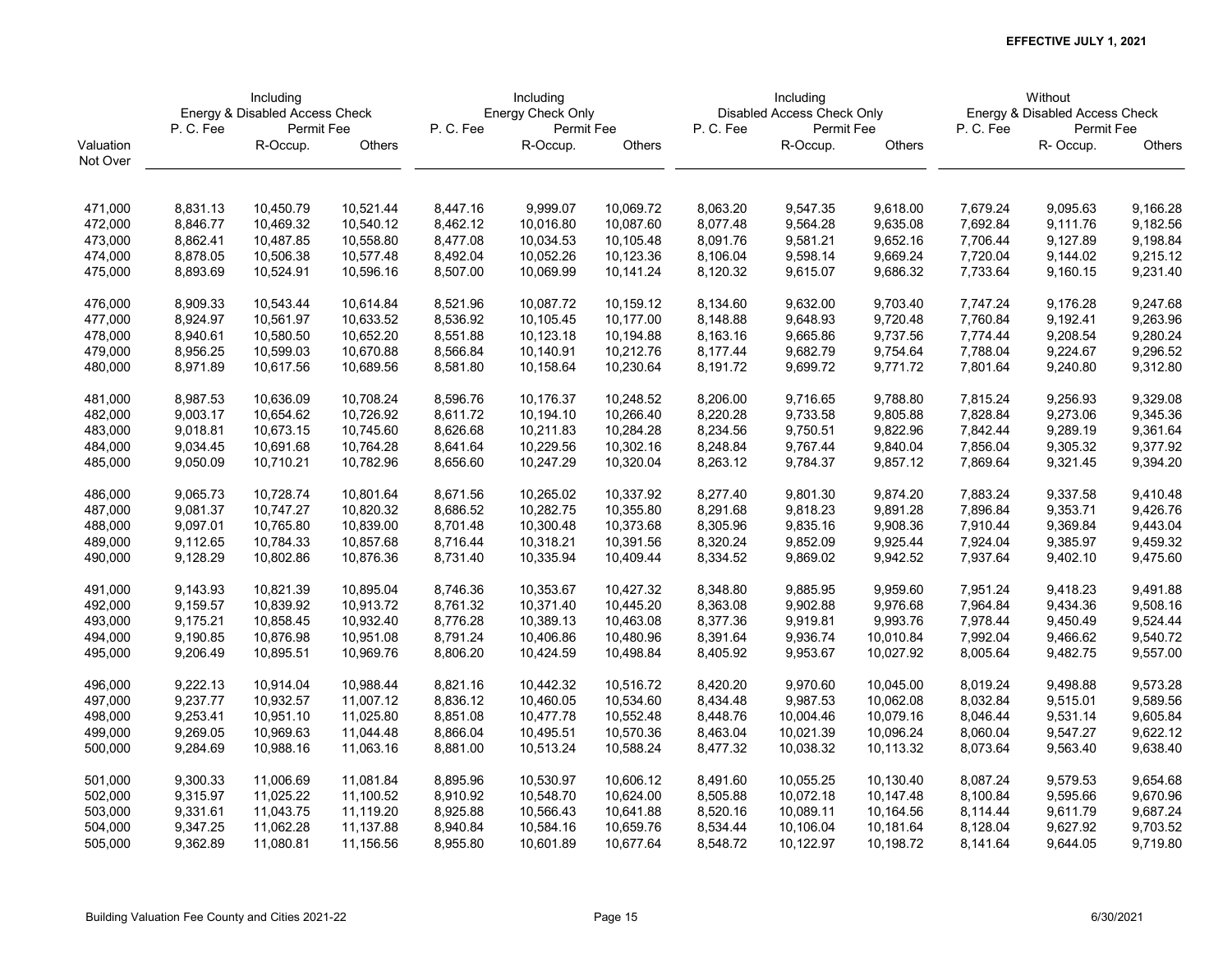|           | Including<br>Energy & Disabled Access Check |            |           |          | Including         |           |          | Including                  |           |          | Without                        |           |
|-----------|---------------------------------------------|------------|-----------|----------|-------------------|-----------|----------|----------------------------|-----------|----------|--------------------------------|-----------|
|           |                                             |            |           |          | Energy Check Only |           |          | Disabled Access Check Only |           |          | Energy & Disabled Access Check |           |
|           | P.C.Fee                                     | Permit Fee |           | P.C.Fee  | Permit Fee        |           | P.C.Fee  | Permit Fee                 |           | P.C.Fee  | Permit Fee                     |           |
| Valuation |                                             | R-Occup.   | Others    |          | R-Occup.          | Others    |          | R-Occup.                   | Others    |          | R-Occup.                       | Others    |
| Not Over  |                                             |            |           |          |                   |           |          |                            |           |          |                                |           |
|           |                                             |            |           |          |                   |           |          |                            |           |          |                                |           |
| 506,000   | 9,378.53                                    | 11,099.34  | 11,175.24 | 8,970.76 | 10,619.62         | 10,695.52 | 8,563.00 | 10,139.90                  | 10,215.80 | 8,155.24 | 9,660.18                       | 9,736.08  |
| 507,000   | 9,394.17                                    | 11,117.87  | 11,193.92 | 8,985.72 | 10,637.35         | 10,713.40 | 8,577.28 | 10,156.83                  | 10,232.88 | 8,168.84 | 9,676.31                       | 9,752.36  |
| 508,000   | 9,409.81                                    | 11,136.40  | 11,212.60 | 9,000.68 | 10,655.08         | 10,731.28 | 8,591.56 | 10,173.76                  | 10,249.96 | 8,182.44 | 9,692.44                       | 9,768.64  |
| 509,000   | 9,425.45                                    | 11,154.93  | 11,231.28 | 9,015.64 | 10,672.81         | 10,749.16 | 8,605.84 | 10,190.69                  | 10,267.04 | 8,196.04 | 9,708.57                       | 9,784.92  |
| 510,000   | 9,441.09                                    | 11,173.46  | 11,249.96 | 9,030.60 | 10,690.54         | 10,767.04 | 8,620.12 | 10,207.62                  | 10,284.12 | 8,209.64 | 9,724.70                       | 9,801.20  |
| 511,000   | 9,456.73                                    | 11,191.99  | 11,268.64 | 9,045.56 | 10,708.27         | 10,784.92 | 8,634.40 | 10,224.55                  | 10,301.20 | 8,223.24 | 9,740.83                       | 9,817.48  |
| 512,000   | 9,472.37                                    | 11,210.52  | 11,287.32 | 9,060.52 | 10,726.00         | 10,802.80 | 8,648.68 | 10,241.48                  | 10,318.28 | 8,236.84 | 9,756.96                       | 9,833.76  |
| 513,000   | 9,488.01                                    | 11,229.05  | 11,306.00 | 9,075.48 | 10,743.73         | 10,820.68 | 8,662.96 | 10,258.41                  | 10,335.36 | 8,250.44 | 9,773.09                       | 9,850.04  |
| 514,000   | 9,503.65                                    | 11,247.58  | 11,324.68 | 9,090.44 | 10,761.46         | 10,838.56 | 8,677.24 | 10,275.34                  | 10,352.44 | 8,264.04 | 9,789.22                       | 9,866.32  |
| 515,000   | 9,519.29                                    | 11,266.11  | 11,343.36 | 9,105.40 | 10,779.19         | 10,856.44 | 8,691.52 | 10,292.27                  | 10,369.52 | 8,277.64 | 9,805.35                       | 9,882.60  |
| 516,000   | 9,534.93                                    | 11,284.64  | 11,362.04 | 9,120.36 | 10,796.92         | 10,874.32 | 8,705.80 | 10,309.20                  | 10,386.60 | 8,291.24 | 9,821.48                       | 9,898.88  |
| 517,000   | 9,550.57                                    | 11,303.17  | 11,380.72 | 9,135.32 | 10,814.65         | 10,892.20 | 8,720.08 | 10,326.13                  | 10,403.68 | 8,304.84 | 9,837.61                       | 9,915.16  |
| 518,000   | 9,566.21                                    | 11,321.70  | 11,399.40 | 9,150.28 | 10,832.38         | 10,910.08 | 8,734.36 | 10,343.06                  | 10,420.76 | 8,318.44 | 9,853.74                       | 9,931.44  |
| 519,000   | 9,581.85                                    | 11,340.23  | 11,418.08 | 9,165.24 | 10,850.11         | 10,927.96 | 8,748.64 | 10,359.99                  | 10,437.84 | 8,332.04 | 9,869.87                       | 9,947.72  |
| 520,000   | 9,597.49                                    | 11,358.76  | 11,436.76 | 9,180.20 | 10,867.84         | 10,945.84 | 8,762.92 | 10,376.92                  | 10,454.92 | 8,345.64 | 9,886.00                       | 9,964.00  |
| 521,000   | 9,613.13                                    | 11,377.29  | 11,455.44 | 9,195.16 | 10,885.57         | 10,963.72 | 8,777.20 | 10,393.85                  | 10,472.00 | 8,359.24 | 9,902.13                       | 9,980.28  |
| 522,000   | 9,628.77                                    | 11,395.82  | 11,474.12 | 9,210.12 | 10,903.30         | 10,981.60 | 8,791.48 | 10,410.78                  | 10,489.08 | 8,372.84 | 9,918.26                       | 9,996.56  |
| 523,000   | 9,644.41                                    | 11,414.35  | 11,492.80 | 9,225.08 | 10,921.03         | 10,999.48 | 8,805.76 | 10,427.71                  | 10,506.16 | 8,386.44 | 9,934.39                       | 10,012.84 |
| 524,000   | 9,660.05                                    | 11,432.88  | 11,511.48 | 9,240.04 | 10,938.76         | 11,017.36 | 8,820.04 | 10,444.64                  | 10,523.24 | 8,400.04 | 9,950.52                       | 10,029.12 |
| 525,000   | 9,675.69                                    | 11,451.41  | 11,530.16 | 9,255.00 | 10,956.49         | 11,035.24 | 8,834.32 | 10,461.57                  | 10,540.32 | 8,413.64 | 9,966.65                       | 10,045.40 |
| 526,000   | 9,691.33                                    | 11,469.94  | 11,548.84 | 9,269.96 | 10,974.22         | 11,053.12 | 8,848.60 | 10,478.50                  | 10,557.40 | 8,427.24 | 9,982.78                       | 10,061.68 |
| 527,000   | 9,706.97                                    | 11,488.47  | 11,567.52 | 9,284.92 | 10,991.95         | 11,071.00 | 8,862.88 | 10,495.43                  | 10,574.48 | 8,440.84 | 9,998.91                       | 10,077.96 |
| 528,000   | 9,722.61                                    | 11,507.00  | 11,586.20 | 9,299.88 | 11,009.68         | 11,088.88 | 8,877.16 | 10,512.36                  | 10,591.56 | 8,454.44 | 10,015.04                      | 10,094.24 |
| 529,000   | 9,738.25                                    | 11,525.53  | 11,604.88 | 9,314.84 | 11,027.41         | 11,106.76 | 8,891.44 | 10,529.29                  | 10,608.64 | 8,468.04 | 10,031.17                      | 10,110.52 |
| 530,000   | 9,753.89                                    | 11,544.06  | 11,623.56 | 9,329.80 | 11,045.14         | 11,124.64 | 8,905.72 | 10,546.22                  | 10,625.72 | 8,481.64 | 10,047.30                      | 10,126.80 |
| 531,000   | 9,769.53                                    | 11,562.59  | 11,642.24 | 9,344.76 | 11,062.87         | 11,142.52 | 8,920.00 | 10,563.15                  | 10,642.80 | 8,495.24 | 10,063.43                      | 10,143.08 |
| 532,000   | 9,785.17                                    | 11,581.12  | 11,660.92 | 9,359.72 | 11,080.60         | 11,160.40 | 8,934.28 | 10,580.08                  | 10,659.88 | 8,508.84 | 10,079.56                      | 10,159.36 |
| 533,000   | 9,800.81                                    | 11,599.65  | 11,679.60 | 9,374.68 | 11,098.33         | 11,178.28 | 8,948.56 | 10,597.01                  | 10,676.96 | 8,522.44 | 10,095.69                      | 10,175.64 |
| 534,000   | 9,816.45                                    | 11,618.18  | 11,698.28 | 9,389.64 | 11,116.06         | 11,196.16 | 8,962.84 | 10,613.94                  | 10,694.04 | 8,536.04 | 10,111.82                      | 10,191.92 |
| 535,000   | 9,832.09                                    | 11,636.71  | 11,716.96 | 9,404.60 | 11,133.79         | 11,214.04 | 8,977.12 | 10,630.87                  | 10,711.12 | 8,549.64 | 10,127.95                      | 10,208.20 |
|           |                                             |            |           |          |                   |           |          |                            |           |          |                                |           |
| 536,000   | 9,847.73                                    | 11,655.24  | 11,735.64 | 9,419.56 | 11,151.52         | 11,231.92 | 8,991.40 | 10,647.80                  | 10,728.20 | 8,563.24 | 10,144.08                      | 10,224.48 |
| 537,000   | 9,863.37                                    | 11,673.77  | 11,754.32 | 9,434.52 | 11,169.25         | 11,249.80 | 9,005.68 | 10,664.73                  | 10,745.28 | 8,576.84 | 10,160.21                      | 10,240.76 |
| 538,000   | 9,879.01                                    | 11,692.30  | 11,773.00 | 9,449.48 | 11,186.98         | 11,267.68 | 9,019.96 | 10,681.66                  | 10,762.36 | 8,590.44 | 10,176.34                      | 10,257.04 |
| 539,000   | 9,894.65                                    | 11,710.83  | 11,791.68 | 9,464.44 | 11,204.71         | 11,285.56 | 9,034.24 | 10,698.59                  | 10,779.44 | 8,604.04 | 10,192.47                      | 10,273.32 |
| 540,000   | 9,910.29                                    | 11,729.36  | 11,810.36 | 9,479.40 | 11,222.44         | 11,303.44 | 9,048.52 | 10,715.52                  | 10,796.52 | 8,617.64 | 10,208.60                      | 10,289.60 |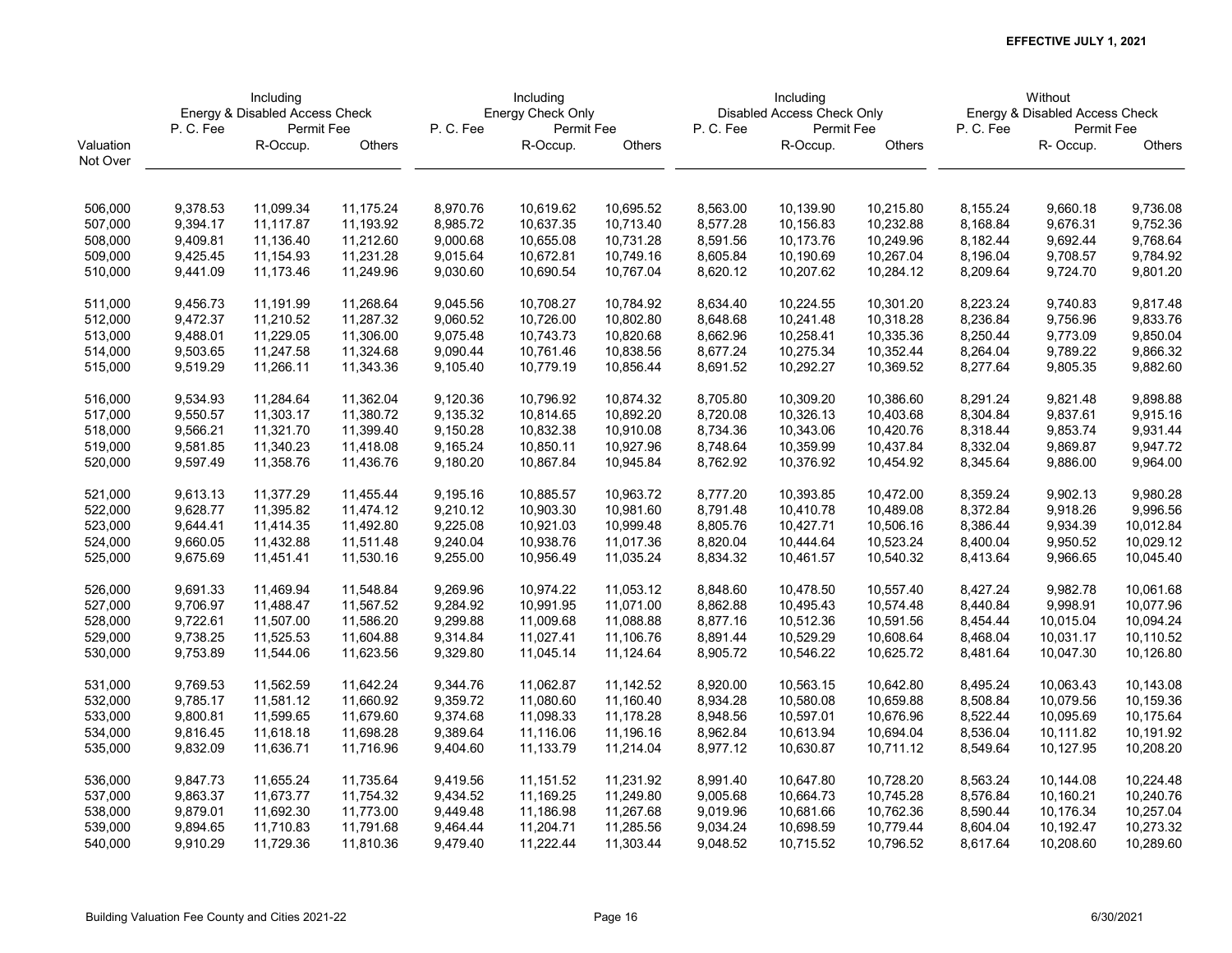|           | Including<br>Energy & Disabled Access Check |            |           |           | Including         |           |          | Including                  |           |          | Without                        |           |
|-----------|---------------------------------------------|------------|-----------|-----------|-------------------|-----------|----------|----------------------------|-----------|----------|--------------------------------|-----------|
|           |                                             |            |           |           | Energy Check Only |           |          | Disabled Access Check Only |           |          | Energy & Disabled Access Check |           |
|           | P.C.Fee                                     | Permit Fee |           | P.C.Fee   | Permit Fee        |           | P.C.Fee  | Permit Fee                 |           | P.C.Fee  | Permit Fee                     |           |
| Valuation |                                             | R-Occup.   | Others    |           | R-Occup.          | Others    |          | R-Occup.                   | Others    |          | R-Occup.                       | Others    |
| Not Over  |                                             |            |           |           |                   |           |          |                            |           |          |                                |           |
|           |                                             |            |           |           |                   |           |          |                            |           |          |                                |           |
| 541,000   | 9,925.93                                    | 11,747.89  | 11,829.04 | 9,494.36  | 11,240.17         | 11,321.32 | 9,062.80 | 10,732.45                  | 10,813.60 | 8,631.24 | 10,224.73                      | 10,305.88 |
| 542,000   | 9,941.57                                    | 11,766.42  | 11,847.72 | 9,509.32  | 11,257.90         | 11,339.20 | 9,077.08 | 10,749.38                  | 10,830.68 | 8,644.84 | 10,240.86                      | 10,322.16 |
| 543,000   | 9,957.21                                    | 11,784.95  | 11,866.40 | 9,524.28  | 11,275.63         | 11,357.08 | 9,091.36 | 10,766.31                  | 10,847.76 | 8,658.44 | 10,256.99                      | 10,338.44 |
| 544,000   | 9,972.85                                    | 11,803.48  | 11,885.08 | 9,539.24  | 11,293.36         | 11,374.96 | 9,105.64 | 10,783.24                  | 10,864.84 | 8,672.04 | 10,273.12                      | 10,354.72 |
| 545,000   | 9,988.49                                    | 11,822.01  | 11,903.76 | 9,554.20  | 11,311.09         | 11,392.84 | 9,119.92 | 10,800.17                  | 10,881.92 | 8,685.64 | 10,289.25                      | 10,371.00 |
|           |                                             |            |           |           |                   |           |          |                            |           |          |                                |           |
| 546,000   | 10,004.13                                   | 11,840.54  | 11,922.44 | 9,569.16  | 11,328.82         | 11,410.72 | 9,134.20 | 10,817.10                  | 10,899.00 | 8,699.24 | 10,305.38                      | 10,387.28 |
| 547,000   | 10,019.77                                   | 11,859.07  | 11,941.12 | 9,584.12  | 11,346.55         | 11,428.60 | 9,148.48 | 10,834.03                  | 10,916.08 | 8,712.84 | 10,321.51                      | 10,403.56 |
| 548,000   | 10,035.41                                   | 11,877.60  | 11,959.80 | 9,599.08  | 11,364.28         | 11,446.48 | 9,162.76 | 10,850.96                  | 10,933.16 | 8,726.44 | 10,337.64                      | 10,419.84 |
| 549,000   | 10,051.05                                   | 11,896.13  | 11,978.48 | 9,614.04  | 11,382.01         | 11,464.36 | 9,177.04 | 10,867.89                  | 10,950.24 | 8,740.04 | 10,353.77                      | 10,436.12 |
| 550,000   | 10,066.69                                   | 11,914.66  | 11,997.16 | 9,629.00  | 11,399.74         | 11,482.24 | 9,191.32 | 10,884.82                  | 10,967.32 | 8,753.64 | 10,369.90                      | 10,452.40 |
| 551,000   | 10,082.33                                   | 11,933.19  | 12,015.84 | 9,643.96  | 11,417.47         | 11,500.12 | 9,205.60 | 10,901.75                  | 10,984.40 | 8,767.24 | 10,386.03                      | 10,468.68 |
| 552,000   | 10,097.97                                   | 11,951.72  | 12,034.52 | 9,658.92  | 11,435.20         | 11,518.00 | 9,219.88 | 10,918.68                  | 11,001.48 | 8,780.84 | 10,402.16                      | 10,484.96 |
| 553,000   | 10,113.61                                   | 11,970.25  | 12,053.20 | 9,673.88  | 11,452.93         | 11,535.88 | 9,234.16 | 10,935.61                  | 11,018.56 | 8,794.44 | 10,418.29                      | 10,501.24 |
| 554,000   | 10,129.25                                   | 11,988.78  | 12,071.88 | 9,688.84  | 11,470.66         | 11,553.76 | 9,248.44 | 10,952.54                  | 11,035.64 | 8,808.04 | 10,434.42                      | 10,517.52 |
| 555,000   | 10,144.89                                   | 12,007.31  | 12,090.56 | 9,703.80  | 11,488.39         | 11,571.64 | 9,262.72 | 10,969.47                  | 11,052.72 | 8,821.64 | 10,450.55                      | 10,533.80 |
|           |                                             |            |           |           |                   |           |          |                            |           |          |                                |           |
| 556,000   | 10,160.53                                   | 12,025.84  | 12,109.24 | 9,718.76  | 11,506.12         | 11,589.52 | 9,277.00 | 10,986.40                  | 11,069.80 | 8,835.24 | 10,466.68                      | 10,550.08 |
| 557,000   | 10,176.17                                   | 12,044.37  | 12,127.92 | 9,733.72  | 11,523.85         | 11,607.40 | 9,291.28 | 11,003.33                  | 11,086.88 | 8,848.84 | 10,482.81                      | 10,566.36 |
| 558,000   | 10,191.81                                   | 12,062.90  | 12,146.60 | 9,748.68  | 11,541.58         | 11,625.28 | 9,305.56 | 11,020.26                  | 11,103.96 | 8,862.44 | 10,498.94                      | 10,582.64 |
| 559,000   | 10,207.45                                   | 12,081.43  | 12,165.28 | 9,763.64  | 11,559.31         | 11,643.16 | 9,319.84 | 11,037.19                  | 11,121.04 | 8,876.04 | 10,515.07                      | 10,598.92 |
| 560,000   | 10,223.09                                   | 12,099.96  | 12,183.96 | 9,778.60  | 11,577.04         | 11,661.04 | 9,334.12 | 11,054.12                  | 11,138.12 | 8,889.64 | 10,531.20                      | 10,615.20 |
| 561,000   | 10,238.73                                   | 12,118.49  | 12,202.64 | 9,793.56  | 11,594.77         | 11,678.92 | 9,348.40 | 11,071.05                  | 11,155.20 | 8,903.24 | 10,547.33                      | 10,631.48 |
| 562,000   | 10,254.37                                   | 12,137.02  | 12,221.32 | 9,808.52  | 11,612.50         | 11,696.80 | 9,362.68 | 11,087.98                  | 11,172.28 | 8,916.84 | 10,563.46                      | 10,647.76 |
| 563,000   | 10,270.01                                   | 12,155.55  | 12,240.00 | 9,823.48  | 11,630.23         | 11,714.68 | 9,376.96 | 11,104.91                  | 11,189.36 | 8,930.44 | 10,579.59                      | 10,664.04 |
| 564,000   | 10,285.65                                   | 12,174.08  | 12,258.68 | 9,838.44  | 11,647.96         | 11,732.56 | 9,391.24 | 11,121.84                  | 11,206.44 | 8,944.04 | 10,595.72                      | 10,680.32 |
| 565,000   | 10,301.29                                   | 12,192.61  | 12,277.36 | 9,853.40  | 11,665.69         | 11,750.44 | 9,405.52 | 11,138.77                  | 11,223.52 | 8,957.64 | 10,611.85                      | 10,696.60 |
|           |                                             |            |           |           |                   |           |          |                            |           |          |                                |           |
| 566,000   | 10,316.93                                   | 12,211.14  | 12,296.04 | 9,868.36  | 11,683.42         | 11,768.32 | 9,419.80 | 11,155.70                  | 11,240.60 | 8,971.24 | 10,627.98                      | 10,712.88 |
| 567,000   | 10,332.57                                   | 12,229.67  | 12,314.72 | 9,883.32  | 11,701.15         | 11,786.20 | 9,434.08 | 11,172.63                  | 11,257.68 | 8,984.84 | 10,644.11                      | 10,729.16 |
| 568,000   | 10,348.21                                   | 12,248.20  | 12,333.40 | 9,898.28  | 11,718.88         | 11,804.08 | 9,448.36 | 11,189.56                  | 11,274.76 | 8,998.44 | 10,660.24                      | 10,745.44 |
| 569,000   | 10,363.85                                   | 12,266.73  | 12,352.08 | 9,913.24  | 11,736.61         | 11,821.96 | 9,462.64 | 11,206.49                  | 11,291.84 | 9,012.04 | 10,676.37                      | 10,761.72 |
| 570,000   | 10,379.49                                   | 12,285.26  | 12,370.76 | 9,928.20  | 11,754.34         | 11,839.84 | 9,476.92 | 11,223.42                  | 11,308.92 | 9,025.64 | 10,692.50                      | 10,778.00 |
| 571,000   | 10,395.13                                   | 12,303.79  | 12,389.44 | 9,943.16  | 11,772.07         | 11,857.72 | 9,491.20 | 11,240.35                  | 11,326.00 | 9,039.24 | 10,708.63                      | 10,794.28 |
| 572,000   | 10,410.77                                   | 12,322.32  | 12,408.12 | 9,958.12  | 11,789.80         | 11,875.60 | 9,505.48 | 11,257.28                  | 11,343.08 | 9,052.84 | 10,724.76                      | 10,810.56 |
| 573,000   | 10,426.41                                   | 12,340.85  | 12,426.80 | 9,973.08  | 11,807.53         | 11,893.48 | 9,519.76 | 11,274.21                  | 11,360.16 | 9,066.44 | 10,740.89                      | 10,826.84 |
| 574,000   | 10,442.05                                   | 12,359.38  | 12,445.48 | 9,988.04  | 11,825.26         | 11,911.36 | 9,534.04 | 11,291.14                  | 11,377.24 | 9,080.04 | 10,757.02                      | 10,843.12 |
| 575,000   | 10,457.69                                   | 12,377.91  | 12,464.16 | 10,003.00 | 11,842.99         | 11,929.24 | 9,548.32 | 11,308.07                  | 11,394.32 | 9,093.64 | 10,773.15                      | 10,859.40 |
|           |                                             |            |           |           |                   |           |          |                            |           |          |                                |           |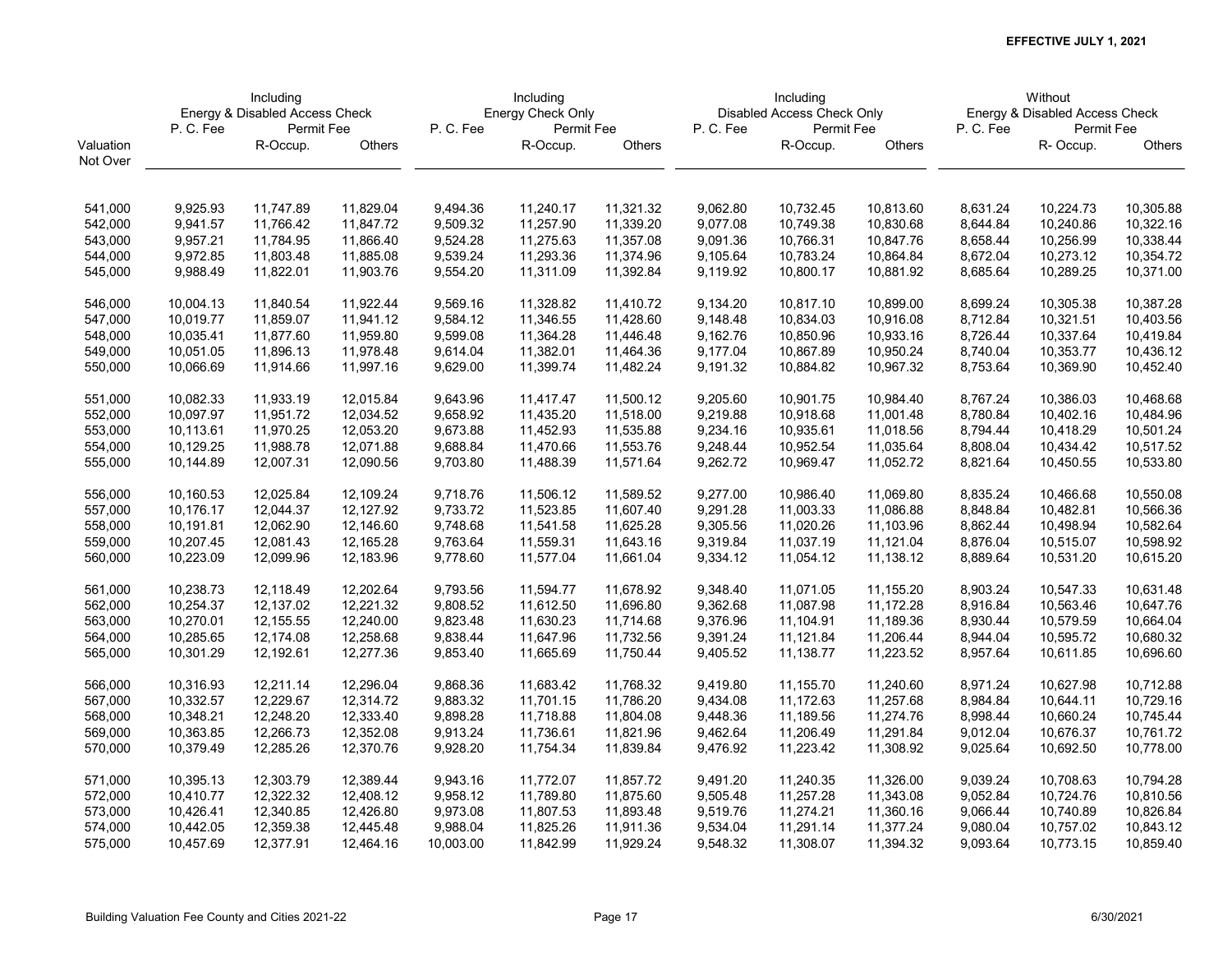|           | Including<br>Energy & Disabled Access Check |            |           |           | Including         |           |           | Including                  |           |          | Without                        |               |
|-----------|---------------------------------------------|------------|-----------|-----------|-------------------|-----------|-----------|----------------------------|-----------|----------|--------------------------------|---------------|
|           |                                             |            |           |           | Energy Check Only |           |           | Disabled Access Check Only |           |          | Energy & Disabled Access Check |               |
|           | P.C.Fee                                     | Permit Fee |           | P.C.Fee   | Permit Fee        |           | P.C.Fee   | Permit Fee                 |           | P.C.Fee  | Permit Fee                     |               |
| Valuation |                                             | R-Occup.   | Others    |           | R-Occup.          | Others    |           | R-Occup.                   | Others    |          | R-Occup.                       | <b>Others</b> |
| Not Over  |                                             |            |           |           |                   |           |           |                            |           |          |                                |               |
|           |                                             |            |           |           |                   |           |           |                            |           |          |                                |               |
| 576,000   | 10,473.33                                   | 12,396.44  | 12,482.84 | 10,017.96 | 11,860.72         | 11,947.12 | 9,562.60  | 11,325.00                  | 11,411.40 | 9,107.24 | 10,789.28                      | 10,875.68     |
| 577,000   | 10,488.97                                   | 12,414.97  | 12,501.52 | 10,032.92 | 11,878.45         | 11,965.00 | 9,576.88  | 11,341.93                  | 11,428.48 | 9,120.84 | 10,805.41                      | 10,891.96     |
| 578,000   | 10,504.61                                   | 12,433.50  | 12,520.20 | 10,047.88 | 11,896.18         | 11,982.88 | 9,591.16  | 11,358.86                  | 11,445.56 | 9,134.44 | 10,821.54                      | 10,908.24     |
| 579,000   | 10,520.25                                   | 12,452.03  | 12,538.88 | 10,062.84 | 11,913.91         | 12,000.76 | 9,605.44  | 11,375.79                  | 11,462.64 | 9,148.04 | 10,837.67                      | 10,924.52     |
| 580,000   | 10,535.89                                   | 12,470.56  | 12,557.56 | 10,077.80 | 11,931.64         | 12,018.64 | 9,619.72  | 11,392.72                  | 11,479.72 | 9,161.64 | 10,853.80                      | 10,940.80     |
| 581,000   | 10,551.53                                   | 12,489.09  | 12,576.24 | 10,092.76 | 11,949.37         | 12,036.52 | 9,634.00  | 11,409.65                  | 11,496.80 | 9,175.24 | 10,869.93                      | 10,957.08     |
| 582,000   | 10,567.17                                   | 12,507.62  | 12,594.92 | 10,107.72 | 11,967.10         | 12,054.40 | 9,648.28  | 11,426.58                  | 11,513.88 | 9,188.84 | 10,886.06                      | 10,973.36     |
| 583,000   | 10,582.81                                   | 12,526.15  | 12,613.60 | 10,122.68 | 11,984.83         | 12,072.28 | 9,662.56  | 11,443.51                  | 11,530.96 | 9,202.44 | 10,902.19                      | 10,989.64     |
| 584,000   | 10,598.45                                   | 12,544.68  | 12,632.28 | 10,137.64 | 12,002.56         | 12,090.16 | 9,676.84  | 11,460.44                  | 11,548.04 | 9,216.04 | 10,918.32                      | 11,005.92     |
| 585,000   | 10,614.09                                   | 12,563.21  | 12,650.96 | 10,152.60 | 12,020.29         | 12,108.04 | 9,691.12  | 11,477.37                  | 11,565.12 | 9,229.64 | 10,934.45                      | 11,022.20     |
| 586,000   | 10,629.73                                   | 12,581.74  | 12,669.64 | 10,167.56 | 12,038.02         | 12,125.92 | 9,705.40  | 11,494.30                  | 11,582.20 | 9,243.24 | 10,950.58                      | 11,038.48     |
| 587,000   | 10,645.37                                   | 12,600.27  | 12,688.32 | 10,182.52 | 12,055.75         | 12,143.80 | 9,719.68  | 11,511.23                  | 11,599.28 | 9,256.84 | 10,966.71                      | 11,054.76     |
| 588,000   | 10,661.01                                   | 12,618.80  | 12,707.00 | 10,197.48 | 12,073.48         | 12,161.68 | 9,733.96  | 11,528.16                  | 11,616.36 | 9,270.44 | 10,982.84                      | 11,071.04     |
| 589,000   | 10,676.65                                   | 12,637.33  | 12,725.68 | 10,212.44 | 12,091.21         | 12,179.56 | 9,748.24  | 11,545.09                  | 11,633.44 | 9,284.04 | 10,998.97                      | 11,087.32     |
| 590,000   | 10,692.29                                   | 12,655.86  | 12,744.36 | 10,227.40 | 12,108.94         | 12,197.44 | 9,762.52  | 11,562.02                  | 11,650.52 | 9,297.64 | 11,015.10                      | 11,103.60     |
|           |                                             |            |           |           |                   |           |           |                            |           |          |                                |               |
| 591,000   | 10,707.93                                   | 12,674.39  | 12,763.04 | 10,242.36 | 12,126.67         | 12,215.32 | 9,776.80  | 11,578.95                  | 11,667.60 | 9,311.24 | 11,031.23                      | 11,119.88     |
| 592,000   | 10,723.57                                   | 12,692.92  | 12,781.72 | 10,257.32 | 12,144.40         | 12,233.20 | 9,791.08  | 11,595.88                  | 11,684.68 | 9,324.84 | 11,047.36                      | 11,136.16     |
| 593,000   | 10,739.21                                   | 12,711.45  | 12,800.40 | 10,272.28 | 12,162.13         | 12,251.08 | 9,805.36  | 11,612.81                  | 11,701.76 | 9,338.44 | 11,063.49                      | 11,152.44     |
| 594,000   | 10,754.85                                   | 12,729.98  | 12,819.08 | 10,287.24 | 12,179.86         | 12,268.96 | 9,819.64  | 11,629.74                  | 11,718.84 | 9,352.04 | 11,079.62                      | 11,168.72     |
| 595,000   | 10,770.49                                   | 12,748.51  | 12,837.76 | 10,302.20 | 12,197.59         | 12,286.84 | 9,833.92  | 11,646.67                  | 11,735.92 | 9,365.64 | 11,095.75                      | 11,185.00     |
| 596,000   | 10,786.13                                   | 12,767.04  | 12,856.44 | 10,317.16 | 12,215.32         | 12,304.72 | 9,848.20  | 11,663.60                  | 11,753.00 | 9,379.24 | 11,111.88                      | 11,201.28     |
| 597,000   | 10,801.77                                   | 12,785.57  | 12,875.12 | 10,332.12 | 12,233.05         | 12,322.60 | 9,862.48  | 11,680.53                  | 11,770.08 | 9,392.84 | 11,128.01                      | 11,217.56     |
| 598,000   | 10,817.41                                   | 12,804.10  | 12,893.80 | 10,347.08 | 12,250.78         | 12,340.48 | 9,876.76  | 11,697.46                  | 11,787.16 | 9,406.44 | 11,144.14                      | 11,233.84     |
| 599,000   | 10,833.05                                   | 12,822.63  | 12,912.48 | 10,362.04 | 12,268.51         | 12,358.36 | 9,891.04  | 11,714.39                  | 11,804.24 | 9,420.04 | 11,160.27                      | 11,250.12     |
| 600,000   | 10,848.69                                   | 12,841.16  | 12,931.16 | 10,377.00 | 12,286.24         | 12,376.24 | 9,905.32  | 11,731.32                  | 11,821.32 | 9,433.64 | 11,176.40                      | 11,266.40     |
| 601,000   | 10,864.33                                   | 12,859.69  | 12,949.84 | 10,391.96 | 12,303.97         | 12,394.12 | 9,919.60  | 11,748.25                  | 11,838.40 | 9,447.24 | 11,192.53                      | 11,282.68     |
| 602,000   | 10,879.97                                   | 12,878.22  | 12,968.52 | 10,406.92 | 12,321.70         | 12,412.00 | 9,933.88  | 11,765.18                  | 11,855.48 | 9,460.84 | 11,208.66                      | 11,298.96     |
| 603,000   | 10,895.61                                   | 12,896.75  | 12,987.20 | 10,421.88 | 12,339.43         | 12,429.88 | 9,948.16  | 11,782.11                  | 11,872.56 | 9,474.44 | 11,224.79                      | 11,315.24     |
| 604,000   | 10,911.25                                   | 12,915.28  | 13,005.88 | 10,436.84 | 12,357.16         | 12,447.76 | 9,962.44  | 11,799.04                  | 11,889.64 | 9,488.04 | 11,240.92                      | 11,331.52     |
| 605,000   | 10,926.89                                   | 12,933.81  | 13,024.56 | 10,451.80 | 12,374.89         | 12,465.64 | 9,976.72  | 11,815.97                  | 11,906.72 | 9,501.64 | 11,257.05                      | 11,347.80     |
| 606,000   | 10,942.53                                   | 12,952.34  | 13,043.24 | 10,466.76 | 12,392.62         | 12,483.52 | 9,991.00  | 11,832.90                  | 11,923.80 | 9,515.24 | 11,273.18                      | 11,364.08     |
| 607,000   | 10,958.17                                   | 12,970.87  | 13,061.92 | 10,481.72 | 12,410.35         | 12,501.40 | 10,005.28 | 11,849.83                  | 11,940.88 | 9,528.84 | 11,289.31                      | 11,380.36     |
| 608,000   | 10,973.81                                   | 12,989.40  | 13,080.60 | 10,496.68 | 12,428.08         | 12,519.28 | 10,019.56 | 11,866.76                  | 11,957.96 | 9,542.44 | 11,305.44                      | 11,396.64     |
| 609,000   | 10,989.45                                   | 13,007.93  | 13,099.28 | 10,511.64 | 12,445.81         | 12,537.16 | 10,033.84 | 11,883.69                  | 11,975.04 | 9,556.04 | 11,321.57                      | 11,412.92     |
| 610,000   | 11,005.09                                   | 13,026.46  | 13,117.96 | 10,526.60 | 12,463.54         | 12,555.04 | 10,048.12 | 11,900.62                  | 11,992.12 | 9,569.64 | 11,337.70                      | 11,429.20     |
|           |                                             |            |           |           |                   |           |           |                            |           |          |                                |               |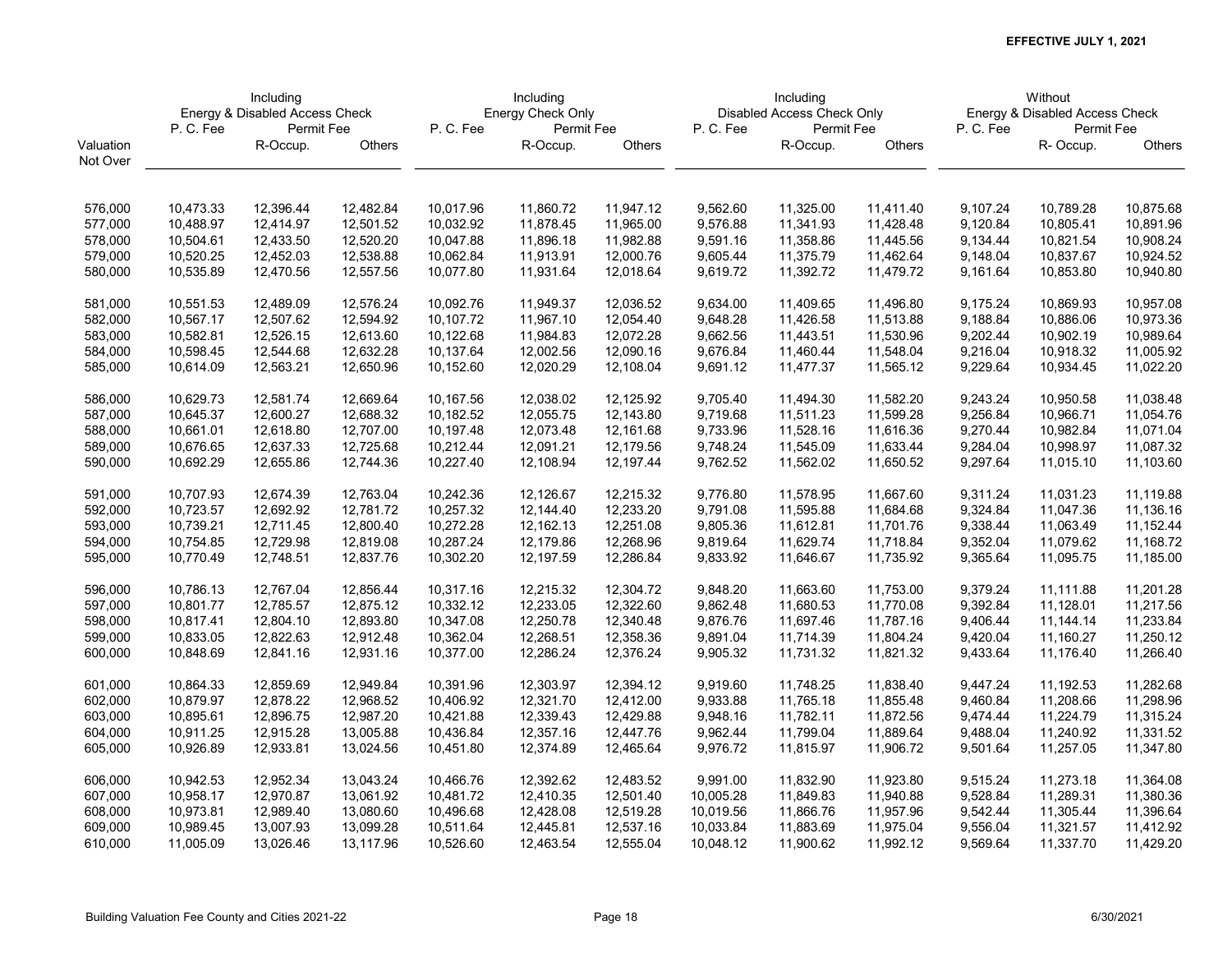|           | Including<br>Energy & Disabled Access Check |            |            |           | Including         |           |           | Including                  |           |           | Without                        |               |
|-----------|---------------------------------------------|------------|------------|-----------|-------------------|-----------|-----------|----------------------------|-----------|-----------|--------------------------------|---------------|
|           |                                             |            |            |           | Energy Check Only |           |           | Disabled Access Check Only |           |           | Energy & Disabled Access Check |               |
|           | P.C.Fee                                     | Permit Fee |            | P.C.Fee   | Permit Fee        |           | P.C.Fee   | Permit Fee                 |           | P.C.Fee   | Permit Fee                     |               |
| Valuation |                                             | R-Occup.   | Others     |           | R-Occup.          | Others    |           | R-Occup.                   | Others    |           | R-Occup.                       | <b>Others</b> |
| Not Over  |                                             |            |            |           |                   |           |           |                            |           |           |                                |               |
|           |                                             |            |            |           |                   |           |           |                            |           |           |                                |               |
| 611,000   | 11,020.73                                   | 13,044.99  | 13,136.64  | 10,541.56 | 12,481.27         | 12,572.92 | 10,062.40 | 11,917.55                  | 12,009.20 | 9,583.24  | 11,353.83                      | 11,445.48     |
| 612,000   | 11,036.37                                   | 13,063.52  | 13, 155.32 | 10,556.52 | 12,499.00         | 12,590.80 | 10,076.68 | 11,934.48                  | 12,026.28 | 9,596.84  | 11,369.96                      | 11,461.76     |
| 613,000   | 11,052.01                                   | 13,082.05  | 13,174.00  | 10,571.48 | 12,516.73         | 12,608.68 | 10,090.96 | 11,951.41                  | 12,043.36 | 9,610.44  | 11,386.09                      | 11,478.04     |
| 614,000   | 11,067.65                                   | 13,100.58  | 13,192.68  | 10,586.44 | 12,534.46         | 12,626.56 | 10,105.24 | 11,968.34                  | 12,060.44 | 9,624.04  | 11,402.22                      | 11,494.32     |
| 615,000   | 11,083.29                                   | 13,119.11  | 13,211.36  | 10,601.40 | 12,552.19         | 12,644.44 | 10,119.52 | 11,985.27                  | 12,077.52 | 9,637.64  | 11,418.35                      | 11,510.60     |
| 616,000   | 11,098.93                                   | 13,137.64  | 13,230.04  | 10,616.36 | 12,569.92         | 12,662.32 | 10,133.80 | 12,002.20                  | 12,094.60 | 9,651.24  | 11,434.48                      | 11,526.88     |
| 617,000   | 11,114.57                                   | 13,156.17  | 13,248.72  | 10,631.32 | 12,587.65         | 12,680.20 | 10,148.08 | 12,019.13                  | 12,111.68 | 9,664.84  | 11,450.61                      | 11,543.16     |
| 618,000   | 11,130.21                                   | 13,174.70  | 13,267.40  | 10,646.28 | 12,605.38         | 12,698.08 | 10,162.36 | 12,036.06                  | 12,128.76 | 9,678.44  | 11,466.74                      | 11,559.44     |
| 619,000   | 11,145.85                                   | 13,193.23  | 13,286.08  | 10,661.24 | 12,623.11         | 12,715.96 | 10,176.64 | 12,052.99                  | 12,145.84 | 9,692.04  | 11,482.87                      | 11,575.72     |
| 620,000   | 11,161.49                                   | 13,211.76  | 13,304.76  | 10,676.20 | 12,640.84         | 12,733.84 | 10,190.92 | 12,069.92                  | 12,162.92 | 9,705.64  | 11,499.00                      | 11,592.00     |
| 621,000   | 11,177.13                                   | 13,230.29  | 13,323.44  | 10,691.16 | 12,658.57         | 12,751.72 | 10,205.20 | 12,086.85                  | 12,180.00 | 9,719.24  | 11,515.13                      | 11,608.28     |
| 622,000   | 11,192.77                                   | 13,248.82  | 13,342.12  | 10,706.12 | 12,676.30         | 12,769.60 | 10,219.48 | 12,103.78                  | 12,197.08 | 9,732.84  | 11,531.26                      | 11,624.56     |
| 623,000   | 11,208.41                                   | 13,267.35  | 13,360.80  | 10,721.08 | 12,694.03         | 12,787.48 | 10,233.76 | 12,120.71                  | 12,214.16 | 9,746.44  | 11,547.39                      | 11,640.84     |
| 624,000   | 11,224.05                                   | 13,285.88  | 13,379.48  | 10,736.04 | 12,711.76         | 12,805.36 | 10,248.04 | 12,137.64                  | 12,231.24 | 9,760.04  | 11,563.52                      | 11,657.12     |
| 625,000   | 11,239.69                                   | 13,304.41  | 13,398.16  | 10,751.00 | 12,729.49         | 12,823.24 | 10,262.32 | 12,154.57                  | 12,248.32 | 9,773.64  | 11,579.65                      | 11,673.40     |
| 626,000   | 11,255.33                                   | 13,322.94  | 13,416.84  | 10,765.96 | 12,747.22         | 12,841.12 | 10,276.60 | 12,171.50                  | 12,265.40 | 9,787.24  | 11,595.78                      | 11,689.68     |
| 627,000   | 11,270.97                                   | 13,341.47  | 13,435.52  | 10,780.92 | 12,764.95         | 12,859.00 | 10,290.88 | 12,188.43                  | 12,282.48 | 9,800.84  | 11,611.91                      | 11,705.96     |
| 628,000   | 11,286.61                                   | 13,360.00  | 13,454.20  | 10,795.88 | 12,782.68         | 12,876.88 | 10,305.16 | 12,205.36                  | 12,299.56 | 9,814.44  | 11,628.04                      | 11,722.24     |
| 629,000   | 11,302.25                                   | 13,378.53  | 13,472.88  | 10,810.84 | 12,800.41         | 12,894.76 | 10,319.44 | 12,222.29                  | 12,316.64 | 9,828.04  | 11,644.17                      | 11,738.52     |
| 630,000   | 11,317.89                                   | 13,397.06  | 13,491.56  | 10,825.80 | 12,818.14         | 12,912.64 | 10,333.72 | 12,239.22                  | 12,333.72 | 9,841.64  | 11,660.30                      | 11,754.80     |
| 631,000   | 11,333.53                                   | 13,415.59  | 13,510.24  | 10,840.76 | 12,835.87         | 12,930.52 | 10,348.00 | 12,256.15                  | 12,350.80 | 9,855.24  | 11,676.43                      | 11,771.08     |
| 632,000   | 11,349.17                                   | 13,434.12  | 13,528.92  | 10,855.72 | 12,853.60         | 12,948.40 | 10,362.28 | 12,273.08                  | 12,367.88 | 9,868.84  | 11,692.56                      | 11,787.36     |
| 633,000   | 11,364.81                                   | 13,452.65  | 13,547.60  | 10,870.68 | 12,871.33         | 12,966.28 | 10,376.56 | 12,290.01                  | 12,384.96 | 9,882.44  | 11,708.69                      | 11,803.64     |
| 634,000   | 11,380.45                                   | 13,471.18  | 13,566.28  | 10,885.64 | 12,889.06         | 12,984.16 | 10,390.84 | 12,306.94                  | 12,402.04 | 9,896.04  | 11,724.82                      | 11,819.92     |
| 635,000   | 11,396.09                                   | 13,489.71  | 13,584.96  | 10,900.60 | 12,906.79         | 13,002.04 | 10,405.12 | 12,323.87                  | 12,419.12 | 9,909.64  | 11,740.95                      | 11,836.20     |
| 636,000   | 11,411.73                                   | 13,508.24  | 13,603.64  | 10,915.56 | 12,924.52         | 13,019.92 | 10,419.40 | 12,340.80                  | 12,436.20 | 9,923.24  | 11,757.08                      | 11,852.48     |
| 637,000   | 11,427.37                                   | 13,526.77  | 13,622.32  | 10,930.52 | 12,942.25         | 13,037.80 | 10,433.68 | 12,357.73                  | 12,453.28 | 9,936.84  | 11,773.21                      | 11,868.76     |
| 638,000   | 11,443.01                                   | 13,545.30  | 13,641.00  | 10,945.48 | 12,959.98         | 13,055.68 | 10,447.96 | 12,374.66                  | 12,470.36 | 9,950.44  | 11,789.34                      | 11,885.04     |
| 639,000   | 11,458.65                                   | 13,563.83  | 13,659.68  | 10,960.44 | 12,977.71         | 13,073.56 | 10,462.24 | 12,391.59                  | 12,487.44 | 9,964.04  | 11,805.47                      | 11,901.32     |
| 640,000   | 11,474.29                                   | 13,582.36  | 13,678.36  | 10,975.40 | 12,995.44         | 13,091.44 | 10,476.52 | 12,408.52                  | 12,504.52 | 9,977.64  | 11,821.60                      | 11,917.60     |
|           |                                             |            |            |           |                   |           |           |                            |           |           |                                |               |
| 641,000   | 11,489.93                                   | 13,600.89  | 13,697.04  | 10,990.36 | 13,013.17         | 13,109.32 | 10,490.80 | 12,425.45                  | 12,521.60 | 9,991.24  | 11,837.73                      | 11,933.88     |
| 642,000   | 11,505.57                                   | 13,619.42  | 13,715.72  | 11,005.32 | 13,030.90         | 13,127.20 | 10,505.08 | 12,442.38                  | 12,538.68 | 10,004.84 | 11,853.86                      | 11,950.16     |
| 643,000   | 11,521.21                                   | 13,637.95  | 13,734.40  | 11,020.28 | 13,048.63         | 13,145.08 | 10,519.36 | 12,459.31                  | 12,555.76 | 10,018.44 | 11,869.99                      | 11,966.44     |
| 644,000   | 11,536.85                                   | 13,656.48  | 13,753.08  | 11,035.24 | 13,066.36         | 13,162.96 | 10,533.64 | 12,476.24                  | 12,572.84 | 10,032.04 | 11,886.12                      | 11,982.72     |
| 645,000   | 11,552.49                                   | 13,675.01  | 13,771.76  | 11,050.20 | 13,084.09         | 13,180.84 | 10,547.92 | 12,493.17                  | 12,589.92 | 10,045.64 | 11,902.25                      | 11,999.00     |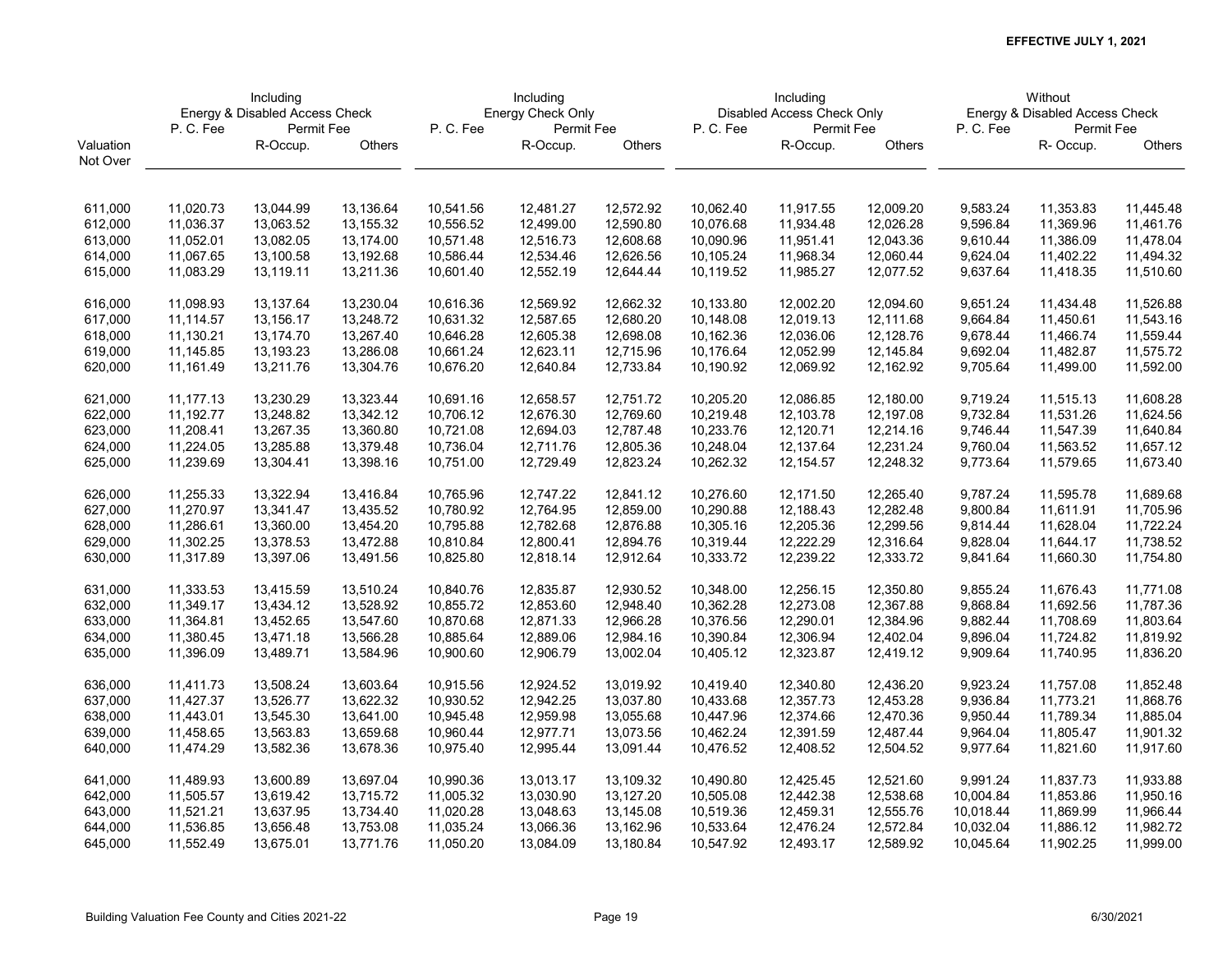|           | Including<br>Energy & Disabled Access Check |            |           |           | Including         |           |           | Including                  |           |           | Without                        |           |
|-----------|---------------------------------------------|------------|-----------|-----------|-------------------|-----------|-----------|----------------------------|-----------|-----------|--------------------------------|-----------|
|           |                                             |            |           |           | Energy Check Only |           |           | Disabled Access Check Only |           |           | Energy & Disabled Access Check |           |
|           | P.C.Fee                                     | Permit Fee |           | P.C.Fee   | Permit Fee        |           | P.C.Fee   | Permit Fee                 |           | P.C.Fee   | Permit Fee                     |           |
| Valuation |                                             | R-Occup.   | Others    |           | R-Occup.          | Others    |           | R-Occup.                   | Others    |           | R-Occup.                       | Others    |
| Not Over  |                                             |            |           |           |                   |           |           |                            |           |           |                                |           |
|           |                                             |            |           |           |                   |           |           |                            |           |           |                                |           |
| 646,000   | 11,568.13                                   | 13,693.54  | 13,790.44 | 11,065.16 | 13,101.82         | 13,198.72 | 10,562.20 | 12,510.10                  | 12,607.00 | 10,059.24 | 11,918.38                      | 12,015.28 |
| 647,000   | 11,583.77                                   | 13,712.07  | 13,809.12 | 11,080.12 | 13,119.55         | 13,216.60 | 10,576.48 | 12,527.03                  | 12,624.08 | 10,072.84 | 11,934.51                      | 12,031.56 |
| 648,000   | 11,599.41                                   | 13,730.60  | 13,827.80 | 11,095.08 | 13,137.28         | 13,234.48 | 10,590.76 | 12,543.96                  | 12,641.16 | 10,086.44 | 11,950.64                      | 12,047.84 |
| 649,000   | 11,615.05                                   | 13,749.13  | 13,846.48 | 11,110.04 | 13,155.01         | 13,252.36 | 10,605.04 | 12,560.89                  | 12,658.24 | 10,100.04 | 11,966.77                      | 12,064.12 |
| 650,000   | 11,630.69                                   | 13,767.66  | 13,865.16 | 11,125.00 | 13,172.74         | 13,270.24 | 10,619.32 | 12,577.82                  | 12,675.32 | 10,113.64 | 11,982.90                      | 12,080.40 |
|           |                                             |            |           |           |                   |           |           |                            |           |           |                                |           |
| 651,000   | 11,646.33                                   | 13,786.19  | 13,883.84 | 11,139.96 | 13,190.47         | 13,288.12 | 10.633.60 | 12,594.75                  | 12,692.40 | 10,127.24 | 11,999.03                      | 12,096.68 |
| 652,000   | 11,661.97                                   | 13,804.72  | 13,902.52 | 11,154.92 | 13,208.20         | 13,306.00 | 10,647.88 | 12,611.68                  | 12,709.48 | 10,140.84 | 12,015.16                      | 12,112.96 |
| 653,000   | 11,677.61                                   | 13,823.25  | 13,921.20 | 11,169.88 | 13,225.93         | 13,323.88 | 10,662.16 | 12,628.61                  | 12,726.56 | 10,154.44 | 12,031.29                      | 12,129.24 |
| 654,000   | 11,693.25                                   | 13,841.78  | 13,939.88 | 11,184.84 | 13,243.66         | 13,341.76 | 10,676.44 | 12,645.54                  | 12,743.64 | 10,168.04 | 12,047.42                      | 12,145.52 |
| 655,000   | 11,708.89                                   | 13,860.31  | 13,958.56 | 11,199.80 | 13,261.39         | 13,359.64 | 10,690.72 | 12,662.47                  | 12,760.72 | 10,181.64 | 12,063.55                      | 12,161.80 |
|           |                                             |            |           |           |                   |           |           |                            |           |           |                                |           |
| 656,000   | 11,724.53                                   | 13,878.84  | 13,977.24 | 11,214.76 | 13,279.12         | 13,377.52 | 10,705.00 | 12,679.40                  | 12,777.80 | 10,195.24 | 12,079.68                      | 12,178.08 |
| 657,000   | 11,740.17                                   | 13,897.37  | 13,995.92 | 11,229.72 | 13,296.85         | 13,395.40 | 10,719.28 | 12,696.33                  | 12,794.88 | 10,208.84 | 12,095.81                      | 12,194.36 |
| 658,000   | 11,755.81                                   | 13,915.90  | 14,014.60 | 11,244.68 | 13,314.58         | 13,413.28 | 10,733.56 | 12,713.26                  | 12,811.96 | 10,222.44 | 12,111.94                      | 12,210.64 |
| 659,000   | 11,771.45                                   | 13,934.43  | 14,033.28 | 11,259.64 | 13,332.31         | 13,431.16 | 10,747.84 | 12,730.19                  | 12,829.04 | 10,236.04 | 12,128.07                      | 12,226.92 |
| 660,000   | 11,787.09                                   | 13,952.96  | 14,051.96 | 11,274.60 | 13,350.04         | 13,449.04 | 10,762.12 | 12,747.12                  | 12,846.12 | 10,249.64 | 12,144.20                      | 12,243.20 |
|           |                                             |            |           |           |                   |           |           |                            |           |           |                                |           |
| 661,000   | 11,802.73                                   | 13,971.49  | 14,070.64 | 11,289.56 | 13,367.77         | 13,466.92 | 10,776.40 | 12,764.05                  | 12,863.20 | 10,263.24 | 12,160.33                      | 12,259.48 |
| 662,000   | 11,818.37                                   | 13,990.02  | 14,089.32 | 11,304.52 | 13,385.50         | 13,484.80 | 10,790.68 | 12,780.98                  | 12,880.28 | 10,276.84 | 12,176.46                      | 12,275.76 |
| 663,000   | 11,834.01                                   | 14,008.55  | 14,108.00 | 11,319.48 | 13,403.23         | 13,502.68 | 10,804.96 | 12,797.91                  | 12,897.36 | 10,290.44 | 12,192.59                      | 12,292.04 |
| 664,000   | 11,849.65                                   | 14,027.08  | 14,126.68 | 11,334.44 | 13,420.96         | 13,520.56 | 10,819.24 | 12,814.84                  | 12,914.44 | 10,304.04 | 12,208.72                      | 12,308.32 |
| 665,000   | 11,865.29                                   | 14,045.61  | 14,145.36 | 11,349.40 | 13,438.69         | 13,538.44 | 10,833.52 | 12,831.77                  | 12,931.52 | 10,317.64 | 12,224.85                      | 12,324.60 |
|           |                                             |            |           |           |                   |           |           |                            |           |           |                                |           |
| 666,000   | 11,880.93                                   | 14,064.14  | 14,164.04 | 11,364.36 | 13,456.42         | 13,556.32 | 10,847.80 | 12,848.70                  | 12,948.60 | 10,331.24 | 12,240.98                      | 12,340.88 |
| 667,000   | 11,896.57                                   | 14,082.67  | 14,182.72 | 11,379.32 | 13,474.15         | 13,574.20 | 10,862.08 | 12,865.63                  | 12,965.68 | 10,344.84 | 12,257.11                      | 12,357.16 |
| 668,000   | 11,912.21                                   | 14,101.20  | 14,201.40 | 11,394.28 | 13,491.88         | 13,592.08 | 10,876.36 | 12,882.56                  | 12,982.76 | 10,358.44 | 12,273.24                      | 12,373.44 |
| 669,000   | 11,927.85                                   | 14,119.73  | 14,220.08 | 11,409.24 | 13,509.61         | 13,609.96 | 10,890.64 | 12,899.49                  | 12,999.84 | 10,372.04 | 12,289.37                      | 12,389.72 |
| 670,000   | 11,943.49                                   | 14,138.26  | 14,238.76 | 11,424.20 | 13,527.34         | 13,627.84 | 10,904.92 | 12,916.42                  | 13,016.92 | 10,385.64 | 12,305.50                      | 12,406.00 |
| 671,000   | 11,959.13                                   | 14,156.79  | 14,257.44 | 11,439.16 | 13,545.07         | 13,645.72 | 10,919.20 | 12,933.35                  | 13,034.00 | 10,399.24 | 12,321.63                      | 12,422.28 |
| 672,000   | 11,974.77                                   | 14,175.32  | 14,276.12 | 11,454.12 | 13,562.80         | 13,663.60 | 10.933.48 | 12,950.28                  | 13,051.08 | 10,412.84 | 12,337.76                      | 12,438.56 |
| 673,000   | 11,990.41                                   | 14,193.85  | 14,294.80 | 11,469.08 | 13,580.53         | 13,681.48 | 10,947.76 | 12,967.21                  | 13,068.16 | 10,426.44 | 12,353.89                      | 12,454.84 |
|           |                                             | 14,212.38  |           | 11,484.04 | 13,598.26         | 13,699.36 | 10,962.04 |                            |           |           | 12,370.02                      | 12,471.12 |
| 674,000   | 12,006.05                                   |            | 14,313.48 |           |                   |           |           | 12,984.14                  | 13,085.24 | 10,440.04 |                                |           |
| 675,000   | 12,021.69                                   | 14,230.91  | 14,332.16 | 11,499.00 | 13,615.99         | 13,717.24 | 10,976.32 | 13,001.07                  | 13,102.32 | 10,453.64 | 12,386.15                      | 12,487.40 |
| 676,000   | 12,037.33                                   | 14,249.44  | 14,350.84 | 11,513.96 | 13,633.72         | 13,735.12 | 10,990.60 | 13,018.00                  | 13,119.40 | 10,467.24 | 12,402.28                      | 12,503.68 |
| 677,000   | 12,052.97                                   | 14,267.97  | 14,369.52 | 11,528.92 | 13,651.45         | 13,753.00 | 11,004.88 | 13,034.93                  | 13,136.48 | 10,480.84 | 12,418.41                      | 12,519.96 |
| 678,000   | 12,068.61                                   | 14,286.50  | 14,388.20 | 11,543.88 | 13,669.18         | 13,770.88 | 11,019.16 | 13,051.86                  | 13,153.56 | 10,494.44 | 12,434.54                      | 12,536.24 |
| 679,000   | 12,084.25                                   | 14,305.03  | 14,406.88 | 11,558.84 | 13,686.91         | 13,788.76 | 11,033.44 | 13,068.79                  | 13,170.64 | 10,508.04 | 12,450.67                      | 12,552.52 |
| 680,000   | 12,099.89                                   | 14,323.56  | 14,425.56 | 11,573.80 | 13,704.64         | 13,806.64 | 11,047.72 | 13,085.72                  | 13,187.72 | 10,521.64 | 12,466.80                      | 12,568.80 |
|           |                                             |            |           |           |                   |           |           |                            |           |           |                                |           |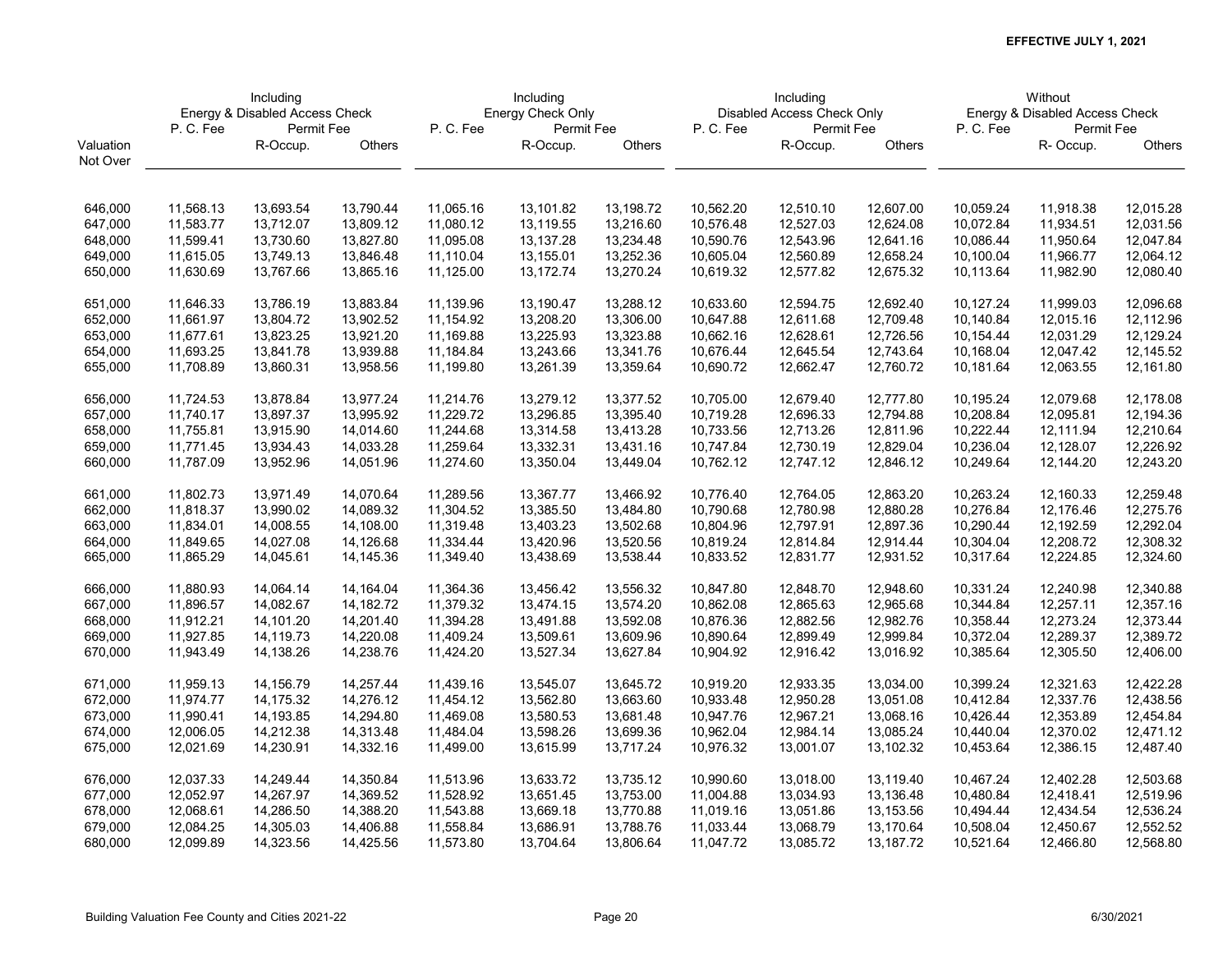|           | Including<br>Energy & Disabled Access Check |            |           |           | Including         |           |           | Including                  |           |           | Without                        |               |
|-----------|---------------------------------------------|------------|-----------|-----------|-------------------|-----------|-----------|----------------------------|-----------|-----------|--------------------------------|---------------|
|           |                                             |            |           |           | Energy Check Only |           |           | Disabled Access Check Only |           |           | Energy & Disabled Access Check |               |
|           | P.C.Fee                                     | Permit Fee |           | P.C.Fee   | Permit Fee        |           | P.C.Fee   | Permit Fee                 |           | P.C.Fee   | Permit Fee                     |               |
| Valuation |                                             | R-Occup.   | Others    |           | R-Occup.          | Others    |           | R-Occup.                   | Others    |           | R-Occup.                       | <b>Others</b> |
| Not Over  |                                             |            |           |           |                   |           |           |                            |           |           |                                |               |
|           |                                             |            |           |           |                   |           |           |                            |           |           |                                |               |
| 681,000   | 12,115.53                                   | 14,342.09  | 14,444.24 | 11,588.76 | 13,722.37         | 13,824.52 | 11,062.00 | 13,102.65                  | 13,204.80 | 10,535.24 | 12,482.93                      | 12,585.08     |
| 682,000   | 12,131.17                                   | 14,360.62  | 14,462.92 | 11,603.72 | 13,740.10         | 13,842.40 | 11,076.28 | 13,119.58                  | 13,221.88 | 10,548.84 | 12,499.06                      | 12,601.36     |
| 683,000   | 12,146.81                                   | 14,379.15  | 14,481.60 | 11,618.68 | 13,757.83         | 13,860.28 | 11,090.56 | 13,136.51                  | 13,238.96 | 10,562.44 | 12,515.19                      | 12,617.64     |
| 684,000   | 12,162.45                                   | 14,397.68  | 14,500.28 | 11,633.64 | 13,775.56         | 13,878.16 | 11,104.84 | 13,153.44                  | 13,256.04 | 10,576.04 | 12,531.32                      | 12,633.92     |
| 685,000   | 12,178.09                                   | 14,416.21  | 14,518.96 | 11,648.60 | 13,793.29         | 13,896.04 | 11,119.12 | 13,170.37                  | 13,273.12 | 10,589.64 | 12,547.45                      | 12,650.20     |
|           |                                             |            |           |           |                   |           |           |                            |           |           |                                |               |
| 686,000   | 12,193.73                                   | 14,434.74  | 14,537.64 | 11,663.56 | 13,811.02         | 13,913.92 | 11,133.40 | 13,187.30                  | 13,290.20 | 10,603.24 | 12,563.58                      | 12,666.48     |
| 687,000   | 12,209.37                                   | 14,453.27  | 14,556.32 | 11,678.52 | 13,828.75         | 13,931.80 | 11,147.68 | 13,204.23                  | 13,307.28 | 10,616.84 | 12,579.71                      | 12,682.76     |
| 688,000   | 12,225.01                                   | 14,471.80  | 14,575.00 | 11,693.48 | 13,846.48         | 13,949.68 | 11,161.96 | 13,221.16                  | 13,324.36 | 10,630.44 | 12,595.84                      | 12,699.04     |
| 689,000   | 12,240.65                                   | 14,490.33  | 14,593.68 | 11,708.44 | 13,864.21         | 13,967.56 | 11,176.24 | 13,238.09                  | 13,341.44 | 10,644.04 | 12,611.97                      | 12,715.32     |
| 690,000   | 12,256.29                                   | 14,508.86  | 14,612.36 | 11,723.40 | 13,881.94         | 13,985.44 | 11,190.52 | 13,255.02                  | 13,358.52 | 10,657.64 | 12,628.10                      | 12,731.60     |
|           |                                             |            |           |           |                   |           |           |                            |           |           |                                |               |
| 691,000   | 12,271.93                                   | 14,527.39  | 14,631.04 | 11,738.36 | 13,899.67         | 14,003.32 | 11,204.80 | 13,271.95                  | 13,375.60 | 10,671.24 | 12,644.23                      | 12,747.88     |
| 692,000   | 12,287.57                                   | 14,545.92  | 14,649.72 | 11,753.32 | 13,917.40         | 14,021.20 | 11,219.08 | 13,288.88                  | 13,392.68 | 10,684.84 | 12,660.36                      | 12,764.16     |
| 693,000   | 12,303.21                                   | 14,564.45  | 14,668.40 | 11,768.28 | 13,935.13         | 14,039.08 | 11,233.36 | 13,305.81                  | 13,409.76 | 10,698.44 | 12,676.49                      | 12,780.44     |
| 694,000   | 12,318.85                                   | 14,582.98  | 14,687.08 | 11,783.24 | 13,952.86         | 14,056.96 | 11,247.64 | 13,322.74                  | 13,426.84 | 10,712.04 | 12,692.62                      | 12,796.72     |
| 695,000   | 12,334.49                                   | 14,601.51  | 14,705.76 | 11,798.20 | 13,970.59         | 14,074.84 | 11,261.92 | 13,339.67                  | 13,443.92 | 10,725.64 | 12,708.75                      | 12,813.00     |
| 696,000   | 12,350.13                                   | 14,620.04  | 14,724.44 | 11,813.16 | 13,988.32         | 14,092.72 | 11,276.20 | 13,356.60                  | 13,461.00 | 10,739.24 | 12,724.88                      | 12,829.28     |
| 697,000   | 12,365.77                                   | 14,638.57  | 14,743.12 | 11,828.12 | 14,006.05         | 14,110.60 | 11,290.48 | 13,373.53                  | 13,478.08 | 10,752.84 | 12,741.01                      | 12,845.56     |
| 698,000   | 12,381.41                                   | 14,657.10  | 14,761.80 | 11,843.08 | 14,023.78         | 14,128.48 | 11,304.76 | 13,390.46                  | 13,495.16 | 10,766.44 | 12,757.14                      | 12,861.84     |
| 699,000   | 12,397.05                                   | 14,675.63  | 14,780.48 | 11,858.04 | 14,041.51         | 14,146.36 | 11,319.04 | 13,407.39                  | 13,512.24 | 10,780.04 | 12,773.27                      | 12,878.12     |
| 700,000   | 12,412.69                                   | 14,694.16  | 14,799.16 | 11,873.00 | 14,059.24         | 14,164.24 | 11,333.32 | 13,424.32                  | 13,529.32 | 10,793.64 | 12,789.40                      | 12,894.40     |
| 701,000   | 12,428.33                                   | 14,712.69  | 14,817.84 | 11,887.96 | 14,076.97         | 14,182.12 | 11,347.60 | 13,441.25                  | 13,546.40 | 10,807.24 | 12,805.53                      | 12,910.68     |
| 702,000   | 12,443.97                                   | 14,731.22  | 14,836.52 | 11,902.92 | 14,094.70         | 14,200.00 | 11,361.88 | 13,458.18                  | 13,563.48 | 10,820.84 | 12,821.66                      | 12,926.96     |
| 703,000   | 12,459.61                                   | 14,749.75  | 14,855.20 | 11,917.88 | 14,112.43         | 14,217.88 | 11,376.16 | 13,475.11                  | 13,580.56 | 10,834.44 | 12,837.79                      | 12,943.24     |
| 704,000   | 12,475.25                                   | 14,768.28  | 14,873.88 | 11,932.84 | 14,130.16         | 14,235.76 | 11,390.44 | 13,492.04                  | 13,597.64 | 10,848.04 | 12,853.92                      | 12,959.52     |
| 705,000   | 12,490.89                                   | 14,786.81  | 14,892.56 | 11,947.80 | 14,147.89         | 14,253.64 | 11,404.72 | 13,508.97                  | 13,614.72 | 10,861.64 | 12,870.05                      | 12,975.80     |
|           |                                             |            |           |           |                   |           |           |                            |           |           |                                |               |
| 706,000   | 12,506.53                                   | 14,805.34  | 14,911.24 | 11,962.76 | 14,165.62         | 14,271.52 | 11,419.00 | 13,525.90                  | 13,631.80 | 10,875.24 | 12,886.18                      | 12,992.08     |
| 707,000   | 12,522.17                                   | 14,823.87  | 14,929.92 | 11,977.72 | 14,183.35         | 14,289.40 | 11,433.28 | 13,542.83                  | 13,648.88 | 10,888.84 | 12,902.31                      | 13,008.36     |
| 708,000   | 12,537.81                                   | 14,842.40  | 14,948.60 | 11,992.68 | 14,201.08         | 14,307.28 | 11,447.56 | 13,559.76                  | 13,665.96 | 10,902.44 | 12,918.44                      | 13,024.64     |
| 709,000   | 12,553.45                                   | 14,860.93  | 14,967.28 | 12,007.64 | 14,218.81         | 14,325.16 | 11,461.84 | 13,576.69                  | 13,683.04 | 10,916.04 | 12,934.57                      | 13,040.92     |
| 710,000   | 12,569.09                                   | 14,879.46  | 14,985.96 | 12,022.60 | 14,236.54         | 14,343.04 | 11,476.12 | 13,593.62                  | 13,700.12 | 10,929.64 | 12,950.70                      | 13,057.20     |
| 711,000   | 12,584.73                                   | 14,897.99  | 15,004.64 | 12,037.56 | 14,254.27         | 14,360.92 | 11,490.40 | 13,610.55                  | 13,717.20 | 10,943.24 | 12,966.83                      | 13,073.48     |
| 712,000   | 12,600.37                                   | 14,916.52  | 15,023.32 | 12,052.52 | 14,272.00         | 14,378.80 | 11,504.68 | 13,627.48                  | 13,734.28 | 10,956.84 | 12,982.96                      | 13,089.76     |
| 713,000   | 12,616.01                                   | 14,935.05  | 15,042.00 | 12,067.48 | 14,289.73         | 14,396.68 | 11,518.96 | 13,644.41                  | 13,751.36 | 10,970.44 | 12,999.09                      | 13,106.04     |
| 714,000   | 12,631.65                                   | 14,953.58  | 15,060.68 | 12,082.44 | 14,307.46         | 14,414.56 | 11,533.24 | 13,661.34                  | 13,768.44 | 10,984.04 | 13,015.22                      | 13,122.32     |
| 715,000   | 12,647.29                                   | 14,972.11  | 15,079.36 | 12,097.40 | 14,325.19         | 14,432.44 | 11,547.52 | 13,678.27                  | 13,785.52 | 10,997.64 | 13,031.35                      | 13,138.60     |
|           |                                             |            |           |           |                   |           |           |                            |           |           |                                |               |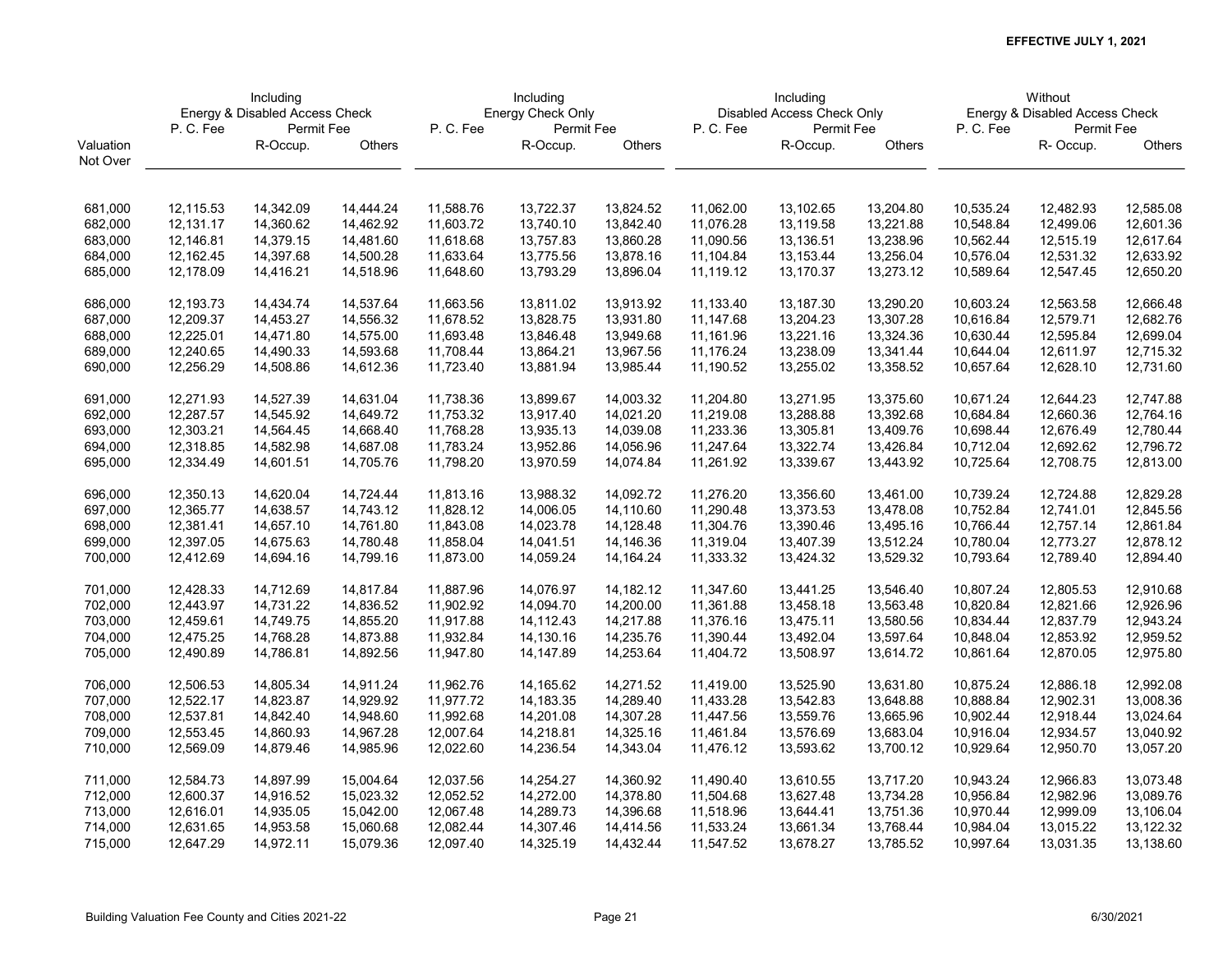|           | Including<br>Energy & Disabled Access Check |            |           |           | Including         |           |           | Including                  |           |           | Without                        |               |
|-----------|---------------------------------------------|------------|-----------|-----------|-------------------|-----------|-----------|----------------------------|-----------|-----------|--------------------------------|---------------|
|           |                                             |            |           |           | Energy Check Only |           |           | Disabled Access Check Only |           |           | Energy & Disabled Access Check |               |
|           | P.C.Fee                                     | Permit Fee |           | P.C.Fee   | Permit Fee        |           | P.C.Fee   | Permit Fee                 |           | P.C.Fee   | Permit Fee                     |               |
| Valuation |                                             | R-Occup.   | Others    |           | R-Occup.          | Others    |           | R-Occup.                   | Others    |           | R-Occup.                       | <b>Others</b> |
| Not Over  |                                             |            |           |           |                   |           |           |                            |           |           |                                |               |
|           |                                             |            |           |           |                   |           |           |                            |           |           |                                |               |
| 716,000   | 12,662.93                                   | 14,990.64  | 15,098.04 | 12,112.36 | 14,342.92         | 14,450.32 | 11,561.80 | 13,695.20                  | 13,802.60 | 11,011.24 | 13,047.48                      | 13,154.88     |
| 717,000   | 12,678.57                                   | 15,009.17  | 15,116.72 | 12,127.32 | 14,360.65         | 14,468.20 | 11,576.08 | 13,712.13                  | 13,819.68 | 11,024.84 | 13,063.61                      | 13,171.16     |
| 718,000   | 12,694.21                                   | 15,027.70  | 15,135.40 | 12,142.28 | 14,378.38         | 14,486.08 | 11,590.36 | 13,729.06                  | 13,836.76 | 11,038.44 | 13,079.74                      | 13,187.44     |
| 719,000   | 12,709.85                                   | 15,046.23  | 15,154.08 | 12,157.24 | 14,396.11         | 14,503.96 | 11,604.64 | 13,745.99                  | 13,853.84 | 11,052.04 | 13,095.87                      | 13,203.72     |
| 720,000   | 12,725.49                                   | 15,064.76  | 15,172.76 | 12,172.20 | 14,413.84         | 14,521.84 | 11,618.92 | 13,762.92                  | 13,870.92 | 11,065.64 | 13,112.00                      | 13,220.00     |
|           |                                             |            |           |           |                   |           |           |                            |           |           |                                |               |
| 721,000   | 12,741.13                                   | 15,083.29  | 15,191.44 | 12,187.16 | 14,431.57         | 14,539.72 | 11,633.20 | 13,779.85                  | 13,888.00 | 11,079.24 | 13,128.13                      | 13,236.28     |
| 722,000   | 12,756.77                                   | 15,101.82  | 15,210.12 | 12,202.12 | 14,449.30         | 14,557.60 | 11,647.48 | 13,796.78                  | 13,905.08 | 11,092.84 | 13,144.26                      | 13,252.56     |
| 723,000   | 12,772.41                                   | 15,120.35  | 15,228.80 | 12,217.08 | 14,467.03         | 14,575.48 | 11,661.76 | 13,813.71                  | 13,922.16 | 11,106.44 | 13,160.39                      | 13,268.84     |
| 724,000   | 12,788.05                                   | 15,138.88  | 15,247.48 | 12,232.04 | 14,484.76         | 14,593.36 | 11,676.04 | 13,830.64                  | 13,939.24 | 11,120.04 | 13,176.52                      | 13,285.12     |
| 725,000   | 12,803.69                                   | 15,157.41  | 15,266.16 | 12,247.00 | 14,502.49         | 14,611.24 | 11,690.32 | 13,847.57                  | 13,956.32 | 11,133.64 | 13,192.65                      | 13,301.40     |
|           |                                             |            |           |           |                   |           |           |                            |           |           |                                |               |
| 726,000   | 12,819.33                                   | 15,175.94  | 15,284.84 | 12,261.96 | 14,520.22         | 14,629.12 | 11,704.60 | 13,864.50                  | 13,973.40 | 11,147.24 | 13,208.78                      | 13,317.68     |
| 727,000   | 12,834.97                                   | 15,194.47  | 15,303.52 | 12,276.92 | 14,537.95         | 14,647.00 | 11,718.88 | 13,881.43                  | 13,990.48 | 11,160.84 | 13,224.91                      | 13,333.96     |
| 728,000   | 12,850.61                                   | 15,213.00  | 15,322.20 | 12,291.88 | 14,555.68         | 14,664.88 | 11,733.16 | 13,898.36                  | 14,007.56 | 11,174.44 | 13,241.04                      | 13,350.24     |
| 729,000   | 12,866.25                                   | 15,231.53  | 15,340.88 | 12,306.84 | 14,573.41         | 14,682.76 | 11,747.44 | 13,915.29                  | 14,024.64 | 11,188.04 | 13,257.17                      | 13,366.52     |
| 730,000   | 12,881.89                                   | 15,250.06  | 15,359.56 | 12,321.80 | 14,591.14         | 14,700.64 | 11,761.72 | 13,932.22                  | 14,041.72 | 11,201.64 | 13,273.30                      | 13,382.80     |
|           |                                             |            |           |           |                   |           |           |                            |           |           |                                |               |
| 731,000   | 12,897.53                                   | 15,268.59  | 15,378.24 | 12,336.76 | 14,608.87         | 14,718.52 | 11,776.00 | 13,949.15                  | 14,058.80 | 11,215.24 | 13,289.43                      | 13,399.08     |
| 732,000   | 12,913.17                                   | 15,287.12  | 15,396.92 | 12,351.72 | 14,626.60         | 14,736.40 | 11,790.28 | 13,966.08                  | 14,075.88 | 11,228.84 | 13,305.56                      | 13,415.36     |
| 733,000   | 12,928.81                                   | 15,305.65  | 15,415.60 | 12,366.68 | 14,644.33         | 14,754.28 | 11,804.56 | 13,983.01                  | 14,092.96 | 11,242.44 | 13,321.69                      | 13,431.64     |
| 734,000   | 12,944.45                                   | 15,324.18  | 15,434.28 | 12,381.64 | 14,662.06         | 14,772.16 | 11,818.84 | 13,999.94                  | 14,110.04 | 11,256.04 | 13,337.82                      | 13,447.92     |
| 735,000   | 12,960.09                                   | 15,342.71  | 15,452.96 | 12,396.60 | 14,679.79         | 14,790.04 | 11,833.12 | 14,016.87                  | 14,127.12 | 11,269.64 | 13,353.95                      | 13,464.20     |
|           |                                             |            |           |           |                   |           |           |                            |           |           |                                |               |
| 736,000   | 12,975.73                                   | 15,361.24  | 15,471.64 | 12,411.56 | 14,697.52         | 14,807.92 | 11,847.40 | 14,033.80                  | 14,144.20 | 11,283.24 | 13,370.08                      | 13,480.48     |
| 737,000   | 12,991.37                                   | 15,379.77  | 15,490.32 | 12,426.52 | 14,715.25         | 14,825.80 | 11,861.68 | 14,050.73                  | 14,161.28 | 11,296.84 | 13,386.21                      | 13,496.76     |
| 738,000   | 13,007.01                                   | 15,398.30  | 15,509.00 | 12,441.48 | 14,732.98         | 14,843.68 | 11,875.96 | 14,067.66                  | 14,178.36 | 11,310.44 | 13,402.34                      | 13,513.04     |
| 739,000   | 13,022.65                                   | 15,416.83  | 15,527.68 | 12,456.44 | 14,750.71         | 14,861.56 | 11,890.24 | 14,084.59                  | 14,195.44 | 11,324.04 | 13,418.47                      | 13,529.32     |
| 740,000   | 13,038.29                                   | 15,435.36  | 15,546.36 | 12,471.40 | 14,768.44         | 14,879.44 | 11,904.52 | 14,101.52                  | 14,212.52 | 11,337.64 | 13,434.60                      | 13,545.60     |
| 741,000   | 13,053.93                                   | 15,453.89  | 15,565.04 | 12,486.36 | 14,786.17         | 14,897.32 | 11,918.80 | 14,118.45                  | 14,229.60 | 11,351.24 | 13,450.73                      | 13,561.88     |
| 742,000   | 13,069.57                                   | 15,472.42  | 15,583.72 | 12,501.32 | 14,803.90         | 14,915.20 | 11,933.08 | 14,135.38                  | 14,246.68 | 11,364.84 | 13,466.86                      | 13,578.16     |
| 743,000   | 13,085.21                                   | 15,490.95  | 15,602.40 | 12,516.28 | 14,821.63         | 14,933.08 | 11,947.36 | 14,152.31                  | 14,263.76 | 11,378.44 | 13,482.99                      | 13,594.44     |
| 744,000   | 13,100.85                                   | 15,509.48  | 15,621.08 | 12,531.24 | 14,839.36         | 14,950.96 | 11,961.64 | 14,169.24                  | 14,280.84 | 11,392.04 | 13,499.12                      | 13,610.72     |
| 745,000   | 13,116.49                                   | 15,528.01  | 15,639.76 | 12,546.20 | 14,857.09         | 14,968.84 | 11,975.92 | 14,186.17                  | 14,297.92 | 11,405.64 | 13,515.25                      | 13,627.00     |
|           |                                             |            |           |           |                   |           |           |                            |           |           |                                |               |
| 746,000   | 13,132.13                                   | 15,546.54  | 15,658.44 | 12,561.16 | 14,874.82         | 14,986.72 | 11,990.20 | 14,203.10                  | 14,315.00 | 11,419.24 | 13,531.38                      | 13,643.28     |
| 747,000   | 13,147.77                                   | 15,565.07  | 15,677.12 | 12,576.12 | 14,892.55         | 15,004.60 | 12,004.48 | 14,220.03                  | 14,332.08 | 11,432.84 | 13,547.51                      | 13,659.56     |
| 748,000   | 13,163.41                                   | 15,583.60  | 15,695.80 | 12,591.08 | 14,910.28         | 15,022.48 | 12,018.76 | 14,236.96                  | 14,349.16 | 11,446.44 | 13,563.64                      | 13,675.84     |
| 749,000   | 13,179.05                                   | 15,602.13  | 15,714.48 | 12,606.04 | 14,928.01         | 15,040.36 | 12,033.04 | 14,253.89                  | 14,366.24 | 11,460.04 | 13,579.77                      | 13,692.12     |
| 750,000   | 13,194.69                                   | 15,620.66  | 15,733.16 | 12,621.00 | 14,945.74         | 15,058.24 | 12,047.32 | 14,270.82                  | 14,383.32 | 11,473.64 | 13,595.90                      | 13,708.40     |
|           |                                             |            |           |           |                   |           |           |                            |           |           |                                |               |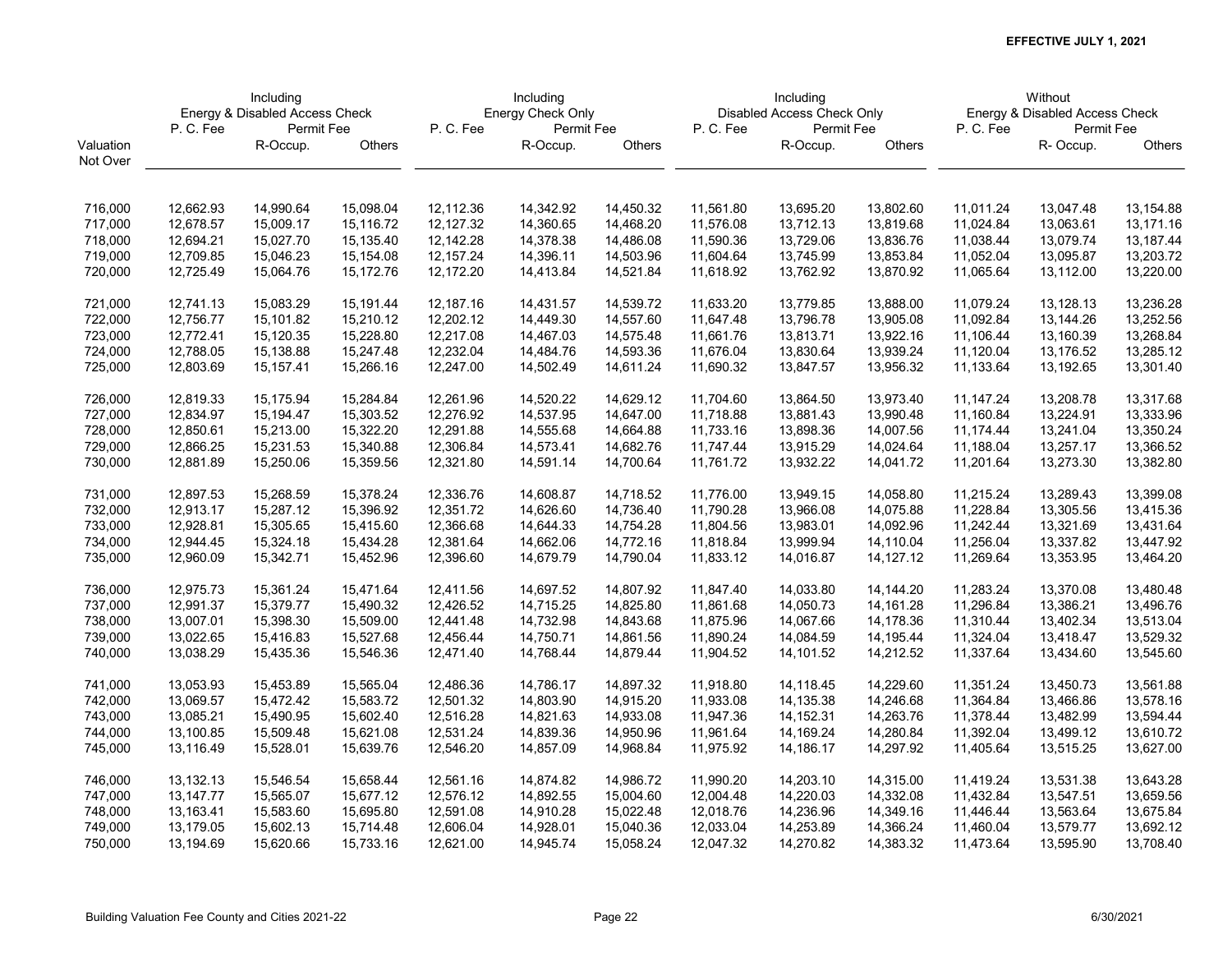|           | Including<br>Energy & Disabled Access Check |            |           |           | Including         |           |           | Including                  |           |           | Without                        |               |
|-----------|---------------------------------------------|------------|-----------|-----------|-------------------|-----------|-----------|----------------------------|-----------|-----------|--------------------------------|---------------|
|           |                                             |            |           |           | Energy Check Only |           |           | Disabled Access Check Only |           |           | Energy & Disabled Access Check |               |
|           | P.C.Fee                                     | Permit Fee |           | P.C.Fee   | Permit Fee        |           | P.C.Fee   | Permit Fee                 |           | P.C.Fee   | Permit Fee                     |               |
| Valuation |                                             | R-Occup.   | Others    |           | R-Occup.          | Others    |           | R-Occup.                   | Others    |           | R-Occup.                       | <b>Others</b> |
| Not Over  |                                             |            |           |           |                   |           |           |                            |           |           |                                |               |
|           |                                             |            |           |           |                   |           |           |                            |           |           |                                |               |
| 751,000   | 13,210.33                                   | 15,639.19  | 15,751.84 | 12,635.96 | 14,963.47         | 15,076.12 | 12,061.60 | 14,287.75                  | 14,400.40 | 11,487.24 | 13,612.03                      | 13,724.68     |
| 752,000   | 13,225.97                                   | 15,657.72  | 15,770.52 | 12,650.92 | 14,981.20         | 15,094.00 | 12,075.88 | 14,304.68                  | 14,417.48 | 11,500.84 | 13,628.16                      | 13,740.96     |
| 753,000   | 13,241.61                                   | 15,676.25  | 15,789.20 | 12,665.88 | 14,998.93         | 15,111.88 | 12,090.16 | 14,321.61                  | 14,434.56 | 11,514.44 | 13,644.29                      | 13,757.24     |
| 754,000   | 13,257.25                                   | 15,694.78  | 15,807.88 | 12,680.84 | 15,016.66         | 15,129.76 | 12,104.44 | 14,338.54                  | 14,451.64 | 11,528.04 | 13,660.42                      | 13,773.52     |
| 755,000   | 13,272.89                                   | 15,713.31  | 15,826.56 | 12,695.80 | 15,034.39         | 15,147.64 | 12,118.72 | 14,355.47                  | 14,468.72 | 11,541.64 | 13,676.55                      | 13,789.80     |
|           |                                             |            |           |           |                   |           |           |                            |           |           |                                |               |
| 756,000   | 13,288.53                                   | 15,731.84  | 15,845.24 | 12,710.76 | 15,052.12         | 15,165.52 | 12,133.00 | 14,372.40                  | 14,485.80 | 11,555.24 | 13,692.68                      | 13,806.08     |
| 757,000   | 13,304.17                                   | 15,750.37  | 15,863.92 | 12,725.72 | 15,069.85         | 15,183.40 | 12,147.28 | 14,389.33                  | 14,502.88 | 11,568.84 | 13,708.81                      | 13,822.36     |
| 758,000   | 13,319.81                                   | 15,768.90  | 15,882.60 | 12,740.68 | 15,087.58         | 15,201.28 | 12,161.56 | 14,406.26                  | 14,519.96 | 11,582.44 | 13,724.94                      | 13,838.64     |
| 759,000   | 13,335.45                                   | 15,787.43  | 15,901.28 | 12,755.64 | 15,105.31         | 15,219.16 | 12,175.84 | 14,423.19                  | 14,537.04 | 11,596.04 | 13,741.07                      | 13,854.92     |
| 760,000   | 13,351.09                                   | 15,805.96  | 15,919.96 | 12,770.60 | 15,123.04         | 15,237.04 | 12,190.12 | 14,440.12                  | 14,554.12 | 11,609.64 | 13,757.20                      | 13,871.20     |
|           |                                             |            |           |           |                   |           |           |                            |           |           |                                |               |
| 761,000   | 13,366.73                                   | 15,824.49  | 15,938.64 | 12,785.56 | 15,140.77         | 15,254.92 | 12,204.40 | 14,457.05                  | 14,571.20 | 11,623.24 | 13,773.33                      | 13,887.48     |
| 762,000   | 13,382.37                                   | 15,843.02  | 15,957.32 | 12,800.52 | 15,158.50         | 15,272.80 | 12,218.68 | 14,473.98                  | 14,588.28 | 11,636.84 | 13,789.46                      | 13,903.76     |
| 763,000   | 13,398.01                                   | 15,861.55  | 15,976.00 | 12,815.48 | 15,176.23         | 15,290.68 | 12,232.96 | 14,490.91                  | 14,605.36 | 11,650.44 | 13,805.59                      | 13,920.04     |
| 764,000   | 13,413.65                                   | 15,880.08  | 15,994.68 | 12,830.44 | 15,193.96         | 15,308.56 | 12,247.24 | 14,507.84                  | 14,622.44 | 11,664.04 | 13,821.72                      | 13,936.32     |
| 765,000   | 13,429.29                                   | 15,898.61  | 16,013.36 | 12,845.40 | 15,211.69         | 15,326.44 | 12,261.52 | 14,524.77                  | 14,639.52 | 11,677.64 | 13,837.85                      | 13,952.60     |
| 766,000   | 13,444.93                                   | 15,917.14  | 16,032.04 | 12,860.36 | 15,229.42         | 15,344.32 | 12,275.80 | 14,541.70                  | 14,656.60 | 11,691.24 | 13,853.98                      | 13,968.88     |
| 767,000   | 13,460.57                                   | 15,935.67  | 16,050.72 | 12,875.32 | 15,247.15         | 15,362.20 | 12,290.08 | 14,558.63                  | 14,673.68 | 11,704.84 | 13,870.11                      | 13,985.16     |
| 768,000   | 13,476.21                                   | 15,954.20  | 16,069.40 | 12,890.28 | 15,264.88         | 15,380.08 | 12,304.36 | 14,575.56                  | 14,690.76 | 11,718.44 | 13,886.24                      | 14,001.44     |
| 769,000   | 13,491.85                                   | 15,972.73  | 16,088.08 | 12,905.24 | 15,282.61         | 15,397.96 | 12,318.64 | 14,592.49                  | 14,707.84 | 11,732.04 | 13,902.37                      | 14,017.72     |
| 770,000   | 13,507.49                                   | 15,991.26  | 16,106.76 | 12,920.20 | 15,300.34         | 15,415.84 | 12,332.92 | 14,609.42                  | 14,724.92 | 11,745.64 | 13,918.50                      | 14,034.00     |
|           |                                             |            |           |           |                   |           |           |                            |           |           |                                |               |
| 771,000   | 13,523.13                                   | 16,009.79  | 16,125.44 | 12,935.16 | 15,318.07         | 15,433.72 | 12,347.20 | 14,626.35                  | 14,742.00 | 11,759.24 | 13,934.63                      | 14,050.28     |
| 772,000   | 13,538.77                                   | 16,028.32  | 16,144.12 | 12,950.12 | 15,335.80         | 15,451.60 | 12,361.48 | 14,643.28                  | 14,759.08 | 11,772.84 | 13,950.76                      | 14,066.56     |
| 773,000   | 13,554.41                                   | 16,046.85  | 16,162.80 | 12,965.08 | 15,353.53         | 15,469.48 | 12,375.76 | 14,660.21                  | 14,776.16 | 11,786.44 | 13,966.89                      | 14,082.84     |
| 774,000   | 13,570.05                                   | 16,065.38  | 16,181.48 | 12,980.04 | 15,371.26         | 15,487.36 | 12,390.04 | 14,677.14                  | 14,793.24 | 11,800.04 | 13,983.02                      | 14,099.12     |
| 775,000   | 13,585.69                                   | 16,083.91  | 16,200.16 | 12,995.00 | 15,388.99         | 15,505.24 | 12,404.32 | 14,694.07                  | 14,810.32 | 11,813.64 | 13,999.15                      | 14,115.40     |
| 776,000   | 13,601.33                                   | 16,102.44  | 16,218.84 | 13,009.96 | 15,406.72         | 15,523.12 | 12,418.60 | 14,711.00                  | 14,827.40 | 11,827.24 | 14,015.28                      | 14,131.68     |
| 777,000   | 13,616.97                                   | 16,120.97  | 16,237.52 | 13,024.92 | 15,424.45         | 15,541.00 | 12,432.88 | 14,727.93                  | 14,844.48 | 11,840.84 | 14,031.41                      | 14,147.96     |
| 778,000   | 13,632.61                                   | 16,139.50  | 16,256.20 | 13,039.88 | 15,442.18         | 15,558.88 | 12,447.16 | 14,744.86                  | 14,861.56 | 11,854.44 | 14,047.54                      | 14, 164. 24   |
| 779,000   | 13,648.25                                   | 16,158.03  | 16,274.88 | 13,054.84 | 15,459.91         | 15,576.76 | 12,461.44 | 14,761.79                  | 14,878.64 | 11,868.04 | 14,063.67                      | 14,180.52     |
| 780,000   | 13,663.89                                   | 16,176.56  | 16,293.56 | 13,069.80 | 15,477.64         | 15,594.64 | 12,475.72 | 14,778.72                  | 14,895.72 | 11,881.64 | 14,079.80                      | 14,196.80     |
|           |                                             |            |           |           |                   |           |           |                            |           |           |                                |               |
| 781,000   | 13,679.53                                   | 16,195.09  | 16,312.24 | 13,084.76 | 15,495.37         | 15,612.52 | 12,490.00 | 14,795.65                  | 14,912.80 | 11,895.24 | 14,095.93                      | 14,213.08     |
| 782,000   | 13,695.17                                   | 16,213.62  | 16,330.92 | 13,099.72 | 15,513.10         | 15,630.40 | 12,504.28 | 14,812.58                  | 14,929.88 | 11,908.84 | 14,112.06                      | 14,229.36     |
| 783,000   | 13,710.81                                   | 16,232.15  | 16,349.60 | 13,114.68 | 15,530.83         | 15,648.28 | 12,518.56 | 14,829.51                  | 14,946.96 | 11,922.44 | 14,128.19                      | 14,245.64     |
| 784,000   | 13,726.45                                   | 16,250.68  | 16,368.28 | 13,129.64 | 15,548.56         | 15,666.16 | 12,532.84 | 14,846.44                  | 14,964.04 | 11,936.04 | 14,144.32                      | 14,261.92     |
| 785,000   | 13,742.09                                   | 16,269.21  | 16,386.96 | 13,144.60 | 15,566.29         | 15,684.04 | 12,547.12 | 14,863.37                  | 14,981.12 | 11,949.64 | 14,160.45                      | 14,278.20     |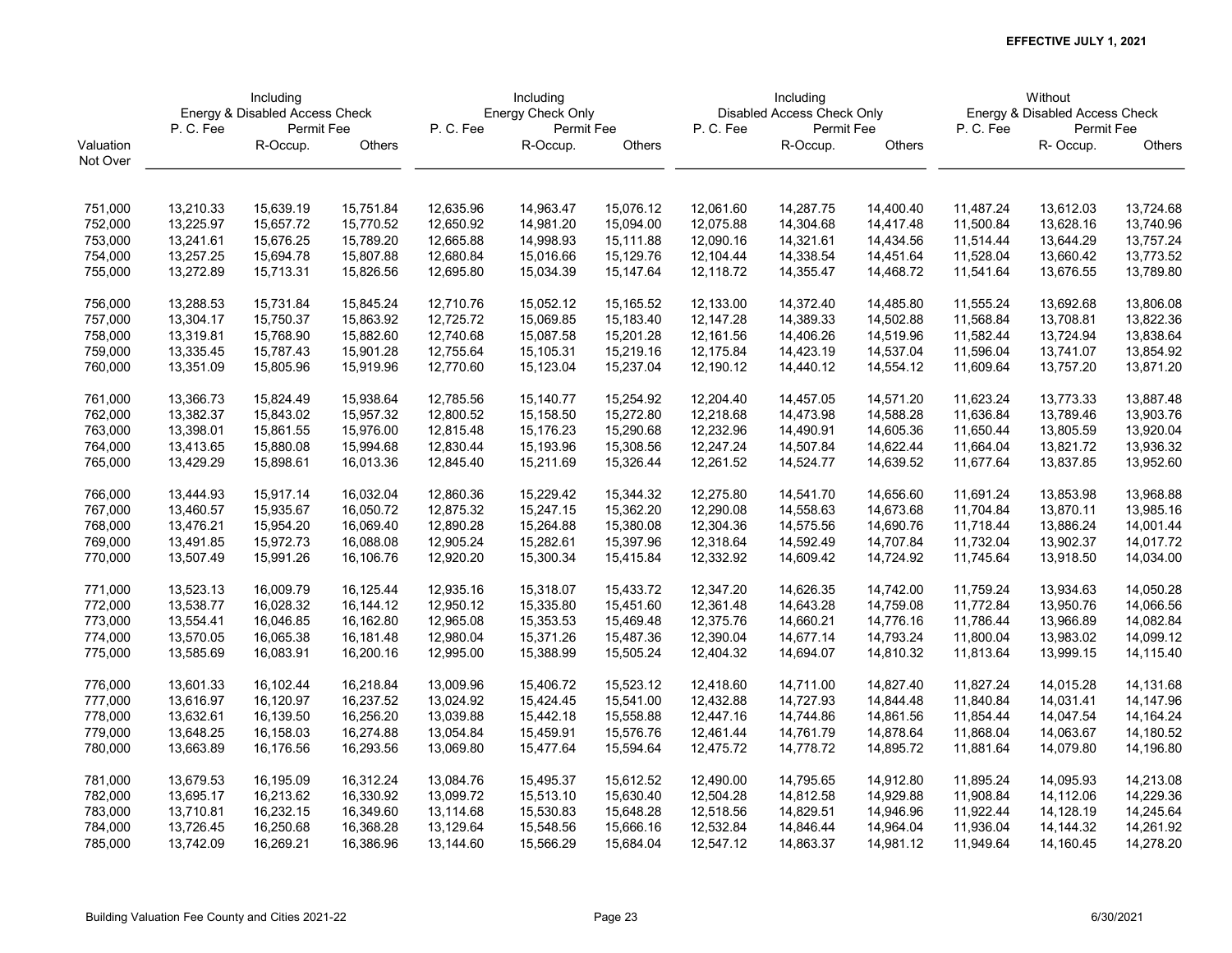|           | Including<br>Energy & Disabled Access Check |            |           |           | Including         |           |           | Including                  |           |           | Without                        |               |
|-----------|---------------------------------------------|------------|-----------|-----------|-------------------|-----------|-----------|----------------------------|-----------|-----------|--------------------------------|---------------|
|           |                                             |            |           |           | Energy Check Only |           |           | Disabled Access Check Only |           |           | Energy & Disabled Access Check |               |
|           | P.C.Fee                                     | Permit Fee |           | P.C.Fee   | Permit Fee        |           | P.C.Fee   | Permit Fee                 |           | P.C.Fee   | Permit Fee                     |               |
| Valuation |                                             | R-Occup.   | Others    |           | R-Occup.          | Others    |           | R-Occup.                   | Others    |           | R-Occup.                       | <b>Others</b> |
| Not Over  |                                             |            |           |           |                   |           |           |                            |           |           |                                |               |
|           |                                             |            |           |           |                   |           |           |                            |           |           |                                |               |
| 786,000   | 13,757.73                                   | 16,287.74  | 16,405.64 | 13,159.56 | 15,584.02         | 15,701.92 | 12,561.40 | 14,880.30                  | 14,998.20 | 11,963.24 | 14,176.58                      | 14,294.48     |
| 787,000   | 13,773.37                                   | 16,306.27  | 16,424.32 | 13,174.52 | 15,601.75         | 15,719.80 | 12,575.68 | 14,897.23                  | 15,015.28 | 11,976.84 | 14,192.71                      | 14,310.76     |
| 788,000   | 13,789.01                                   | 16,324.80  | 16,443.00 | 13,189.48 | 15,619.48         | 15,737.68 | 12,589.96 | 14,914.16                  | 15,032.36 | 11,990.44 | 14,208.84                      | 14,327.04     |
| 789,000   | 13,804.65                                   | 16,343.33  | 16,461.68 | 13,204.44 | 15,637.21         | 15,755.56 | 12,604.24 | 14,931.09                  | 15,049.44 | 12,004.04 | 14,224.97                      | 14,343.32     |
| 790,000   | 13,820.29                                   | 16,361.86  | 16,480.36 | 13,219.40 | 15,654.94         | 15,773.44 | 12,618.52 | 14,948.02                  | 15,066.52 | 12,017.64 | 14,241.10                      | 14,359.60     |
| 791,000   | 13,835.93                                   | 16,380.39  | 16,499.04 | 13,234.36 | 15,672.67         | 15,791.32 | 12,632.80 | 14,964.95                  | 15,083.60 | 12,031.24 | 14,257.23                      | 14,375.88     |
| 792,000   | 13,851.57                                   | 16,398.92  | 16,517.72 | 13,249.32 | 15,690.40         | 15,809.20 | 12,647.08 | 14,981.88                  | 15,100.68 | 12,044.84 | 14,273.36                      | 14,392.16     |
| 793,000   | 13,867.21                                   | 16,417.45  | 16,536.40 | 13,264.28 | 15,708.13         | 15,827.08 | 12,661.36 | 14,998.81                  | 15,117.76 | 12,058.44 | 14,289.49                      | 14,408.44     |
| 794,000   | 13,882.85                                   | 16,435.98  | 16,555.08 | 13,279.24 | 15,725.86         | 15,844.96 | 12,675.64 | 15,015.74                  | 15,134.84 | 12,072.04 | 14,305.62                      | 14,424.72     |
| 795,000   | 13,898.49                                   | 16,454.51  | 16,573.76 | 13,294.20 | 15,743.59         | 15,862.84 | 12,689.92 | 15,032.67                  | 15,151.92 | 12,085.64 | 14,321.75                      | 14,441.00     |
| 796,000   | 13,914.13                                   | 16,473.04  | 16,592.44 | 13,309.16 | 15,761.32         | 15,880.72 | 12,704.20 | 15,049.60                  | 15,169.00 | 12,099.24 | 14,337.88                      | 14,457.28     |
| 797,000   | 13,929.77                                   | 16,491.57  | 16,611.12 | 13,324.12 | 15,779.05         | 15,898.60 | 12,718.48 | 15,066.53                  | 15,186.08 | 12,112.84 | 14,354.01                      | 14,473.56     |
| 798,000   | 13,945.41                                   | 16,510.10  | 16,629.80 | 13,339.08 | 15,796.78         | 15,916.48 | 12,732.76 | 15,083.46                  | 15,203.16 | 12,126.44 | 14,370.14                      | 14,489.84     |
| 799,000   | 13,961.05                                   | 16,528.63  | 16,648.48 | 13,354.04 | 15,814.51         | 15,934.36 | 12,747.04 | 15,100.39                  | 15,220.24 | 12,140.04 | 14,386.27                      | 14,506.12     |
| 800,000   | 13,976.69                                   | 16,547.16  | 16,667.16 | 13,369.00 | 15,832.24         | 15,952.24 | 12,761.32 | 15,117.32                  | 15,237.32 | 12,153.64 | 14,402.40                      | 14,522.40     |
| 801,000   | 13,992.33                                   | 16,565.69  | 16,685.84 | 13,383.96 | 15,849.97         | 15,970.12 | 12,775.60 | 15,134.25                  | 15,254.40 | 12,167.24 | 14,418.53                      | 14,538.68     |
| 802,000   | 14,007.97                                   | 16,584.22  | 16,704.52 | 13,398.92 | 15,867.70         | 15,988.00 | 12,789.88 | 15,151.18                  | 15,271.48 | 12,180.84 | 14,434.66                      | 14,554.96     |
| 803,000   | 14,023.61                                   | 16,602.75  | 16,723.20 | 13,413.88 | 15,885.43         | 16,005.88 | 12,804.16 | 15,168.11                  | 15,288.56 | 12,194.44 | 14,450.79                      | 14,571.24     |
| 804,000   | 14,039.25                                   | 16,621.28  | 16,741.88 | 13,428.84 | 15,903.16         | 16,023.76 | 12,818.44 | 15,185.04                  | 15,305.64 | 12,208.04 | 14,466.92                      | 14,587.52     |
| 805,000   | 14,054.89                                   | 16,639.81  | 16,760.56 | 13,443.80 | 15,920.89         | 16,041.64 | 12,832.72 | 15,201.97                  | 15,322.72 | 12,221.64 | 14,483.05                      | 14,603.80     |
| 806,000   | 14,070.53                                   | 16,658.34  | 16,779.24 | 13,458.76 | 15,938.62         | 16,059.52 | 12,847.00 | 15,218.90                  | 15,339.80 | 12,235.24 | 14,499.18                      | 14,620.08     |
| 807,000   | 14,086.17                                   | 16,676.87  | 16,797.92 | 13,473.72 | 15,956.35         | 16,077.40 | 12,861.28 | 15,235.83                  | 15,356.88 | 12,248.84 | 14,515.31                      | 14,636.36     |
| 808,000   | 14,101.81                                   | 16,695.40  | 16,816.60 | 13,488.68 | 15,974.08         | 16,095.28 | 12,875.56 | 15,252.76                  | 15,373.96 | 12,262.44 | 14,531.44                      | 14,652.64     |
| 809,000   | 14,117.45                                   | 16,713.93  | 16,835.28 | 13,503.64 | 15,991.81         | 16,113.16 | 12,889.84 | 15,269.69                  | 15,391.04 | 12,276.04 | 14,547.57                      | 14,668.92     |
| 810,000   | 14,133.09                                   | 16,732.46  | 16,853.96 | 13,518.60 | 16,009.54         | 16,131.04 | 12,904.12 | 15,286.62                  | 15,408.12 | 12,289.64 | 14,563.70                      | 14,685.20     |
| 811,000   | 14, 148. 73                                 | 16,750.99  | 16,872.64 | 13,533.56 | 16,027.27         | 16,148.92 | 12,918.40 | 15,303.55                  | 15,425.20 | 12,303.24 | 14,579.83                      | 14,701.48     |
| 812,000   | 14, 164. 37                                 | 16,769.52  | 16,891.32 | 13,548.52 | 16,045.00         | 16,166.80 | 12,932.68 | 15,320.48                  | 15,442.28 | 12,316.84 | 14,595.96                      | 14,717.76     |
| 813,000   | 14,180.01                                   | 16,788.05  | 16,910.00 | 13,563.48 | 16,062.73         | 16,184.68 | 12,946.96 | 15,337.41                  | 15,459.36 | 12,330.44 | 14,612.09                      | 14,734.04     |
| 814,000   | 14,195.65                                   | 16,806.58  | 16,928.68 | 13,578.44 | 16,080.46         | 16,202.56 | 12,961.24 | 15,354.34                  | 15,476.44 | 12,344.04 | 14,628.22                      | 14,750.32     |
| 815,000   | 14,211.29                                   | 16,825.11  | 16,947.36 | 13,593.40 | 16,098.19         | 16,220.44 | 12,975.52 | 15,371.27                  | 15,493.52 | 12,357.64 | 14,644.35                      | 14,766.60     |
|           |                                             |            |           |           |                   |           |           |                            |           |           |                                |               |
| 816,000   | 14,226.93                                   | 16,843.64  | 16,966.04 | 13,608.36 | 16,115.92         | 16,238.32 | 12,989.80 | 15,388.20                  | 15,510.60 | 12,371.24 | 14,660.48                      | 14,782.88     |
| 817,000   | 14,242.57                                   | 16,862.17  | 16,984.72 | 13,623.32 | 16,133.65         | 16,256.20 | 13,004.08 | 15,405.13                  | 15,527.68 | 12,384.84 | 14,676.61                      | 14,799.16     |
| 818,000   | 14,258.21                                   | 16,880.70  | 17,003.40 | 13,638.28 | 16,151.38         | 16,274.08 | 13,018.36 | 15,422.06                  | 15,544.76 | 12,398.44 | 14,692.74                      | 14,815.44     |
| 819,000   | 14,273.85                                   | 16,899.23  | 17,022.08 | 13,653.24 | 16,169.11         | 16,291.96 | 13,032.64 | 15,438.99                  | 15,561.84 | 12,412.04 | 14,708.87                      | 14,831.72     |
| 820,000   | 14,289.49                                   | 16,917.76  | 17,040.76 | 13,668.20 | 16,186.84         | 16,309.84 | 13,046.92 | 15,455.92                  | 15,578.92 | 12,425.64 | 14,725.00                      | 14,848.00     |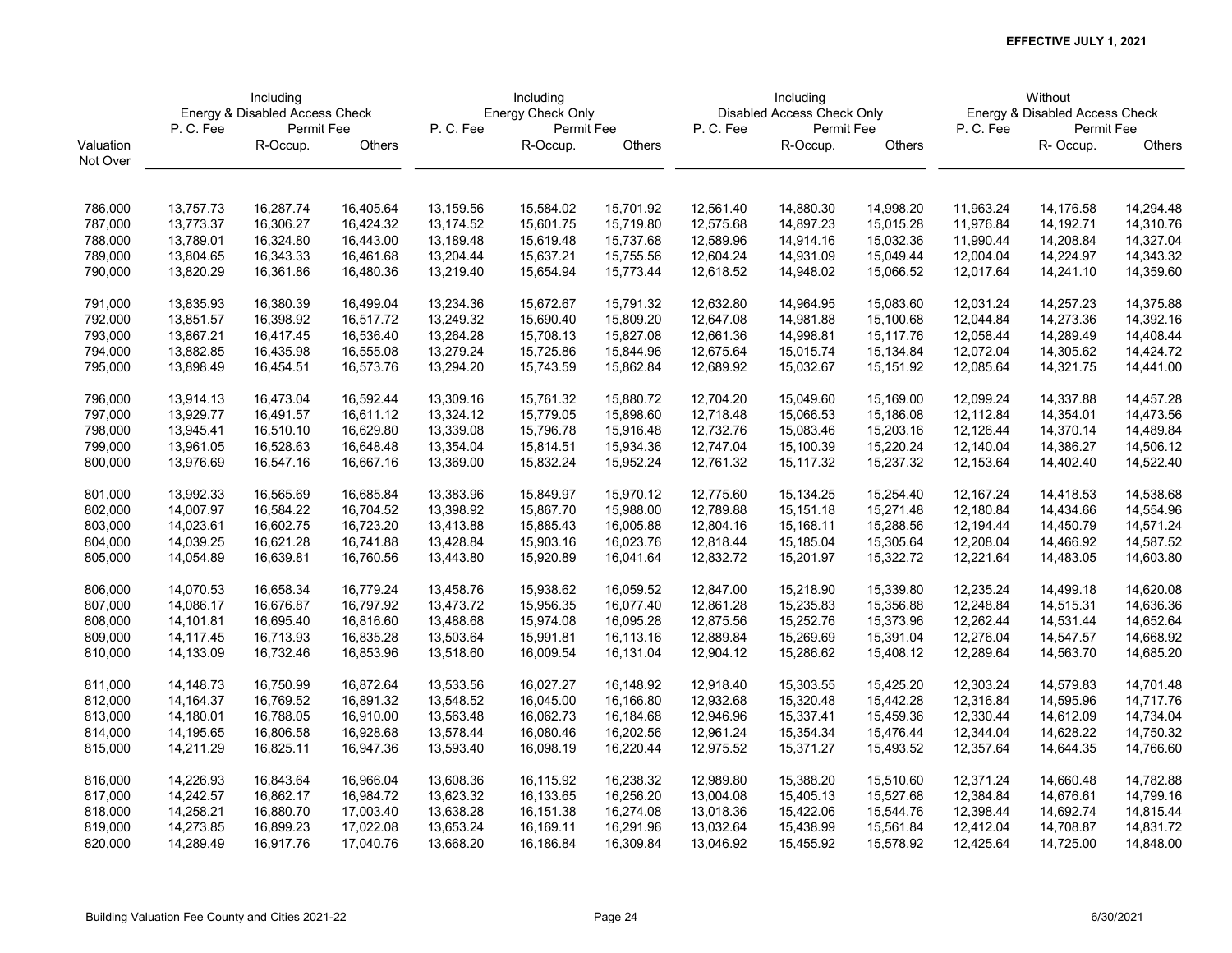|           | Including |                                |           | Including |                   |           | Including |                            |           |           | Without                        |               |
|-----------|-----------|--------------------------------|-----------|-----------|-------------------|-----------|-----------|----------------------------|-----------|-----------|--------------------------------|---------------|
|           |           | Energy & Disabled Access Check |           |           | Energy Check Only |           |           | Disabled Access Check Only |           |           | Energy & Disabled Access Check |               |
|           | P.C.Fee   | Permit Fee                     |           | P.C.Fee   | Permit Fee        |           | P.C.Fee   | Permit Fee                 |           | P.C.Fee   | Permit Fee                     |               |
| Valuation |           | R-Occup.                       | Others    |           | R-Occup.          | Others    |           | R-Occup.                   | Others    |           | R-Occup.                       | <b>Others</b> |
| Not Over  |           |                                |           |           |                   |           |           |                            |           |           |                                |               |
|           |           |                                |           |           |                   |           |           |                            |           |           |                                |               |
| 821,000   | 14,305.13 | 16,936.29                      | 17,059.44 | 13,683.16 | 16,204.57         | 16,327.72 | 13,061.20 | 15,472.85                  | 15,596.00 | 12,439.24 | 14,741.13                      | 14,864.28     |
| 822,000   | 14,320.77 | 16,954.82                      | 17,078.12 | 13,698.12 | 16,222.30         | 16,345.60 | 13,075.48 | 15,489.78                  | 15,613.08 | 12,452.84 | 14,757.26                      | 14,880.56     |
| 823,000   | 14,336.41 | 16,973.35                      | 17,096.80 | 13,713.08 | 16,240.03         | 16,363.48 | 13,089.76 | 15,506.71                  | 15,630.16 | 12,466.44 | 14,773.39                      | 14,896.84     |
| 824,000   | 14,352.05 | 16,991.88                      | 17,115.48 | 13,728.04 | 16,257.76         | 16,381.36 | 13,104.04 | 15,523.64                  | 15,647.24 | 12,480.04 | 14,789.52                      | 14,913.12     |
| 825,000   | 14,367.69 | 17,010.41                      | 17,134.16 | 13,743.00 | 16,275.49         | 16,399.24 | 13,118.32 | 15,540.57                  | 15,664.32 | 12,493.64 | 14,805.65                      | 14,929.40     |
|           |           |                                |           |           |                   |           |           |                            |           |           |                                |               |
| 826,000   | 14,383.33 | 17,028.94                      | 17,152.84 | 13,757.96 | 16,293.22         | 16,417.12 | 13,132.60 | 15,557.50                  | 15,681.40 | 12,507.24 | 14,821.78                      | 14,945.68     |
| 827,000   | 14,398.97 | 17,047.47                      | 17,171.52 | 13,772.92 | 16,310.95         | 16,435.00 | 13,146.88 | 15,574.43                  | 15,698.48 | 12,520.84 | 14,837.91                      | 14,961.96     |
| 828,000   | 14,414.61 | 17,066.00                      | 17,190.20 | 13,787.88 | 16,328.68         | 16,452.88 | 13,161.16 | 15,591.36                  | 15,715.56 | 12,534.44 | 14,854.04                      | 14,978.24     |
| 829,000   | 14,430.25 | 17,084.53                      | 17,208.88 | 13,802.84 | 16,346.41         | 16,470.76 | 13,175.44 | 15,608.29                  | 15,732.64 | 12,548.04 | 14,870.17                      | 14,994.52     |
| 830,000   | 14,445.89 | 17,103.06                      | 17,227.56 | 13,817.80 | 16,364.14         | 16,488.64 | 13,189.72 | 15,625.22                  | 15,749.72 | 12,561.64 | 14,886.30                      | 15,010.80     |
|           |           |                                |           |           |                   |           |           |                            |           |           |                                |               |
| 831,000   | 14,461.53 | 17,121.59                      | 17,246.24 | 13,832.76 | 16,381.87         | 16,506.52 | 13,204.00 | 15,642.15                  | 15,766.80 | 12,575.24 | 14,902.43                      | 15,027.08     |
| 832,000   | 14,477.17 | 17,140.12                      | 17,264.92 | 13,847.72 | 16,399.60         | 16,524.40 | 13,218.28 | 15,659.08                  | 15,783.88 | 12,588.84 | 14,918.56                      | 15,043.36     |
| 833,000   | 14,492.81 | 17,158.65                      | 17,283.60 | 13,862.68 | 16,417.33         | 16,542.28 | 13,232.56 | 15,676.01                  | 15,800.96 | 12,602.44 | 14,934.69                      | 15,059.64     |
| 834,000   | 14,508.45 | 17,177.18                      | 17,302.28 | 13,877.64 | 16,435.06         | 16,560.16 | 13,246.84 | 15,692.94                  | 15,818.04 | 12,616.04 | 14,950.82                      | 15,075.92     |
| 835,000   | 14,524.09 | 17,195.71                      | 17,320.96 | 13,892.60 | 16,452.79         | 16,578.04 | 13,261.12 | 15,709.87                  | 15,835.12 | 12,629.64 | 14,966.95                      | 15,092.20     |
|           |           |                                |           |           |                   |           |           |                            |           |           |                                |               |
| 836,000   | 14,539.73 | 17,214.24                      | 17,339.64 | 13,907.56 | 16,470.52         | 16,595.92 | 13,275.40 | 15,726.80                  | 15,852.20 | 12,643.24 | 14,983.08                      | 15,108.48     |
| 837,000   | 14,555.37 | 17,232.77                      | 17,358.32 | 13,922.52 | 16,488.25         | 16,613.80 | 13,289.68 | 15,743.73                  | 15,869.28 | 12,656.84 | 14,999.21                      | 15,124.76     |
| 838,000   | 14,571.01 | 17,251.30                      | 17,377.00 | 13,937.48 | 16,505.98         | 16,631.68 | 13,303.96 | 15,760.66                  | 15,886.36 | 12,670.44 | 15,015.34                      | 15,141.04     |
| 839,000   | 14,586.65 | 17,269.83                      | 17,395.68 | 13,952.44 | 16,523.71         | 16,649.56 | 13,318.24 | 15,777.59                  | 15,903.44 | 12,684.04 | 15,031.47                      | 15, 157.32    |
| 840,000   | 14,602.29 | 17,288.36                      | 17,414.36 | 13,967.40 | 16,541.44         | 16,667.44 | 13,332.52 | 15,794.52                  | 15,920.52 | 12,697.64 | 15,047.60                      | 15,173.60     |
| 841,000   | 14,617.93 | 17,306.89                      | 17,433.04 | 13,982.36 | 16,559.17         | 16,685.32 | 13,346.80 | 15,811.45                  | 15,937.60 | 12,711.24 | 15,063.73                      | 15,189.88     |
| 842,000   | 14,633.57 | 17,325.42                      | 17,451.72 | 13,997.32 | 16,576.90         | 16,703.20 | 13,361.08 | 15,828.38                  | 15,954.68 | 12,724.84 | 15,079.86                      | 15,206.16     |
| 843,000   | 14,649.21 | 17,343.95                      | 17,470.40 | 14,012.28 | 16,594.63         | 16,721.08 | 13,375.36 | 15,845.31                  | 15,971.76 | 12,738.44 | 15,095.99                      | 15,222.44     |
| 844,000   | 14,664.85 | 17,362.48                      | 17,489.08 | 14,027.24 | 16,612.36         | 16,738.96 | 13,389.64 | 15,862.24                  | 15,988.84 | 12,752.04 | 15,112.12                      | 15,238.72     |
| 845,000   | 14,680.49 | 17,381.01                      | 17,507.76 | 14,042.20 | 16,630.09         | 16,756.84 | 13,403.92 | 15,879.17                  | 16,005.92 | 12,765.64 | 15,128.25                      | 15,255.00     |
| 846,000   | 14,696.13 | 17,399.54                      | 17,526.44 | 14,057.16 | 16,647.82         | 16,774.72 | 13,418.20 | 15,896.10                  | 16,023.00 | 12,779.24 | 15,144.38                      | 15,271.28     |
|           |           |                                |           |           |                   |           |           |                            |           |           |                                |               |
| 847,000   | 14,711.77 | 17,418.07                      | 17,545.12 | 14,072.12 | 16,665.55         | 16,792.60 | 13,432.48 | 15,913.03                  | 16,040.08 | 12,792.84 | 15,160.51                      | 15,287.56     |
| 848,000   | 14,727.41 | 17,436.60                      | 17,563.80 | 14,087.08 | 16,683.28         | 16,810.48 | 13,446.76 | 15,929.96                  | 16,057.16 | 12,806.44 | 15,176.64                      | 15,303.84     |
| 849,000   | 14,743.05 | 17,455.13                      | 17,582.48 | 14,102.04 | 16,701.01         | 16,828.36 | 13,461.04 | 15,946.89                  | 16,074.24 | 12,820.04 | 15,192.77                      | 15,320.12     |
| 850,000   | 14,758.69 | 17,473.66                      | 17,601.16 | 14,117.00 | 16,718.74         | 16,846.24 | 13,475.32 | 15,963.82                  | 16,091.32 | 12,833.64 | 15,208.90                      | 15,336.40     |
| 851,000   | 14,774.33 | 17,492.19                      | 17,619.84 | 14,131.96 | 16,736.47         | 16,864.12 | 13,489.60 | 15,980.75                  | 16,108.40 | 12,847.24 | 15,225.03                      | 15,352.68     |
| 852,000   | 14,789.97 | 17,510.72                      | 17,638.52 | 14,146.92 | 16,754.20         | 16,882.00 | 13,503.88 | 15,997.68                  | 16,125.48 | 12,860.84 | 15,241.16                      | 15,368.96     |
| 853,000   | 14,805.61 | 17,529.25                      | 17,657.20 | 14,161.88 | 16,771.93         | 16,899.88 | 13,518.16 | 16,014.61                  | 16,142.56 | 12,874.44 | 15,257.29                      | 15,385.24     |
| 854,000   | 14,821.25 | 17,547.78                      | 17,675.88 | 14,176.84 | 16,789.66         | 16,917.76 | 13,532.44 | 16,031.54                  | 16,159.64 | 12,888.04 | 15,273.42                      | 15,401.52     |
| 855,000   | 14,836.89 | 17,566.31                      | 17,694.56 | 14,191.80 | 16,807.39         | 16,935.64 | 13,546.72 | 16,048.47                  | 16,176.72 | 12,901.64 | 15,289.55                      | 15,417.80     |
|           |           |                                |           |           |                   |           |           |                            |           |           |                                |               |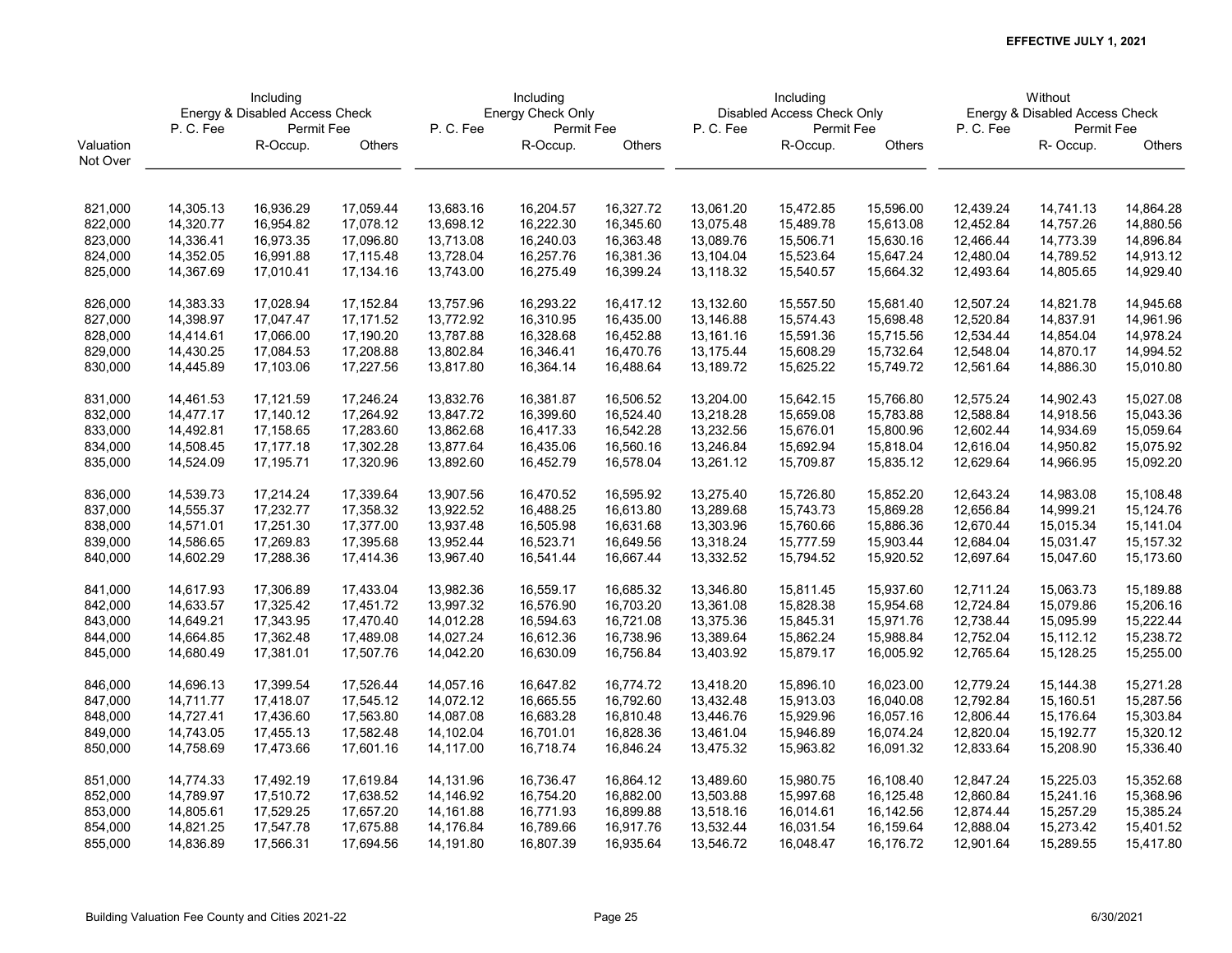|           | Including   |                                |           | Including |                   |           | Including |                            |           |           | Without                        |               |
|-----------|-------------|--------------------------------|-----------|-----------|-------------------|-----------|-----------|----------------------------|-----------|-----------|--------------------------------|---------------|
|           |             | Energy & Disabled Access Check |           |           | Energy Check Only |           |           | Disabled Access Check Only |           |           | Energy & Disabled Access Check |               |
|           | P.C.Fee     | Permit Fee                     |           | P.C.Fee   | Permit Fee        |           | P.C.Fee   | Permit Fee                 |           | P.C.Fee   | Permit Fee                     |               |
| Valuation |             | R-Occup.                       | Others    |           | R-Occup.          | Others    |           | R-Occup.                   | Others    |           | R-Occup.                       | <b>Others</b> |
| Not Over  |             |                                |           |           |                   |           |           |                            |           |           |                                |               |
|           |             |                                |           |           |                   |           |           |                            |           |           |                                |               |
| 856,000   | 14,852.53   | 17,584.84                      | 17,713.24 | 14,206.76 | 16,825.12         | 16,953.52 | 13,561.00 | 16,065.40                  | 16,193.80 | 12,915.24 | 15,305.68                      | 15,434.08     |
| 857,000   | 14,868.17   | 17,603.37                      | 17,731.92 | 14,221.72 | 16,842.85         | 16,971.40 | 13,575.28 | 16,082.33                  | 16,210.88 | 12,928.84 | 15,321.81                      | 15,450.36     |
| 858,000   | 14,883.81   | 17,621.90                      | 17,750.60 | 14,236.68 | 16,860.58         | 16,989.28 | 13,589.56 | 16,099.26                  | 16,227.96 | 12,942.44 | 15,337.94                      | 15,466.64     |
| 859,000   | 14,899.45   | 17,640.43                      | 17,769.28 | 14,251.64 | 16,878.31         | 17,007.16 | 13,603.84 | 16,116.19                  | 16,245.04 | 12,956.04 | 15,354.07                      | 15,482.92     |
| 860,000   | 14,915.09   | 17,658.96                      | 17,787.96 | 14,266.60 | 16,896.04         | 17,025.04 | 13,618.12 | 16,133.12                  | 16,262.12 | 12,969.64 | 15,370.20                      | 15,499.20     |
|           |             |                                |           |           |                   |           |           |                            |           |           |                                |               |
| 861,000   | 14,930.73   | 17,677.49                      | 17,806.64 | 14,281.56 | 16,913.77         | 17,042.92 | 13,632.40 | 16,150.05                  | 16,279.20 | 12,983.24 | 15,386.33                      | 15,515.48     |
| 862,000   | 14,946.37   | 17,696.02                      | 17,825.32 | 14,296.52 | 16,931.50         | 17,060.80 | 13,646.68 | 16,166.98                  | 16,296.28 | 12,996.84 | 15,402.46                      | 15,531.76     |
| 863,000   | 14,962.01   | 17,714.55                      | 17,844.00 | 14,311.48 | 16,949.23         | 17,078.68 | 13,660.96 | 16,183.91                  | 16,313.36 | 13,010.44 | 15,418.59                      | 15,548.04     |
| 864,000   | 14,977.65   | 17,733.08                      | 17,862.68 | 14,326.44 | 16,966.96         | 17,096.56 | 13,675.24 | 16,200.84                  | 16,330.44 | 13,024.04 | 15,434.72                      | 15,564.32     |
| 865,000   | 14,993.29   | 17,751.61                      | 17,881.36 | 14,341.40 | 16,984.69         | 17,114.44 | 13,689.52 | 16,217.77                  | 16,347.52 | 13,037.64 | 15,450.85                      | 15,580.60     |
|           |             |                                |           |           |                   |           |           |                            |           |           |                                |               |
| 866,000   | 15,008.93   | 17,770.14                      | 17,900.04 | 14,356.36 | 17,002.42         | 17,132.32 | 13,703.80 | 16,234.70                  | 16,364.60 | 13,051.24 | 15,466.98                      | 15,596.88     |
| 867,000   | 15,024.57   | 17,788.67                      | 17,918.72 | 14,371.32 | 17,020.15         | 17,150.20 | 13,718.08 | 16,251.63                  | 16,381.68 | 13,064.84 | 15,483.11                      | 15,613.16     |
| 868,000   | 15,040.21   | 17,807.20                      | 17,937.40 | 14,386.28 | 17,037.88         | 17,168.08 | 13,732.36 | 16,268.56                  | 16,398.76 | 13,078.44 | 15,499.24                      | 15,629.44     |
| 869,000   | 15,055.85   | 17,825.73                      | 17,956.08 | 14,401.24 | 17,055.61         | 17,185.96 | 13,746.64 | 16,285.49                  | 16,415.84 | 13,092.04 | 15,515.37                      | 15,645.72     |
| 870,000   | 15,071.49   | 17,844.26                      | 17,974.76 | 14,416.20 | 17,073.34         | 17,203.84 | 13,760.92 | 16,302.42                  | 16,432.92 | 13,105.64 | 15,531.50                      | 15,662.00     |
| 871,000   | 15,087.13   | 17,862.79                      | 17,993.44 | 14,431.16 | 17,091.07         | 17,221.72 | 13,775.20 | 16,319.35                  | 16,450.00 | 13,119.24 | 15,547.63                      | 15,678.28     |
| 872,000   | 15,102.77   | 17,881.32                      | 18,012.12 | 14,446.12 | 17,108.80         | 17,239.60 | 13,789.48 | 16,336.28                  | 16,467.08 | 13,132.84 | 15,563.76                      | 15,694.56     |
| 873,000   | 15,118.41   | 17,899.85                      | 18,030.80 | 14,461.08 | 17,126.53         | 17,257.48 | 13,803.76 | 16,353.21                  | 16,484.16 | 13,146.44 | 15,579.89                      | 15,710.84     |
| 874,000   | 15,134.05   | 17,918.38                      | 18,049.48 | 14,476.04 | 17,144.26         | 17,275.36 | 13,818.04 | 16,370.14                  | 16,501.24 | 13,160.04 | 15,596.02                      | 15,727.12     |
| 875,000   | 15,149.69   | 17,936.91                      | 18,068.16 | 14,491.00 | 17,161.99         | 17,293.24 | 13,832.32 | 16,387.07                  | 16,518.32 | 13,173.64 | 15,612.15                      | 15,743.40     |
| 876,000   | 15, 165. 33 | 17,955.44                      | 18,086.84 | 14,505.96 | 17,179.72         | 17,311.12 | 13,846.60 | 16,404.00                  | 16,535.40 | 13,187.24 | 15,628.28                      | 15,759.68     |
| 877,000   | 15,180.97   | 17,973.97                      | 18,105.52 | 14,520.92 | 17,197.45         | 17,329.00 | 13,860.88 | 16,420.93                  | 16,552.48 | 13,200.84 | 15,644.41                      | 15,775.96     |
| 878,000   | 15,196.61   | 17,992.50                      | 18,124.20 | 14,535.88 | 17,215.18         | 17,346.88 | 13,875.16 | 16,437.86                  | 16,569.56 | 13,214.44 | 15,660.54                      | 15,792.24     |
| 879,000   | 15,212.25   | 18,011.03                      | 18,142.88 | 14,550.84 | 17,232.91         | 17,364.76 | 13,889.44 | 16,454.79                  | 16,586.64 | 13,228.04 | 15,676.67                      | 15,808.52     |
| 880,000   | 15,227.89   | 18,029.56                      | 18,161.56 | 14,565.80 | 17,250.64         | 17,382.64 | 13,903.72 | 16,471.72                  | 16,603.72 | 13,241.64 | 15,692.80                      | 15,824.80     |
|           |             |                                |           |           |                   |           |           |                            |           |           |                                |               |
| 881,000   | 15,243.53   | 18,048.09                      | 18,180.24 | 14,580.76 | 17,268.37         | 17,400.52 | 13,918.00 | 16,488.65                  | 16,620.80 | 13,255.24 | 15,708.93                      | 15,841.08     |
| 882,000   | 15,259.17   | 18,066.62                      | 18,198.92 | 14,595.72 | 17,286.10         | 17,418.40 | 13,932.28 | 16,505.58                  | 16,637.88 | 13,268.84 | 15,725.06                      | 15,857.36     |
| 883,000   | 15,274.81   | 18,085.15                      | 18,217.60 | 14,610.68 | 17,303.83         | 17,436.28 | 13,946.56 | 16,522.51                  | 16,654.96 | 13,282.44 | 15,741.19                      | 15,873.64     |
| 884,000   | 15,290.45   | 18,103.68                      | 18,236.28 | 14,625.64 | 17,321.56         | 17,454.16 | 13,960.84 | 16,539.44                  | 16,672.04 | 13,296.04 | 15,757.32                      | 15,889.92     |
| 885,000   | 15,306.09   | 18,122.21                      | 18,254.96 | 14,640.60 | 17,339.29         | 17,472.04 | 13,975.12 | 16,556.37                  | 16,689.12 | 13,309.64 | 15,773.45                      | 15,906.20     |
| 886,000   | 15,321.73   | 18,140.74                      | 18,273.64 | 14,655.56 | 17,357.02         | 17,489.92 | 13,989.40 | 16,573.30                  | 16,706.20 | 13,323.24 | 15,789.58                      | 15,922.48     |
| 887,000   | 15,337.37   | 18,159.27                      | 18,292.32 | 14,670.52 | 17,374.75         | 17,507.80 | 14,003.68 | 16,590.23                  | 16,723.28 | 13,336.84 | 15,805.71                      | 15,938.76     |
| 888,000   | 15,353.01   | 18,177.80                      | 18,311.00 | 14,685.48 | 17,392.48         | 17,525.68 | 14,017.96 | 16,607.16                  | 16,740.36 | 13,350.44 | 15,821.84                      | 15,955.04     |
| 889,000   | 15,368.65   | 18,196.33                      | 18,329.68 | 14,700.44 | 17,410.21         | 17,543.56 | 14,032.24 | 16,624.09                  | 16,757.44 | 13,364.04 | 15,837.97                      | 15,971.32     |
| 890,000   | 15,384.29   | 18,214.86                      | 18,348.36 | 14,715.40 | 17,427.94         | 17,561.44 | 14,046.52 | 16,641.02                  | 16,774.52 | 13,377.64 | 15,854.10                      | 15,987.60     |
|           |             |                                |           |           |                   |           |           |                            |           |           |                                |               |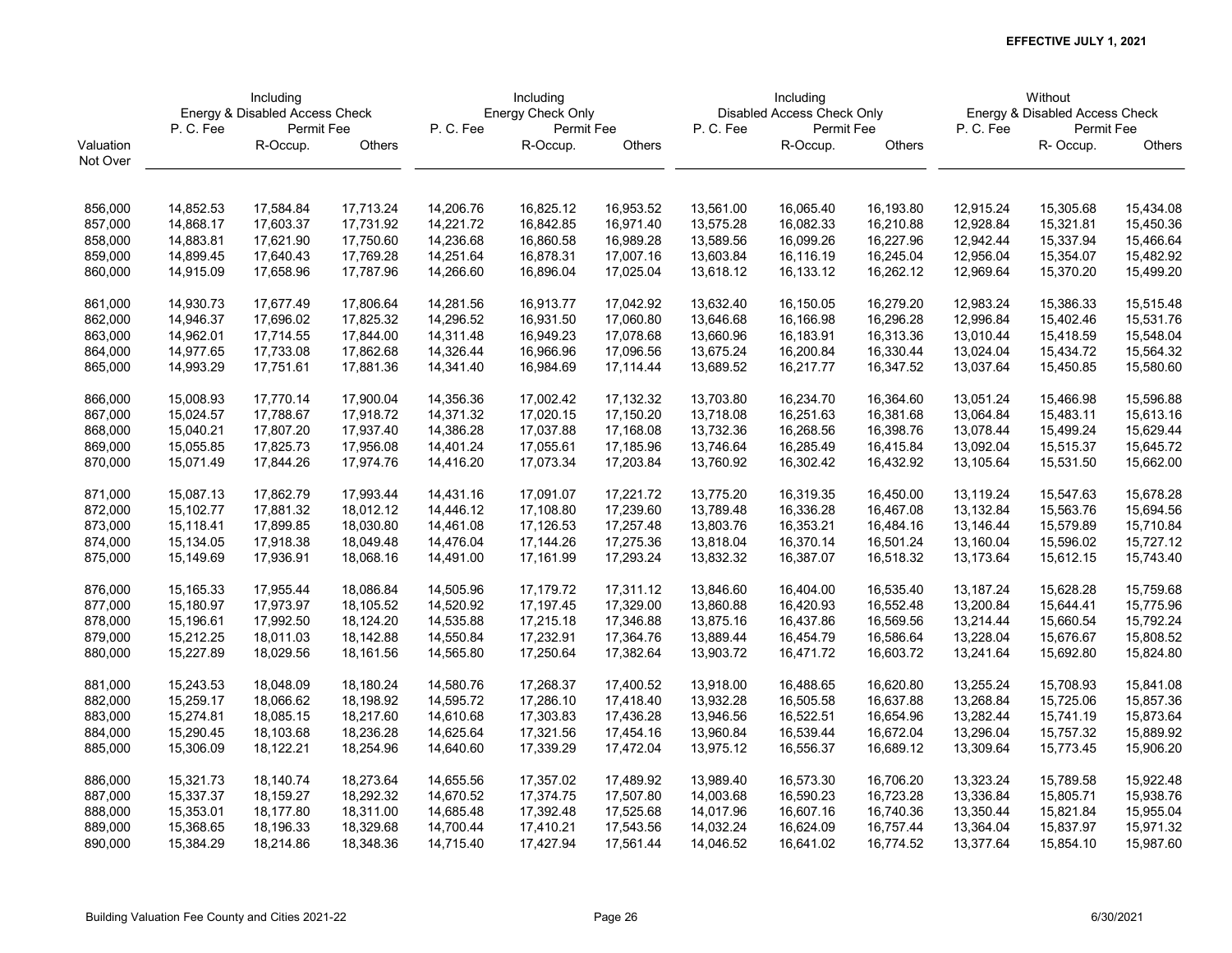|           | Including |                                |           | Including |                   |           | Including |                            |            |           | Without                        |               |
|-----------|-----------|--------------------------------|-----------|-----------|-------------------|-----------|-----------|----------------------------|------------|-----------|--------------------------------|---------------|
|           |           | Energy & Disabled Access Check |           |           | Energy Check Only |           |           | Disabled Access Check Only |            |           | Energy & Disabled Access Check |               |
|           | P.C.Fee   | Permit Fee                     |           | P.C.Fee   | Permit Fee        |           | P.C.Fee   | Permit Fee                 |            | P.C.Fee   | Permit Fee                     |               |
| Valuation |           | R-Occup.                       | Others    |           | R-Occup.          | Others    |           | R-Occup.                   | Others     |           | R-Occup.                       | <b>Others</b> |
| Not Over  |           |                                |           |           |                   |           |           |                            |            |           |                                |               |
|           |           |                                |           |           |                   |           |           |                            |            |           |                                |               |
| 891,000   | 15,399.93 | 18,233.39                      | 18,367.04 | 14,730.36 | 17,445.67         | 17,579.32 | 14,060.80 | 16,657.95                  | 16,791.60  | 13,391.24 | 15,870.23                      | 16,003.88     |
| 892,000   | 15,415.57 | 18,251.92                      | 18,385.72 | 14,745.32 | 17,463.40         | 17,597.20 | 14,075.08 | 16,674.88                  | 16,808.68  | 13,404.84 | 15,886.36                      | 16,020.16     |
| 893,000   | 15,431.21 | 18,270.45                      | 18,404.40 | 14,760.28 | 17,481.13         | 17,615.08 | 14,089.36 | 16,691.81                  | 16,825.76  | 13,418.44 | 15,902.49                      | 16,036.44     |
| 894,000   | 15,446.85 | 18,288.98                      | 18,423.08 | 14,775.24 | 17,498.86         | 17,632.96 | 14,103.64 | 16,708.74                  | 16,842.84  | 13,432.04 | 15,918.62                      | 16,052.72     |
| 895,000   | 15,462.49 | 18,307.51                      | 18,441.76 | 14,790.20 | 17,516.59         | 17,650.84 | 14,117.92 | 16,725.67                  | 16,859.92  | 13,445.64 | 15,934.75                      | 16,069.00     |
|           |           |                                |           |           |                   |           |           |                            |            |           |                                |               |
| 896,000   | 15,478.13 | 18,326.04                      | 18,460.44 | 14,805.16 | 17,534.32         | 17,668.72 | 14,132.20 | 16,742.60                  | 16,877.00  | 13,459.24 | 15,950.88                      | 16,085.28     |
| 897,000   | 15,493.77 | 18,344.57                      | 18,479.12 | 14,820.12 | 17,552.05         | 17,686.60 | 14,146.48 | 16,759.53                  | 16,894.08  | 13,472.84 | 15,967.01                      | 16,101.56     |
| 898,000   | 15,509.41 | 18,363.10                      | 18,497.80 | 14,835.08 | 17,569.78         | 17,704.48 | 14,160.76 | 16,776.46                  | 16,911.16  | 13,486.44 | 15,983.14                      | 16,117.84     |
| 899,000   | 15,525.05 | 18,381.63                      | 18,516.48 | 14,850.04 | 17,587.51         | 17,722.36 | 14,175.04 | 16,793.39                  | 16,928.24  | 13,500.04 | 15,999.27                      | 16,134.12     |
| 900,000   | 15,540.69 | 18,400.16                      | 18,535.16 | 14,865.00 | 17,605.24         | 17,740.24 | 14,189.32 | 16,810.32                  | 16,945.32  | 13,513.64 | 16,015.40                      | 16,150.40     |
|           |           |                                |           |           |                   |           |           |                            |            |           |                                |               |
| 901,000   | 15,556.33 | 18,418.69                      | 18,553.84 | 14,879.96 | 17,622.97         | 17,758.12 | 14,203.60 | 16,827.25                  | 16,962.40  | 13,527.24 | 16,031.53                      | 16,166.68     |
| 902,000   | 15,571.97 | 18,437.22                      | 18,572.52 | 14,894.92 | 17,640.70         | 17,776.00 | 14,217.88 | 16,844.18                  | 16,979.48  | 13,540.84 | 16,047.66                      | 16,182.96     |
| 903,000   | 15,587.61 | 18,455.75                      | 18,591.20 | 14,909.88 | 17,658.43         | 17,793.88 | 14,232.16 | 16,861.11                  | 16,996.56  | 13,554.44 | 16,063.79                      | 16,199.24     |
| 904,000   | 15,603.25 | 18,474.28                      | 18,609.88 | 14,924.84 | 17,676.16         | 17,811.76 | 14,246.44 | 16,878.04                  | 17,013.64  | 13,568.04 | 16,079.92                      | 16,215.52     |
| 905,000   | 15,618.89 | 18,492.81                      | 18,628.56 | 14,939.80 | 17,693.89         | 17,829.64 | 14,260.72 | 16,894.97                  | 17,030.72  | 13,581.64 | 16,096.05                      | 16,231.80     |
| 906,000   | 15,634.53 | 18,511.34                      | 18,647.24 | 14,954.76 | 17,711.62         | 17,847.52 | 14,275.00 | 16,911.90                  | 17,047.80  | 13,595.24 | 16,112.18                      | 16,248.08     |
| 907,000   | 15,650.17 | 18,529.87                      | 18,665.92 | 14,969.72 | 17,729.35         | 17,865.40 | 14,289.28 | 16,928.83                  | 17,064.88  | 13,608.84 | 16,128.31                      | 16,264.36     |
| 908,000   | 15,665.81 | 18,548.40                      | 18,684.60 | 14,984.68 | 17,747.08         | 17,883.28 | 14,303.56 | 16,945.76                  | 17,081.96  | 13,622.44 | 16,144.44                      | 16,280.64     |
| 909,000   | 15,681.45 | 18,566.93                      | 18,703.28 | 14,999.64 | 17,764.81         | 17,901.16 | 14,317.84 | 16,962.69                  | 17,099.04  | 13,636.04 | 16,160.57                      | 16,296.92     |
| 910,000   | 15,697.09 | 18,585.46                      | 18,721.96 | 15,014.60 | 17,782.54         | 17,919.04 | 14,332.12 | 16,979.62                  | 17,116.12  | 13,649.64 | 16,176.70                      | 16,313.20     |
| 911,000   | 15,712.73 | 18,603.99                      | 18,740.64 | 15,029.56 | 17,800.27         | 17,936.92 | 14,346.40 | 16,996.55                  | 17,133.20  | 13,663.24 | 16,192.83                      | 16,329.48     |
| 912,000   | 15,728.37 | 18,622.52                      | 18,759.32 | 15,044.52 | 17,818.00         | 17,954.80 | 14,360.68 | 17,013.48                  | 17,150.28  | 13,676.84 | 16,208.96                      | 16,345.76     |
| 913,000   | 15,744.01 | 18,641.05                      | 18,778.00 | 15,059.48 | 17,835.73         | 17,972.68 | 14,374.96 | 17,030.41                  | 17, 167.36 | 13,690.44 | 16,225.09                      | 16,362.04     |
| 914,000   | 15,759.65 | 18,659.58                      | 18,796.68 | 15,074.44 | 17,853.46         | 17,990.56 | 14,389.24 | 17,047.34                  | 17,184.44  | 13,704.04 | 16,241.22                      | 16,378.32     |
| 915,000   | 15,775.29 | 18,678.11                      | 18,815.36 | 15,089.40 | 17,871.19         | 18,008.44 | 14,403.52 | 17,064.27                  | 17,201.52  | 13,717.64 | 16,257.35                      | 16,394.60     |
|           |           |                                |           |           |                   |           |           |                            |            |           |                                |               |
| 916,000   | 15,790.93 | 18,696.64                      | 18,834.04 | 15,104.36 | 17,888.92         | 18,026.32 | 14,417.80 | 17,081.20                  | 17,218.60  | 13,731.24 | 16,273.48                      | 16,410.88     |
| 917,000   | 15,806.57 | 18,715.17                      | 18,852.72 | 15,119.32 | 17,906.65         | 18,044.20 | 14,432.08 | 17,098.13                  | 17,235.68  | 13,744.84 | 16,289.61                      | 16,427.16     |
| 918,000   | 15,822.21 | 18,733.70                      | 18,871.40 | 15,134.28 | 17,924.38         | 18,062.08 | 14,446.36 | 17,115.06                  | 17,252.76  | 13,758.44 | 16,305.74                      | 16,443.44     |
| 919,000   | 15,837.85 | 18,752.23                      | 18,890.08 | 15,149.24 | 17,942.11         | 18,079.96 | 14,460.64 | 17,131.99                  | 17,269.84  | 13,772.04 | 16,321.87                      | 16,459.72     |
| 920,000   | 15,853.49 | 18,770.76                      | 18,908.76 | 15,164.20 | 17,959.84         | 18,097.84 | 14,474.92 | 17,148.92                  | 17,286.92  | 13,785.64 | 16,338.00                      | 16,476.00     |
| 921,000   | 15,869.13 | 18,789.29                      | 18,927.44 | 15,179.16 | 17,977.57         | 18,115.72 | 14,489.20 | 17,165.85                  | 17,304.00  | 13,799.24 | 16,354.13                      | 16,492.28     |
| 922,000   | 15,884.77 | 18,807.82                      | 18,946.12 | 15,194.12 | 17,995.30         | 18,133.60 | 14,503.48 | 17,182.78                  | 17,321.08  | 13,812.84 | 16,370.26                      | 16,508.56     |
| 923,000   | 15,900.41 | 18,826.35                      | 18,964.80 | 15,209.08 | 18,013.03         | 18,151.48 | 14,517.76 | 17,199.71                  | 17,338.16  | 13,826.44 | 16,386.39                      | 16,524.84     |
| 924,000   | 15,916.05 | 18,844.88                      | 18,983.48 | 15,224.04 | 18,030.76         | 18,169.36 | 14,532.04 | 17,216.64                  | 17,355.24  | 13,840.04 | 16,402.52                      | 16,541.12     |
| 925,000   | 15,931.69 | 18,863.41                      | 19,002.16 | 15,239.00 | 18,048.49         | 18,187.24 | 14,546.32 | 17,233.57                  | 17,372.32  | 13,853.64 | 16,418.65                      | 16,557.40     |
|           |           |                                |           |           |                   |           |           |                            |            |           |                                |               |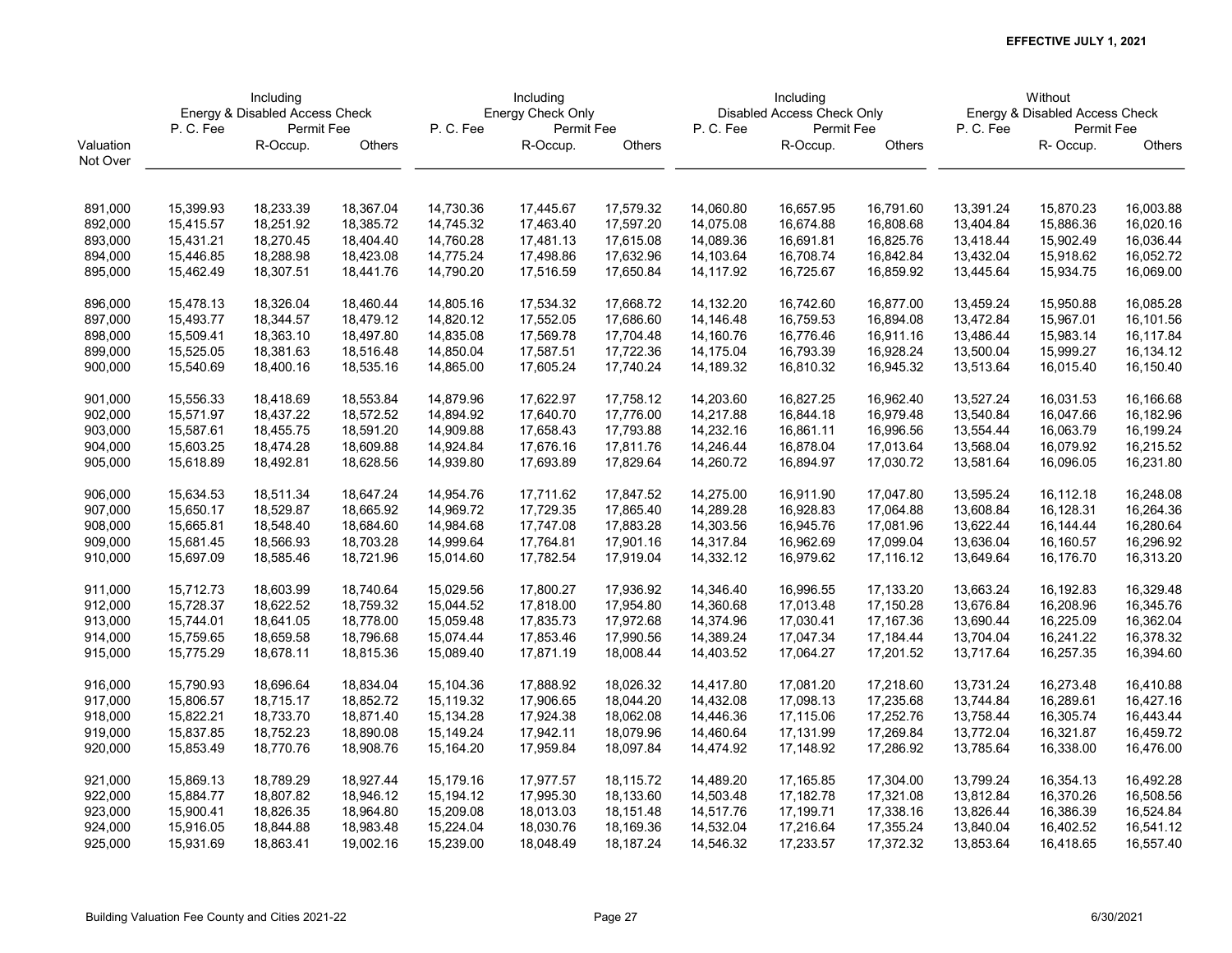|           | Including |                                |           | Including |                   |           | Including |                            |           |           | Without                        |               |
|-----------|-----------|--------------------------------|-----------|-----------|-------------------|-----------|-----------|----------------------------|-----------|-----------|--------------------------------|---------------|
|           |           | Energy & Disabled Access Check |           |           | Energy Check Only |           |           | Disabled Access Check Only |           |           | Energy & Disabled Access Check |               |
|           | P.C.Fee   | Permit Fee                     |           | P.C.Fee   | Permit Fee        |           | P.C.Fee   | Permit Fee                 |           | P.C.Fee   | Permit Fee                     |               |
| Valuation |           | R-Occup.                       | Others    |           | R-Occup.          | Others    |           | R-Occup.                   | Others    |           | R-Occup.                       | <b>Others</b> |
| Not Over  |           |                                |           |           |                   |           |           |                            |           |           |                                |               |
|           |           |                                |           |           |                   |           |           |                            |           |           |                                |               |
| 926,000   | 15,947.33 | 18,881.94                      | 19,020.84 | 15,253.96 | 18,066.22         | 18,205.12 | 14,560.60 | 17,250.50                  | 17,389.40 | 13,867.24 | 16,434.78                      | 16,573.68     |
| 927,000   | 15,962.97 | 18,900.47                      | 19,039.52 | 15,268.92 | 18,083.95         | 18,223.00 | 14,574.88 | 17,267.43                  | 17,406.48 | 13,880.84 | 16,450.91                      | 16,589.96     |
| 928,000   | 15,978.61 | 18,919.00                      | 19,058.20 | 15,283.88 | 18,101.68         | 18,240.88 | 14,589.16 | 17,284.36                  | 17,423.56 | 13,894.44 | 16,467.04                      | 16,606.24     |
| 929,000   | 15,994.25 | 18,937.53                      | 19,076.88 | 15,298.84 | 18,119.41         | 18,258.76 | 14,603.44 | 17,301.29                  | 17,440.64 | 13,908.04 | 16,483.17                      | 16,622.52     |
| 930,000   | 16,009.89 | 18,956.06                      | 19,095.56 | 15,313.80 | 18,137.14         | 18,276.64 | 14,617.72 | 17,318.22                  | 17,457.72 | 13,921.64 | 16,499.30                      | 16,638.80     |
|           |           |                                |           |           |                   |           |           |                            |           |           |                                |               |
| 931,000   | 16,025.53 | 18,974.59                      | 19,114.24 | 15,328.76 | 18,154.87         | 18,294.52 | 14,632.00 | 17,335.15                  | 17,474.80 | 13,935.24 | 16,515.43                      | 16,655.08     |
| 932,000   | 16,041.17 | 18,993.12                      | 19,132.92 | 15,343.72 | 18,172.60         | 18,312.40 | 14,646.28 | 17,352.08                  | 17,491.88 | 13,948.84 | 16,531.56                      | 16,671.36     |
| 933,000   | 16,056.81 | 19,011.65                      | 19,151.60 | 15,358.68 | 18,190.33         | 18,330.28 | 14,660.56 | 17,369.01                  | 17,508.96 | 13,962.44 | 16,547.69                      | 16,687.64     |
| 934,000   | 16,072.45 | 19,030.18                      | 19,170.28 | 15,373.64 | 18,208.06         | 18,348.16 | 14,674.84 | 17,385.94                  | 17,526.04 | 13,976.04 | 16,563.82                      | 16,703.92     |
| 935,000   | 16,088.09 | 19,048.71                      | 19,188.96 | 15,388.60 | 18,225.79         | 18,366.04 | 14,689.12 | 17,402.87                  | 17,543.12 | 13,989.64 | 16,579.95                      | 16,720.20     |
|           |           |                                |           |           |                   |           |           |                            |           |           |                                |               |
| 936,000   | 16,103.73 | 19,067.24                      | 19,207.64 | 15,403.56 | 18,243.52         | 18,383.92 | 14,703.40 | 17,419.80                  | 17,560.20 | 14,003.24 | 16,596.08                      | 16,736.48     |
| 937,000   | 16,119.37 | 19,085.77                      | 19,226.32 | 15,418.52 | 18,261.25         | 18,401.80 | 14,717.68 | 17,436.73                  | 17,577.28 | 14,016.84 | 16,612.21                      | 16,752.76     |
| 938,000   | 16,135.01 | 19,104.30                      | 19,245.00 | 15,433.48 | 18,278.98         | 18,419.68 | 14,731.96 | 17,453.66                  | 17,594.36 | 14,030.44 | 16,628.34                      | 16,769.04     |
| 939,000   | 16,150.65 | 19,122.83                      | 19,263.68 | 15,448.44 | 18,296.71         | 18,437.56 | 14,746.24 | 17,470.59                  | 17,611.44 | 14,044.04 | 16,644.47                      | 16,785.32     |
| 940,000   | 16,166.29 | 19,141.36                      | 19,282.36 | 15,463.40 | 18,314.44         | 18,455.44 | 14,760.52 | 17,487.52                  | 17,628.52 | 14,057.64 | 16,660.60                      | 16,801.60     |
| 941,000   | 16,181.93 | 19,159.89                      | 19,301.04 | 15,478.36 | 18,332.17         | 18,473.32 | 14,774.80 | 17,504.45                  | 17,645.60 | 14,071.24 | 16,676.73                      | 16,817.88     |
| 942,000   | 16,197.57 | 19,178.42                      | 19,319.72 | 15,493.32 | 18,349.90         | 18,491.20 | 14,789.08 | 17,521.38                  | 17,662.68 | 14,084.84 | 16,692.86                      | 16,834.16     |
| 943,000   | 16,213.21 | 19,196.95                      | 19,338.40 | 15,508.28 | 18,367.63         | 18,509.08 | 14,803.36 | 17,538.31                  | 17,679.76 | 14,098.44 | 16,708.99                      | 16,850.44     |
| 944,000   | 16,228.85 | 19,215.48                      | 19,357.08 | 15,523.24 | 18,385.36         | 18,526.96 | 14,817.64 | 17,555.24                  | 17,696.84 | 14,112.04 | 16,725.12                      | 16,866.72     |
| 945,000   | 16,244.49 | 19,234.01                      | 19,375.76 | 15,538.20 | 18,403.09         | 18,544.84 | 14,831.92 | 17,572.17                  | 17,713.92 | 14,125.64 | 16,741.25                      | 16,883.00     |
|           |           |                                |           |           |                   |           |           |                            |           |           |                                |               |
| 946,000   | 16,260.13 | 19,252.54                      | 19,394.44 | 15,553.16 | 18,420.82         | 18,562.72 | 14,846.20 | 17,589.10                  | 17,731.00 | 14,139.24 | 16,757.38                      | 16,899.28     |
| 947,000   | 16,275.77 | 19,271.07                      | 19,413.12 | 15,568.12 | 18,438.55         | 18,580.60 | 14,860.48 | 17,606.03                  | 17,748.08 | 14,152.84 | 16,773.51                      | 16,915.56     |
| 948,000   | 16,291.41 | 19,289.60                      | 19,431.80 | 15,583.08 | 18,456.28         | 18,598.48 | 14,874.76 | 17,622.96                  | 17,765.16 | 14,166.44 | 16,789.64                      | 16,931.84     |
| 949,000   | 16,307.05 | 19,308.13                      | 19,450.48 | 15,598.04 | 18,474.01         | 18,616.36 | 14,889.04 | 17,639.89                  | 17,782.24 | 14,180.04 | 16,805.77                      | 16,948.12     |
| 950,000   | 16,322.69 | 19,326.66                      | 19,469.16 | 15,613.00 | 18,491.74         | 18,634.24 | 14,903.32 | 17,656.82                  | 17,799.32 | 14,193.64 | 16,821.90                      | 16,964.40     |
| 951,000   | 16,338.33 | 19,345.19                      | 19,487.84 | 15,627.96 | 18,509.47         | 18,652.12 | 14,917.60 | 17,673.75                  | 17,816.40 | 14,207.24 | 16,838.03                      | 16,980.68     |
| 952,000   | 16,353.97 | 19,363.72                      | 19,506.52 | 15,642.92 | 18,527.20         | 18,670.00 | 14,931.88 | 17,690.68                  | 17,833.48 | 14,220.84 | 16,854.16                      | 16,996.96     |
| 953,000   | 16,369.61 | 19,382.25                      | 19,525.20 | 15,657.88 | 18,544.93         | 18,687.88 | 14,946.16 | 17,707.61                  | 17,850.56 | 14,234.44 | 16,870.29                      | 17,013.24     |
| 954,000   | 16,385.25 | 19,400.78                      | 19,543.88 | 15,672.84 | 18,562.66         | 18,705.76 | 14,960.44 | 17,724.54                  | 17,867.64 | 14,248.04 | 16,886.42                      | 17,029.52     |
| 955,000   | 16,400.89 | 19,419.31                      | 19,562.56 | 15,687.80 | 18,580.39         | 18,723.64 | 14,974.72 | 17,741.47                  | 17,884.72 | 14,261.64 | 16,902.55                      | 17,045.80     |
|           |           |                                |           |           |                   |           |           |                            |           |           |                                |               |
| 956,000   | 16,416.53 | 19,437.84                      | 19,581.24 | 15,702.76 | 18,598.12         | 18,741.52 | 14,989.00 | 17,758.40                  | 17,901.80 | 14,275.24 | 16,918.68                      | 17,062.08     |
| 957,000   | 16,432.17 | 19,456.37                      | 19,599.92 | 15,717.72 | 18,615.85         | 18,759.40 | 15,003.28 | 17,775.33                  | 17,918.88 | 14,288.84 | 16,934.81                      | 17,078.36     |
| 958,000   | 16,447.81 | 19,474.90                      | 19,618.60 | 15,732.68 | 18,633.58         | 18,777.28 | 15,017.56 | 17,792.26                  | 17,935.96 | 14,302.44 | 16,950.94                      | 17,094.64     |
| 959,000   | 16,463.45 | 19,493.43                      | 19,637.28 | 15,747.64 | 18,651.31         | 18,795.16 | 15,031.84 | 17,809.19                  | 17,953.04 | 14,316.04 | 16,967.07                      | 17,110.92     |
| 960,000   | 16,479.09 | 19,511.96                      | 19,655.96 | 15,762.60 | 18,669.04         | 18,813.04 | 15,046.12 | 17,826.12                  | 17,970.12 | 14,329.64 | 16,983.20                      | 17,127.20     |
|           |           |                                |           |           |                   |           |           |                            |           |           |                                |               |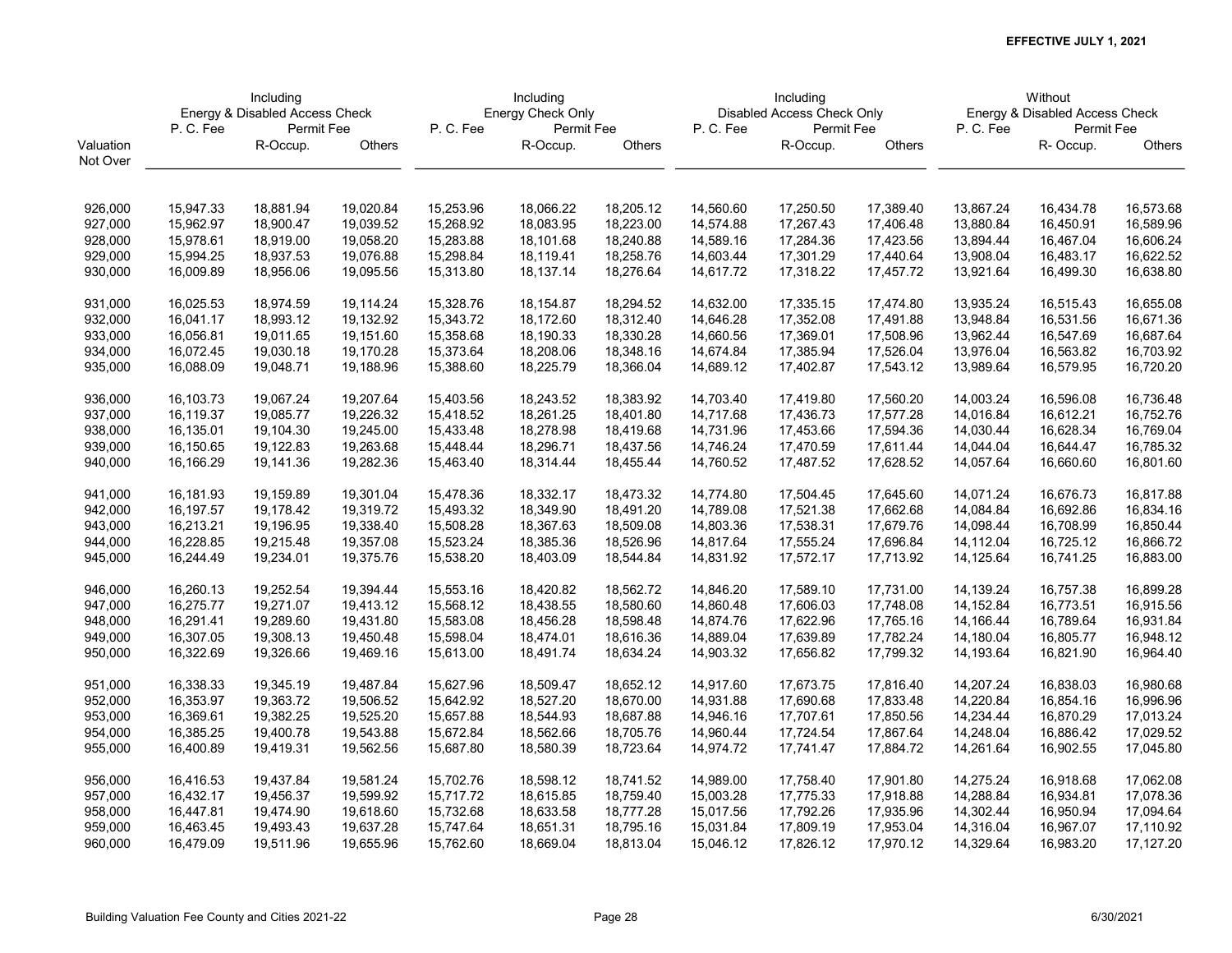|           | Including              |                                |           | Including              |                   |           | Including |                            |           |           | Without                        |               |
|-----------|------------------------|--------------------------------|-----------|------------------------|-------------------|-----------|-----------|----------------------------|-----------|-----------|--------------------------------|---------------|
|           |                        | Energy & Disabled Access Check |           |                        | Energy Check Only |           |           | Disabled Access Check Only |           |           | Energy & Disabled Access Check |               |
|           | P.C.Fee                | Permit Fee                     |           | P.C.Fee                | Permit Fee        |           | P.C.Fee   | Permit Fee                 |           | P.C.Fee   | Permit Fee                     |               |
| Valuation |                        | R-Occup.                       | Others    |                        | R-Occup.          | Others    |           | R-Occup.                   | Others    |           | R-Occup.                       | <b>Others</b> |
| Not Over  |                        |                                |           |                        |                   |           |           |                            |           |           |                                |               |
|           |                        |                                |           |                        |                   |           |           |                            |           |           |                                |               |
| 961,000   | 16,494.73              | 19,530.49                      | 19,674.64 | 15,777.56              | 18,686.77         | 18,830.92 | 15,060.40 | 17,843.05                  | 17,987.20 | 14,343.24 | 16,999.33                      | 17,143.48     |
| 962,000   | 16,510.37              | 19,549.02                      | 19,693.32 | 15,792.52              | 18,704.50         | 18,848.80 | 15,074.68 | 17,859.98                  | 18,004.28 | 14,356.84 | 17,015.46                      | 17,159.76     |
| 963,000   | 16,526.01              | 19,567.55                      | 19,712.00 | 15,807.48              | 18,722.23         | 18,866.68 | 15,088.96 | 17,876.91                  | 18,021.36 | 14,370.44 | 17,031.59                      | 17,176.04     |
| 964,000   | 16,541.65              | 19,586.08                      | 19,730.68 | 15,822.44              | 18,739.96         | 18,884.56 | 15,103.24 | 17,893.84                  | 18,038.44 | 14,384.04 | 17,047.72                      | 17,192.32     |
| 965,000   | 16,557.29              | 19,604.61                      | 19,749.36 | 15,837.40              | 18,757.69         | 18,902.44 | 15,117.52 | 17,910.77                  | 18,055.52 | 14,397.64 | 17,063.85                      | 17,208.60     |
|           |                        |                                |           |                        |                   |           |           |                            |           |           |                                |               |
| 966,000   | 16,572.93              | 19,623.14                      | 19,768.04 | 15,852.36              | 18,775.42         | 18,920.32 | 15,131.80 | 17,927.70                  | 18,072.60 | 14,411.24 | 17,079.98                      | 17,224.88     |
| 967,000   | 16,588.57              | 19,641.67                      | 19,786.72 | 15,867.32              | 18,793.15         | 18,938.20 | 15,146.08 | 17,944.63                  | 18,089.68 | 14,424.84 | 17,096.11                      | 17,241.16     |
| 968,000   | 16,604.21              | 19,660.20                      | 19,805.40 | 15,882.28              | 18,810.88         | 18,956.08 | 15,160.36 | 17,961.56                  | 18,106.76 | 14,438.44 | 17,112.24                      | 17,257.44     |
| 969,000   | 16,619.85              | 19,678.73                      | 19,824.08 | 15,897.24              | 18,828.61         | 18,973.96 | 15,174.64 | 17,978.49                  | 18,123.84 | 14,452.04 | 17,128.37                      | 17,273.72     |
| 970,000   | 16,635.49              | 19,697.26                      | 19,842.76 | 15,912.20              | 18,846.34         | 18,991.84 | 15,188.92 | 17,995.42                  | 18,140.92 | 14,465.64 | 17,144.50                      | 17,290.00     |
|           |                        |                                |           |                        |                   |           |           |                            |           |           |                                |               |
| 971,000   | 16,651.13              | 19,715.79                      | 19,861.44 | 15,927.16              | 18,864.07         | 19,009.72 | 15,203.20 | 18,012.35                  | 18,158.00 | 14,479.24 | 17,160.63                      | 17,306.28     |
| 972,000   | 16,666.77              | 19,734.32                      | 19,880.12 | 15,942.12              | 18,881.80         | 19,027.60 | 15,217.48 | 18,029.28                  | 18,175.08 | 14,492.84 | 17,176.76                      | 17,322.56     |
| 973,000   | 16,682.41              | 19,752.85                      | 19,898.80 | 15,957.08              | 18,899.53         | 19,045.48 | 15,231.76 | 18,046.21                  | 18,192.16 | 14,506.44 | 17,192.89                      | 17,338.84     |
| 974,000   | 16,698.05              | 19,771.38                      | 19,917.48 | 15,972.04              | 18,917.26         | 19,063.36 | 15,246.04 | 18,063.14                  | 18,209.24 | 14,520.04 | 17,209.02                      | 17,355.12     |
| 975,000   | 16,713.69              | 19,789.91                      | 19,936.16 | 15,987.00              | 18,934.99         | 19,081.24 | 15,260.32 | 18,080.07                  | 18,226.32 | 14,533.64 | 17,225.15                      | 17,371.40     |
| 976,000   | 16,729.33              | 19,808.44                      | 19,954.84 | 16,001.96              | 18,952.72         | 19,099.12 | 15,274.60 | 18,097.00                  | 18,243.40 | 14,547.24 | 17,241.28                      | 17,387.68     |
| 977,000   | 16,744.97              | 19,826.97                      | 19,973.52 | 16,016.92              | 18,970.45         | 19,117.00 | 15,288.88 | 18,113.93                  | 18,260.48 | 14,560.84 | 17,257.41                      | 17,403.96     |
| 978,000   | 16,760.61              | 19,845.50                      | 19,992.20 | 16,031.88              | 18,988.18         | 19,134.88 | 15,303.16 | 18,130.86                  | 18,277.56 | 14,574.44 | 17,273.54                      | 17,420.24     |
| 979,000   | 16,776.25              | 19,864.03                      | 20,010.88 | 16,046.84              | 19,005.91         | 19,152.76 | 15,317.44 | 18,147.79                  | 18,294.64 | 14,588.04 | 17,289.67                      | 17,436.52     |
| 980,000   | 16,791.89              | 19,882.56                      | 20,029.56 | 16,061.80              | 19,023.64         | 19,170.64 | 15,331.72 | 18,164.72                  | 18,311.72 | 14,601.64 | 17,305.80                      | 17,452.80     |
| 981,000   | 16,807.53              | 19,901.09                      | 20,048.24 | 16,076.76              | 19,041.37         | 19,188.52 | 15,346.00 | 18,181.65                  | 18,328.80 | 14,615.24 | 17,321.93                      | 17,469.08     |
| 982,000   | 16,823.17              | 19,919.62                      | 20,066.92 | 16,091.72              | 19,059.10         | 19,206.40 | 15,360.28 | 18,198.58                  | 18,345.88 | 14,628.84 | 17,338.06                      | 17,485.36     |
| 983,000   | 16,838.81              | 19,938.15                      | 20,085.60 | 16,106.68              | 19,076.83         | 19,224.28 | 15,374.56 | 18,215.51                  | 18,362.96 | 14,642.44 | 17,354.19                      | 17,501.64     |
|           |                        |                                |           |                        | 19,094.56         | 19,242.16 |           | 18,232.44                  | 18,380.04 |           | 17,370.32                      | 17,517.92     |
| 984,000   | 16,854.45<br>16,870.09 | 19,956.68                      | 20,104.28 | 16,121.64<br>16,136.60 |                   | 19,260.04 | 15,388.84 |                            |           | 14,656.04 | 17,386.45                      |               |
| 985,000   |                        | 19,975.21                      | 20,122.96 |                        | 19,112.29         |           | 15,403.12 | 18,249.37                  | 18,397.12 | 14,669.64 |                                | 17,534.20     |
| 986,000   | 16,885.73              | 19,993.74                      | 20,141.64 | 16,151.56              | 19,130.02         | 19,277.92 | 15,417.40 | 18,266.30                  | 18,414.20 | 14,683.24 | 17,402.58                      | 17,550.48     |
| 987,000   | 16,901.37              | 20,012.27                      | 20,160.32 | 16,166.52              | 19,147.75         | 19,295.80 | 15,431.68 | 18,283.23                  | 18,431.28 | 14,696.84 | 17,418.71                      | 17,566.76     |
| 988,000   | 16,917.01              | 20,030.80                      | 20,179.00 | 16,181.48              | 19,165.48         | 19,313.68 | 15,445.96 | 18,300.16                  | 18,448.36 | 14,710.44 | 17,434.84                      | 17,583.04     |
| 989,000   | 16,932.65              | 20,049.33                      | 20,197.68 | 16,196.44              | 19,183.21         | 19,331.56 | 15,460.24 | 18,317.09                  | 18,465.44 | 14,724.04 | 17,450.97                      | 17,599.32     |
| 990,000   | 16,948.29              | 20,067.86                      | 20,216.36 | 16,211.40              | 19,200.94         | 19,349.44 | 15,474.52 | 18,334.02                  | 18,482.52 | 14,737.64 | 17,467.10                      | 17,615.60     |
| 991,000   | 16,963.93              | 20,086.39                      | 20,235.04 | 16,226.36              | 19,218.67         | 19,367.32 | 15,488.80 | 18,350.95                  | 18,499.60 | 14,751.24 | 17,483.23                      | 17,631.88     |
| 992,000   | 16,979.57              | 20,104.92                      | 20,253.72 | 16,241.32              | 19,236.40         | 19,385.20 | 15,503.08 | 18,367.88                  | 18,516.68 | 14,764.84 | 17,499.36                      | 17,648.16     |
| 993,000   | 16,995.21              | 20,123.45                      | 20,272.40 | 16,256.28              | 19,254.13         | 19,403.08 | 15,517.36 | 18,384.81                  | 18,533.76 | 14,778.44 | 17,515.49                      | 17,664.44     |
|           |                        |                                |           |                        |                   | 19,420.96 |           |                            |           |           |                                |               |
| 994,000   | 17,010.85              | 20,141.98                      | 20,291.08 | 16,271.24              | 19,271.86         |           | 15,531.64 | 18,401.74                  | 18,550.84 | 14,792.04 | 17,531.62                      | 17,680.72     |
| 995,000   | 17,026.49              | 20,160.51                      | 20,309.76 | 16,286.20              | 19,289.59         | 19,438.84 | 15,545.92 | 18,418.67                  | 18,567.92 | 14,805.64 | 17,547.75                      | 17,697.00     |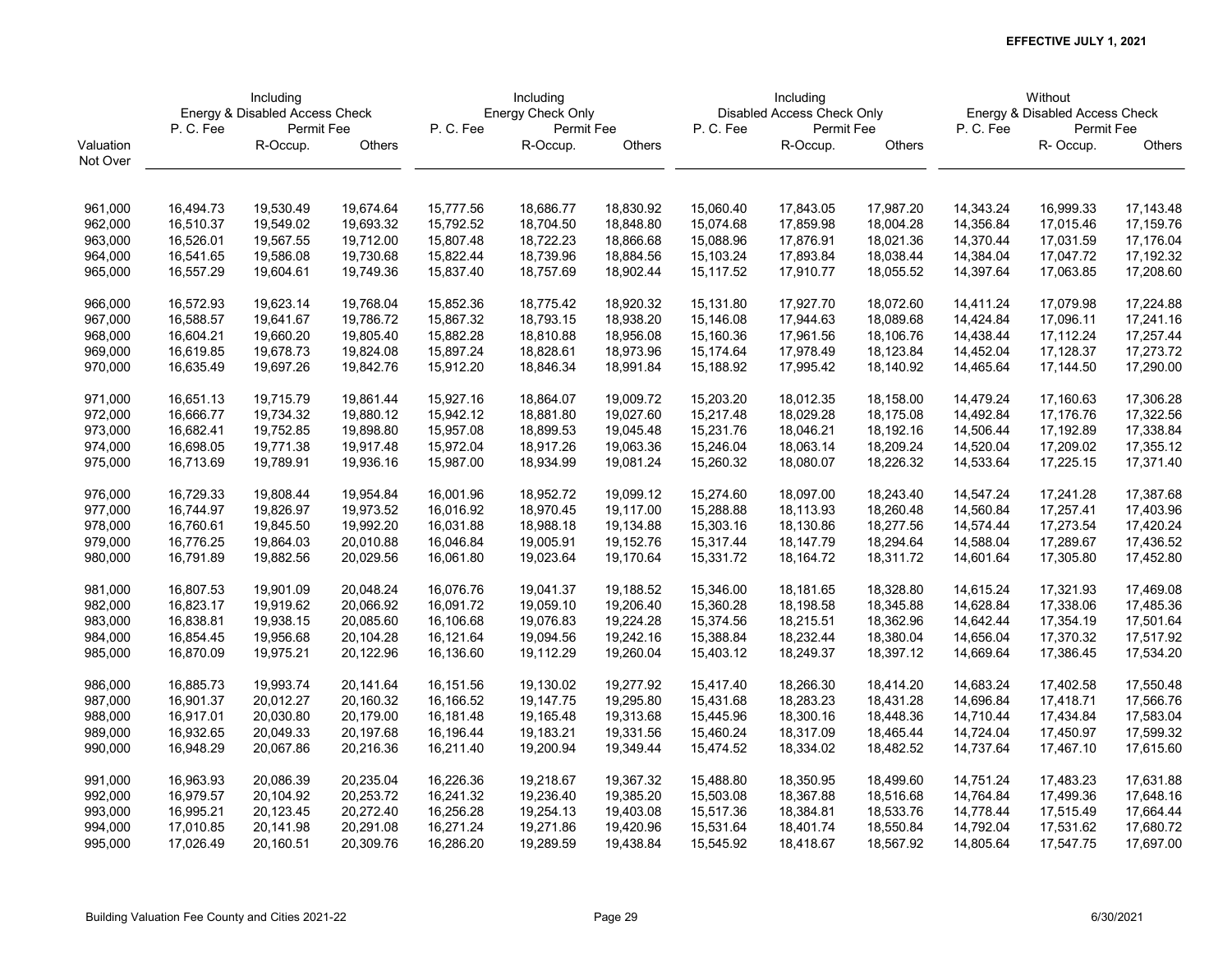|           | Including |                                |           | Including |                   |           | Including |                            |           |           | Without                        |               |
|-----------|-----------|--------------------------------|-----------|-----------|-------------------|-----------|-----------|----------------------------|-----------|-----------|--------------------------------|---------------|
|           |           | Energy & Disabled Access Check |           |           | Energy Check Only |           |           | Disabled Access Check Only |           |           | Energy & Disabled Access Check |               |
|           | P.C.Fee   | Permit Fee                     |           | P. C. Fee | Permit Fee        |           | P.C.Fee   | Permit Fee                 |           | P.C.Fee   | Permit Fee                     |               |
| Valuation |           | R-Occup.                       | Others    |           | R-Occup.          | Others    |           | R-Occup.                   | Others    |           | R- Occup.                      | <b>Others</b> |
| Not Over  |           |                                |           |           |                   |           |           |                            |           |           |                                |               |
|           |           |                                |           |           |                   |           |           |                            |           |           |                                |               |
| 996,000   | 17,042.13 | 20,179.04                      | 20,328.44 | 16,301.16 | 19,307.32         | 19,456.72 | 15,560.20 | 18,435.60                  | 18,585.00 | 14,819.24 | 17,563.88                      | 17,713.28     |
| 997,000   | 17,057.77 | 20,197.57                      | 20,347.12 | 16,316.12 | 19,325.05         | 19,474.60 | 15,574.48 | 18,452.53                  | 18,602.08 | 14,832.84 | 17,580.01                      | 17,729.56     |
| 998,000   | 17,073.41 | 20,216.10                      | 20,365.80 | 16,331.08 | 19,342.78         | 19,492.48 | 15,588.76 | 18,469.46                  | 18,619.16 | 14,846.44 | 17,596.14                      | 17,745.84     |
| 999,000   | 17,089.05 | 20,234.63                      | 20,384.48 | 16,346.04 | 19,360.51         | 19,510.36 | 15,603.04 | 18,486.39                  | 18,636.24 | 14,860.04 | 17,612.27                      | 17,762.12     |
| 1,000,000 | 17,104.69 | 20,253.16                      | 20,403.16 | 16,361.00 | 19,378.24         | 19,528.24 | 15,617.32 | 18,503.32                  | 18,653.32 | 14,873.64 | 17,628.40                      | 17,778.40     |
| 1,010,000 | 17,261.09 | 20,438.46                      | 20,589.96 | 16,510.60 | 19,555.54         | 19,707.04 | 15,760.12 | 18,672.62                  | 18,824.12 | 15,009.64 | 17,789.70                      | 17,941.20     |
| 1,020,000 | 17,417.49 | 20,623.76                      | 20,776.76 | 16,660.20 | 19,732.84         | 19,885.84 | 15,902.92 | 18,841.92                  | 18,994.92 | 15,145.64 | 17,951.00                      | 18,104.00     |
| 1,030,000 | 17,573.89 | 20,809.06                      | 20,963.56 | 16,809.80 | 19,910.14         | 20,064.64 | 16,045.72 | 19,011.22                  | 19,165.72 | 15,281.64 | 18,112.30                      | 18,266.80     |
| 1,040,000 | 17,730.29 | 20,994.36                      | 21,150.36 | 16,959.40 | 20,087.44         | 20,243.44 | 16,188.52 | 19,180.52                  | 19,336.52 | 15,417.64 | 18,273.60                      | 18,429.60     |
| 1,050,000 | 17,886.69 | 21,179.66                      | 21,337.16 | 17,109.00 | 20,264.74         | 20,422.24 | 16,331.32 | 19,349.82                  | 19,507.32 | 15,553.64 | 18,434.90                      | 18,592.40     |
|           |           |                                |           |           |                   |           |           |                            |           |           |                                |               |
| 1,060,000 | 18,043.09 | 21,364.96                      | 21,523.96 | 17,258.60 | 20,442.04         | 20,601.04 | 16,474.12 | 19,519.12                  | 19,678.12 | 15,689.64 | 18,596.20                      | 18,755.20     |
| 1,070,000 | 18,199.49 | 21,550.26                      | 21,710.76 | 17,408.20 | 20,619.34         | 20,779.84 | 16,616.92 | 19,688.42                  | 19,848.92 | 15,825.64 | 18,757.50                      | 18,918.00     |
| 1,080,000 | 18,355.89 | 21,735.56                      | 21,897.56 | 17,557.80 | 20,796.64         | 20,958.64 | 16,759.72 | 19,857.72                  | 20,019.72 | 15,961.64 | 18,918.80                      | 19,080.80     |
| 1,090,000 | 18,512.29 | 21,920.86                      | 22,084.36 | 17,707.40 | 20,973.94         | 21,137.44 | 16,902.52 | 20,027.02                  | 20,190.52 | 16,097.64 | 19,080.10                      | 19,243.60     |
| 1,100,000 | 18,668.69 | 22,106.16                      | 22,271.16 | 17,857.00 | 21,151.24         | 21,316.24 | 17,045.32 | 20,196.32                  | 20,361.32 | 16,233.64 | 19,241.40                      | 19,406.40     |
|           |           |                                |           |           |                   |           |           |                            |           |           |                                |               |
| 1,110,000 | 18,825.09 | 22,291.46                      | 22,457.96 | 18,006.60 | 21,328.54         | 21,495.04 | 17,188.12 | 20,365.62                  | 20,532.12 | 16,369.64 | 19,402.70                      | 19,569.20     |
| 1,120,000 | 18,981.49 | 22,476.76                      | 22,644.76 | 18,156.20 | 21,505.84         | 21,673.84 | 17,330.92 | 20,534.92                  | 20,702.92 | 16,505.64 | 19,564.00                      | 19,732.00     |
| 1,130,000 | 19,137.89 | 22,662.06                      | 22,831.56 | 18,305.80 | 21,683.14         | 21,852.64 | 17,473.72 | 20,704.22                  | 20,873.72 | 16,641.64 | 19,725.30                      | 19,894.80     |
| 1,140,000 | 19,294.29 | 22,847.36                      | 23,018.36 | 18,455.40 | 21,860.44         | 22,031.44 | 17,616.52 | 20,873.52                  | 21,044.52 | 16,777.64 | 19,886.60                      | 20,057.60     |
| 1,150,000 | 19,450.69 | 23,032.66                      | 23,205.16 | 18,605.00 | 22,037.74         | 22,210.24 | 17,759.32 | 21,042.82                  | 21,215.32 | 16,913.64 | 20,047.90                      | 20,220.40     |
| 1,160,000 | 19,607.09 | 23,217.96                      | 23,391.96 | 18,754.60 | 22,215.04         | 22,389.04 | 17,902.12 | 21,212.12                  | 21,386.12 | 17,049.64 | 20,209.20                      | 20,383.20     |
| 1,170,000 | 19,763.49 | 23,403.26                      | 23,578.76 | 18,904.20 | 22,392.34         | 22,567.84 | 18,044.92 | 21,381.42                  | 21,556.92 | 17,185.64 | 20,370.50                      | 20,546.00     |
| 1,180,000 | 19,919.89 | 23,588.56                      | 23,765.56 | 19,053.80 | 22,569.64         | 22,746.64 | 18,187.72 | 21,550.72                  | 21,727.72 | 17,321.64 | 20,531.80                      | 20,708.80     |
| 1,190,000 | 20,076.29 | 23,773.86                      | 23,952.36 | 19,203.40 | 22,746.94         | 22,925.44 | 18,330.52 | 21,720.02                  | 21,898.52 | 17,457.64 | 20,693.10                      | 20,871.60     |
| 1,200,000 | 20,232.69 | 23,959.16                      | 24,139.16 | 19,353.00 | 22,924.24         | 23,104.24 | 18,473.32 | 21,889.32                  | 22,069.32 | 17,593.64 | 20,854.40                      | 21,034.40     |
|           |           |                                |           |           |                   |           |           |                            |           |           |                                |               |
| 1,210,000 | 20,389.09 | 24,144.46                      | 24,325.96 | 19,502.60 | 23,101.54         | 23,283.04 | 18,616.12 | 22,058.62                  | 22,240.12 | 17,729.64 | 21,015.70                      | 21,197.20     |
| 1,220,000 | 20,545.49 | 24,329.76                      | 24,512.76 | 19,652.20 | 23,278.84         | 23,461.84 | 18,758.92 | 22,227.92                  | 22,410.92 | 17,865.64 | 21,177.00                      | 21,360.00     |
| 1,230,000 | 20,701.89 | 24,515.06                      | 24,699.56 | 19,801.80 | 23,456.14         | 23,640.64 | 18,901.72 | 22,397.22                  | 22,581.72 | 18,001.64 | 21,338.30                      | 21,522.80     |
| 1,240,000 | 20,858.29 | 24,700.36                      | 24,886.36 | 19,951.40 | 23,633.44         | 23,819.44 | 19,044.52 | 22,566.52                  | 22,752.52 | 18,137.64 | 21,499.60                      | 21,685.60     |
| 1,250,000 | 21,014.69 | 24,885.66                      | 25,073.16 | 20,101.00 | 23,810.74         | 23,998.24 | 19,187.32 | 22,735.82                  | 22,923.32 | 18,273.64 | 21,660.90                      | 21,848.40     |
| 1,260,000 | 21,171.09 | 25,070.96                      | 25,259.96 | 20,250.60 | 23,988.04         | 24,177.04 | 19,330.12 | 22,905.12                  | 23,094.12 | 18,409.64 | 21,822.20                      | 22,011.20     |
| 1,270,000 | 21,327.49 | 25,256.26                      | 25,446.76 | 20,400.20 | 24,165.34         | 24,355.84 | 19,472.92 | 23,074.42                  | 23,264.92 | 18,545.64 | 21,983.50                      | 22,174.00     |
| 1,280,000 | 21,483.89 | 25,441.56                      | 25,633.56 | 20,549.80 | 24,342.64         | 24,534.64 | 19,615.72 | 23,243.72                  | 23,435.72 | 18,681.64 | 22,144.80                      | 22,336.80     |
| 1,290,000 | 21,640.29 | 25,626.86                      | 25,820.36 | 20,699.40 | 24,519.94         | 24,713.44 | 19,758.52 | 23,413.02                  | 23,606.52 | 18,817.64 | 22,306.10                      | 22,499.60     |
| 1,300,000 | 21,796.69 | 25,812.16                      | 26,007.16 | 20,849.00 | 24,697.24         | 24,892.24 | 19,901.32 | 23,582.32                  | 23,777.32 | 18,953.64 | 22,467.40                      | 22,662.40     |
|           |           |                                |           |           |                   |           |           |                            |           |           |                                |               |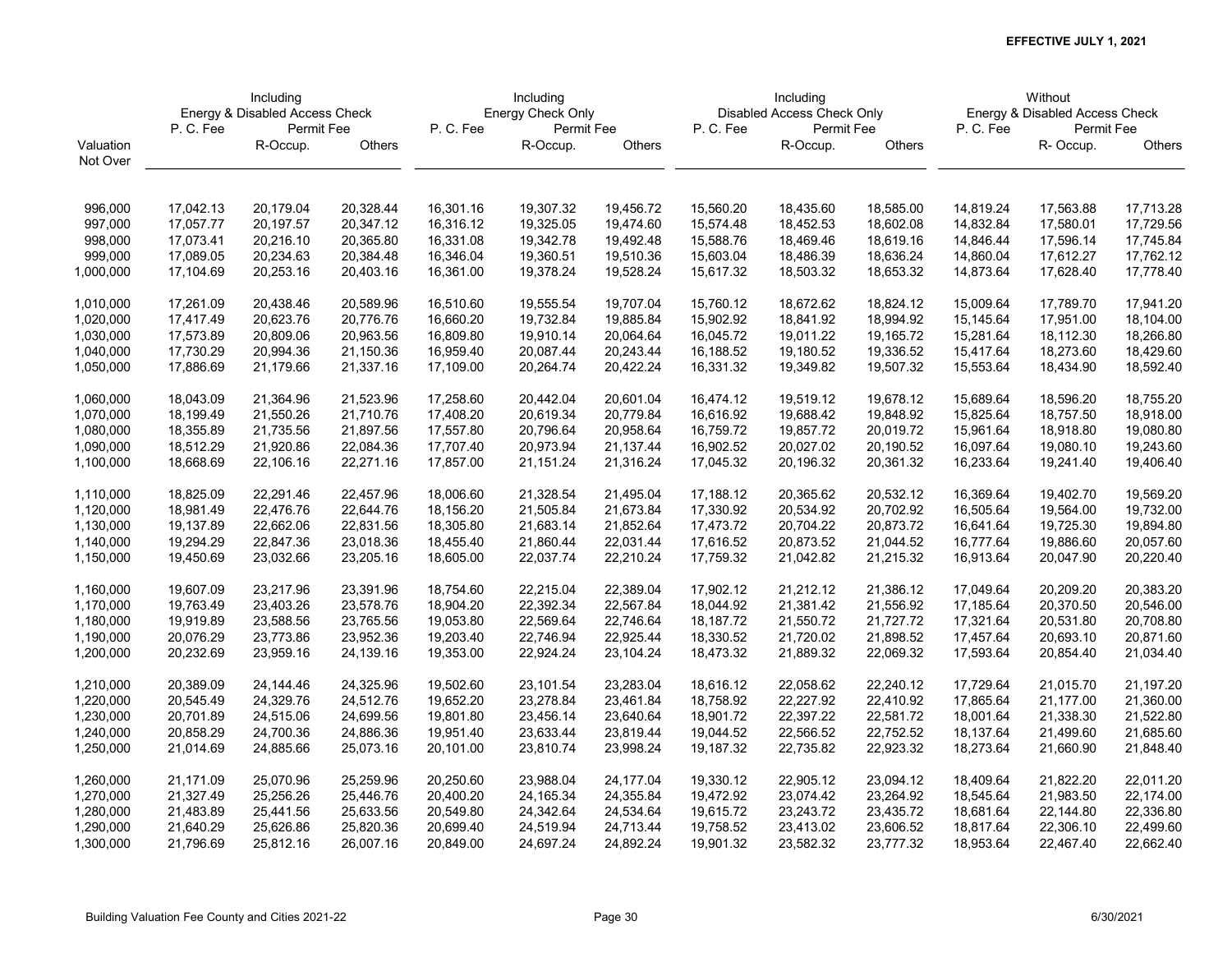|           | Including |                                |           | Including |                   |           | Including |                            |             |           | Without                        |               |
|-----------|-----------|--------------------------------|-----------|-----------|-------------------|-----------|-----------|----------------------------|-------------|-----------|--------------------------------|---------------|
|           |           | Energy & Disabled Access Check |           |           | Energy Check Only |           |           | Disabled Access Check Only |             |           | Energy & Disabled Access Check |               |
|           | P. C. Fee | Permit Fee                     |           | P. C. Fee | Permit Fee        |           | P.C.Fee   | Permit Fee                 |             | P.C.Fee   | Permit Fee                     |               |
| Valuation |           | R-Occup.                       | Others    |           | R-Occup.          | Others    |           | R-Occup.                   | Others      |           | R- Occup.                      | <b>Others</b> |
| Not Over  |           |                                |           |           |                   |           |           |                            |             |           |                                |               |
|           |           |                                |           |           |                   |           |           |                            |             |           |                                |               |
| 1,310,000 | 21,953.09 | 25,997.46                      | 26,193.96 | 20,998.60 | 24,874.54         | 25,071.04 | 20,044.12 | 23,751.62                  | 23,948.12   | 19,089.64 | 22,628.70                      | 22,825.20     |
| 1,320,000 | 22,109.49 | 26,182.76                      | 26,380.76 | 21,148.20 | 25,051.84         | 25,249.84 | 20,186.92 | 23,920.92                  | 24,118.92   | 19,225.64 | 22,790.00                      | 22,988.00     |
| 1,330,000 | 22,265.89 | 26,368.06                      | 26,567.56 | 21,297.80 | 25,229.14         | 25,428.64 | 20,329.72 | 24,090.22                  | 24,289.72   | 19,361.64 | 22,951.30                      | 23,150.80     |
| 1,340,000 | 22,422.29 | 26,553.36                      | 26,754.36 | 21,447.40 | 25,406.44         | 25,607.44 | 20,472.52 | 24,259.52                  | 24,460.52   | 19,497.64 | 23,112.60                      | 23,313.60     |
| 1,350,000 | 22,578.69 | 26,738.66                      | 26,941.16 | 21,597.00 | 25,583.74         | 25,786.24 | 20,615.32 | 24,428.82                  | 24,631.32   | 19,633.64 | 23,273.90                      | 23,476.40     |
|           |           |                                |           |           |                   |           |           |                            |             |           |                                |               |
| 1,360,000 | 22,735.09 | 26,923.96                      | 27,127.96 | 21,746.60 | 25,761.04         | 25,965.04 | 20,758.12 | 24,598.12                  | 24,802.12   | 19,769.64 | 23,435.20                      | 23,639.20     |
| 1,370,000 | 22,891.49 | 27,109.26                      | 27,314.76 | 21,896.20 | 25,938.34         | 26,143.84 | 20,900.92 | 24,767.42                  | 24,972.92   | 19,905.64 | 23,596.50                      | 23,802.00     |
| 1,380,000 | 23,047.89 | 27,294.56                      | 27,501.56 | 22,045.80 | 26,115.64         | 26,322.64 | 21,043.72 | 24,936.72                  | 25, 143. 72 | 20,041.64 | 23,757.80                      | 23,964.80     |
| 1,390,000 | 23,204.29 | 27,479.86                      | 27,688.36 | 22,195.40 | 26,292.94         | 26,501.44 | 21,186.52 | 25,106.02                  | 25,314.52   | 20,177.64 | 23,919.10                      | 24,127.60     |
| 1,400,000 | 23,360.69 | 27,665.16                      | 27,875.16 | 22,345.00 | 26,470.24         | 26,680.24 | 21,329.32 | 25,275.32                  | 25,485.32   | 20,313.64 | 24,080.40                      | 24,290.40     |
|           |           |                                |           |           |                   |           |           |                            |             |           |                                |               |
| 1,410,000 | 23,517.09 | 27,850.46                      | 28,061.96 | 22,494.60 | 26,647.54         | 26,859.04 | 21,472.12 | 25,444.62                  | 25,656.12   | 20,449.64 | 24,241.70                      | 24,453.20     |
| 1,420,000 | 23,673.49 | 28,035.76                      | 28,248.76 | 22,644.20 | 26,824.84         | 27,037.84 | 21,614.92 | 25,613.92                  | 25,826.92   | 20,585.64 | 24,403.00                      | 24,616.00     |
| 1,430,000 | 23,829.89 | 28,221.06                      | 28,435.56 | 22,793.80 | 27,002.14         | 27,216.64 | 21,757.72 | 25,783.22                  | 25,997.72   | 20,721.64 | 24,564.30                      | 24,778.80     |
| 1,440,000 | 23,986.29 | 28,406.36                      | 28,622.36 | 22,943.40 | 27,179.44         | 27,395.44 | 21,900.52 | 25,952.52                  | 26,168.52   | 20,857.64 | 24,725.60                      | 24,941.60     |
| 1,450,000 | 24,142.69 | 28,591.66                      | 28,809.16 | 23,093.00 | 27,356.74         | 27,574.24 | 22,043.32 | 26,121.82                  | 26,339.32   | 20,993.64 | 24,886.90                      | 25,104.40     |
| 1,460,000 | 24,299.09 | 28,776.96                      | 28,995.96 | 23,242.60 | 27,534.04         | 27,753.04 | 22,186.12 | 26,291.12                  | 26,510.12   | 21,129.64 | 25,048.20                      | 25,267.20     |
| 1,470,000 | 24,455.49 | 28,962.26                      | 29,182.76 | 23,392.20 | 27,711.34         | 27,931.84 | 22,328.92 | 26,460.42                  | 26,680.92   | 21,265.64 | 25,209.50                      | 25,430.00     |
| 1,480,000 | 24,611.89 | 29,147.56                      | 29,369.56 | 23,541.80 | 27,888.64         | 28,110.64 | 22,471.72 | 26,629.72                  | 26,851.72   | 21,401.64 | 25,370.80                      | 25,592.80     |
| 1,490,000 | 24,768.29 | 29,332.86                      | 29,556.36 | 23,691.40 | 28,065.94         | 28,289.44 | 22,614.52 | 26,799.02                  | 27,022.52   | 21,537.64 | 25,532.10                      | 25,755.60     |
| 1,500,000 | 24,924.69 | 29,518.16                      | 29,743.16 | 23,841.00 | 28,243.24         | 28,468.24 | 22,757.32 | 26,968.32                  | 27,193.32   | 21,673.64 | 25,693.40                      | 25,918.40     |
|           |           |                                |           |           |                   |           |           |                            |             |           |                                |               |
| 1,510,000 | 25,081.09 | 29,703.46                      | 29,929.96 | 23,990.60 | 28,420.54         | 28,647.04 | 22,900.12 | 27,137.62                  | 27,364.12   | 21,809.64 | 25,854.70                      | 26,081.20     |
| 1,520,000 | 25,237.49 | 29,888.76                      | 30,116.76 | 24,140.20 | 28,597.84         | 28,825.84 | 23,042.92 | 27,306.92                  | 27,534.92   | 21,945.64 | 26,016.00                      | 26,244.00     |
| 1,530,000 | 25,393.89 | 30,074.06                      | 30,303.56 | 24,289.80 | 28,775.14         | 29,004.64 | 23,185.72 | 27,476.22                  | 27,705.72   | 22,081.64 | 26,177.30                      | 26,406.80     |
| 1,540,000 | 25,550.29 | 30,259.36                      | 30,490.36 | 24,439.40 | 28,952.44         | 29,183.44 | 23,328.52 | 27,645.52                  | 27,876.52   | 22,217.64 | 26,338.60                      | 26,569.60     |
| 1,550,000 | 25,706.69 | 30,444.66                      | 30,677.16 | 24,589.00 | 29,129.74         | 29,362.24 | 23,471.32 | 27,814.82                  | 28,047.32   | 22,353.64 | 26,499.90                      | 26,732.40     |
| 1,560,000 | 25,863.09 | 30,629.96                      | 30,863.96 | 24,738.60 | 29,307.04         | 29,541.04 | 23,614.12 | 27,984.12                  | 28,218.12   | 22,489.64 | 26,661.20                      | 26,895.20     |
| 1,570,000 | 26,019.49 | 30,815.26                      | 31,050.76 | 24,888.20 | 29,484.34         | 29,719.84 | 23,756.92 | 28,153.42                  | 28,388.92   | 22,625.64 | 26,822.50                      | 27,058.00     |
| 1,580,000 | 26,175.89 | 31,000.56                      | 31,237.56 | 25,037.80 | 29,661.64         | 29,898.64 | 23,899.72 | 28,322.72                  | 28,559.72   | 22,761.64 | 26,983.80                      | 27,220.80     |
| 1,590,000 | 26,332.29 | 31,185.86                      | 31,424.36 | 25,187.40 | 29,838.94         | 30,077.44 | 24,042.52 | 28,492.02                  | 28,730.52   | 22,897.64 | 27,145.10                      | 27,383.60     |
| 1,600,000 | 26,488.69 | 31,371.16                      | 31,611.16 | 25,337.00 | 30,016.24         | 30,256.24 | 24,185.32 | 28,661.32                  | 28,901.32   | 23,033.64 | 27,306.40                      | 27,546.40     |
|           |           |                                |           |           |                   |           |           |                            |             |           |                                |               |
| 1,610,000 | 26,645.09 | 31,556.46                      | 31,797.96 | 25,486.60 | 30,193.54         | 30,435.04 | 24,328.12 | 28,830.62                  | 29,072.12   | 23,169.64 | 27,467.70                      | 27,709.20     |
| 1,620,000 | 26,801.49 | 31,741.76                      | 31,984.76 | 25,636.20 | 30,370.84         | 30,613.84 | 24,470.92 | 28,999.92                  | 29,242.92   | 23,305.64 | 27,629.00                      | 27,872.00     |
| 1,630,000 | 26,957.89 | 31,927.06                      | 32,171.56 | 25,785.80 | 30,548.14         | 30,792.64 | 24,613.72 | 29,169.22                  | 29,413.72   | 23,441.64 | 27,790.30                      | 28,034.80     |
| 1,640,000 | 27,114.29 | 32,112.36                      | 32,358.36 | 25,935.40 | 30,725.44         | 30,971.44 | 24,756.52 | 29,338.52                  | 29,584.52   | 23,577.64 | 27,951.60                      | 28,197.60     |
| 1,650,000 | 27,270.69 | 32,297.66                      | 32,545.16 | 26,085.00 | 30,902.74         | 31,150.24 | 24,899.32 | 29,507.82                  | 29,755.32   | 23,713.64 | 28,112.90                      | 28,360.40     |
|           |           |                                |           |           |                   |           |           |                            |             |           |                                |               |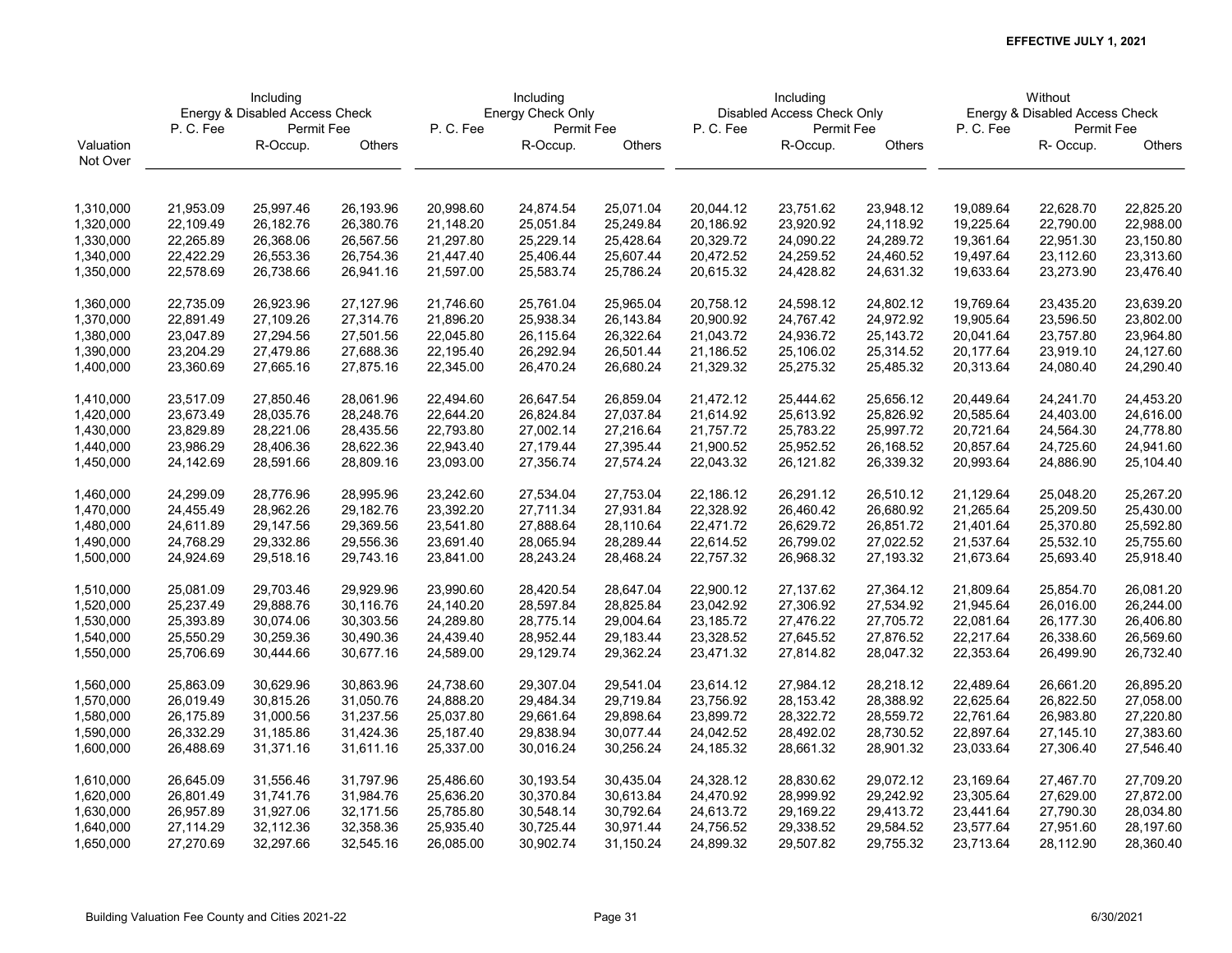|           | Including |                                |           | Including |                   |           | Including |                            |           |           | Without                        |               |
|-----------|-----------|--------------------------------|-----------|-----------|-------------------|-----------|-----------|----------------------------|-----------|-----------|--------------------------------|---------------|
|           |           | Energy & Disabled Access Check |           |           | Energy Check Only |           |           | Disabled Access Check Only |           |           | Energy & Disabled Access Check |               |
|           | P.C.Fee   | Permit Fee                     |           | P.C.Fee   | Permit Fee        |           | P.C.Fee   | Permit Fee                 |           | P.C.Fee   | Permit Fee                     |               |
| Valuation |           | R-Occup.                       | Others    |           | R-Occup.          | Others    |           | R-Occup.                   | Others    |           | R- Occup.                      | <b>Others</b> |
| Not Over  |           |                                |           |           |                   |           |           |                            |           |           |                                |               |
|           |           |                                |           |           |                   |           |           |                            |           |           |                                |               |
| 1,660,000 | 27,427.09 | 32,482.96                      | 32,731.96 | 26,234.60 | 31,080.04         | 31,329.04 | 25,042.12 | 29,677.12                  | 29,926.12 | 23,849.64 | 28,274.20                      | 28,523.20     |
| 1,670,000 | 27,583.49 | 32,668.26                      | 32,918.76 | 26,384.20 | 31,257.34         | 31,507.84 | 25,184.92 | 29,846.42                  | 30,096.92 | 23,985.64 | 28,435.50                      | 28,686.00     |
| 1,680,000 | 27,739.89 | 32,853.56                      | 33,105.56 | 26,533.80 | 31,434.64         | 31,686.64 | 25,327.72 | 30,015.72                  | 30,267.72 | 24,121.64 | 28,596.80                      | 28,848.80     |
| 1,690,000 | 27,896.29 | 33,038.86                      | 33,292.36 | 26,683.40 | 31,611.94         | 31,865.44 | 25,470.52 | 30,185.02                  | 30,438.52 | 24,257.64 | 28,758.10                      | 29,011.60     |
| 1,700,000 | 28,052.69 | 33,224.16                      | 33,479.16 | 26,833.00 | 31,789.24         | 32,044.24 | 25,613.32 | 30,354.32                  | 30,609.32 | 24,393.64 | 28,919.40                      | 29,174.40     |
|           |           |                                |           |           |                   |           |           |                            |           |           |                                |               |
| 1,710,000 | 28,209.09 | 33,409.46                      | 33,665.96 | 26,982.60 | 31,966.54         | 32,223.04 | 25,756.12 | 30,523.62                  | 30,780.12 | 24,529.64 | 29,080.70                      | 29,337.20     |
| 1,720,000 | 28,365.49 | 33,594.76                      | 33,852.76 | 27,132.20 | 32,143.84         | 32,401.84 | 25,898.92 | 30,692.92                  | 30,950.92 | 24,665.64 | 29,242.00                      | 29,500.00     |
| 1,730,000 | 28,521.89 | 33,780.06                      | 34,039.56 | 27,281.80 | 32,321.14         | 32,580.64 | 26,041.72 | 30,862.22                  | 31,121.72 | 24,801.64 | 29,403.30                      | 29,662.80     |
| 1,740,000 | 28,678.29 | 33,965.36                      | 34,226.36 | 27,431.40 | 32,498.44         | 32,759.44 | 26,184.52 | 31,031.52                  | 31,292.52 | 24,937.64 | 29,564.60                      | 29,825.60     |
| 1,750,000 | 28,834.69 | 34,150.66                      | 34,413.16 | 27,581.00 | 32,675.74         | 32,938.24 | 26,327.32 | 31,200.82                  | 31,463.32 | 25,073.64 | 29,725.90                      | 29,988.40     |
|           |           |                                |           |           |                   |           |           |                            |           |           |                                |               |
| 1,760,000 | 28,991.09 | 34,335.96                      | 34,599.96 | 27,730.60 | 32,853.04         | 33,117.04 | 26,470.12 | 31,370.12                  | 31,634.12 | 25,209.64 | 29,887.20                      | 30,151.20     |
| 1,770,000 | 29,147.49 | 34,521.26                      | 34,786.76 | 27,880.20 | 33,030.34         | 33,295.84 | 26,612.92 | 31,539.42                  | 31,804.92 | 25,345.64 | 30,048.50                      | 30,314.00     |
| 1,780,000 | 29,303.89 | 34,706.56                      | 34,973.56 | 28,029.80 | 33,207.64         | 33,474.64 | 26,755.72 | 31,708.72                  | 31,975.72 | 25,481.64 | 30,209.80                      | 30,476.80     |
| 1,790,000 | 29,460.29 | 34,891.86                      | 35,160.36 | 28,179.40 | 33,384.94         | 33,653.44 | 26,898.52 | 31,878.02                  | 32,146.52 | 25,617.64 | 30,371.10                      | 30,639.60     |
| 1,800,000 | 29,616.69 | 35,077.16                      | 35,347.16 | 28,329.00 | 33,562.24         | 33,832.24 | 27,041.32 | 32,047.32                  | 32,317.32 | 25,753.64 | 30,532.40                      | 30,802.40     |
| 1,810,000 | 29,773.09 | 35,262.46                      | 35,533.96 | 28,478.60 | 33,739.54         | 34,011.04 | 27,184.12 | 32,216.62                  | 32,488.12 | 25,889.64 | 30,693.70                      | 30,965.20     |
| 1,820,000 | 29,929.49 | 35,447.76                      | 35,720.76 | 28,628.20 | 33,916.84         | 34,189.84 | 27,326.92 | 32,385.92                  | 32,658.92 | 26,025.64 | 30,855.00                      | 31,128.00     |
| 1,830,000 | 30,085.89 | 35,633.06                      | 35,907.56 | 28,777.80 | 34,094.14         | 34,368.64 | 27,469.72 | 32,555.22                  | 32,829.72 | 26,161.64 | 31,016.30                      | 31,290.80     |
| 1,840,000 | 30,242.29 | 35,818.36                      | 36,094.36 | 28,927.40 | 34,271.44         | 34,547.44 | 27,612.52 | 32,724.52                  | 33,000.52 | 26,297.64 | 31,177.60                      | 31,453.60     |
| 1,850,000 | 30,398.69 | 36,003.66                      | 36,281.16 | 29,077.00 | 34,448.74         | 34,726.24 | 27,755.32 | 32,893.82                  | 33,171.32 | 26,433.64 | 31,338.90                      | 31,616.40     |
|           |           |                                |           |           |                   |           |           |                            |           |           |                                |               |
| 1,860,000 | 30,555.09 | 36,188.96                      | 36,467.96 | 29,226.60 | 34,626.04         | 34,905.04 | 27,898.12 | 33,063.12                  | 33,342.12 | 26,569.64 | 31,500.20                      | 31,779.20     |
| 1,870,000 | 30,711.49 | 36,374.26                      | 36,654.76 | 29,376.20 | 34,803.34         | 35,083.84 | 28,040.92 | 33,232.42                  | 33,512.92 | 26,705.64 | 31,661.50                      | 31,942.00     |
| 1,880,000 | 30,867.89 | 36,559.56                      | 36,841.56 | 29,525.80 | 34,980.64         | 35,262.64 | 28,183.72 | 33,401.72                  | 33,683.72 | 26,841.64 | 31,822.80                      | 32,104.80     |
| 1,890,000 | 31,024.29 | 36,744.86                      | 37,028.36 | 29,675.40 | 35, 157.94        | 35,441.44 | 28,326.52 | 33,571.02                  | 33,854.52 | 26,977.64 | 31,984.10                      | 32,267.60     |
| 1,900,000 | 31,180.69 | 36,930.16                      | 37,215.16 | 29,825.00 | 35,335.24         | 35,620.24 | 28,469.32 | 33,740.32                  | 34,025.32 | 27,113.64 | 32,145.40                      | 32,430.40     |
| 1,910,000 | 31,337.09 | 37,115.46                      | 37,401.96 | 29,974.60 | 35,512.54         | 35,799.04 | 28,612.12 | 33,909.62                  | 34,196.12 | 27,249.64 | 32,306.70                      | 32,593.20     |
| 1,920,000 | 31,493.49 | 37,300.76                      | 37,588.76 | 30,124.20 | 35,689.84         | 35,977.84 | 28,754.92 | 34,078.92                  | 34,366.92 | 27,385.64 | 32,468.00                      | 32,756.00     |
| 1,930,000 | 31,649.89 | 37,486.06                      | 37,775.56 | 30,273.80 | 35,867.14         | 36,156.64 | 28,897.72 | 34,248.22                  | 34,537.72 | 27,521.64 | 32,629.30                      | 32,918.80     |
| 1,940,000 | 31,806.29 | 37,671.36                      | 37,962.36 | 30,423.40 | 36,044.44         | 36,335.44 | 29,040.52 | 34,417.52                  | 34,708.52 | 27,657.64 | 32,790.60                      | 33,081.60     |
| 1,950,000 | 31,962.69 | 37,856.66                      | 38,149.16 | 30,573.00 | 36,221.74         | 36,514.24 | 29,183.32 | 34,586.82                  | 34,879.32 | 27,793.64 | 32,951.90                      | 33,244.40     |
|           |           |                                |           |           |                   |           |           |                            |           |           |                                |               |
| 1,960,000 | 32,119.09 | 38,041.96                      | 38,335.96 | 30,722.60 | 36,399.04         | 36,693.04 | 29,326.12 | 34,756.12                  | 35,050.12 | 27,929.64 | 33,113.20                      | 33,407.20     |
| 1,970,000 | 32,275.49 | 38,227.26                      | 38,522.76 | 30,872.20 | 36,576.34         | 36,871.84 | 29,468.92 | 34,925.42                  | 35,220.92 | 28,065.64 | 33,274.50                      | 33,570.00     |
| 1,980,000 | 32,431.89 | 38,412.56                      | 38,709.56 | 31,021.80 | 36,753.64         | 37,050.64 | 29,611.72 | 35,094.72                  | 35,391.72 | 28,201.64 | 33,435.80                      | 33,732.80     |
| 1,990,000 | 32,588.29 | 38,597.86                      | 38,896.36 | 31,171.40 | 36,930.94         | 37,229.44 | 29,754.52 | 35,264.02                  | 35,562.52 | 28,337.64 | 33,597.10                      | 33,895.60     |
| 2,000,000 | 32,744.69 | 38,783.16                      | 39,083.16 | 31,321.00 | 37,108.24         | 37,408.24 | 29,897.32 | 35,433.32                  | 35,733.32 | 28,473.64 | 33,758.40                      | 34,058.40     |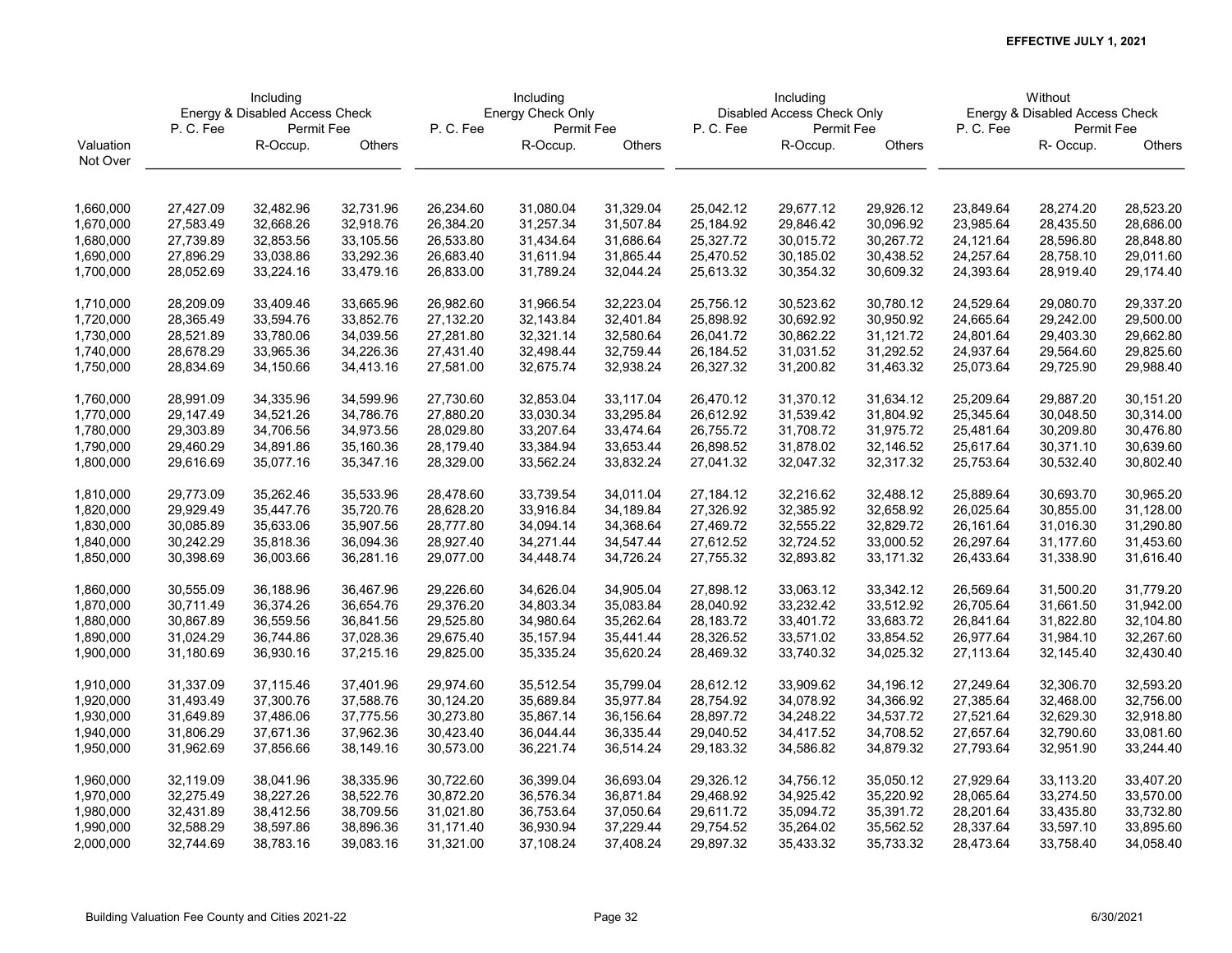|           | Including   |                                |           | Including |                   |           | Including |                            |           |           | Without                        |               |
|-----------|-------------|--------------------------------|-----------|-----------|-------------------|-----------|-----------|----------------------------|-----------|-----------|--------------------------------|---------------|
|           |             | Energy & Disabled Access Check |           |           | Energy Check Only |           |           | Disabled Access Check Only |           |           | Energy & Disabled Access Check |               |
|           | P. C. Fee   | Permit Fee                     |           | P.C.Fee   | Permit Fee        |           | P.C.Fee   | Permit Fee                 |           | P.C.Fee   | Permit Fee                     |               |
| Valuation |             | R-Occup.                       | Others    |           | R-Occup.          | Others    |           | R-Occup.                   | Others    |           | R- Occup.                      | <b>Others</b> |
| Not Over  |             |                                |           |           |                   |           |           |                            |           |           |                                |               |
|           |             |                                |           |           |                   |           |           |                            |           |           |                                |               |
| 2,010,000 | 32,901.09   | 38,968.46                      | 39,269.96 | 31,470.60 | 37,285.54         | 37,587.04 | 30,040.12 | 35,602.62                  | 35,904.12 | 28,609.64 | 33,919.70                      | 34,221.20     |
| 2,020,000 | 33,057.49   | 39,153.76                      | 39,456.76 | 31,620.20 | 37,462.84         | 37,765.84 | 30,182.92 | 35,771.92                  | 36,074.92 | 28,745.64 | 34,081.00                      | 34,384.00     |
| 2,030,000 | 33,213.89   | 39,339.06                      | 39,643.56 | 31,769.80 | 37,640.14         | 37,944.64 | 30,325.72 | 35,941.22                  | 36,245.72 | 28,881.64 | 34,242.30                      | 34,546.80     |
| 2,040,000 | 33,370.29   | 39,524.36                      | 39,830.36 | 31,919.40 | 37,817.44         | 38,123.44 | 30,468.52 | 36,110.52                  | 36,416.52 | 29,017.64 | 34,403.60                      | 34,709.60     |
| 2,050,000 | 33,526.69   | 39,709.66                      | 40,017.16 | 32,069.00 | 37,994.74         | 38,302.24 | 30,611.32 | 36,279.82                  | 36,587.32 | 29,153.64 | 34,564.90                      | 34,872.40     |
|           |             |                                |           |           |                   |           |           |                            |           |           |                                |               |
| 2,060,000 | 33,683.09   | 39,894.96                      | 40,203.96 | 32,218.60 | 38,172.04         | 38,481.04 | 30,754.12 | 36,449.12                  | 36,758.12 | 29,289.64 | 34,726.20                      | 35,035.20     |
| 2,070,000 | 33,839.49   | 40,080.26                      | 40,390.76 | 32,368.20 | 38,349.34         | 38,659.84 | 30,896.92 | 36,618.42                  | 36,928.92 | 29,425.64 | 34,887.50                      | 35,198.00     |
| 2,080,000 | 33,995.89   | 40,265.56                      | 40,577.56 | 32,517.80 | 38,526.64         | 38,838.64 | 31,039.72 | 36,787.72                  | 37,099.72 | 29,561.64 | 35,048.80                      | 35,360.80     |
| 2,090,000 | 34, 152. 29 | 40,450.86                      | 40,764.36 | 32,667.40 | 38,703.94         | 39,017.44 | 31,182.52 | 36,957.02                  | 37,270.52 | 29,697.64 | 35,210.10                      | 35,523.60     |
| 2,100,000 | 34,308.69   | 40,636.16                      | 40,951.16 | 32,817.00 | 38,881.24         | 39,196.24 | 31,325.32 | 37,126.32                  | 37,441.32 | 29,833.64 | 35,371.40                      | 35,686.40     |
|           |             |                                |           |           |                   |           |           |                            |           |           |                                |               |
| 2,110,000 | 34,465.09   | 40,821.46                      | 41,137.96 | 32,966.60 | 39,058.54         | 39,375.04 | 31,468.12 | 37,295.62                  | 37,612.12 | 29,969.64 | 35,532.70                      | 35,849.20     |
| 2,120,000 | 34,621.49   | 41,006.76                      | 41,324.76 | 33,116.20 | 39,235.84         | 39,553.84 | 31,610.92 | 37,464.92                  | 37,782.92 | 30,105.64 | 35,694.00                      | 36,012.00     |
| 2,130,000 | 34,777.89   | 41,192.06                      | 41,511.56 | 33,265.80 | 39,413.14         | 39,732.64 | 31,753.72 | 37,634.22                  | 37,953.72 | 30,241.64 | 35,855.30                      | 36,174.80     |
| 2,140,000 | 34,934.29   | 41,377.36                      | 41,698.36 | 33,415.40 | 39,590.44         | 39,911.44 | 31,896.52 | 37,803.52                  | 38,124.52 | 30,377.64 | 36,016.60                      | 36,337.60     |
| 2,150,000 | 35,090.69   | 41,562.66                      | 41,885.16 | 33,565.00 | 39,767.74         | 40,090.24 | 32,039.32 | 37,972.82                  | 38,295.32 | 30,513.64 | 36,177.90                      | 36,500.40     |
| 2,160,000 | 35,247.09   | 41,747.96                      | 42,071.96 | 33,714.60 | 39,945.04         | 40,269.04 | 32,182.12 | 38,142.12                  | 38,466.12 | 30,649.64 | 36,339.20                      | 36,663.20     |
| 2,170,000 | 35,403.49   | 41,933.26                      | 42,258.76 | 33,864.20 | 40,122.34         | 40,447.84 | 32,324.92 | 38,311.42                  | 38,636.92 | 30,785.64 | 36,500.50                      | 36,826.00     |
| 2,180,000 | 35,559.89   | 42,118.56                      | 42,445.56 | 34,013.80 | 40,299.64         | 40,626.64 | 32,467.72 | 38,480.72                  | 38,807.72 | 30,921.64 | 36,661.80                      | 36,988.80     |
| 2,190,000 | 35,716.29   | 42,303.86                      | 42,632.36 | 34,163.40 | 40,476.94         | 40,805.44 | 32,610.52 | 38,650.02                  | 38,978.52 | 31,057.64 | 36,823.10                      | 37,151.60     |
| 2,200,000 | 35,872.69   | 42,489.16                      | 42,819.16 | 34,313.00 | 40,654.24         | 40,984.24 | 32,753.32 | 38,819.32                  | 39,149.32 | 31,193.64 | 36,984.40                      | 37,314.40     |
|           |             |                                |           |           |                   |           |           |                            |           |           |                                |               |
| 2,210,000 | 36,029.09   | 42,674.46                      | 43,005.96 | 34,462.60 | 40,831.54         | 41,163.04 | 32,896.12 | 38,988.62                  | 39,320.12 | 31,329.64 | 37,145.70                      | 37,477.20     |
| 2,220,000 | 36,185.49   | 42,859.76                      | 43,192.76 | 34,612.20 | 41,008.84         | 41,341.84 | 33,038.92 | 39,157.92                  | 39,490.92 | 31,465.64 | 37,307.00                      | 37,640.00     |
| 2,230,000 | 36,341.89   | 43,045.06                      | 43,379.56 | 34,761.80 | 41,186.14         | 41,520.64 | 33,181.72 | 39,327.22                  | 39,661.72 | 31,601.64 | 37,468.30                      | 37,802.80     |
| 2,240,000 | 36,498.29   | 43,230.36                      | 43,566.36 | 34,911.40 | 41,363.44         | 41,699.44 | 33,324.52 | 39,496.52                  | 39,832.52 | 31,737.64 | 37,629.60                      | 37,965.60     |
| 2,250,000 | 36,654.69   | 43,415.66                      | 43,753.16 | 35,061.00 | 41,540.74         | 41,878.24 | 33,467.32 | 39,665.82                  | 40,003.32 | 31,873.64 | 37,790.90                      | 38,128.40     |
| 2,260,000 | 36,811.09   | 43,600.96                      | 43,939.96 | 35,210.60 | 41,718.04         | 42,057.04 | 33,610.12 | 39,835.12                  | 40,174.12 | 32,009.64 | 37,952.20                      | 38,291.20     |
| 2,270,000 | 36,967.49   | 43,786.26                      | 44,126.76 | 35,360.20 | 41,895.34         | 42,235.84 | 33,752.92 | 40,004.42                  | 40,344.92 | 32,145.64 | 38,113.50                      | 38,454.00     |
| 2,280,000 | 37,123.89   | 43,971.56                      | 44,313.56 | 35,509.80 | 42,072.64         | 42,414.64 | 33,895.72 | 40,173.72                  | 40,515.72 | 32,281.64 | 38,274.80                      | 38,616.80     |
| 2,290,000 | 37,280.29   | 44,156.86                      | 44,500.36 | 35,659.40 | 42,249.94         | 42,593.44 | 34,038.52 | 40,343.02                  | 40,686.52 | 32,417.64 | 38,436.10                      | 38,779.60     |
| 2,300,000 | 37,436.69   | 44,342.16                      | 44,687.16 | 35,809.00 | 42,427.24         | 42,772.24 | 34,181.32 | 40,512.32                  | 40,857.32 | 32,553.64 | 38,597.40                      | 38,942.40     |
|           |             |                                |           |           |                   |           |           |                            |           |           |                                |               |
| 2,310,000 | 37,593.09   | 44,527.46                      | 44,873.96 | 35,958.60 | 42,604.54         | 42,951.04 | 34,324.12 | 40,681.62                  | 41,028.12 | 32,689.64 | 38,758.70                      | 39,105.20     |
| 2,320,000 | 37,749.49   | 44,712.76                      | 45,060.76 | 36,108.20 | 42,781.84         | 43,129.84 | 34,466.92 | 40,850.92                  | 41,198.92 | 32,825.64 | 38,920.00                      | 39,268.00     |
| 2,330,000 | 37,905.89   | 44,898.06                      | 45,247.56 | 36,257.80 | 42,959.14         | 43,308.64 | 34,609.72 | 41,020.22                  | 41,369.72 | 32,961.64 | 39,081.30                      | 39,430.80     |
| 2,340,000 | 38,062.29   | 45,083.36                      | 45,434.36 | 36,407.40 | 43,136.44         | 43,487.44 | 34,752.52 | 41,189.52                  | 41,540.52 | 33,097.64 | 39,242.60                      | 39,593.60     |
| 2,350,000 | 38,218.69   | 45,268.66                      | 45,621.16 | 36,557.00 | 43,313.74         | 43,666.24 | 34,895.32 | 41,358.82                  | 41,711.32 | 33,233.64 | 39,403.90                      | 39,756.40     |
|           |             |                                |           |           |                   |           |           |                            |           |           |                                |               |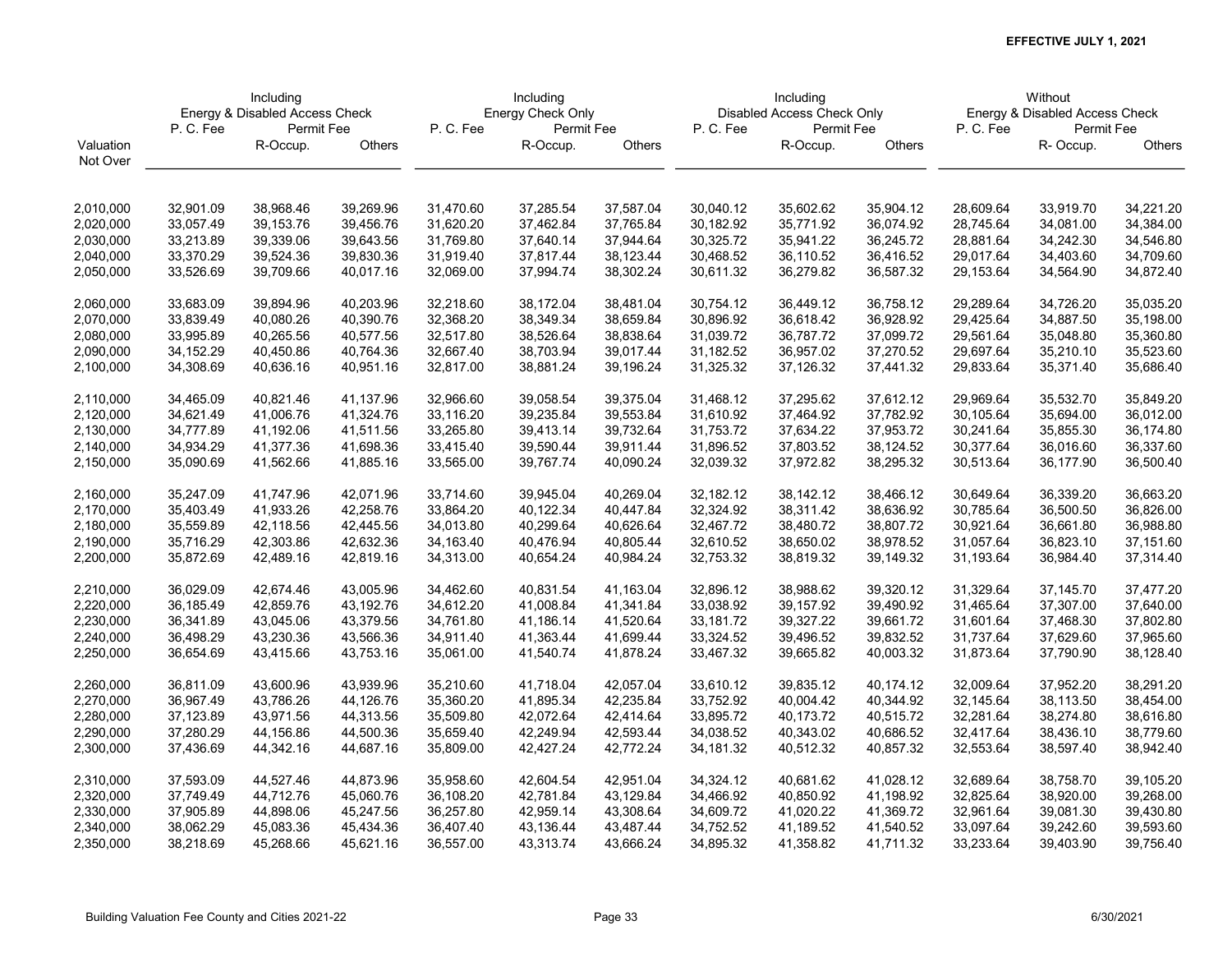|           | Including |                                |           | Including |                   |           | Including |                            |           |           | Without                        |               |
|-----------|-----------|--------------------------------|-----------|-----------|-------------------|-----------|-----------|----------------------------|-----------|-----------|--------------------------------|---------------|
|           |           | Energy & Disabled Access Check |           |           | Energy Check Only |           |           | Disabled Access Check Only |           |           | Energy & Disabled Access Check |               |
|           | P.C.Fee   | Permit Fee                     |           | P.C.Fee   | Permit Fee        |           | P.C.Fee   | Permit Fee                 |           | P.C.Fee   | Permit Fee                     |               |
| Valuation |           | R-Occup.                       | Others    |           | R-Occup.          | Others    |           | R-Occup.                   | Others    |           | R-Occup.                       | <b>Others</b> |
| Not Over  |           |                                |           |           |                   |           |           |                            |           |           |                                |               |
|           |           |                                |           |           |                   |           |           |                            |           |           |                                |               |
| 2,360,000 | 38,375.09 | 45,453.96                      | 45,807.96 | 36,706.60 | 43,491.04         | 43,845.04 | 35,038.12 | 41,528.12                  | 41,882.12 | 33,369.64 | 39,565.20                      | 39,919.20     |
| 2,370,000 | 38,531.49 | 45,639.26                      | 45,994.76 | 36,856.20 | 43,668.34         | 44,023.84 | 35,180.92 | 41,697.42                  | 42,052.92 | 33,505.64 | 39,726.50                      | 40,082.00     |
| 2,380,000 | 38,687.89 | 45,824.56                      | 46,181.56 | 37,005.80 | 43,845.64         | 44,202.64 | 35,323.72 | 41,866.72                  | 42,223.72 | 33,641.64 | 39,887.80                      | 40,244.80     |
| 2,390,000 | 38,844.29 | 46,009.86                      | 46,368.36 | 37,155.40 | 44,022.94         | 44,381.44 | 35,466.52 | 42,036.02                  | 42,394.52 | 33,777.64 | 40,049.10                      | 40,407.60     |
| 2,400,000 | 39,000.69 | 46,195.16                      | 46,555.16 | 37,305.00 | 44,200.24         | 44,560.24 | 35,609.32 | 42,205.32                  | 42,565.32 | 33,913.64 | 40,210.40                      | 40,570.40     |
|           |           |                                |           |           |                   |           |           |                            |           |           |                                |               |
| 2,410,000 | 39,157.09 | 46,380.46                      | 46,741.96 | 37,454.60 | 44,377.54         | 44,739.04 | 35,752.12 | 42,374.62                  | 42,736.12 | 34,049.64 | 40,371.70                      | 40,733.20     |
| 2,420,000 | 39,313.49 | 46,565.76                      | 46,928.76 | 37,604.20 | 44,554.84         | 44,917.84 | 35,894.92 | 42,543.92                  | 42,906.92 | 34,185.64 | 40,533.00                      | 40,896.00     |
| 2,430,000 | 39,469.89 | 46,751.06                      | 47,115.56 | 37,753.80 | 44,732.14         | 45,096.64 | 36,037.72 | 42,713.22                  | 43,077.72 | 34,321.64 | 40,694.30                      | 41,058.80     |
| 2,440,000 | 39,626.29 | 46,936.36                      | 47,302.36 | 37,903.40 | 44,909.44         | 45,275.44 | 36,180.52 | 42,882.52                  | 43,248.52 | 34,457.64 | 40,855.60                      | 41,221.60     |
| 2,450,000 | 39,782.69 | 47,121.66                      | 47,489.16 | 38,053.00 | 45,086.74         | 45,454.24 | 36,323.32 | 43,051.82                  | 43,419.32 | 34,593.64 | 41,016.90                      | 41,384.40     |
| 2,460,000 | 39,939.09 | 47,306.96                      | 47,675.96 | 38,202.60 | 45,264.04         | 45,633.04 | 36,466.12 | 43,221.12                  | 43,590.12 | 34,729.64 | 41,178.20                      | 41,547.20     |
| 2,470,000 | 40,095.49 | 47,492.26                      | 47,862.76 | 38,352.20 | 45,441.34         | 45,811.84 | 36,608.92 | 43,390.42                  | 43,760.92 | 34,865.64 | 41,339.50                      | 41,710.00     |
| 2,480,000 | 40,251.89 | 47,677.56                      | 48,049.56 | 38,501.80 | 45,618.64         | 45,990.64 | 36,751.72 | 43,559.72                  | 43,931.72 | 35,001.64 | 41,500.80                      | 41,872.80     |
| 2,490,000 | 40,408.29 | 47,862.86                      | 48,236.36 | 38,651.40 | 45,795.94         | 46,169.44 | 36,894.52 | 43,729.02                  | 44,102.52 | 35,137.64 | 41,662.10                      | 42,035.60     |
| 2,500,000 |           |                                |           |           | 45,973.24         |           | 37,037.32 | 43,898.32                  | 44,273.32 |           |                                |               |
|           | 40,564.69 | 48,048.16                      | 48,423.16 | 38,801.00 |                   | 46,348.24 |           |                            |           | 35,273.64 | 41,823.40                      | 42,198.40     |
| 2,510,000 | 40,721.09 | 48,233.46                      | 48,609.96 | 38,950.60 | 46,150.54         | 46,527.04 | 37,180.12 | 44,067.62                  | 44,444.12 | 35,409.64 | 41,984.70                      | 42,361.20     |
| 2,520,000 | 40,877.49 | 48,418.76                      | 48,796.76 | 39,100.20 | 46,327.84         | 46,705.84 | 37,322.92 | 44,236.92                  | 44,614.92 | 35,545.64 | 42,146.00                      | 42,524.00     |
| 2,530,000 | 41,033.89 | 48,604.06                      | 48,983.56 | 39,249.80 | 46,505.14         | 46,884.64 | 37,465.72 | 44,406.22                  | 44,785.72 | 35,681.64 | 42,307.30                      | 42,686.80     |
| 2,540,000 | 41,190.29 | 48,789.36                      | 49,170.36 | 39,399.40 | 46,682.44         | 47,063.44 | 37,608.52 | 44,575.52                  | 44,956.52 | 35,817.64 | 42,468.60                      | 42,849.60     |
| 2,550,000 | 41,346.69 | 48,974.66                      | 49,357.16 | 39,549.00 | 46,859.74         | 47,242.24 | 37,751.32 | 44,744.82                  | 45,127.32 | 35,953.64 | 42,629.90                      | 43,012.40     |
| 2,560,000 | 41,503.09 | 49,159.96                      | 49,543.96 | 39,698.60 | 47,037.04         | 47,421.04 | 37,894.12 | 44,914.12                  | 45,298.12 | 36,089.64 | 42,791.20                      | 43,175.20     |
| 2,570,000 | 41,659.49 | 49,345.26                      | 49,730.76 | 39,848.20 | 47,214.34         | 47,599.84 | 38,036.92 | 45,083.42                  | 45,468.92 | 36,225.64 | 42,952.50                      | 43,338.00     |
| 2,580,000 | 41,815.89 | 49,530.56                      | 49,917.56 | 39,997.80 | 47,391.64         | 47,778.64 | 38,179.72 | 45,252.72                  | 45,639.72 | 36,361.64 | 43,113.80                      | 43,500.80     |
| 2,590,000 | 41,972.29 | 49,715.86                      | 50,104.36 | 40,147.40 | 47,568.94         | 47,957.44 | 38,322.52 | 45,422.02                  | 45,810.52 | 36,497.64 | 43,275.10                      | 43,663.60     |
| 2,600,000 | 42,128.69 | 49,901.16                      | 50,291.16 | 40,297.00 | 47,746.24         | 48,136.24 | 38,465.32 | 45,591.32                  | 45,981.32 | 36,633.64 | 43,436.40                      | 43,826.40     |
|           |           |                                |           |           |                   |           |           |                            |           |           |                                |               |
| 2,610,000 | 42,285.09 | 50,086.46                      | 50,477.96 | 40,446.60 | 47,923.54         | 48,315.04 | 38,608.12 | 45,760.62                  | 46,152.12 | 36,769.64 | 43,597.70                      | 43,989.20     |
| 2,620,000 | 42,441.49 | 50,271.76                      | 50,664.76 | 40,596.20 | 48,100.84         | 48,493.84 | 38,750.92 | 45,929.92                  | 46,322.92 | 36,905.64 | 43,759.00                      | 44,152.00     |
| 2,630,000 | 42,597.89 | 50,457.06                      | 50,851.56 | 40,745.80 | 48,278.14         | 48,672.64 | 38,893.72 | 46,099.22                  | 46,493.72 | 37,041.64 | 43,920.30                      | 44,314.80     |
| 2,640,000 | 42,754.29 | 50,642.36                      | 51,038.36 | 40,895.40 | 48,455.44         | 48,851.44 | 39,036.52 | 46,268.52                  | 46,664.52 | 37,177.64 | 44,081.60                      | 44,477.60     |
| 2,650,000 | 42,910.69 | 50,827.66                      | 51,225.16 | 41,045.00 | 48,632.74         | 49,030.24 | 39,179.32 | 46,437.82                  | 46,835.32 | 37,313.64 | 44,242.90                      | 44,640.40     |
| 2,660,000 | 43,067.09 | 51,012.96                      | 51,411.96 | 41,194.60 | 48,810.04         | 49,209.04 | 39,322.12 | 46,607.12                  | 47,006.12 | 37,449.64 | 44,404.20                      | 44,803.20     |
| 2,670,000 | 43,223.49 | 51,198.26                      | 51,598.76 | 41,344.20 | 48,987.34         | 49,387.84 | 39,464.92 | 46,776.42                  | 47,176.92 | 37,585.64 | 44,565.50                      | 44,966.00     |
| 2,680,000 | 43,379.89 | 51,383.56                      | 51,785.56 | 41,493.80 | 49,164.64         | 49,566.64 | 39,607.72 | 46,945.72                  | 47,347.72 | 37,721.64 | 44,726.80                      | 45,128.80     |
| 2,690,000 | 43,536.29 | 51,568.86                      | 51,972.36 | 41,643.40 | 49,341.94         | 49,745.44 | 39,750.52 | 47,115.02                  | 47,518.52 | 37,857.64 | 44,888.10                      | 45,291.60     |
| 2,700,000 | 43,692.69 | 51,754.16                      | 52,159.16 | 41,793.00 | 49,519.24         | 49,924.24 | 39,893.32 | 47,284.32                  | 47,689.32 | 37,993.64 | 45,049.40                      | 45,454.40     |
|           |           |                                |           |           |                   |           |           |                            |           |           |                                |               |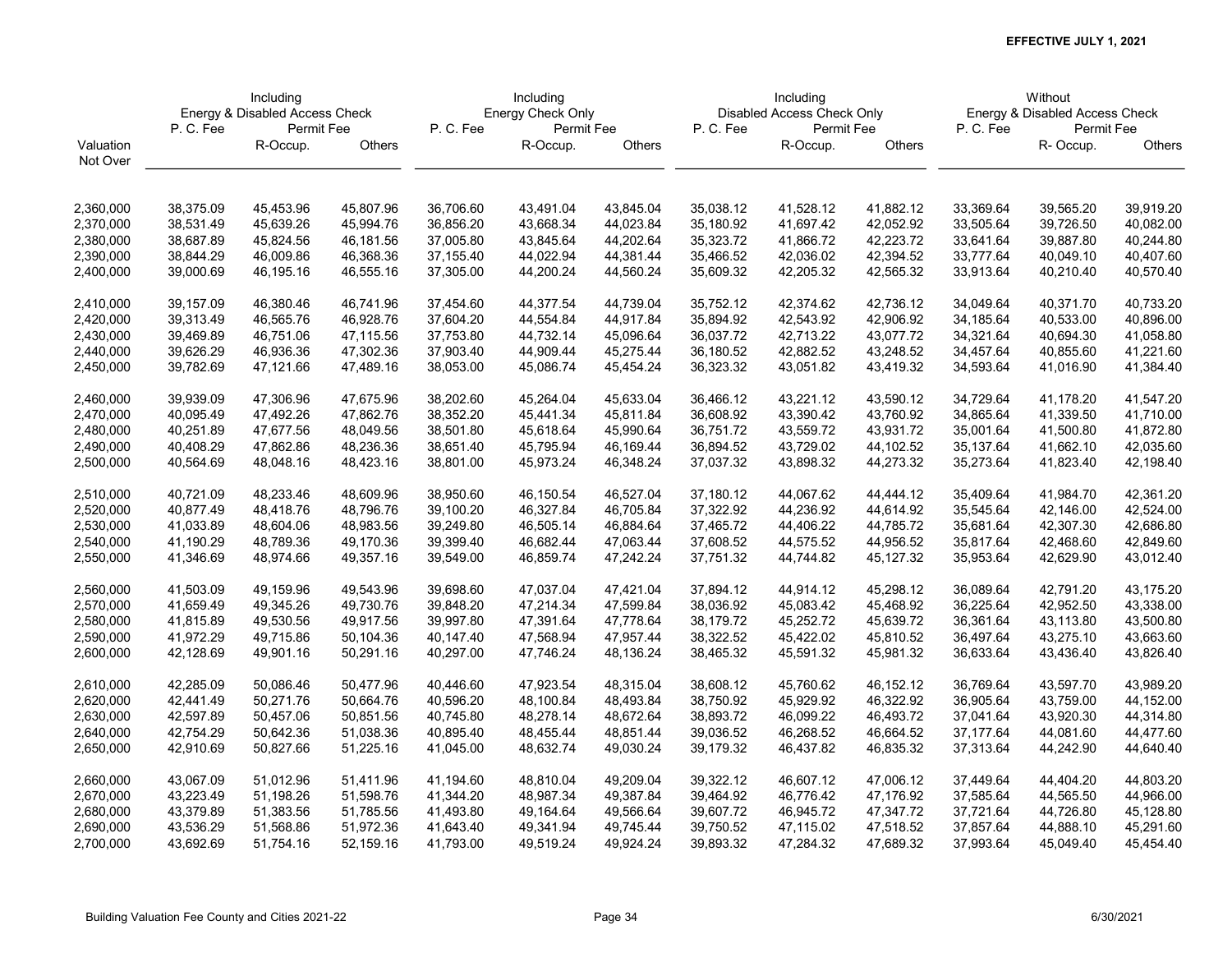| Energy Check Only<br>Energy & Disabled Access Check<br>Disabled Access Check Only<br>P.C.Fee<br>P.C.Fee<br>Permit Fee<br>P.C.Fee<br>Permit Fee<br>P.C.Fee<br>Permit Fee | Energy & Disabled Access Check |
|-------------------------------------------------------------------------------------------------------------------------------------------------------------------------|--------------------------------|
|                                                                                                                                                                         |                                |
|                                                                                                                                                                         | Permit Fee                     |
| Others<br>Others<br>Others<br>Valuation<br>R-Occup.<br>R-Occup.<br>R-Occup.                                                                                             | R-Occup.<br><b>Others</b>      |
| Not Over                                                                                                                                                                |                                |
|                                                                                                                                                                         |                                |
| 43,849.09<br>51,939.46<br>52,345.96<br>41,942.60<br>49,696.54<br>50,103.04<br>40,036.12<br>2,710,000<br>47,453.62<br>47,860.12<br>38,129.64                             | 45,210.70<br>45,617.20         |
| 44,005.49<br>52,124.76<br>52,532.76<br>42,092.20<br>49,873.84<br>50,281.84<br>40,178.92<br>47,622.92<br>48,030.92<br>38,265.64<br>2,720,000                             | 45,372.00<br>45,780.00         |
| 50,051.14<br>50,460.64<br>40,321.72<br>47,792.22<br>48,201.72<br>38,401.64<br>2,730,000<br>44,161.89<br>52,310.06<br>52,719.56<br>42,241.80                             | 45,533.30<br>45,942.80         |
| 44,318.29<br>52,495.36<br>52,906.36<br>42,391.40<br>50,228.44<br>50,639.44<br>40,464.52<br>47,961.52<br>48,372.52<br>38,537.64<br>2,740,000                             | 45,694.60<br>46,105.60         |
| 2,750,000<br>44,474.69<br>52,680.66<br>53,093.16<br>42,541.00<br>50,405.74<br>50,818.24<br>40,607.32<br>48,130.82<br>48,543.32<br>38,673.64                             | 45,855.90<br>46,268.40         |
|                                                                                                                                                                         |                                |
| 2,760,000<br>44,631.09<br>52,865.96<br>53,279.96<br>42,690.60<br>50,583.04<br>50,997.04<br>40,750.12<br>48,300.12<br>48,714.12<br>38,809.64                             | 46,431.20<br>46,017.20         |
| 44,787.49<br>53,466.76<br>42,840.20<br>50,760.34<br>51,175.84<br>40,892.92<br>48,469.42<br>48,884.92<br>38,945.64<br>2,770,000<br>53,051.26                             | 46,178.50<br>46,594.00         |
| 51,354.64<br>2,780,000<br>44,943.89<br>53,236.56<br>53,653.56<br>42,989.80<br>50,937.64<br>41,035.72<br>48,638.72<br>49,055.72<br>39,081.64                             | 46,339.80<br>46,756.80         |
| 45,100.29<br>53,421.86<br>53,840.36<br>51,114.94<br>51,533.44<br>41,178.52<br>48,808.02<br>49,226.52<br>39,217.64<br>2,790,000<br>43,139.40                             | 46,919.60<br>46,501.10         |
| 45,256.69<br>53,607.16<br>54,027.16<br>43,289.00<br>51,292.24<br>51,712.24<br>41,321.32<br>48,977.32<br>49,397.32<br>39,353.64<br>2,800,000                             | 46,662.40<br>47,082.40         |
| 45,413.09<br>53,792.46<br>54,213.96<br>43,438.60<br>51,891.04<br>49,146.62<br>2,810,000<br>51,469.54<br>41,464.12<br>49,568.12<br>39,489.64                             | 46,823.70<br>47,245.20         |
| 52,069.84<br>2,820,000<br>45,569.49<br>53,977.76<br>54,400.76<br>43,588.20<br>51,646.84<br>41,606.92<br>49,315.92<br>49,738.92<br>39,625.64                             | 46,985.00<br>47,408.00         |
| 43,737.80<br>51,824.14<br>52,248.64<br>41,749.72<br>49,485.22<br>49,909.72<br>39,761.64<br>2,830,000<br>45,725.89<br>54,163.06<br>54,587.56                             | 47,146.30<br>47,570.80         |
| 2,840,000<br>45,882.29<br>54,348.36<br>54,774.36<br>43,887.40<br>52,001.44<br>52,427.44<br>41,892.52<br>49,654.52<br>50,080.52<br>39,897.64                             | 47,307.60<br>47,733.60         |
| 46,038.69<br>44,037.00<br>52,606.24<br>42,035.32<br>49,823.82<br>2,850,000<br>54,533.66<br>54,961.16<br>52,178.74<br>50,251.32<br>40,033.64                             | 47,896.40<br>47,468.90         |
|                                                                                                                                                                         |                                |
| 52,785.04<br>2,860,000<br>46,195.09<br>54,718.96<br>55,147.96<br>44,186.60<br>52,356.04<br>42,178.12<br>49,993.12<br>50,422.12<br>40,169.64                             | 48,059.20<br>47,630.20         |
| 52,963.84<br>2,870,000<br>46,351.49<br>54,904.26<br>55,334.76<br>44,336.20<br>52,533.34<br>42,320.92<br>50,162.42<br>50,592.92<br>40,305.64                             | 47,791.50<br>48,222.00         |
| 55,089.56<br>55,521.56<br>52,710.64<br>53,142.64<br>50,331.72<br>50,763.72<br>2,880,000<br>46,507.89<br>44,485.80<br>42,463.72<br>40,441.64                             | 48,384.80<br>47,952.80         |
| 2,890,000<br>46,664.29<br>55,708.36<br>44,635.40<br>52,887.94<br>42,606.52<br>50,501.02<br>55,274.86<br>53,321.44<br>50,934.52<br>40,577.64                             | 48,547.60<br>48,114.10         |
| 2,900,000<br>46,820.69<br>55,460.16<br>55,895.16<br>44,785.00<br>53,065.24<br>53,500.24<br>42,749.32<br>50,670.32<br>51,105.32<br>40,713.64                             | 48,275.40<br>48,710.40         |
|                                                                                                                                                                         |                                |
| 2,910,000<br>46,977.09<br>55,645.46<br>56,081.96<br>44,934.60<br>53,242.54<br>53,679.04<br>42,892.12<br>50,839.62<br>51,276.12<br>40,849.64                             | 48,436.70<br>48,873.20         |
| 47,133.49<br>53,419.84<br>53,857.84<br>43,034.92<br>51,008.92<br>2,920,000<br>55,830.76<br>56,268.76<br>45,084.20<br>51,446.92<br>40,985.64                             | 49,036.00<br>48,598.00         |
| 43,177.72<br>2,930,000<br>47,289.89<br>56,016.06<br>56,455.56<br>45,233.80<br>53,597.14<br>54,036.64<br>51,178.22<br>51,617.72<br>41,121.64                             | 48,759.30<br>49,198.80         |
| 53,774.44<br>54,215.44<br>43,320.52<br>2,940,000<br>47,446.29<br>56,201.36<br>56,642.36<br>45,383.40<br>51,347.52<br>51,788.52<br>41,257.64                             | 49,361.60<br>48,920.60         |
| 47,602.69<br>53,951.74<br>54,394.24<br>43,463.32<br>41,393.64<br>2,950,000<br>56,386.66<br>56,829.16<br>45,533.00<br>51,516.82<br>51,959.32                             | 49,524.40<br>49,081.90         |
| 47,759.09<br>56,571.96<br>57,015.96<br>54,129.04<br>54,573.04<br>43,606.12<br>51,686.12<br>2,960,000<br>45,682.60<br>52,130.12<br>41,529.64                             | 49,243.20<br>49,687.20         |
| 54,751.84<br>2,970,000<br>47,915.49<br>56,757.26<br>57,202.76<br>45,832.20<br>54,306.34<br>43,748.92<br>51,855.42<br>52,300.92<br>41,665.64                             | 49,404.50<br>49,850.00         |
| 54,483.64<br>2,980,000<br>48,071.89<br>56,942.56<br>57,389.56<br>45,981.80<br>54,930.64<br>43,891.72<br>52,024.72<br>52,471.72<br>41,801.64                             | 49,565.80<br>50,012.80         |
| 48,228.29<br>57,127.86<br>54,660.94<br>55,109.44<br>52,194.02<br>52,642.52<br>2,990,000<br>57,576.36<br>46,131.40<br>44,034.52<br>41,937.64                             | 50,175.60<br>49,727.10         |
| 3,000,000<br>48,384.69<br>57,313.16<br>57,763.16<br>46,281.00<br>54,838.24<br>55,288.24<br>44,177.32<br>52,363.32<br>52,813.32<br>42,073.64                             | 49,888.40<br>50,338.40         |
|                                                                                                                                                                         |                                |
| 48,541.09<br>3,010,000<br>57,498.46<br>57,949.96<br>46,430.60<br>55,015.54<br>55,467.04<br>44,320.12<br>52,532.62<br>52,984.12<br>42,209.64                             | 50,501.20<br>50,049.70         |
| 3,020,000<br>48,697.49<br>58,136.76<br>46,580.20<br>55,192.84<br>55,645.84<br>44,462.92<br>52,701.92<br>53,154.92<br>42,345.64<br>57,683.76                             | 50,664.00<br>50,211.00         |
| 3,030,000<br>48,853.89<br>57,869.06<br>58,323.56<br>46,729.80<br>55,370.14<br>55,824.64<br>44,605.72<br>52,871.22<br>53,325.72<br>42,481.64                             | 50,372.30<br>50,826.80         |
| 56,003.44<br>53,040.52<br>3,040,000<br>49,010.29<br>58,054.36<br>58,510.36<br>46,879.40<br>55,547.44<br>44,748.52<br>53,496.52<br>42,617.64                             | 50,533.60<br>50,989.60         |
| 3,050,000<br>49,166.69<br>58,239.66<br>58,697.16<br>47,029.00<br>55,724.74<br>56,182.24<br>44,891.32<br>53,209.82<br>53,667.32<br>42,753.64                             | 50,694.90<br>51,152.40         |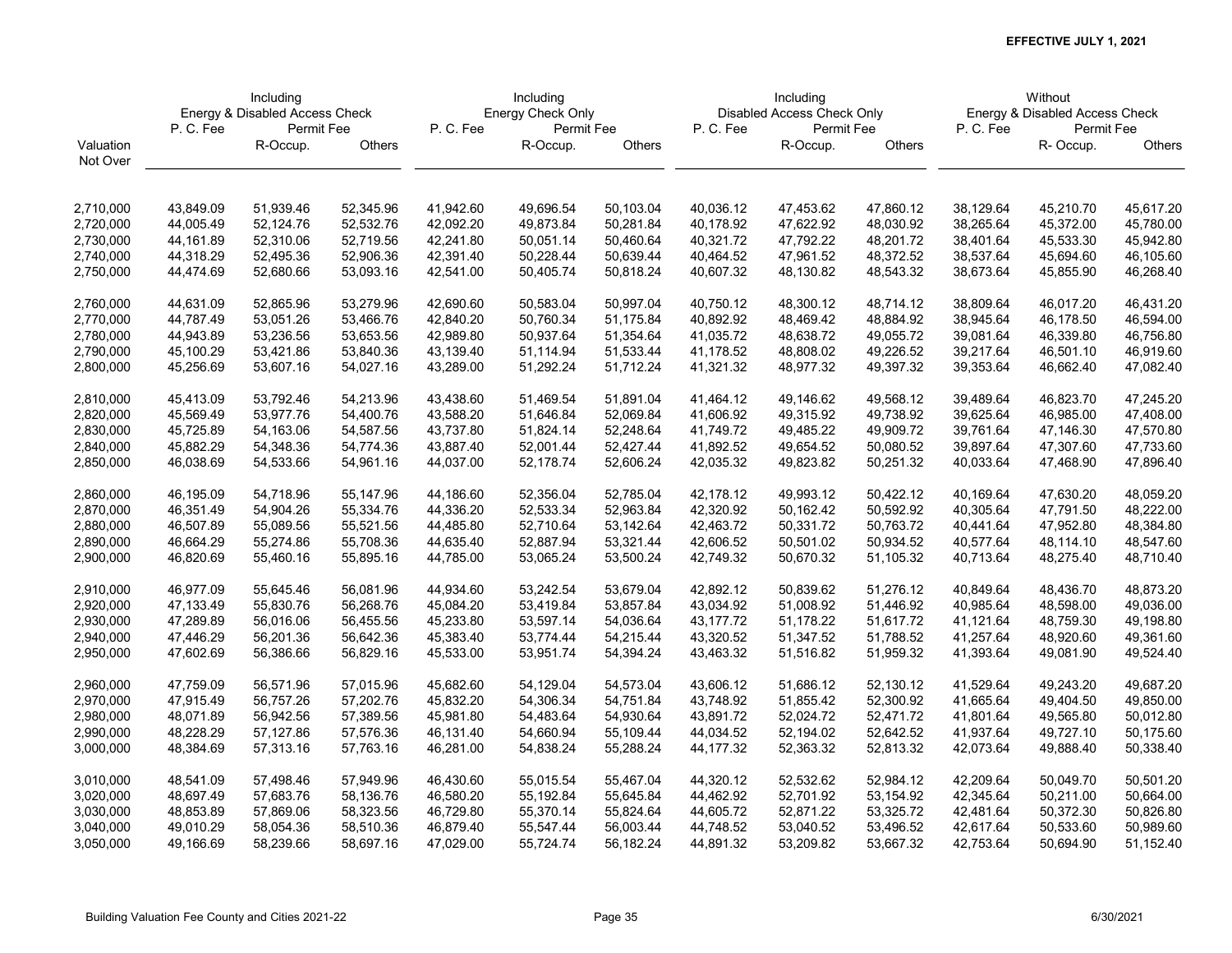|           | Including |                                |           | Including |                   |           | Including |                            |           |           | Without                        |               |
|-----------|-----------|--------------------------------|-----------|-----------|-------------------|-----------|-----------|----------------------------|-----------|-----------|--------------------------------|---------------|
|           |           | Energy & Disabled Access Check |           |           | Energy Check Only |           |           | Disabled Access Check Only |           |           | Energy & Disabled Access Check |               |
|           | P.C.Fee   | Permit Fee                     |           | P.C.Fee   | Permit Fee        |           | P.C.Fee   | Permit Fee                 |           | P.C.Fee   | Permit Fee                     |               |
| Valuation |           | R-Occup.                       | Others    |           | R-Occup.          | Others    |           | R-Occup.                   | Others    |           | R-Occup.                       | <b>Others</b> |
| Not Over  |           |                                |           |           |                   |           |           |                            |           |           |                                |               |
|           |           |                                |           |           |                   |           |           |                            |           |           |                                |               |
| 3,060,000 | 49,323.09 | 58,424.96                      | 58,883.96 | 47,178.60 | 55,902.04         | 56,361.04 | 45,034.12 | 53,379.12                  | 53,838.12 | 42,889.64 | 50,856.20                      | 51,315.20     |
| 3,070,000 | 49,479.49 | 58,610.26                      | 59,070.76 | 47,328.20 | 56,079.34         | 56,539.84 | 45,176.92 | 53,548.42                  | 54,008.92 | 43,025.64 | 51,017.50                      | 51,478.00     |
| 3,080,000 | 49,635.89 | 58,795.56                      | 59,257.56 | 47,477.80 | 56,256.64         | 56,718.64 | 45,319.72 | 53,717.72                  | 54,179.72 | 43,161.64 | 51,178.80                      | 51,640.80     |
| 3,090,000 | 49,792.29 | 58,980.86                      | 59,444.36 | 47,627.40 | 56,433.94         | 56,897.44 | 45,462.52 | 53,887.02                  | 54,350.52 | 43,297.64 | 51,340.10                      | 51,803.60     |
| 3,100,000 | 49,948.69 | 59,166.16                      | 59,631.16 | 47,777.00 | 56,611.24         | 57,076.24 | 45,605.32 | 54,056.32                  | 54,521.32 | 43,433.64 | 51,501.40                      | 51,966.40     |
|           |           |                                |           |           |                   |           |           |                            |           |           |                                |               |
| 3,110,000 | 50,105.09 | 59,351.46                      | 59,817.96 | 47,926.60 | 56,788.54         | 57,255.04 | 45,748.12 | 54,225.62                  | 54,692.12 | 43,569.64 | 51,662.70                      | 52,129.20     |
| 3,120,000 | 50,261.49 | 59,536.76                      | 60,004.76 | 48,076.20 | 56,965.84         | 57,433.84 | 45,890.92 | 54,394.92                  | 54,862.92 | 43,705.64 | 51,824.00                      | 52,292.00     |
| 3,130,000 | 50,417.89 | 59,722.06                      | 60,191.56 | 48,225.80 | 57,143.14         | 57,612.64 | 46,033.72 | 54,564.22                  | 55,033.72 | 43,841.64 | 51,985.30                      | 52,454.80     |
| 3,140,000 | 50,574.29 | 59,907.36                      | 60,378.36 | 48,375.40 | 57,320.44         | 57,791.44 | 46,176.52 | 54,733.52                  | 55,204.52 | 43,977.64 | 52,146.60                      | 52,617.60     |
| 3,150,000 | 50,730.69 | 60,092.66                      | 60,565.16 | 48,525.00 | 57,497.74         | 57,970.24 | 46,319.32 | 54,902.82                  | 55,375.32 | 44,113.64 | 52,307.90                      | 52,780.40     |
|           |           |                                |           |           |                   |           |           |                            |           |           |                                |               |
| 3,160,000 | 50,887.09 | 60,277.96                      | 60,751.96 | 48,674.60 | 57,675.04         | 58,149.04 | 46,462.12 | 55,072.12                  | 55,546.12 | 44,249.64 | 52,469.20                      | 52,943.20     |
| 3,170,000 | 51,043.49 | 60,463.26                      | 60,938.76 | 48,824.20 | 57,852.34         | 58,327.84 | 46,604.92 | 55,241.42                  | 55,716.92 | 44,385.64 | 52,630.50                      | 53,106.00     |
| 3,180,000 | 51,199.89 | 60,648.56                      | 61,125.56 | 48,973.80 | 58,029.64         | 58,506.64 | 46,747.72 | 55,410.72                  | 55,887.72 | 44,521.64 | 52,791.80                      | 53,268.80     |
| 3,190,000 | 51,356.29 | 60,833.86                      | 61,312.36 | 49,123.40 | 58,206.94         | 58,685.44 | 46,890.52 | 55,580.02                  | 56,058.52 | 44,657.64 | 52,953.10                      | 53,431.60     |
| 3,200,000 | 51,512.69 | 61,019.16                      | 61,499.16 | 49,273.00 | 58,384.24         | 58,864.24 | 47,033.32 | 55,749.32                  | 56,229.32 | 44,793.64 | 53,114.40                      | 53,594.40     |
|           |           |                                |           |           |                   |           |           |                            |           |           |                                |               |
| 3,210,000 | 51,669.09 | 61,204.46                      | 61,685.96 | 49,422.60 | 58,561.54         | 59,043.04 | 47,176.12 | 55,918.62                  | 56,400.12 | 44,929.64 | 53,275.70                      | 53,757.20     |
| 3,220,000 | 51,825.49 | 61,389.76                      | 61,872.76 | 49,572.20 | 58,738.84         | 59,221.84 | 47,318.92 | 56,087.92                  | 56,570.92 | 45,065.64 | 53,437.00                      | 53,920.00     |
| 3,230,000 | 51,981.89 | 61,575.06                      | 62,059.56 | 49,721.80 | 58,916.14         | 59,400.64 | 47,461.72 | 56,257.22                  | 56,741.72 | 45,201.64 | 53,598.30                      | 54,082.80     |
| 3,240,000 | 52,138.29 | 61,760.36                      | 62,246.36 | 49,871.40 | 59,093.44         | 59,579.44 | 47,604.52 | 56,426.52                  | 56,912.52 | 45,337.64 | 53,759.60                      | 54,245.60     |
| 3,250,000 | 52,294.69 | 61,945.66                      | 62,433.16 | 50,021.00 | 59,270.74         | 59,758.24 | 47,747.32 | 56,595.82                  | 57,083.32 | 45,473.64 | 53,920.90                      | 54,408.40     |
|           |           |                                |           |           |                   |           |           |                            |           |           |                                |               |
| 3,260,000 | 52,451.09 | 62,130.96                      | 62,619.96 | 50,170.60 | 59,448.04         | 59,937.04 | 47,890.12 | 56,765.12                  | 57,254.12 | 45,609.64 | 54,082.20                      | 54,571.20     |
| 3,270,000 | 52,607.49 | 62,316.26                      | 62,806.76 | 50,320.20 | 59,625.34         | 60,115.84 | 48,032.92 | 56,934.42                  | 57,424.92 | 45,745.64 | 54,243.50                      | 54,734.00     |
| 3,280,000 | 52,763.89 | 62,501.56                      | 62,993.56 | 50,469.80 | 59,802.64         | 60,294.64 | 48,175.72 | 57,103.72                  | 57,595.72 | 45,881.64 | 54,404.80                      | 54,896.80     |
| 3,290,000 | 52,920.29 | 62,686.86                      | 63,180.36 | 50,619.40 | 59,979.94         | 60,473.44 | 48,318.52 | 57,273.02                  | 57,766.52 | 46,017.64 | 54,566.10                      | 55,059.60     |
| 3,300,000 | 53,076.69 | 62,872.16                      | 63,367.16 | 50,769.00 | 60,157.24         | 60,652.24 | 48,461.32 | 57,442.32                  | 57,937.32 | 46,153.64 | 54,727.40                      | 55,222.40     |
| 3,310,000 | 53,233.09 | 63,057.46                      | 63,553.96 | 50,918.60 | 60,334.54         | 60,831.04 | 48,604.12 | 57,611.62                  | 58,108.12 | 46,289.64 | 54,888.70                      | 55,385.20     |
|           |           |                                |           |           |                   |           |           |                            |           |           |                                |               |
| 3,320,000 | 53,389.49 | 63,242.76                      | 63,740.76 | 51,068.20 | 60,511.84         | 61,009.84 | 48,746.92 | 57,780.92                  | 58,278.92 | 46,425.64 | 55,050.00                      | 55,548.00     |
| 3,330,000 | 53,545.89 | 63,428.06                      | 63,927.56 | 51,217.80 | 60,689.14         | 61,188.64 | 48,889.72 | 57,950.22                  | 58,449.72 | 46,561.64 | 55,211.30                      | 55,710.80     |
| 3,340,000 | 53,702.29 | 63,613.36                      | 64,114.36 | 51,367.40 | 60,866.44         | 61,367.44 | 49,032.52 | 58,119.52                  | 58,620.52 | 46,697.64 | 55,372.60                      | 55,873.60     |
| 3,350,000 | 53,858.69 | 63,798.66                      | 64,301.16 | 51,517.00 | 61,043.74         | 61,546.24 | 49,175.32 | 58,288.82                  | 58,791.32 | 46,833.64 | 55,533.90                      | 56,036.40     |
| 3,360,000 | 54,015.09 | 63,983.96                      | 64,487.96 | 51,666.60 | 61,221.04         | 61,725.04 | 49,318.12 | 58,458.12                  | 58,962.12 | 46,969.64 | 55,695.20                      | 56,199.20     |
| 3,370,000 | 54,171.49 | 64,169.26                      | 64,674.76 | 51,816.20 | 61,398.34         | 61,903.84 | 49,460.92 | 58,627.42                  | 59,132.92 | 47,105.64 | 55,856.50                      | 56,362.00     |
| 3,380,000 | 54,327.89 | 64,354.56                      | 64,861.56 | 51,965.80 | 61,575.64         | 62,082.64 | 49,603.72 | 58,796.72                  | 59,303.72 | 47,241.64 | 56,017.80                      | 56,524.80     |
| 3,390,000 | 54,484.29 | 64,539.86                      | 65,048.36 | 52,115.40 | 61,752.94         | 62,261.44 | 49,746.52 | 58,966.02                  | 59,474.52 | 47,377.64 | 56,179.10                      | 56,687.60     |
| 3,400,000 | 54,640.69 | 64,725.16                      | 65,235.16 | 52,265.00 | 61,930.24         | 62,440.24 | 49,889.32 | 59,135.32                  | 59,645.32 | 47,513.64 | 56,340.40                      | 56,850.40     |
|           |           |                                |           |           |                   |           |           |                            |           |           |                                |               |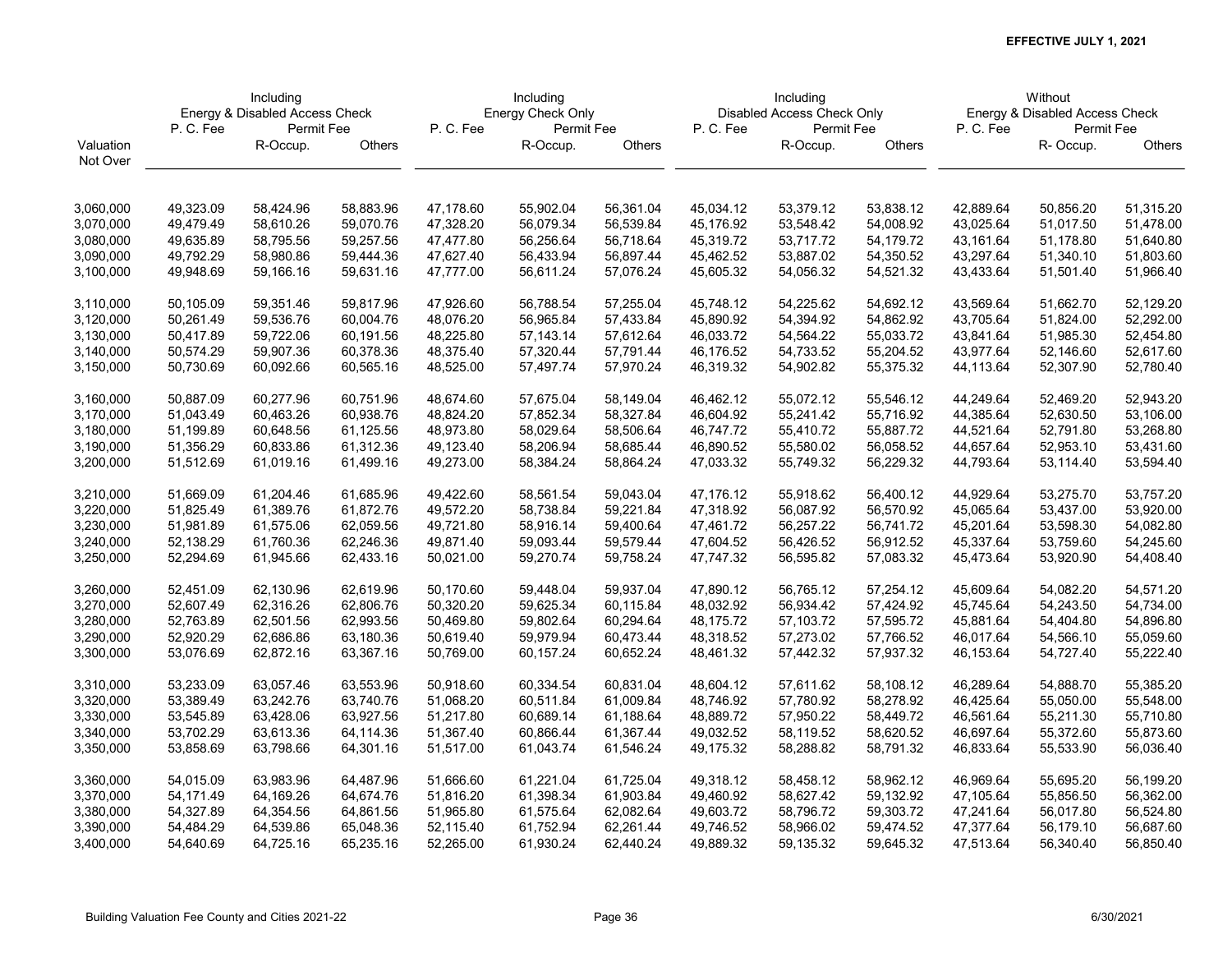|           | Including<br>Energy & Disabled Access Check |            |           |           | Including         |           |           | Including                  |           |           | Without                        |                        |
|-----------|---------------------------------------------|------------|-----------|-----------|-------------------|-----------|-----------|----------------------------|-----------|-----------|--------------------------------|------------------------|
|           |                                             |            |           |           | Energy Check Only |           |           | Disabled Access Check Only |           |           | Energy & Disabled Access Check |                        |
|           | P.C.Fee                                     | Permit Fee |           | P.C.Fee   | Permit Fee        |           | P.C.Fee   | Permit Fee                 |           | P.C.Fee   | Permit Fee                     |                        |
| Valuation |                                             | R-Occup.   | Others    |           | R-Occup.          | Others    |           | R-Occup.                   | Others    |           | R-Occup.                       | <b>Others</b>          |
| Not Over  |                                             |            |           |           |                   |           |           |                            |           |           |                                |                        |
|           |                                             |            |           |           |                   |           |           |                            |           |           |                                |                        |
| 3,410,000 | 54,797.09                                   | 64,910.46  | 65,421.96 | 52,414.60 | 62,107.54         | 62,619.04 | 50,032.12 | 59,304.62                  | 59,816.12 | 47,649.64 | 56,501.70                      | 57,013.20              |
| 3,420,000 | 54,953.49                                   | 65,095.76  | 65,608.76 | 52,564.20 | 62,284.84         | 62,797.84 | 50,174.92 | 59,473.92                  | 59,986.92 | 47,785.64 | 56,663.00                      | 57,176.00              |
| 3,430,000 | 55,109.89                                   | 65,281.06  | 65,795.56 | 52,713.80 | 62,462.14         | 62,976.64 | 50,317.72 | 59,643.22                  | 60,157.72 | 47,921.64 | 56,824.30                      | 57,338.80              |
| 3,440,000 | 55,266.29                                   | 65,466.36  | 65,982.36 | 52,863.40 | 62,639.44         | 63,155.44 | 50,460.52 | 59,812.52                  | 60,328.52 | 48,057.64 | 56,985.60                      | 57,501.60              |
| 3,450,000 | 55,422.69                                   | 65,651.66  | 66,169.16 | 53,013.00 | 62,816.74         | 63,334.24 | 50,603.32 | 59,981.82                  | 60,499.32 | 48,193.64 | 57,146.90                      | 57,664.40              |
|           |                                             |            |           |           |                   |           |           |                            |           |           |                                |                        |
| 3,460,000 | 55,579.09                                   | 65,836.96  | 66,355.96 | 53,162.60 | 62,994.04         | 63,513.04 | 50,746.12 | 60,151.12                  | 60,670.12 | 48,329.64 | 57,308.20                      | 57,827.20              |
| 3,470,000 | 55,735.49                                   | 66,022.26  | 66,542.76 | 53,312.20 | 63,171.34         | 63,691.84 | 50,888.92 | 60,320.42                  | 60,840.92 | 48,465.64 | 57,469.50                      | 57,990.00              |
| 3,480,000 | 55,891.89                                   | 66,207.56  | 66,729.56 | 53,461.80 | 63,348.64         | 63,870.64 | 51,031.72 | 60,489.72                  | 61,011.72 | 48,601.64 | 57,630.80                      | 58,152.80              |
| 3,490,000 | 56,048.29                                   | 66,392.86  | 66,916.36 | 53,611.40 | 63,525.94         | 64,049.44 | 51,174.52 | 60,659.02                  | 61,182.52 | 48,737.64 | 57,792.10                      | 58,315.60              |
| 3,500,000 | 56,204.69                                   | 66,578.16  | 67,103.16 | 53,761.00 | 63,703.24         | 64,228.24 | 51,317.32 | 60,828.32                  | 61,353.32 | 48,873.64 | 57,953.40                      | 58,478.40              |
|           |                                             |            |           |           |                   |           |           |                            |           |           |                                |                        |
| 3,510,000 | 56,361.09                                   | 66.763.46  | 67,289.96 | 53,910.60 | 63,880.54         | 64,407.04 | 51,460.12 | 60,997.62                  | 61,524.12 | 49,009.64 | 58,114.70                      | 58,641.20              |
| 3,520,000 | 56,517.49                                   | 66,948.76  | 67,476.76 | 54,060.20 | 64,057.84         | 64,585.84 | 51,602.92 | 61,166.92                  | 61,694.92 | 49,145.64 | 58,276.00                      | 58,804.00              |
| 3,530,000 | 56,673.89                                   | 67,134.06  | 67,663.56 | 54,209.80 | 64,235.14         | 64,764.64 | 51,745.72 | 61,336.22                  | 61,865.72 | 49,281.64 | 58,437.30                      | 58,966.80              |
| 3,540,000 | 56,830.29                                   | 67,319.36  | 67,850.36 | 54,359.40 | 64,412.44         | 64,943.44 | 51,888.52 | 61,505.52                  | 62,036.52 | 49,417.64 | 58,598.60                      | 59,129.60              |
| 3,550,000 | 56,986.69                                   | 67,504.66  | 68,037.16 | 54,509.00 | 64,589.74         | 65,122.24 | 52,031.32 | 61,674.82                  | 62,207.32 | 49,553.64 | 58,759.90                      | 59,292.40              |
|           |                                             |            |           |           |                   |           |           |                            |           |           |                                |                        |
| 3,560,000 | 57,143.09                                   | 67,689.96  | 68,223.96 | 54,658.60 | 64,767.04         | 65,301.04 | 52,174.12 | 61,844.12                  | 62,378.12 | 49,689.64 | 58,921.20                      | 59,455.20              |
| 3,570,000 | 57,299.49                                   | 67,875.26  | 68,410.76 | 54,808.20 | 64,944.34         | 65,479.84 | 52,316.92 | 62,013.42                  | 62,548.92 | 49,825.64 | 59,082.50                      | 59,618.00              |
| 3,580,000 | 57,455.89                                   | 68,060.56  | 68,597.56 | 54,957.80 | 65,121.64         | 65,658.64 | 52,459.72 | 62,182.72                  | 62,719.72 | 49,961.64 | 59,243.80                      | 59,780.80              |
| 3,590,000 | 57,612.29                                   | 68,245.86  | 68,784.36 | 55,107.40 | 65,298.94         | 65,837.44 | 52,602.52 | 62,352.02                  | 62,890.52 | 50,097.64 | 59,405.10                      | 59,943.60              |
| 3,600,000 | 57,768.69                                   | 68,431.16  | 68,971.16 | 55,257.00 | 65,476.24         | 66,016.24 | 52,745.32 | 62,521.32                  | 63,061.32 | 50,233.64 | 59,566.40                      | 60,106.40              |
|           |                                             |            |           |           |                   |           |           |                            |           |           |                                |                        |
| 3,610,000 | 57,925.09                                   | 68,616.46  | 69,157.96 | 55,406.60 | 65,653.54         | 66,195.04 | 52,888.12 | 62,690.62                  | 63,232.12 | 50,369.64 | 59,727.70                      | 60,269.20              |
| 3,620,000 | 58,081.49                                   | 68,801.76  | 69,344.76 | 55,556.20 | 65,830.84         | 66,373.84 | 53,030.92 | 62,859.92                  | 63,402.92 | 50,505.64 | 59,889.00                      | 60,432.00              |
| 3,630,000 | 58,237.89                                   | 68,987.06  | 69,531.56 | 55,705.80 | 66,008.14         | 66,552.64 | 53,173.72 | 63,029.22                  | 63,573.72 | 50,641.64 | 60,050.30                      | 60,594.80              |
| 3,640,000 | 58,394.29                                   | 69,172.36  | 69,718.36 | 55,855.40 | 66,185.44         | 66,731.44 | 53,316.52 | 63,198.52                  | 63,744.52 | 50,777.64 | 60,211.60                      | 60,757.60              |
| 3,650,000 | 58,550.69                                   | 69,357.66  | 69,905.16 | 56,005.00 | 66,362.74         | 66,910.24 | 53,459.32 | 63,367.82                  | 63,915.32 | 50,913.64 | 60,372.90                      | 60,920.40              |
| 3,660,000 | 58,707.09                                   | 69,542.96  | 70,091.96 | 56,154.60 | 66,540.04         | 67,089.04 | 53,602.12 | 63,537.12                  | 64,086.12 | 51,049.64 | 60,534.20                      | 61,083.20              |
| 3,670,000 | 58,863.49                                   | 69,728.26  | 70,278.76 | 56,304.20 | 66,717.34         | 67,267.84 | 53,744.92 | 63,706.42                  | 64,256.92 | 51,185.64 | 60,695.50                      | 61,246.00              |
|           |                                             |            |           |           |                   | 67,446.64 |           |                            |           |           |                                |                        |
| 3,680,000 | 59,019.89                                   | 69,913.56  | 70,465.56 | 56,453.80 | 66,894.64         |           | 53,887.72 | 63,875.72<br>64,045.02     | 64,427.72 | 51,321.64 | 60,856.80                      | 61,408.80<br>61,571.60 |
| 3,690,000 | 59,176.29                                   | 70,098.86  | 70,652.36 | 56,603.40 | 67,071.94         | 67,625.44 | 54,030.52 |                            | 64,598.52 | 51,457.64 | 61,018.10                      |                        |
| 3,700,000 | 59,332.69                                   | 70,284.16  | 70,839.16 | 56,753.00 | 67,249.24         | 67,804.24 | 54,173.32 | 64,214.32                  | 64,769.32 | 51,593.64 | 61,179.40                      | 61,734.40              |
| 3,710,000 | 59,489.09                                   | 70,469.46  | 71,025.96 | 56,902.60 | 67,426.54         | 67,983.04 | 54,316.12 | 64,383.62                  | 64,940.12 | 51,729.64 | 61,340.70                      | 61,897.20              |
| 3,720,000 | 59,645.49                                   | 70,654.76  | 71,212.76 | 57,052.20 | 67,603.84         | 68,161.84 | 54,458.92 | 64,552.92                  | 65,110.92 | 51,865.64 | 61,502.00                      | 62,060.00              |
| 3,730,000 | 59,801.89                                   | 70,840.06  | 71,399.56 | 57,201.80 | 67,781.14         | 68,340.64 | 54,601.72 | 64,722.22                  | 65,281.72 | 52,001.64 | 61,663.30                      | 62,222.80              |
| 3,740,000 | 59,958.29                                   | 71,025.36  | 71,586.36 | 57,351.40 | 67,958.44         | 68,519.44 | 54,744.52 | 64,891.52                  | 65,452.52 | 52,137.64 | 61,824.60                      | 62,385.60              |
| 3,750,000 | 60,114.69                                   | 71,210.66  | 71,773.16 | 57,501.00 | 68,135.74         | 68,698.24 | 54,887.32 | 65,060.82                  | 65,623.32 | 52,273.64 | 61,985.90                      | 62,548.40              |
|           |                                             |            |           |           |                   |           |           |                            |           |           |                                |                        |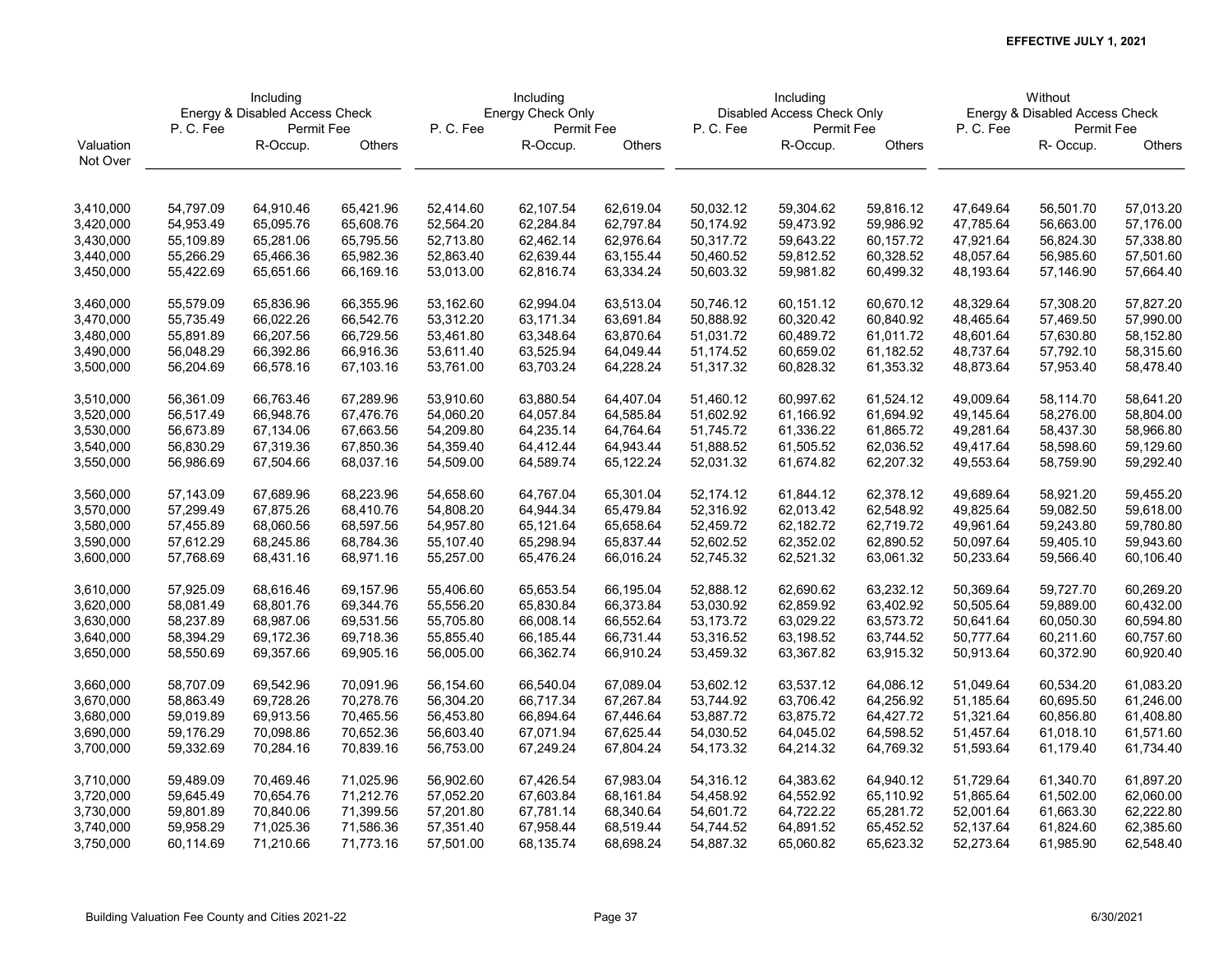|           | Including<br>Energy & Disabled Access Check |            |           |           | Including         |           |           | Including                  |           |           | Without                        |               |
|-----------|---------------------------------------------|------------|-----------|-----------|-------------------|-----------|-----------|----------------------------|-----------|-----------|--------------------------------|---------------|
|           |                                             |            |           |           | Energy Check Only |           |           | Disabled Access Check Only |           |           | Energy & Disabled Access Check |               |
|           | P.C.Fee                                     | Permit Fee |           | P.C.Fee   | Permit Fee        |           | P.C.Fee   | Permit Fee                 |           | P.C.Fee   | Permit Fee                     |               |
| Valuation |                                             | R-Occup.   | Others    |           | R-Occup.          | Others    |           | R-Occup.                   | Others    |           | R-Occup.                       | <b>Others</b> |
| Not Over  |                                             |            |           |           |                   |           |           |                            |           |           |                                |               |
|           |                                             |            |           |           |                   |           |           |                            |           |           |                                |               |
| 3,760,000 | 60,271.09                                   | 71,395.96  | 71,959.96 | 57,650.60 | 68,313.04         | 68,877.04 | 55,030.12 | 65,230.12                  | 65,794.12 | 52,409.64 | 62,147.20                      | 62,711.20     |
| 3,770,000 | 60,427.49                                   | 71,581.26  | 72,146.76 | 57,800.20 | 68,490.34         | 69,055.84 | 55,172.92 | 65,399.42                  | 65,964.92 | 52,545.64 | 62,308.50                      | 62,874.00     |
| 3,780,000 | 60,583.89                                   | 71,766.56  | 72,333.56 | 57,949.80 | 68,667.64         | 69,234.64 | 55,315.72 | 65,568.72                  | 66,135.72 | 52,681.64 | 62,469.80                      | 63,036.80     |
| 3,790,000 | 60,740.29                                   | 71,951.86  | 72,520.36 | 58,099.40 | 68,844.94         | 69,413.44 | 55,458.52 | 65,738.02                  | 66,306.52 | 52,817.64 | 62,631.10                      | 63,199.60     |
| 3,800,000 | 60,896.69                                   | 72,137.16  | 72,707.16 | 58,249.00 | 69,022.24         | 69,592.24 | 55,601.32 | 65,907.32                  | 66,477.32 | 52,953.64 | 62,792.40                      | 63,362.40     |
|           |                                             |            |           |           |                   |           |           |                            |           |           |                                |               |
| 3,810,000 | 61,053.09                                   | 72,322.46  | 72,893.96 | 58,398.60 | 69,199.54         | 69,771.04 | 55,744.12 | 66,076.62                  | 66,648.12 | 53,089.64 | 62,953.70                      | 63,525.20     |
| 3,820,000 | 61,209.49                                   | 72,507.76  | 73,080.76 | 58,548.20 | 69,376.84         | 69,949.84 | 55,886.92 | 66,245.92                  | 66,818.92 | 53,225.64 | 63,115.00                      | 63,688.00     |
| 3,830,000 | 61,365.89                                   | 72,693.06  | 73,267.56 | 58,697.80 | 69,554.14         | 70,128.64 | 56,029.72 | 66,415.22                  | 66,989.72 | 53,361.64 | 63,276.30                      | 63,850.80     |
| 3,840,000 | 61,522.29                                   | 72,878.36  | 73,454.36 | 58,847.40 | 69,731.44         | 70,307.44 | 56,172.52 | 66,584.52                  | 67,160.52 | 53,497.64 | 63,437.60                      | 64,013.60     |
| 3,850,000 | 61,678.69                                   | 73,063.66  | 73,641.16 | 58,997.00 | 69,908.74         | 70,486.24 | 56,315.32 | 66,753.82                  | 67,331.32 | 53,633.64 | 63,598.90                      | 64,176.40     |
| 3,860,000 | 61,835.09                                   | 73,248.96  | 73,827.96 | 59,146.60 | 70,086.04         | 70,665.04 | 56,458.12 | 66,923.12                  | 67,502.12 | 53,769.64 | 63,760.20                      | 64,339.20     |
| 3,870,000 | 61,991.49                                   | 73,434.26  | 74,014.76 | 59,296.20 | 70,263.34         | 70,843.84 | 56,600.92 | 67,092.42                  | 67,672.92 | 53,905.64 | 63,921.50                      | 64,502.00     |
| 3,880,000 | 62,147.89                                   | 73,619.56  | 74,201.56 | 59,445.80 | 70,440.64         | 71,022.64 | 56,743.72 | 67,261.72                  | 67,843.72 | 54,041.64 | 64,082.80                      | 64,664.80     |
| 3,890,000 | 62,304.29                                   | 73,804.86  | 74,388.36 | 59,595.40 | 70,617.94         | 71,201.44 | 56,886.52 | 67,431.02                  | 68,014.52 | 54,177.64 | 64,244.10                      | 64,827.60     |
| 3,900,000 | 62,460.69                                   | 73,990.16  | 74,575.16 | 59,745.00 | 70,795.24         | 71,380.24 | 57,029.32 | 67,600.32                  | 68,185.32 | 54,313.64 | 64,405.40                      | 64,990.40     |
|           |                                             |            |           |           |                   |           |           |                            |           |           |                                |               |
| 3,910,000 | 62,617.09                                   | 74,175.46  | 74,761.96 | 59,894.60 | 70,972.54         | 71,559.04 | 57,172.12 | 67,769.62                  | 68,356.12 | 54,449.64 | 64,566.70                      | 65,153.20     |
| 3,920,000 | 62,773.49                                   | 74,360.76  | 74,948.76 | 60,044.20 | 71,149.84         | 71,737.84 | 57,314.92 | 67,938.92                  | 68,526.92 | 54,585.64 | 64,728.00                      | 65,316.00     |
| 3,930,000 | 62,929.89                                   | 74,546.06  | 75,135.56 | 60,193.80 | 71,327.14         | 71,916.64 | 57,457.72 | 68,108.22                  | 68,697.72 | 54,721.64 | 64,889.30                      | 65,478.80     |
| 3,940,000 | 63,086.29                                   | 74,731.36  | 75,322.36 | 60,343.40 | 71,504.44         | 72,095.44 | 57,600.52 | 68,277.52                  | 68,868.52 | 54,857.64 | 65,050.60                      | 65,641.60     |
| 3,950,000 | 63,242.69                                   | 74,916.66  | 75,509.16 | 60,493.00 | 71,681.74         | 72,274.24 | 57,743.32 | 68,446.82                  | 69,039.32 | 54,993.64 | 65,211.90                      | 65,804.40     |
| 3,960,000 | 63,399.09                                   | 75,101.96  | 75,695.96 | 60,642.60 | 71,859.04         | 72,453.04 | 57,886.12 | 68,616.12                  | 69,210.12 | 55,129.64 | 65,373.20                      | 65,967.20     |
| 3,970,000 | 63,555.49                                   | 75,287.26  | 75,882.76 | 60,792.20 | 72,036.34         | 72,631.84 | 58,028.92 | 68,785.42                  | 69,380.92 | 55,265.64 | 65,534.50                      | 66,130.00     |
| 3,980,000 | 63,711.89                                   | 75,472.56  | 76,069.56 | 60,941.80 | 72,213.64         | 72,810.64 | 58,171.72 | 68,954.72                  | 69,551.72 | 55,401.64 | 65,695.80                      | 66,292.80     |
| 3,990,000 | 63,868.29                                   | 75,657.86  | 76,256.36 | 61,091.40 | 72,390.94         | 72,989.44 | 58,314.52 | 69,124.02                  | 69,722.52 | 55,537.64 | 65,857.10                      | 66,455.60     |
| 4,000,000 | 64,024.69                                   | 75,843.16  | 76,443.16 | 61,241.00 | 72,568.24         | 73,168.24 | 58,457.32 | 69,293.32                  | 69,893.32 | 55,673.64 | 66,018.40                      | 66,618.40     |
| 4,010,000 | 64,181.09                                   | 76,028.46  | 76,629.96 | 61,390.60 | 72,745.54         | 73,347.04 | 58,600.12 | 69,462.62                  | 70,064.12 | 55,809.64 | 66,179.70                      | 66,781.20     |
| 4,020,000 | 64,337.49                                   | 76,213.76  | 76,816.76 | 61,540.20 | 72,922.84         | 73,525.84 | 58,742.92 | 69,631.92                  | 70,234.92 | 55,945.64 | 66,341.00                      | 66,944.00     |
| 4,030,000 | 64,493.89                                   | 76,399.06  | 77,003.56 | 61,689.80 | 73,100.14         | 73,704.64 | 58,885.72 | 69,801.22                  | 70,405.72 | 56,081.64 | 66,502.30                      | 67,106.80     |
| 4,040,000 | 64,650.29                                   | 76,584.36  | 77,190.36 | 61,839.40 | 73,277.44         | 73,883.44 | 59,028.52 | 69,970.52                  | 70,576.52 | 56,217.64 | 66,663.60                      | 67,269.60     |
| 4,050,000 | 64,806.69                                   | 76,769.66  | 77,377.16 | 61,989.00 | 73,454.74         | 74,062.24 | 59,171.32 | 70,139.82                  | 70,747.32 | 56,353.64 | 66,824.90                      | 67,432.40     |
|           |                                             |            |           |           |                   |           |           |                            |           |           |                                |               |
| 4,060,000 | 64,963.09                                   | 76,954.96  | 77,563.96 | 62,138.60 | 73,632.04         | 74,241.04 | 59,314.12 | 70,309.12                  | 70,918.12 | 56,489.64 | 66,986.20                      | 67,595.20     |
| 4,070,000 | 65,119.49                                   | 77,140.26  | 77,750.76 | 62,288.20 | 73,809.34         | 74,419.84 | 59,456.92 | 70,478.42                  | 71,088.92 | 56,625.64 | 67,147.50                      | 67,758.00     |
| 4,080,000 | 65,275.89                                   | 77,325.56  | 77,937.56 | 62,437.80 | 73,986.64         | 74,598.64 | 59,599.72 | 70,647.72                  | 71,259.72 | 56,761.64 | 67,308.80                      | 67,920.80     |
| 4,090,000 | 65,432.29                                   | 77,510.86  | 78,124.36 | 62,587.40 | 74,163.94         | 74,777.44 | 59,742.52 | 70,817.02                  | 71,430.52 | 56,897.64 | 67,470.10                      | 68,083.60     |
| 4,100,000 | 65,588.69                                   | 77,696.16  | 78,311.16 | 62,737.00 | 74,341.24         | 74,956.24 | 59,885.32 | 70,986.32                  | 71,601.32 | 57,033.64 | 67,631.40                      | 68,246.40     |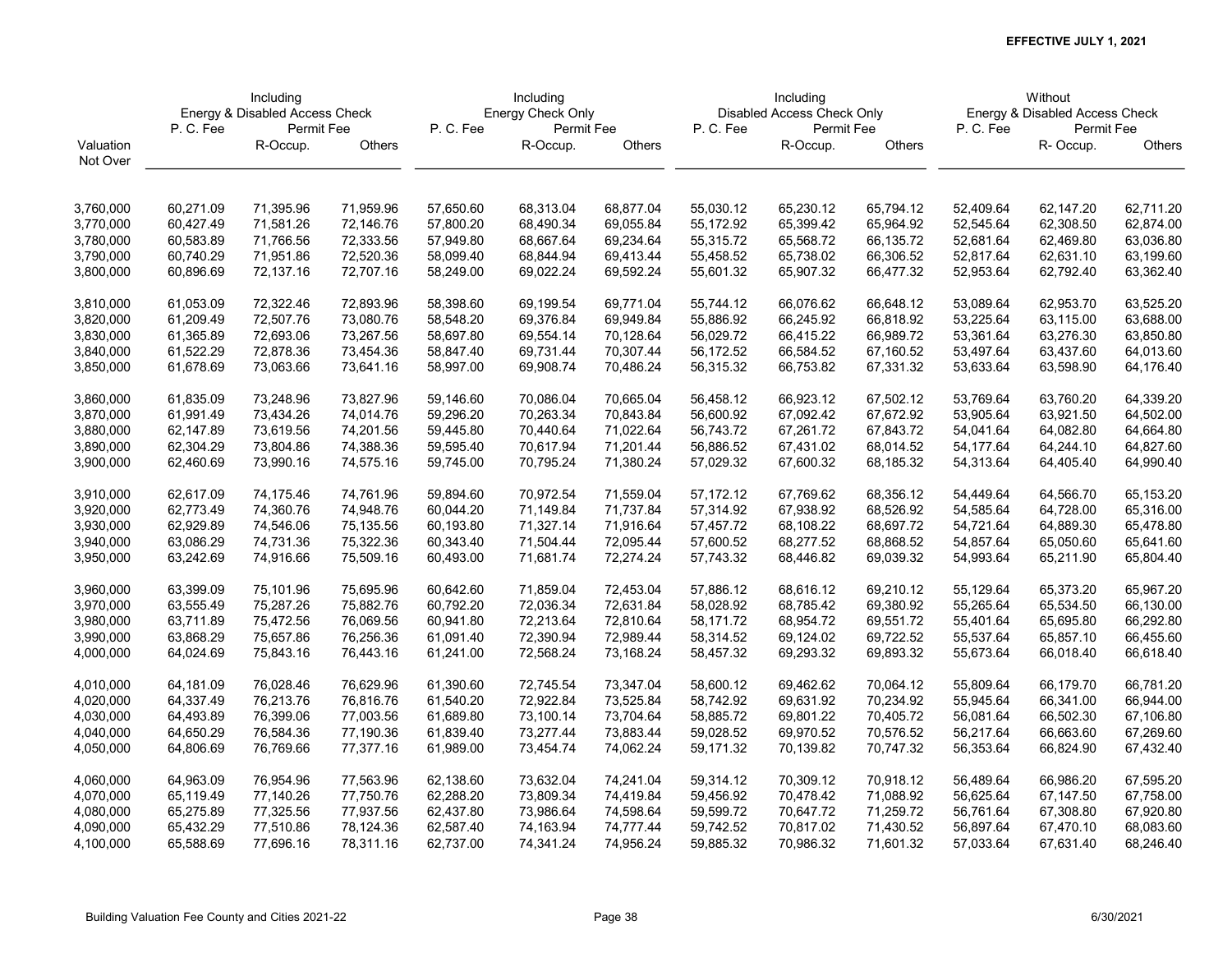|           | Including<br>Energy & Disabled Access Check |            |           |           | Including         |           |           | Including                  |           |           | Without                        |           |
|-----------|---------------------------------------------|------------|-----------|-----------|-------------------|-----------|-----------|----------------------------|-----------|-----------|--------------------------------|-----------|
|           |                                             |            |           |           | Energy Check Only |           |           | Disabled Access Check Only |           |           | Energy & Disabled Access Check |           |
|           | P.C.Fee                                     | Permit Fee |           | P.C.Fee   | Permit Fee        |           | P.C.Fee   | Permit Fee                 |           | P.C.Fee   | Permit Fee                     |           |
| Valuation |                                             | R-Occup.   | Others    |           | R-Occup.          | Others    |           | R-Occup.                   | Others    |           | R-Occup.                       | Others    |
| Not Over  |                                             |            |           |           |                   |           |           |                            |           |           |                                |           |
|           |                                             |            |           |           |                   |           |           |                            |           |           |                                |           |
| 4,110,000 | 65,745.09                                   | 77,881.46  | 78,497.96 | 62,886.60 | 74,518.54         | 75,135.04 | 60,028.12 | 71,155.62                  | 71,772.12 | 57,169.64 | 67,792.70                      | 68,409.20 |
| 4,120,000 | 65,901.49                                   | 78,066.76  | 78,684.76 | 63,036.20 | 74,695.84         | 75,313.84 | 60,170.92 | 71,324.92                  | 71,942.92 | 57,305.64 | 67,954.00                      | 68,572.00 |
| 4,130,000 | 66,057.89                                   | 78,252.06  | 78,871.56 | 63,185.80 | 74,873.14         | 75,492.64 | 60,313.72 | 71,494.22                  | 72,113.72 | 57,441.64 | 68,115.30                      | 68,734.80 |
| 4,140,000 | 66,214.29                                   | 78,437.36  | 79,058.36 | 63,335.40 | 75,050.44         | 75,671.44 | 60,456.52 | 71,663.52                  | 72,284.52 | 57,577.64 | 68,276.60                      | 68,897.60 |
| 4,150,000 | 66,370.69                                   | 78,622.66  | 79,245.16 | 63,485.00 | 75,227.74         | 75,850.24 | 60,599.32 | 71,832.82                  | 72,455.32 | 57,713.64 | 68,437.90                      | 69,060.40 |
|           |                                             |            |           |           |                   |           |           |                            |           |           |                                |           |
| 4,160,000 | 66,527.09                                   | 78,807.96  | 79,431.96 | 63,634.60 | 75,405.04         | 76,029.04 | 60,742.12 | 72,002.12                  | 72,626.12 | 57,849.64 | 68,599.20                      | 69,223.20 |
| 4,170,000 | 66,683.49                                   | 78,993.26  | 79,618.76 | 63,784.20 | 75,582.34         | 76,207.84 | 60,884.92 | 72,171.42                  | 72,796.92 | 57,985.64 | 68,760.50                      | 69,386.00 |
| 4,180,000 | 66,839.89                                   | 79,178.56  | 79,805.56 | 63,933.80 | 75,759.64         | 76,386.64 | 61,027.72 | 72,340.72                  | 72,967.72 | 58,121.64 | 68,921.80                      | 69,548.80 |
| 4,190,000 | 66,996.29                                   | 79,363.86  | 79,992.36 | 64,083.40 | 75,936.94         | 76,565.44 | 61,170.52 | 72,510.02                  | 73,138.52 | 58,257.64 | 69,083.10                      | 69,711.60 |
| 4,200,000 | 67,152.69                                   | 79,549.16  | 80,179.16 | 64,233.00 | 76,114.24         | 76,744.24 | 61,313.32 | 72,679.32                  | 73,309.32 | 58,393.64 | 69,244.40                      | 69,874.40 |
|           |                                             |            |           |           |                   |           |           |                            |           |           |                                |           |
| 4,210,000 | 67,309.09                                   | 79,734.46  | 80,365.96 | 64,382.60 | 76,291.54         | 76,923.04 | 61,456.12 | 72,848.62                  | 73,480.12 | 58,529.64 | 69,405.70                      | 70,037.20 |
| 4,220,000 | 67,465.49                                   | 79,919.76  | 80,552.76 | 64,532.20 | 76,468.84         | 77,101.84 | 61,598.92 | 73,017.92                  | 73,650.92 | 58,665.64 | 69,567.00                      | 70,200.00 |
| 4,230,000 | 67,621.89                                   | 80,105.06  | 80,739.56 | 64,681.80 | 76,646.14         | 77,280.64 | 61,741.72 | 73,187.22                  | 73,821.72 | 58,801.64 | 69,728.30                      | 70,362.80 |
| 4,240,000 | 67,778.29                                   | 80,290.36  | 80,926.36 | 64,831.40 | 76,823.44         | 77,459.44 | 61,884.52 | 73,356.52                  | 73,992.52 | 58,937.64 | 69,889.60                      | 70,525.60 |
| 4,250,000 | 67,934.69                                   | 80,475.66  | 81,113.16 | 64,981.00 | 77,000.74         | 77,638.24 | 62,027.32 | 73,525.82                  | 74,163.32 | 59,073.64 | 70,050.90                      | 70,688.40 |
|           | 68,091.09                                   | 80,660.96  | 81,299.96 | 65,130.60 | 77,178.04         | 77,817.04 | 62,170.12 | 73,695.12                  | 74,334.12 | 59,209.64 | 70,212.20                      | 70,851.20 |
| 4,260,000 |                                             |            |           |           |                   |           |           |                            |           |           |                                |           |
| 4,270,000 | 68,247.49                                   | 80,846.26  | 81,486.76 | 65,280.20 | 77,355.34         | 77,995.84 | 62,312.92 | 73,864.42                  | 74,504.92 | 59,345.64 | 70,373.50                      | 71,014.00 |
| 4,280,000 | 68,403.89                                   | 81,031.56  | 81,673.56 | 65,429.80 | 77,532.64         | 78,174.64 | 62,455.72 | 74,033.72                  | 74,675.72 | 59,481.64 | 70,534.80                      | 71,176.80 |
| 4,290,000 | 68,560.29                                   | 81,216.86  | 81,860.36 | 65,579.40 | 77,709.94         | 78,353.44 | 62,598.52 | 74,203.02                  | 74,846.52 | 59,617.64 | 70,696.10                      | 71,339.60 |
| 4,300,000 | 68,716.69                                   | 81,402.16  | 82,047.16 | 65,729.00 | 77,887.24         | 78,532.24 | 62,741.32 | 74,372.32                  | 75,017.32 | 59,753.64 | 70,857.40                      | 71,502.40 |
| 4,310,000 | 68,873.09                                   | 81,587.46  | 82,233.96 | 65,878.60 | 78,064.54         | 78,711.04 | 62,884.12 | 74,541.62                  | 75,188.12 | 59,889.64 | 71,018.70                      | 71,665.20 |
| 4,320,000 | 69,029.49                                   | 81,772.76  | 82,420.76 | 66,028.20 | 78,241.84         | 78,889.84 | 63,026.92 | 74,710.92                  | 75,358.92 | 60,025.64 | 71,180.00                      | 71,828.00 |
| 4,330,000 | 69,185.89                                   | 81,958.06  | 82,607.56 | 66,177.80 | 78,419.14         | 79,068.64 | 63,169.72 | 74,880.22                  | 75,529.72 | 60,161.64 | 71,341.30                      | 71,990.80 |
| 4,340,000 | 69,342.29                                   | 82,143.36  | 82,794.36 | 66,327.40 | 78,596.44         | 79,247.44 | 63,312.52 | 75,049.52                  | 75,700.52 | 60,297.64 | 71,502.60                      | 72,153.60 |
| 4,350,000 | 69,498.69                                   | 82,328.66  | 82,981.16 | 66,477.00 | 78,773.74         | 79,426.24 | 63,455.32 | 75,218.82                  | 75,871.32 | 60,433.64 | 71,663.90                      | 72,316.40 |
|           |                                             |            |           |           |                   |           |           |                            |           |           |                                |           |
| 4,360,000 | 69,655.09                                   | 82,513.96  | 83,167.96 | 66,626.60 | 78,951.04         | 79,605.04 | 63,598.12 | 75,388.12                  | 76,042.12 | 60,569.64 | 71,825.20                      | 72,479.20 |
| 4,370,000 | 69,811.49                                   | 82,699.26  | 83,354.76 | 66,776.20 | 79,128.34         | 79,783.84 | 63,740.92 | 75,557.42                  | 76,212.92 | 60,705.64 | 71,986.50                      | 72,642.00 |
| 4,380,000 | 69,967.89                                   | 82,884.56  | 83,541.56 | 66,925.80 | 79,305.64         | 79,962.64 | 63,883.72 | 75,726.72                  | 76,383.72 | 60,841.64 | 72,147.80                      | 72,804.80 |
| 4,390,000 | 70,124.29                                   | 83,069.86  | 83,728.36 | 67,075.40 | 79,482.94         | 80,141.44 | 64,026.52 | 75,896.02                  | 76,554.52 | 60,977.64 | 72,309.10                      | 72,967.60 |
| 4,400,000 | 70,280.69                                   | 83,255.16  | 83,915.16 | 67,225.00 | 79,660.24         | 80,320.24 | 64,169.32 | 76,065.32                  | 76,725.32 | 61,113.64 | 72,470.40                      | 73,130.40 |
| 4,410,000 | 70,437.09                                   | 83,440.46  | 84,101.96 | 67,374.60 | 79,837.54         | 80,499.04 | 64,312.12 | 76,234.62                  | 76,896.12 | 61,249.64 | 72,631.70                      | 73,293.20 |
| 4,420,000 | 70,593.49                                   | 83,625.76  | 84,288.76 | 67,524.20 | 80,014.84         | 80,677.84 | 64,454.92 | 76,403.92                  | 77,066.92 | 61,385.64 | 72,793.00                      | 73,456.00 |
| 4,430,000 | 70,749.89                                   | 83,811.06  | 84,475.56 | 67,673.80 | 80,192.14         | 80,856.64 | 64,597.72 | 76,573.22                  | 77,237.72 | 61,521.64 | 72,954.30                      | 73,618.80 |
|           |                                             |            |           |           |                   | 81,035.44 |           | 76,742.52                  |           |           |                                | 73,781.60 |
| 4,440,000 | 70,906.29                                   | 83,996.36  | 84,662.36 | 67,823.40 | 80,369.44         |           | 64,740.52 |                            | 77,408.52 | 61,657.64 | 73,115.60                      |           |
| 4,450,000 | 71,062.69                                   | 84,181.66  | 84,849.16 | 67,973.00 | 80,546.74         | 81,214.24 | 64,883.32 | 76,911.82                  | 77,579.32 | 61,793.64 | 73,276.90                      | 73,944.40 |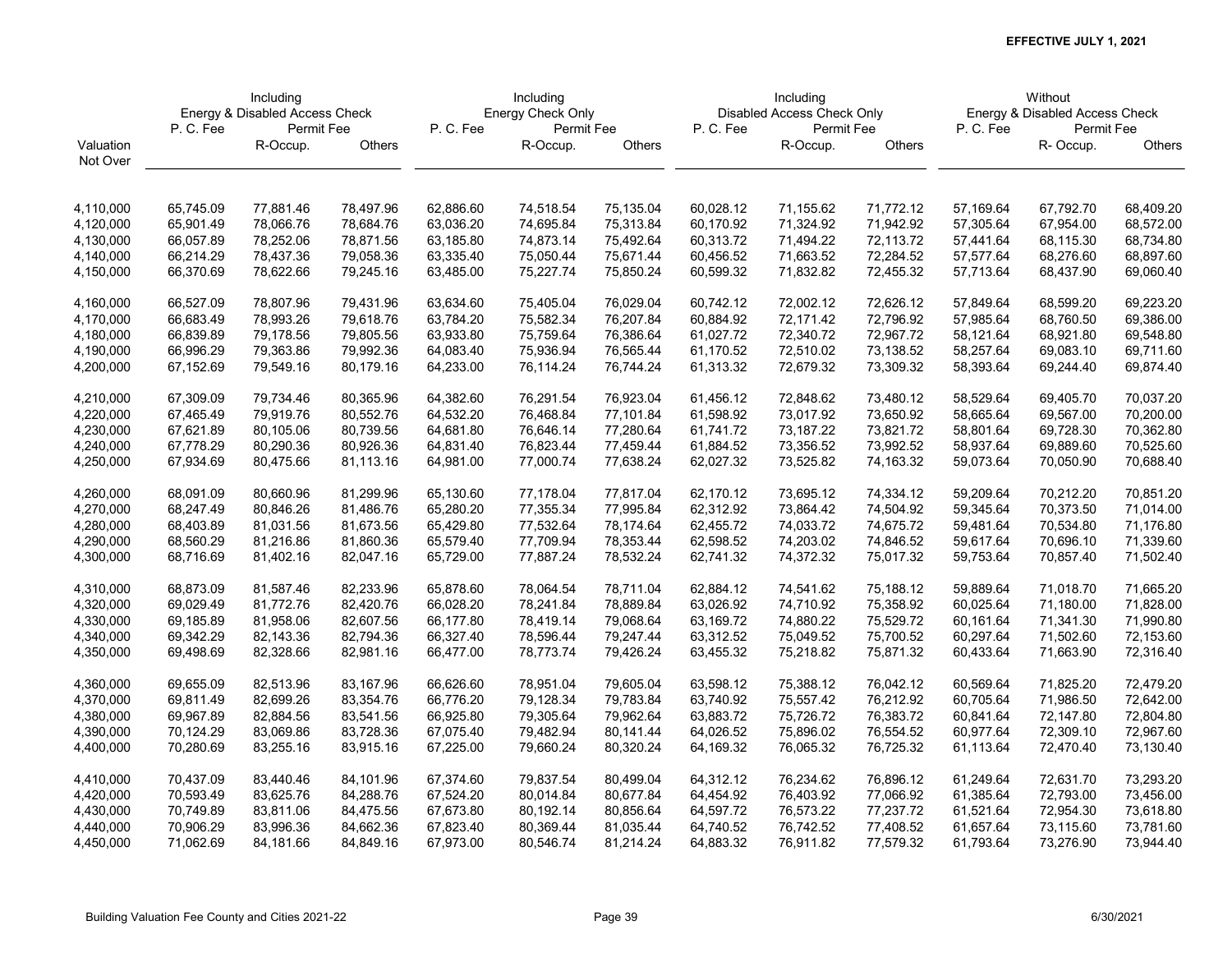|           | Including<br>Energy & Disabled Access Check |            |           |           | Including         |           |           | Including                  |           |           | Without                        |               |
|-----------|---------------------------------------------|------------|-----------|-----------|-------------------|-----------|-----------|----------------------------|-----------|-----------|--------------------------------|---------------|
|           |                                             |            |           |           | Energy Check Only |           |           | Disabled Access Check Only |           |           | Energy & Disabled Access Check |               |
|           | P.C.Fee                                     | Permit Fee |           | P.C.Fee   | Permit Fee        |           | P.C.Fee   | Permit Fee                 |           | P.C.Fee   | Permit Fee                     |               |
| Valuation |                                             | R-Occup.   | Others    |           | R-Occup.          | Others    |           | R-Occup.                   | Others    |           | R-Occup.                       | <b>Others</b> |
| Not Over  |                                             |            |           |           |                   |           |           |                            |           |           |                                |               |
|           |                                             |            |           |           |                   |           |           |                            |           |           |                                |               |
| 4,460,000 | 71,219.09                                   | 84,366.96  | 85,035.96 | 68,122.60 | 80,724.04         | 81,393.04 | 65,026.12 | 77,081.12                  | 77,750.12 | 61,929.64 | 73,438.20                      | 74,107.20     |
| 4,470,000 | 71,375.49                                   | 84,552.26  | 85,222.76 | 68,272.20 | 80,901.34         | 81,571.84 | 65,168.92 | 77,250.42                  | 77,920.92 | 62,065.64 | 73,599.50                      | 74,270.00     |
| 4,480,000 | 71,531.89                                   | 84,737.56  | 85,409.56 | 68,421.80 | 81,078.64         | 81,750.64 | 65,311.72 | 77,419.72                  | 78,091.72 | 62,201.64 | 73,760.80                      | 74,432.80     |
| 4,490,000 | 71,688.29                                   | 84,922.86  | 85,596.36 | 68,571.40 | 81,255.94         | 81,929.44 | 65,454.52 | 77,589.02                  | 78,262.52 | 62,337.64 | 73,922.10                      | 74,595.60     |
| 4,500,000 | 71,844.69                                   | 85,108.16  | 85,783.16 | 68,721.00 | 81,433.24         | 82,108.24 | 65,597.32 | 77,758.32                  | 78,433.32 | 62,473.64 | 74,083.40                      | 74,758.40     |
|           |                                             |            |           |           |                   |           |           |                            |           |           |                                |               |
| 4,510,000 | 72,001.09                                   | 85,293.46  | 85,969.96 | 68,870.60 | 81,610.54         | 82,287.04 | 65,740.12 | 77,927.62                  | 78,604.12 | 62,609.64 | 74,244.70                      | 74,921.20     |
| 4,520,000 | 72,157.49                                   | 85,478.76  | 86,156.76 | 69,020.20 | 81,787.84         | 82,465.84 | 65,882.92 | 78,096.92                  | 78,774.92 | 62,745.64 | 74,406.00                      | 75,084.00     |
| 4,530,000 | 72,313.89                                   | 85,664.06  | 86,343.56 | 69,169.80 | 81,965.14         | 82,644.64 | 66,025.72 | 78,266.22                  | 78,945.72 | 62,881.64 | 74,567.30                      | 75,246.80     |
| 4,540,000 | 72,470.29                                   | 85,849.36  | 86,530.36 | 69,319.40 | 82,142.44         | 82,823.44 | 66,168.52 | 78,435.52                  | 79,116.52 | 63,017.64 | 74,728.60                      | 75,409.60     |
| 4,550,000 | 72,626.69                                   | 86,034.66  | 86,717.16 | 69,469.00 | 82,319.74         | 83,002.24 | 66,311.32 | 78,604.82                  | 79,287.32 | 63,153.64 | 74,889.90                      | 75,572.40     |
| 4,560,000 | 72,783.09                                   | 86,219.96  | 86,903.96 | 69,618.60 | 82,497.04         | 83,181.04 | 66,454.12 | 78,774.12                  | 79,458.12 | 63,289.64 | 75,051.20                      | 75,735.20     |
| 4,570,000 | 72,939.49                                   | 86,405.26  | 87,090.76 | 69,768.20 | 82,674.34         | 83,359.84 | 66,596.92 | 78,943.42                  | 79,628.92 | 63,425.64 | 75,212.50                      | 75,898.00     |
| 4,580,000 | 73,095.89                                   | 86,590.56  | 87,277.56 | 69,917.80 | 82,851.64         | 83,538.64 | 66,739.72 | 79,112.72                  | 79,799.72 | 63,561.64 | 75,373.80                      | 76,060.80     |
| 4,590,000 | 73,252.29                                   | 86,775.86  | 87,464.36 | 70,067.40 | 83,028.94         | 83,717.44 | 66,882.52 | 79,282.02                  | 79,970.52 | 63,697.64 | 75,535.10                      | 76,223.60     |
| 4,600,000 | 73,408.69                                   | 86,961.16  | 87,651.16 | 70,217.00 | 83,206.24         | 83,896.24 | 67,025.32 | 79,451.32                  | 80,141.32 | 63,833.64 | 75,696.40                      | 76,386.40     |
|           |                                             |            |           |           |                   |           |           |                            |           |           |                                |               |
| 4,610,000 | 73,565.09                                   | 87,146.46  | 87,837.96 | 70,366.60 | 83,383.54         | 84,075.04 | 67,168.12 | 79,620.62                  | 80,312.12 | 63,969.64 | 75,857.70                      | 76,549.20     |
| 4,620,000 | 73,721.49                                   | 87,331.76  | 88,024.76 | 70,516.20 | 83,560.84         | 84,253.84 | 67,310.92 | 79,789.92                  | 80,482.92 | 64,105.64 | 76,019.00                      | 76,712.00     |
| 4,630,000 | 73,877.89                                   | 87,517.06  | 88,211.56 | 70,665.80 | 83,738.14         | 84,432.64 | 67,453.72 | 79,959.22                  | 80,653.72 | 64,241.64 | 76,180.30                      | 76,874.80     |
| 4,640,000 | 74,034.29                                   | 87,702.36  | 88,398.36 | 70,815.40 | 83,915.44         | 84,611.44 | 67,596.52 | 80,128.52                  | 80,824.52 | 64,377.64 | 76,341.60                      | 77,037.60     |
| 4,650,000 | 74,190.69                                   | 87,887.66  | 88,585.16 | 70,965.00 | 84,092.74         | 84,790.24 | 67,739.32 | 80,297.82                  | 80,995.32 | 64,513.64 | 76,502.90                      | 77,200.40     |
| 4,660,000 | 74,347.09                                   | 88,072.96  | 88,771.96 | 71,114.60 | 84,270.04         | 84,969.04 | 67,882.12 | 80,467.12                  | 81,166.12 | 64,649.64 | 76,664.20                      | 77,363.20     |
| 4,670,000 | 74,503.49                                   | 88,258.26  | 88,958.76 | 71,264.20 | 84,447.34         | 85,147.84 | 68,024.92 | 80,636.42                  | 81,336.92 | 64,785.64 | 76,825.50                      | 77,526.00     |
| 4,680,000 | 74,659.89                                   | 88,443.56  | 89,145.56 | 71,413.80 | 84,624.64         | 85,326.64 | 68,167.72 | 80,805.72                  | 81,507.72 | 64,921.64 | 76,986.80                      | 77,688.80     |
| 4,690,000 | 74,816.29                                   | 88,628.86  | 89,332.36 | 71,563.40 | 84,801.94         | 85,505.44 | 68,310.52 | 80,975.02                  | 81,678.52 | 65,057.64 | 77,148.10                      | 77,851.60     |
| 4,700,000 | 74,972.69                                   | 88,814.16  | 89,519.16 | 71,713.00 | 84,979.24         | 85,684.24 | 68,453.32 | 81,144.32                  | 81,849.32 | 65,193.64 | 77,309.40                      | 78,014.40     |
|           |                                             |            |           |           |                   |           |           |                            |           |           |                                |               |
| 4,710,000 | 75,129.09                                   | 88,999.46  | 89,705.96 | 71,862.60 | 85,156.54         | 85,863.04 | 68,596.12 | 81,313.62                  | 82,020.12 | 65,329.64 | 77,470.70                      | 78,177.20     |
| 4,720,000 | 75,285.49                                   | 89,184.76  | 89,892.76 | 72,012.20 | 85,333.84         | 86,041.84 | 68,738.92 | 81,482.92                  | 82,190.92 | 65,465.64 | 77,632.00                      | 78,340.00     |
| 4,730,000 | 75,441.89                                   | 89,370.06  | 90,079.56 | 72,161.80 | 85,511.14         | 86,220.64 | 68,881.72 | 81,652.22                  | 82,361.72 | 65,601.64 | 77,793.30                      | 78,502.80     |
| 4,740,000 | 75,598.29                                   | 89,555.36  | 90,266.36 | 72,311.40 | 85,688.44         | 86,399.44 | 69,024.52 | 81,821.52                  | 82,532.52 | 65,737.64 | 77,954.60                      | 78,665.60     |
| 4,750,000 | 75,754.69                                   | 89,740.66  | 90,453.16 | 72,461.00 | 85,865.74         | 86,578.24 | 69,167.32 | 81,990.82                  | 82,703.32 | 65,873.64 | 78,115.90                      | 78,828.40     |
| 4,760,000 | 75,911.09                                   | 89,925.96  | 90,639.96 | 72,610.60 | 86,043.04         | 86,757.04 | 69,310.12 | 82,160.12                  | 82,874.12 | 66,009.64 | 78,277.20                      | 78,991.20     |
| 4,770,000 | 76,067.49                                   | 90,111.26  | 90,826.76 | 72,760.20 | 86,220.34         | 86,935.84 | 69,452.92 | 82,329.42                  | 83,044.92 | 66,145.64 | 78,438.50                      | 79,154.00     |
| 4,780,000 | 76,223.89                                   | 90,296.56  | 91,013.56 | 72,909.80 | 86,397.64         | 87,114.64 | 69,595.72 | 82,498.72                  | 83,215.72 | 66,281.64 | 78,599.80                      | 79,316.80     |
| 4,790,000 | 76,380.29                                   | 90,481.86  | 91,200.36 | 73,059.40 | 86,574.94         | 87,293.44 | 69,738.52 | 82,668.02                  | 83,386.52 | 66,417.64 | 78,761.10                      | 79,479.60     |
| 4,800,000 | 76,536.69                                   | 90,667.16  | 91,387.16 | 73,209.00 | 86,752.24         | 87,472.24 | 69,881.32 | 82,837.32                  | 83,557.32 | 66,553.64 | 78,922.40                      | 79,642.40     |
|           |                                             |            |           |           |                   |           |           |                            |           |           |                                |               |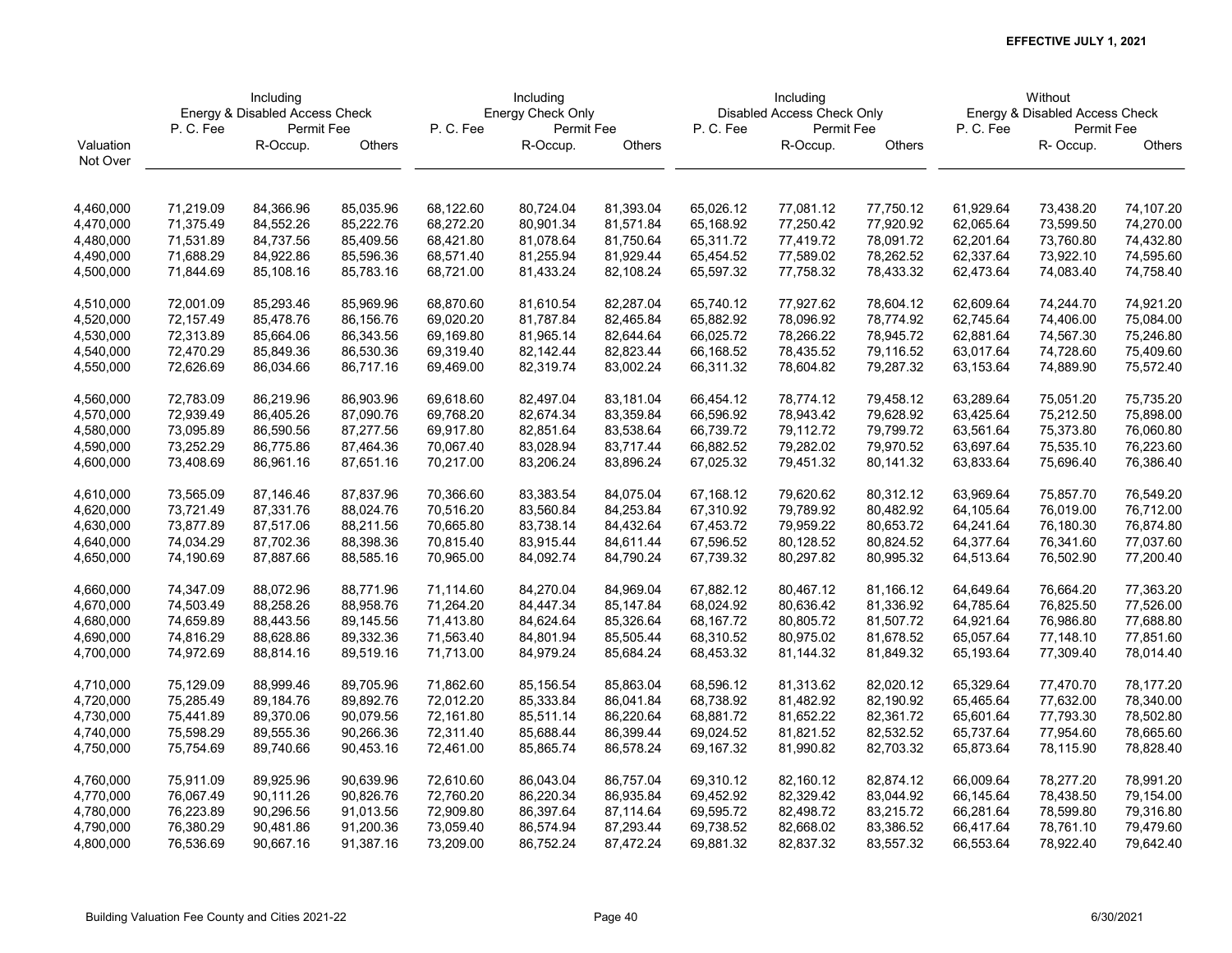|           | Including<br>Energy & Disabled Access Check |            |           |           | Including         |           |           | Including                  |           |           | Without                        |               |
|-----------|---------------------------------------------|------------|-----------|-----------|-------------------|-----------|-----------|----------------------------|-----------|-----------|--------------------------------|---------------|
|           |                                             |            |           |           | Energy Check Only |           |           | Disabled Access Check Only |           |           | Energy & Disabled Access Check |               |
|           | P.C.Fee                                     | Permit Fee |           | P.C.Fee   | Permit Fee        |           | P.C.Fee   | Permit Fee                 |           | P.C.Fee   | Permit Fee                     |               |
| Valuation |                                             | R-Occup.   | Others    |           | R-Occup.          | Others    |           | R-Occup.                   | Others    |           | R- Occup.                      | <b>Others</b> |
| Not Over  |                                             |            |           |           |                   |           |           |                            |           |           |                                |               |
|           |                                             |            |           |           |                   |           |           |                            |           |           |                                |               |
| 4,810,000 | 76,693.09                                   | 90,852.46  | 91,573.96 | 73,358.60 | 86,929.54         | 87,651.04 | 70,024.12 | 83,006.62                  | 83,728.12 | 66,689.64 | 79,083.70                      | 79,805.20     |
| 4,820,000 | 76,849.49                                   | 91,037.76  | 91,760.76 | 73,508.20 | 87,106.84         | 87,829.84 | 70,166.92 | 83,175.92                  | 83,898.92 | 66,825.64 | 79,245.00                      | 79,968.00     |
| 4,830,000 | 77,005.89                                   | 91,223.06  | 91,947.56 | 73,657.80 | 87,284.14         | 88,008.64 | 70,309.72 | 83,345.22                  | 84,069.72 | 66,961.64 | 79,406.30                      | 80,130.80     |
| 4,840,000 | 77,162.29                                   | 91,408.36  | 92,134.36 | 73,807.40 | 87,461.44         | 88,187.44 | 70,452.52 | 83,514.52                  | 84,240.52 | 67,097.64 | 79,567.60                      | 80,293.60     |
| 4,850,000 | 77,318.69                                   | 91,593.66  | 92,321.16 | 73,957.00 | 87,638.74         | 88,366.24 | 70,595.32 | 83,683.82                  | 84,411.32 | 67,233.64 | 79,728.90                      | 80,456.40     |
|           |                                             |            |           |           |                   |           |           |                            |           |           |                                |               |
| 4,860,000 | 77,475.09                                   | 91,778.96  | 92,507.96 | 74,106.60 | 87,816.04         | 88,545.04 | 70,738.12 | 83,853.12                  | 84,582.12 | 67,369.64 | 79,890.20                      | 80,619.20     |
| 4,870,000 | 77,631.49                                   | 91,964.26  | 92,694.76 | 74,256.20 | 87,993.34         | 88,723.84 | 70,880.92 | 84,022.42                  | 84,752.92 | 67,505.64 | 80,051.50                      | 80,782.00     |
| 4,880,000 | 77,787.89                                   | 92,149.56  | 92,881.56 | 74,405.80 | 88,170.64         | 88,902.64 | 71,023.72 | 84,191.72                  | 84,923.72 | 67,641.64 | 80,212.80                      | 80,944.80     |
| 4,890,000 | 77,944.29                                   | 92,334.86  | 93,068.36 | 74,555.40 | 88,347.94         | 89,081.44 | 71,166.52 | 84,361.02                  | 85,094.52 | 67,777.64 | 80,374.10                      | 81,107.60     |
| 4,900,000 | 78,100.69                                   | 92,520.16  | 93,255.16 | 74,705.00 | 88,525.24         | 89,260.24 | 71,309.32 | 84,530.32                  | 85,265.32 | 67,913.64 | 80,535.40                      | 81,270.40     |
|           |                                             |            |           |           |                   |           |           |                            |           |           |                                |               |
| 4,910,000 | 78,257.09                                   | 92,705.46  | 93,441.96 | 74,854.60 | 88,702.54         | 89,439.04 | 71,452.12 | 84,699.62                  | 85,436.12 | 68,049.64 | 80,696.70                      | 81,433.20     |
| 4,920,000 | 78,413.49                                   | 92,890.76  | 93,628.76 | 75,004.20 | 88,879.84         | 89,617.84 | 71,594.92 | 84,868.92                  | 85,606.92 | 68,185.64 | 80,858.00                      | 81,596.00     |
| 4,930,000 | 78,569.89                                   | 93,076.06  | 93,815.56 | 75,153.80 | 89,057.14         | 89,796.64 | 71,737.72 | 85,038.22                  | 85,777.72 | 68,321.64 | 81,019.30                      | 81,758.80     |
| 4,940,000 | 78,726.29                                   | 93,261.36  | 94,002.36 | 75,303.40 | 89,234.44         | 89,975.44 | 71,880.52 | 85,207.52                  | 85,948.52 | 68,457.64 | 81,180.60                      | 81,921.60     |
| 4,950,000 | 78,882.69                                   | 93,446.66  | 94,189.16 | 75,453.00 | 89,411.74         | 90,154.24 | 72,023.32 | 85,376.82                  | 86,119.32 | 68,593.64 | 81,341.90                      | 82,084.40     |
| 4,960,000 | 79,039.09                                   | 93,631.96  | 94,375.96 | 75,602.60 | 89,589.04         | 90,333.04 | 72,166.12 | 85,546.12                  | 86,290.12 | 68,729.64 | 81,503.20                      | 82,247.20     |
| 4,970,000 | 79,195.49                                   | 93,817.26  | 94,562.76 | 75,752.20 | 89,766.34         | 90,511.84 | 72,308.92 | 85,715.42                  | 86,460.92 | 68,865.64 | 81,664.50                      | 82,410.00     |
| 4,980,000 | 79,351.89                                   | 94,002.56  | 94,749.56 | 75,901.80 | 89,943.64         | 90,690.64 | 72,451.72 | 85,884.72                  | 86,631.72 | 69,001.64 | 81,825.80                      | 82,572.80     |
| 4,990,000 | 79,508.29                                   | 94,187.86  | 94,936.36 | 76,051.40 | 90,120.94         | 90,869.44 | 72,594.52 | 86,054.02                  | 86,802.52 | 69,137.64 | 81,987.10                      | 82,735.60     |
| 5,000,000 | 79,664.69                                   | 94,373.16  | 95,123.16 | 76,201.00 | 90,298.24         | 91,048.24 | 72,737.32 | 86,223.32                  | 86,973.32 | 69,273.64 | 82,148.40                      | 82,898.40     |
|           |                                             |            |           |           |                   |           |           |                            |           |           |                                |               |
| 5,010,000 | 79,821.09                                   | 94,558.46  | 95,309.96 | 76,350.60 | 90,475.54         | 91,227.04 | 72,880.12 | 86,392.62                  | 87,144.12 | 69,409.64 | 82,309.70                      | 83,061.20     |
| 5,020,000 | 79,977.49                                   | 94,743.76  | 95,496.76 | 76,500.20 | 90,652.84         | 91,405.84 | 73,022.92 | 86,561.92                  | 87,314.92 | 69,545.64 | 82,471.00                      | 83,224.00     |
| 5,030,000 | 80,133.89                                   | 94,929.06  | 95,683.56 | 76,649.80 | 90,830.14         | 91,584.64 | 73,165.72 | 86,731.22                  | 87,485.72 | 69,681.64 | 82,632.30                      | 83,386.80     |
| 5,040,000 | 80,290.29                                   | 95,114.36  | 95,870.36 | 76,799.40 | 91,007.44         | 91,763.44 | 73,308.52 | 86,900.52                  | 87,656.52 | 69,817.64 | 82,793.60                      | 83,549.60     |
| 5,050,000 | 80,446.69                                   | 95,299.66  | 96,057.16 | 76,949.00 | 91,184.74         | 91,942.24 | 73,451.32 | 87,069.82                  | 87,827.32 | 69,953.64 | 82,954.90                      | 83,712.40     |
| 5,060,000 | 80,603.09                                   | 95,484.96  | 96,243.96 | 77,098.60 | 91,362.04         | 92,121.04 | 73,594.12 | 87,239.12                  | 87,998.12 | 70,089.64 | 83,116.20                      | 83,875.20     |
| 5,070,000 | 80,759.49                                   | 95,670.26  | 96,430.76 | 77,248.20 | 91,539.34         | 92,299.84 | 73,736.92 | 87,408.42                  | 88,168.92 | 70,225.64 | 83,277.50                      | 84,038.00     |
| 5,080,000 | 80,915.89                                   | 95,855.56  | 96,617.56 | 77,397.80 | 91,716.64         | 92,478.64 | 73,879.72 | 87,577.72                  | 88,339.72 | 70,361.64 | 83,438.80                      | 84,200.80     |
| 5,090,000 | 81,072.29                                   | 96,040.86  | 96,804.36 | 77,547.40 | 91,893.94         | 92,657.44 | 74,022.52 | 87,747.02                  | 88,510.52 | 70,497.64 | 83,600.10                      | 84,363.60     |
| 5,100,000 | 81,228.69                                   | 96,226.16  | 96,991.16 | 77,697.00 | 92,071.24         | 92,836.24 | 74,165.32 | 87,916.32                  | 88,681.32 | 70,633.64 | 83,761.40                      | 84,526.40     |
|           |                                             |            |           |           |                   |           |           |                            |           |           |                                |               |
| 5,110,000 | 81,385.09                                   | 96,411.46  | 97,177.96 | 77,846.60 | 92,248.54         | 93,015.04 | 74,308.12 | 88,085.62                  | 88,852.12 | 70,769.64 | 83,922.70                      | 84,689.20     |
| 5,120,000 | 81,541.49                                   | 96,596.76  | 97,364.76 | 77,996.20 | 92,425.84         | 93,193.84 | 74,450.92 | 88,254.92                  | 89,022.92 | 70,905.64 | 84,084.00                      | 84,852.00     |
| 5,130,000 | 81,697.89                                   | 96,782.06  | 97,551.56 | 78,145.80 | 92,603.14         | 93,372.64 | 74,593.72 | 88,424.22                  | 89,193.72 | 71,041.64 | 84,245.30                      | 85,014.80     |
| 5,140,000 | 81,854.29                                   | 96,967.36  | 97,738.36 | 78,295.40 | 92,780.44         | 93,551.44 | 74,736.52 | 88,593.52                  | 89,364.52 | 71,177.64 | 84,406.60                      | 85,177.60     |
| 5,150,000 | 82,010.69                                   | 97,152.66  | 97,925.16 | 78,445.00 | 92,957.74         | 93,730.24 | 74,879.32 | 88,762.82                  | 89,535.32 | 71,313.64 | 84,567.90                      | 85,340.40     |
|           |                                             |            |           |           |                   |           |           |                            |           |           |                                |               |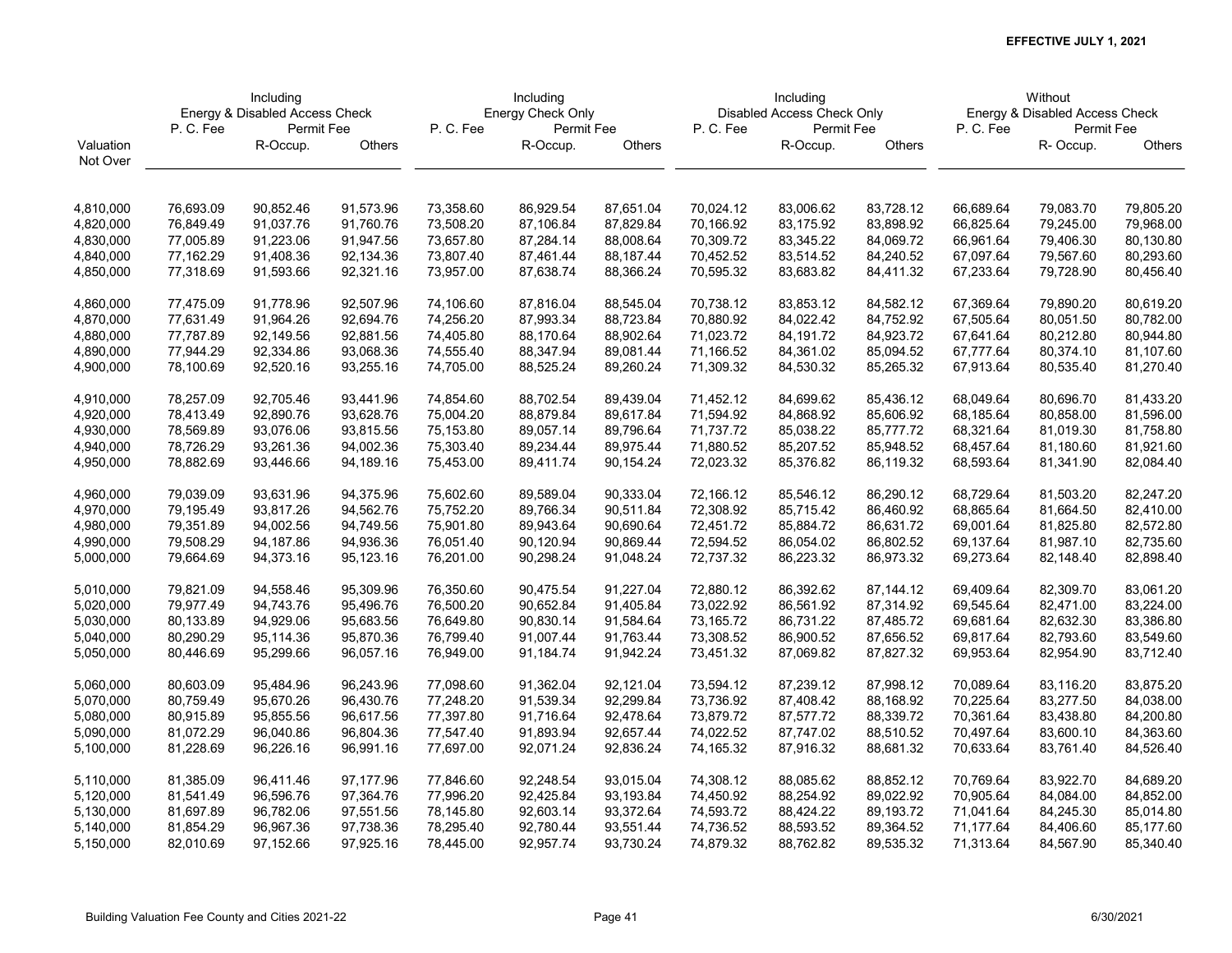|           | Including<br>Energy & Disabled Access Check |            |            |           | Including         |           |           | Including                  |           |           | Without                        |               |
|-----------|---------------------------------------------|------------|------------|-----------|-------------------|-----------|-----------|----------------------------|-----------|-----------|--------------------------------|---------------|
|           |                                             |            |            |           | Energy Check Only |           |           | Disabled Access Check Only |           |           | Energy & Disabled Access Check |               |
|           | P. C. Fee                                   | Permit Fee |            | P.C.Fee   | Permit Fee        |           | P.C.Fee   | Permit Fee                 |           | P.C.Fee   | Permit Fee                     |               |
| Valuation |                                             | R-Occup.   | Others     |           | R-Occup.          | Others    |           | R-Occup.                   | Others    |           | R- Occup.                      | <b>Others</b> |
| Not Over  |                                             |            |            |           |                   |           |           |                            |           |           |                                |               |
|           |                                             |            |            |           |                   |           |           |                            |           |           |                                |               |
| 5,160,000 | 82,167.09                                   | 97,337.96  | 98,111.96  | 78,594.60 | 93,135.04         | 93,909.04 | 75,022.12 | 88,932.12                  | 89,706.12 | 71,449.64 | 84,729.20                      | 85,503.20     |
| 5,170,000 | 82,323.49                                   | 97,523.26  | 98,298.76  | 78,744.20 | 93,312.34         | 94,087.84 | 75,164.92 | 89,101.42                  | 89,876.92 | 71,585.64 | 84,890.50                      | 85,666.00     |
| 5,180,000 | 82,479.89                                   | 97,708.56  | 98,485.56  | 78,893.80 | 93,489.64         | 94,266.64 | 75,307.72 | 89,270.72                  | 90,047.72 | 71,721.64 | 85,051.80                      | 85,828.80     |
| 5,190,000 | 82,636.29                                   | 97,893.86  | 98,672.36  | 79,043.40 | 93,666.94         | 94,445.44 | 75,450.52 | 89,440.02                  | 90,218.52 | 71,857.64 | 85,213.10                      | 85,991.60     |
| 5,200,000 | 82,792.69                                   | 98,079.16  | 98,859.16  | 79,193.00 | 93,844.24         | 94,624.24 | 75,593.32 | 89,609.32                  | 90,389.32 | 71,993.64 | 85,374.40                      | 86,154.40     |
|           |                                             |            |            |           |                   |           |           |                            |           |           |                                |               |
| 5,210,000 | 82,949.09                                   | 98,264.46  | 99,045.96  | 79,342.60 | 94,021.54         | 94,803.04 | 75,736.12 | 89,778.62                  | 90,560.12 | 72,129.64 | 85,535.70                      | 86,317.20     |
| 5,220,000 | 83,105.49                                   | 98,449.76  | 99,232.76  | 79,492.20 | 94,198.84         | 94,981.84 | 75,878.92 | 89,947.92                  | 90,730.92 | 72,265.64 | 85,697.00                      | 86,480.00     |
| 5,230,000 | 83,261.89                                   | 98,635.06  | 99,419.56  | 79,641.80 | 94,376.14         | 95,160.64 | 76,021.72 | 90,117.22                  | 90,901.72 | 72,401.64 | 85,858.30                      | 86,642.80     |
| 5,240,000 | 83,418.29                                   | 98,820.36  | 99,606.36  | 79,791.40 | 94,553.44         | 95,339.44 | 76,164.52 | 90,286.52                  | 91,072.52 | 72,537.64 | 86,019.60                      | 86,805.60     |
| 5,250,000 | 83,574.69                                   | 99,005.66  | 99,793.16  | 79,941.00 | 94,730.74         | 95,518.24 | 76,307.32 | 90,455.82                  | 91,243.32 | 72,673.64 | 86,180.90                      | 86,968.40     |
|           |                                             |            |            |           |                   |           |           |                            |           |           |                                |               |
| 5,260,000 | 83,731.09                                   | 99,190.96  | 99,979.96  | 80,090.60 | 94,908.04         | 95,697.04 | 76,450.12 | 90,625.12                  | 91,414.12 | 72,809.64 | 86,342.20                      | 87,131.20     |
| 5,270,000 | 83,887.49                                   | 99,376.26  | 100,166.76 | 80,240.20 | 95,085.34         | 95,875.84 | 76,592.92 | 90,794.42                  | 91,584.92 | 72,945.64 | 86,503.50                      | 87,294.00     |
| 5,280,000 | 84,043.89                                   | 99,561.56  | 100,353.56 | 80,389.80 | 95,262.64         | 96,054.64 | 76,735.72 | 90,963.72                  | 91,755.72 | 73,081.64 | 86,664.80                      | 87,456.80     |
| 5,290,000 | 84,200.29                                   | 99,746.86  | 100,540.36 | 80,539.40 | 95,439.94         | 96,233.44 | 76,878.52 | 91,133.02                  | 91,926.52 | 73,217.64 | 86,826.10                      | 87,619.60     |
| 5,300,000 | 84,356.69                                   | 99,932.16  | 100,727.16 | 80,689.00 | 95,617.24         | 96,412.24 | 77,021.32 | 91,302.32                  | 92,097.32 | 73,353.64 | 86,987.40                      | 87,782.40     |
| 5,310,000 | 84,513.09                                   | 100,117.46 | 100,913.96 | 80,838.60 | 95,794.54         | 96,591.04 | 77,164.12 | 91,471.62                  | 92,268.12 | 73,489.64 | 87,148.70                      | 87,945.20     |
| 5,320,000 | 84,669.49                                   | 100,302.76 | 101,100.76 | 80,988.20 | 95,971.84         | 96,769.84 | 77,306.92 | 91,640.92                  | 92,438.92 | 73,625.64 | 87,310.00                      | 88,108.00     |
| 5,330,000 | 84,825.89                                   | 100,488.06 | 101,287.56 | 81,137.80 | 96,149.14         | 96,948.64 | 77,449.72 | 91,810.22                  | 92,609.72 | 73,761.64 | 87,471.30                      | 88,270.80     |
| 5,340,000 | 84,982.29                                   | 100,673.36 | 101,474.36 | 81,287.40 | 96,326.44         | 97,127.44 | 77,592.52 | 91,979.52                  | 92,780.52 | 73,897.64 | 87,632.60                      | 88,433.60     |
| 5,350,000 | 85,138.69                                   | 100,858.66 | 101,661.16 | 81,437.00 | 96,503.74         | 97,306.24 | 77,735.32 | 92,148.82                  | 92,951.32 | 74,033.64 | 87,793.90                      | 88,596.40     |
|           |                                             |            |            |           |                   |           |           |                            |           |           |                                |               |
| 5,360,000 | 85,295.09                                   | 101,043.96 | 101,847.96 | 81,586.60 | 96,681.04         | 97,485.04 | 77,878.12 | 92,318.12                  | 93,122.12 | 74,169.64 | 87,955.20                      | 88,759.20     |
| 5,370,000 | 85,451.49                                   | 101,229.26 | 102,034.76 | 81,736.20 | 96,858.34         | 97,663.84 | 78,020.92 | 92,487.42                  | 93,292.92 | 74,305.64 | 88,116.50                      | 88,922.00     |
| 5,380,000 | 85,607.89                                   | 101,414.56 | 102,221.56 | 81,885.80 | 97,035.64         | 97,842.64 | 78,163.72 | 92,656.72                  | 93,463.72 | 74,441.64 | 88,277.80                      | 89,084.80     |
| 5,390,000 | 85,764.29                                   | 101,599.86 | 102,408.36 | 82,035.40 | 97,212.94         | 98,021.44 | 78,306.52 | 92,826.02                  | 93,634.52 | 74,577.64 | 88,439.10                      | 89,247.60     |
| 5,400,000 | 85,920.69                                   | 101,785.16 | 102,595.16 | 82,185.00 | 97,390.24         | 98,200.24 | 78,449.32 | 92,995.32                  | 93,805.32 | 74,713.64 | 88,600.40                      | 89,410.40     |
| 5,410,000 | 86,077.09                                   | 101,970.46 | 102,781.96 | 82,334.60 | 97,567.54         | 98,379.04 | 78,592.12 | 93,164.62                  | 93,976.12 | 74,849.64 | 88,761.70                      | 89,573.20     |
| 5,420,000 | 86,233.49                                   | 102,155.76 | 102,968.76 | 82,484.20 | 97,744.84         | 98,557.84 | 78,734.92 | 93,333.92                  | 94,146.92 | 74,985.64 | 88,923.00                      | 89,736.00     |
| 5,430,000 | 86,389.89                                   | 102,341.06 | 103,155.56 | 82,633.80 | 97,922.14         | 98,736.64 | 78,877.72 | 93,503.22                  | 94,317.72 | 75,121.64 | 89,084.30                      | 89,898.80     |
| 5,440,000 | 86,546.29                                   | 102,526.36 | 103,342.36 | 82,783.40 | 98,099.44         | 98,915.44 | 79,020.52 | 93,672.52                  | 94,488.52 | 75,257.64 | 89,245.60                      | 90,061.60     |
| 5,450,000 | 86,702.69                                   | 102,711.66 | 103,529.16 | 82,933.00 | 98,276.74         | 99,094.24 | 79,163.32 | 93,841.82                  | 94,659.32 | 75,393.64 | 89,406.90                      | 90,224.40     |
|           |                                             |            |            |           |                   |           |           |                            |           |           |                                |               |
| 5,460,000 | 86,859.09                                   | 102,896.96 | 103,715.96 | 83,082.60 | 98,454.04         | 99,273.04 | 79,306.12 | 94,011.12                  | 94,830.12 | 75,529.64 | 89,568.20                      | 90,387.20     |
| 5,470,000 | 87,015.49                                   | 103,082.26 | 103,902.76 | 83,232.20 | 98,631.34         | 99,451.84 | 79,448.92 | 94,180.42                  | 95,000.92 | 75,665.64 | 89,729.50                      | 90,550.00     |
| 5,480,000 | 87,171.89                                   | 103,267.56 | 104,089.56 | 83,381.80 | 98,808.64         | 99,630.64 | 79,591.72 | 94,349.72                  | 95,171.72 | 75,801.64 | 89,890.80                      | 90,712.80     |
| 5,490,000 | 87,328.29                                   | 103,452.86 | 104,276.36 | 83,531.40 | 98,985.94         | 99,809.44 | 79,734.52 | 94,519.02                  | 95,342.52 | 75,937.64 | 90,052.10                      | 90,875.60     |
| 5,500,000 | 87,484.69                                   | 103,638.16 | 104,463.16 | 83,681.00 | 99,163.24         | 99,988.24 | 79,877.32 | 94,688.32                  | 95,513.32 | 76,073.64 | 90,213.40                      | 91,038.40     |
|           |                                             |            |            |           |                   |           |           |                            |           |           |                                |               |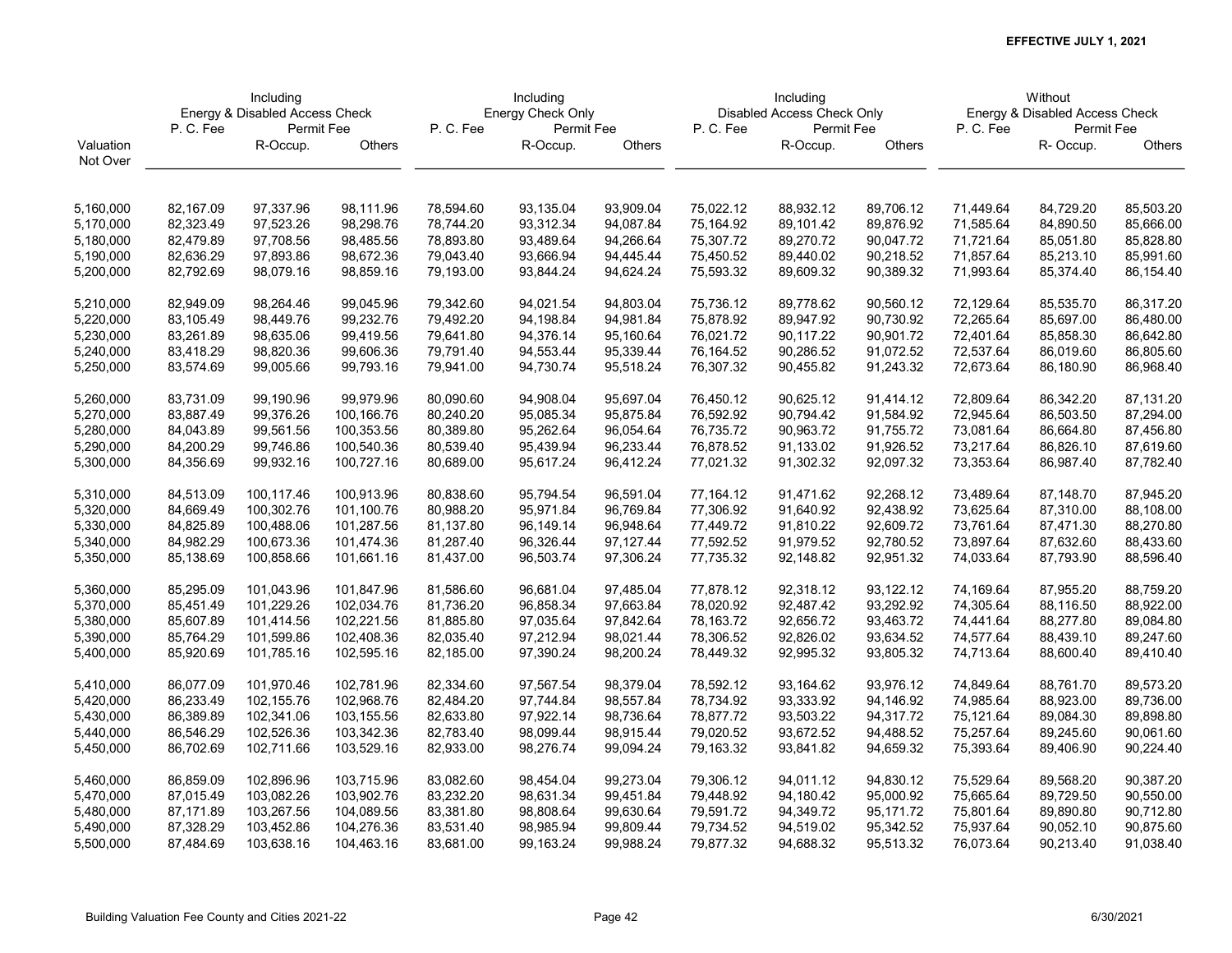|           | Including<br>Energy & Disabled Access Check |            |            |           | Including         |            |           | Including                  |            |           | Without                        |               |
|-----------|---------------------------------------------|------------|------------|-----------|-------------------|------------|-----------|----------------------------|------------|-----------|--------------------------------|---------------|
|           |                                             |            |            |           | Energy Check Only |            |           | Disabled Access Check Only |            |           | Energy & Disabled Access Check |               |
|           | P.C.Fee                                     | Permit Fee |            | P.C.Fee   | Permit Fee        |            | P.C.Fee   | Permit Fee                 |            | P.C.Fee   | Permit Fee                     |               |
| Valuation |                                             | R-Occup.   | Others     |           | R-Occup.          | Others     |           | R-Occup.                   | Others     |           | R- Occup.                      | <b>Others</b> |
| Not Over  |                                             |            |            |           |                   |            |           |                            |            |           |                                |               |
|           |                                             |            |            |           |                   |            |           |                            |            |           |                                |               |
| 5,510,000 | 87,641.09                                   | 103,823.46 | 104,649.96 | 83,830.60 | 99,340.54         | 100,167.04 | 80,020.12 | 94,857.62                  | 95,684.12  | 76,209.64 | 90,374.70                      | 91,201.20     |
| 5,520,000 | 87,797.49                                   | 104,008.76 | 104,836.76 | 83,980.20 | 99,517.84         | 100,345.84 | 80,162.92 | 95,026.92                  | 95,854.92  | 76,345.64 | 90,536.00                      | 91,364.00     |
| 5,530,000 | 87,953.89                                   | 104,194.06 | 105,023.56 | 84,129.80 | 99,695.14         | 100,524.64 | 80,305.72 | 95,196.22                  | 96,025.72  | 76,481.64 | 90,697.30                      | 91,526.80     |
| 5,540,000 | 88,110.29                                   | 104,379.36 | 105,210.36 | 84,279.40 | 99,872.44         | 100,703.44 | 80,448.52 | 95,365.52                  | 96,196.52  | 76,617.64 | 90,858.60                      | 91,689.60     |
| 5,550,000 | 88,266.69                                   | 104,564.66 | 105,397.16 | 84,429.00 | 100,049.74        | 100,882.24 | 80,591.32 | 95,534.82                  | 96,367.32  | 76,753.64 | 91,019.90                      | 91,852.40     |
| 5,560,000 | 88,423.09                                   | 104,749.96 | 105,583.96 | 84,578.60 | 100,227.04        | 101,061.04 | 80,734.12 | 95,704.12                  | 96,538.12  | 76,889.64 | 91,181.20                      | 92,015.20     |
| 5,570,000 | 88,579.49                                   | 104,935.26 | 105,770.76 | 84,728.20 | 100,404.34        | 101,239.84 | 80,876.92 | 95,873.42                  | 96,708.92  | 77,025.64 | 91,342.50                      | 92,178.00     |
| 5,580,000 | 88,735.89                                   | 105,120.56 | 105,957.56 | 84,877.80 | 100,581.64        | 101,418.64 | 81,019.72 | 96,042.72                  | 96,879.72  | 77,161.64 | 91,503.80                      | 92,340.80     |
| 5,590,000 | 88,892.29                                   | 105,305.86 | 106,144.36 | 85,027.40 | 100,758.94        | 101,597.44 | 81,162.52 | 96,212.02                  | 97,050.52  | 77,297.64 | 91,665.10                      | 92,503.60     |
| 5,600,000 | 89,048.69                                   | 105,491.16 | 106,331.16 | 85,177.00 | 100,936.24        | 101,776.24 | 81,305.32 | 96,381.32                  | 97,221.32  | 77,433.64 | 91,826.40                      | 92,666.40     |
|           |                                             |            |            |           |                   |            |           |                            |            |           |                                |               |
| 5,610,000 | 89,205.09                                   | 105,676.46 | 106,517.96 | 85,326.60 | 101,113.54        | 101,955.04 | 81,448.12 | 96,550.62                  | 97,392.12  | 77,569.64 | 91,987.70                      | 92,829.20     |
| 5,620,000 | 89,361.49                                   | 105,861.76 | 106,704.76 | 85,476.20 | 101,290.84        | 102,133.84 | 81,590.92 | 96,719.92                  | 97,562.92  | 77,705.64 | 92,149.00                      | 92,992.00     |
| 5,630,000 | 89,517.89                                   | 106,047.06 | 106,891.56 | 85,625.80 | 101,468.14        | 102,312.64 | 81,733.72 | 96,889.22                  | 97,733.72  | 77,841.64 | 92,310.30                      | 93,154.80     |
| 5,640,000 | 89,674.29                                   | 106,232.36 | 107,078.36 | 85,775.40 | 101,645.44        | 102,491.44 | 81,876.52 | 97,058.52                  | 97,904.52  | 77,977.64 | 92,471.60                      | 93,317.60     |
| 5,650,000 | 89,830.69                                   | 106,417.66 | 107,265.16 | 85,925.00 | 101,822.74        | 102,670.24 | 82,019.32 | 97,227.82                  | 98,075.32  | 78,113.64 | 92,632.90                      | 93,480.40     |
|           |                                             |            |            |           |                   |            |           |                            |            |           |                                |               |
| 5,660,000 | 89,987.09                                   | 106,602.96 | 107,451.96 | 86,074.60 | 102,000.04        | 102,849.04 | 82,162.12 | 97,397.12                  | 98,246.12  | 78,249.64 | 92,794.20                      | 93,643.20     |
| 5,670,000 | 90,143.49                                   | 106,788.26 | 107,638.76 | 86,224.20 | 102,177.34        | 103,027.84 | 82,304.92 | 97,566.42                  | 98,416.92  | 78,385.64 | 92,955.50                      | 93,806.00     |
| 5,680,000 | 90,299.89                                   | 106,973.56 | 107,825.56 | 86,373.80 | 102,354.64        | 103,206.64 | 82,447.72 | 97,735.72                  | 98,587.72  | 78,521.64 | 93,116.80                      | 93,968.80     |
| 5,690,000 | 90,456.29                                   | 107,158.86 | 108,012.36 | 86,523.40 | 102,531.94        | 103,385.44 | 82,590.52 | 97,905.02                  | 98,758.52  | 78,657.64 | 93,278.10                      | 94,131.60     |
| 5,700,000 | 90,612.69                                   | 107,344.16 | 108,199.16 | 86,673.00 | 102,709.24        | 103,564.24 | 82,733.32 | 98,074.32                  | 98,929.32  | 78,793.64 | 93,439.40                      | 94,294.40     |
|           |                                             |            |            |           |                   |            |           |                            |            |           |                                |               |
| 5,710,000 | 90,769.09                                   | 107,529.46 | 108,385.96 | 86,822.60 | 102,886.54        | 103,743.04 | 82,876.12 | 98,243.62                  | 99,100.12  | 78,929.64 | 93,600.70                      | 94,457.20     |
| 5,720,000 | 90,925.49                                   | 107,714.76 | 108,572.76 | 86,972.20 | 103,063.84        | 103,921.84 | 83,018.92 | 98,412.92                  | 99,270.92  | 79,065.64 | 93,762.00                      | 94,620.00     |
| 5,730,000 | 91,081.89                                   | 107,900.06 | 108,759.56 | 87,121.80 | 103,241.14        | 104,100.64 | 83,161.72 | 98,582.22                  | 99,441.72  | 79,201.64 | 93,923.30                      | 94,782.80     |
| 5,740,000 | 91,238.29                                   | 108,085.36 | 108,946.36 | 87,271.40 | 103,418.44        | 104,279.44 | 83,304.52 | 98,751.52                  | 99,612.52  | 79,337.64 | 94,084.60                      | 94,945.60     |
| 5,750,000 | 91,394.69                                   | 108,270.66 | 109,133.16 | 87,421.00 | 103,595.74        | 104,458.24 | 83,447.32 | 98,920.82                  | 99,783.32  | 79,473.64 | 94,245.90                      | 95,108.40     |
| 5,760,000 | 91,551.09                                   | 108,455.96 | 109,319.96 | 87,570.60 | 103,773.04        | 104,637.04 | 83,590.12 | 99,090.12                  | 99,954.12  | 79,609.64 | 94,407.20                      | 95,271.20     |
| 5,770,000 | 91,707.49                                   | 108,641.26 | 109,506.76 | 87,720.20 | 103,950.34        | 104,815.84 | 83,732.92 | 99,259.42                  | 100,124.92 | 79,745.64 | 94,568.50                      | 95,434.00     |
| 5,780,000 | 91,863.89                                   | 108,826.56 | 109,693.56 | 87,869.80 | 104,127.64        | 104,994.64 | 83,875.72 | 99,428.72                  | 100,295.72 | 79,881.64 | 94,729.80                      | 95,596.80     |
| 5,790,000 | 92,020.29                                   | 109,011.86 | 109,880.36 | 88,019.40 | 104,304.94        | 105,173.44 | 84,018.52 | 99,598.02                  | 100,466.52 | 80,017.64 | 94,891.10                      | 95,759.60     |
| 5,800,000 | 92,176.69                                   | 109,197.16 | 110,067.16 | 88,169.00 | 104,482.24        | 105,352.24 | 84,161.32 | 99,767.32                  | 100,637.32 | 80,153.64 | 95,052.40                      | 95,922.40     |
|           |                                             |            |            |           |                   |            |           |                            |            |           |                                |               |
| 5,810,000 | 92,333.09                                   | 109,382.46 | 110,253.96 | 88,318.60 | 104,659.54        | 105,531.04 | 84,304.12 | 99,936.62                  | 100,808.12 | 80,289.64 | 95,213.70                      | 96,085.20     |
| 5,820,000 | 92,489.49                                   | 109,567.76 | 110,440.76 | 88,468.20 | 104,836.84        | 105,709.84 | 84,446.92 | 100,105.92                 | 100,978.92 | 80,425.64 | 95,375.00                      | 96,248.00     |
| 5,830,000 | 92,645.89                                   | 109,753.06 | 110,627.56 | 88,617.80 | 105,014.14        | 105,888.64 | 84,589.72 | 100,275.22                 | 101,149.72 | 80,561.64 | 95,536.30                      | 96,410.80     |
| 5,840,000 | 92,802.29                                   | 109,938.36 | 110,814.36 | 88,767.40 | 105,191.44        | 106,067.44 | 84,732.52 | 100,444.52                 | 101,320.52 | 80,697.64 | 95,697.60                      | 96,573.60     |
| 5,850,000 | 92,958.69                                   | 110,123.66 | 111,001.16 | 88,917.00 | 105,368.74        | 106,246.24 | 84,875.32 | 100,613.82                 | 101,491.32 | 80,833.64 | 95,858.90                      | 96,736.40     |
|           |                                             |            |            |           |                   |            |           |                            |            |           |                                |               |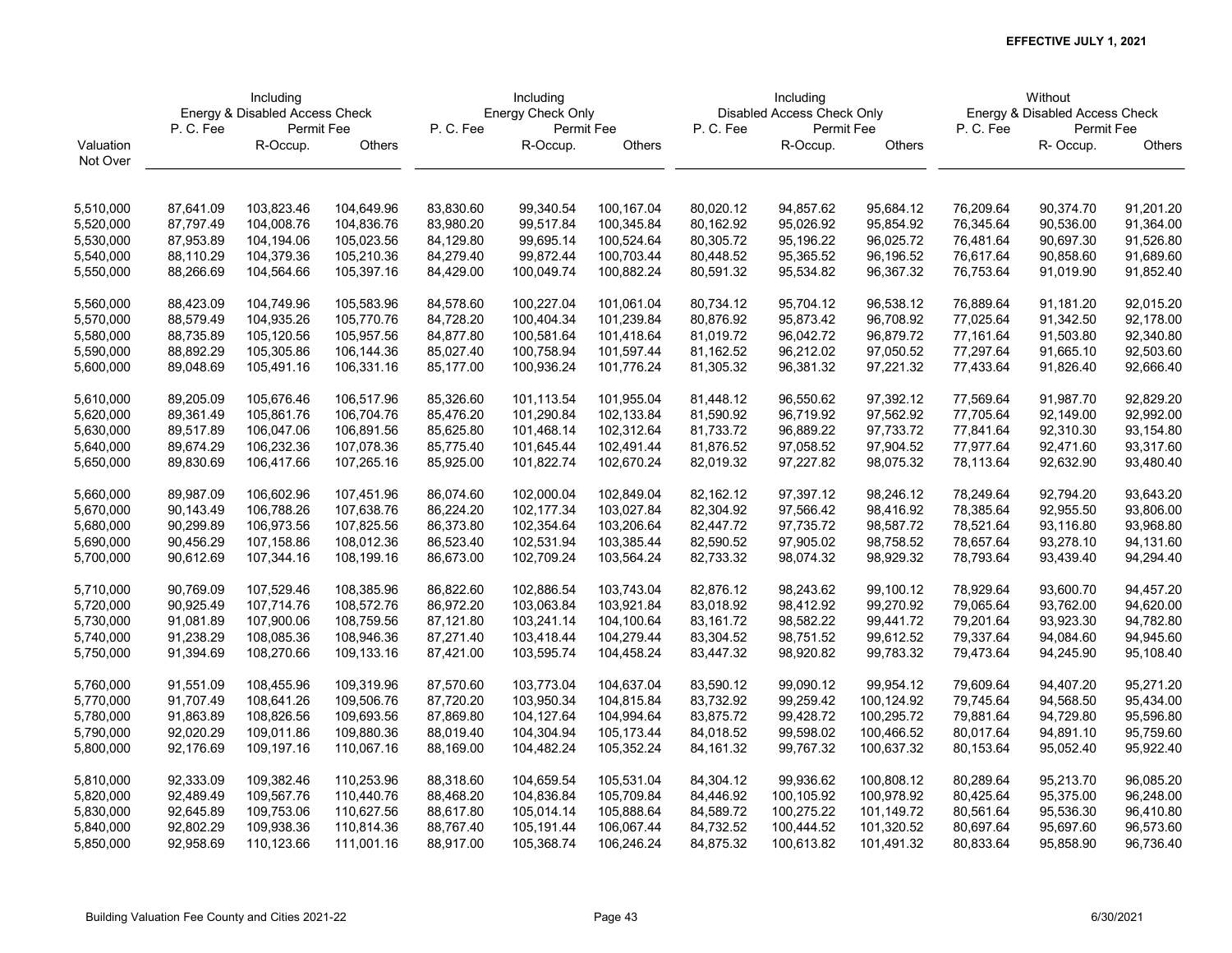|           | Including<br>Energy & Disabled Access Check |            |            |           | Including         |            |           | Including                  |            |           | Without                        |               |
|-----------|---------------------------------------------|------------|------------|-----------|-------------------|------------|-----------|----------------------------|------------|-----------|--------------------------------|---------------|
|           |                                             |            |            |           | Energy Check Only |            |           | Disabled Access Check Only |            |           | Energy & Disabled Access Check |               |
|           | P.C.Fee                                     | Permit Fee |            | P.C.Fee   | Permit Fee        |            | P. C. Fee | Permit Fee                 |            | P.C.Fee   | Permit Fee                     |               |
| Valuation |                                             | R-Occup.   | Others     |           | R-Occup.          | Others     |           | R-Occup.                   | Others     |           | R-Occup.                       | <b>Others</b> |
| Not Over  |                                             |            |            |           |                   |            |           |                            |            |           |                                |               |
|           |                                             |            |            |           |                   |            |           |                            |            |           |                                |               |
| 5,860,000 | 93,115.09                                   | 110,308.96 | 111,187.96 | 89,066.60 | 105,546.04        | 106,425.04 | 85,018.12 | 100,783.12                 | 101,662.12 | 80,969.64 | 96,020.20                      | 96,899.20     |
| 5,870,000 | 93,271.49                                   | 110,494.26 | 111,374.76 | 89,216.20 | 105,723.34        | 106,603.84 | 85,160.92 | 100,952.42                 | 101,832.92 | 81,105.64 | 96,181.50                      | 97,062.00     |
| 5,880,000 | 93,427.89                                   | 110,679.56 | 111,561.56 | 89,365.80 | 105,900.64        | 106,782.64 | 85,303.72 | 101,121.72                 | 102,003.72 | 81,241.64 | 96,342.80                      | 97,224.80     |
| 5,890,000 | 93,584.29                                   | 110,864.86 | 111,748.36 | 89,515.40 | 106,077.94        | 106,961.44 | 85,446.52 | 101,291.02                 | 102,174.52 | 81,377.64 | 96,504.10                      | 97,387.60     |
| 5,900,000 | 93,740.69                                   | 111,050.16 | 111,935.16 | 89,665.00 | 106,255.24        | 107,140.24 | 85,589.32 | 101,460.32                 | 102,345.32 | 81,513.64 | 96,665.40                      | 97,550.40     |
|           |                                             |            |            |           |                   |            |           |                            |            |           |                                |               |
| 5,910,000 | 93,897.09                                   | 111,235.46 | 112,121.96 | 89,814.60 | 106,432.54        | 107,319.04 | 85,732.12 | 101,629.62                 | 102,516.12 | 81,649.64 | 96,826.70                      | 97,713.20     |
| 5,920,000 | 94,053.49                                   | 111,420.76 | 112,308.76 | 89,964.20 | 106,609.84        | 107,497.84 | 85,874.92 | 101,798.92                 | 102,686.92 | 81,785.64 | 96,988.00                      | 97,876.00     |
| 5,930,000 | 94,209.89                                   | 111,606.06 | 112,495.56 | 90,113.80 | 106,787.14        | 107,676.64 | 86,017.72 | 101,968.22                 | 102,857.72 | 81,921.64 | 97,149.30                      | 98,038.80     |
| 5,940,000 | 94,366.29                                   | 111,791.36 | 112,682.36 | 90,263.40 | 106,964.44        | 107,855.44 | 86,160.52 | 102,137.52                 | 103,028.52 | 82,057.64 | 97,310.60                      | 98,201.60     |
| 5,950,000 | 94,522.69                                   | 111,976.66 | 112,869.16 | 90,413.00 | 107,141.74        | 108,034.24 | 86,303.32 | 102,306.82                 | 103,199.32 | 82,193.64 | 97,471.90                      | 98,364.40     |
|           |                                             |            |            |           |                   |            |           |                            |            |           |                                |               |
| 5,960,000 | 94,679.09                                   | 112,161.96 | 113,055.96 | 90,562.60 | 107,319.04        | 108,213.04 | 86,446.12 | 102,476.12                 | 103,370.12 | 82,329.64 | 97,633.20                      | 98,527.20     |
| 5,970,000 | 94,835.49                                   | 112,347.26 | 113,242.76 | 90,712.20 | 107,496.34        | 108,391.84 | 86,588.92 | 102,645.42                 | 103,540.92 | 82,465.64 | 97,794.50                      | 98,690.00     |
| 5,980,000 | 94,991.89                                   | 112,532.56 | 113,429.56 | 90,861.80 | 107,673.64        | 108,570.64 | 86,731.72 | 102,814.72                 | 103,711.72 | 82,601.64 | 97,955.80                      | 98,852.80     |
| 5,990,000 | 95,148.29                                   | 112,717.86 | 113,616.36 | 91,011.40 | 107,850.94        | 108,749.44 | 86,874.52 | 102,984.02                 | 103,882.52 | 82,737.64 | 98,117.10                      | 99,015.60     |
| 6,000,000 | 95,304.69                                   | 112,903.16 | 113,803.16 | 91,161.00 | 108,028.24        | 108,928.24 | 87,017.32 | 103,153.32                 | 104,053.32 | 82,873.64 | 98,278.40                      | 99,178.40     |
| 6,010,000 | 95,461.09                                   | 113,088.46 | 113,989.96 | 91,310.60 | 108,205.54        | 109,107.04 | 87,160.12 | 103,322.62                 | 104,224.12 | 83,009.64 | 98,439.70                      | 99,341.20     |
| 6,020,000 | 95,617.49                                   | 113,273.76 | 114,176.76 | 91,460.20 | 108,382.84        | 109,285.84 | 87,302.92 | 103,491.92                 | 104,394.92 | 83,145.64 | 98,601.00                      | 99,504.00     |
| 6,030,000 | 95,773.89                                   | 113,459.06 | 114,363.56 | 91,609.80 | 108,560.14        | 109,464.64 | 87,445.72 | 103,661.22                 | 104,565.72 | 83,281.64 | 98,762.30                      | 99,666.80     |
| 6,040,000 | 95,930.29                                   | 113,644.36 | 114,550.36 | 91,759.40 | 108,737.44        | 109,643.44 | 87,588.52 | 103,830.52                 | 104,736.52 | 83,417.64 | 98,923.60                      | 99,829.60     |
| 6,050,000 | 96,086.69                                   | 113,829.66 | 114,737.16 | 91,909.00 | 108,914.74        | 109,822.24 | 87,731.32 | 103,999.82                 | 104,907.32 | 83,553.64 | 99,084.90                      | 99,992.40     |
|           |                                             |            |            |           |                   |            |           |                            |            |           |                                |               |
| 6,060,000 | 96,243.09                                   | 114,014.96 | 114,923.96 | 92,058.60 | 109,092.04        | 110,001.04 | 87,874.12 | 104,169.12                 | 105,078.12 | 83,689.64 | 99,246.20                      | 100,155.20    |
| 6,070,000 | 96,399.49                                   | 114,200.26 | 115,110.76 | 92,208.20 | 109,269.34        | 110,179.84 | 88,016.92 | 104,338.42                 | 105,248.92 | 83,825.64 | 99,407.50                      | 100,318.00    |
| 6,080,000 | 96,555.89                                   | 114,385.56 | 115,297.56 | 92,357.80 | 109,446.64        | 110,358.64 | 88,159.72 | 104,507.72                 | 105,419.72 | 83,961.64 | 99,568.80                      | 100,480.80    |
| 6,090,000 | 96,712.29                                   | 114,570.86 | 115,484.36 | 92,507.40 | 109,623.94        | 110,537.44 | 88,302.52 | 104,677.02                 | 105,590.52 | 84,097.64 | 99,730.10                      | 100,643.60    |
| 6,100,000 | 96,868.69                                   | 114,756.16 | 115,671.16 | 92,657.00 | 109,801.24        | 110,716.24 | 88,445.32 | 104,846.32                 | 105,761.32 | 84,233.64 | 99,891.40                      | 100,806.40    |
| 6,110,000 | 97,025.09                                   | 114,941.46 | 115,857.96 | 92,806.60 | 109,978.54        | 110,895.04 | 88,588.12 | 105,015.62                 | 105,932.12 | 84,369.64 | 100,052.70                     | 100,969.20    |
| 6,120,000 | 97,181.49                                   | 115,126.76 | 116,044.76 | 92,956.20 | 110,155.84        | 111,073.84 | 88,730.92 | 105,184.92                 | 106,102.92 | 84,505.64 | 100,214.00                     | 101,132.00    |
| 6,130,000 | 97,337.89                                   | 115,312.06 | 116,231.56 | 93,105.80 | 110,333.14        | 111,252.64 | 88,873.72 | 105,354.22                 | 106,273.72 | 84,641.64 | 100,375.30                     | 101,294.80    |
| 6,140,000 | 97,494.29                                   | 115,497.36 | 116,418.36 | 93,255.40 | 110,510.44        | 111,431.44 | 89,016.52 | 105,523.52                 | 106,444.52 | 84,777.64 | 100,536.60                     | 101,457.60    |
| 6,150,000 | 97,650.69                                   | 115,682.66 | 116,605.16 | 93,405.00 | 110,687.74        | 111,610.24 | 89,159.32 | 105,692.82                 | 106,615.32 | 84,913.64 | 100,697.90                     | 101,620.40    |
|           |                                             |            |            |           |                   |            |           |                            |            |           |                                |               |
| 6,160,000 | 97,807.09                                   | 115,867.96 | 116,791.96 | 93,554.60 | 110,865.04        | 111,789.04 | 89,302.12 | 105,862.12                 | 106,786.12 | 85,049.64 | 100,859.20                     | 101,783.20    |
| 6,170,000 | 97,963.49                                   | 116,053.26 | 116,978.76 | 93,704.20 | 111,042.34        | 111,967.84 | 89,444.92 | 106,031.42                 | 106,956.92 | 85,185.64 | 101,020.50                     | 101,946.00    |
| 6,180,000 | 98,119.89                                   | 116,238.56 | 117,165.56 | 93,853.80 | 111,219.64        | 112,146.64 | 89,587.72 | 106,200.72                 | 107,127.72 | 85,321.64 | 101,181.80                     | 102,108.80    |
| 6,190,000 | 98,276.29                                   | 116,423.86 | 117,352.36 | 94,003.40 | 111,396.94        | 112,325.44 | 89,730.52 | 106,370.02                 | 107,298.52 | 85,457.64 | 101,343.10                     | 102,271.60    |
| 6,200,000 | 98,432.69                                   | 116,609.16 | 117,539.16 | 94,153.00 | 111,574.24        | 112,504.24 | 89,873.32 | 106,539.32                 | 107,469.32 | 85,593.64 | 101,504.40                     | 102,434.40    |
|           |                                             |            |            |           |                   |            |           |                            |            |           |                                |               |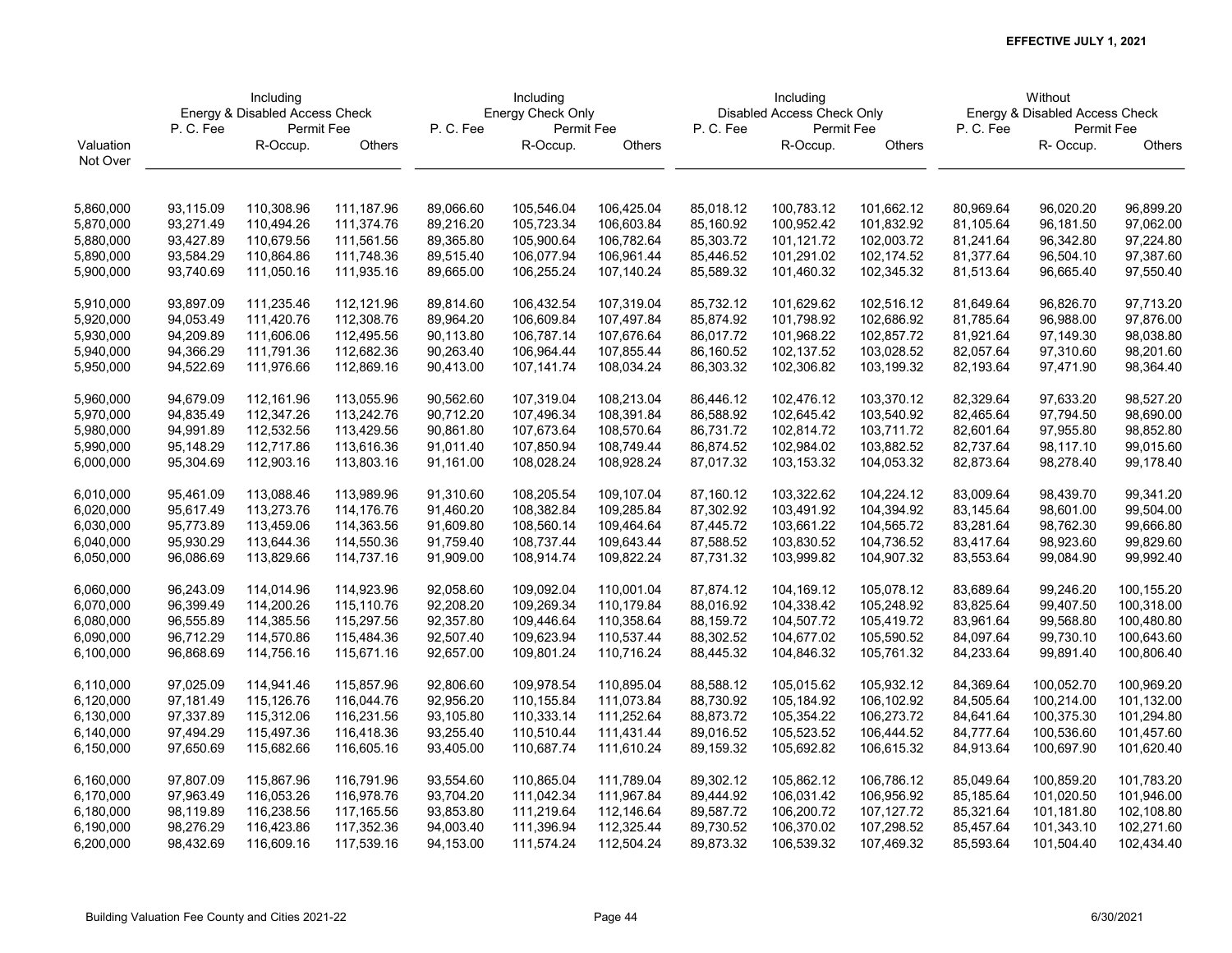|           | Including  |                                |            |           | Including         |            |           | Including                  |            |           | Without                        |               |
|-----------|------------|--------------------------------|------------|-----------|-------------------|------------|-----------|----------------------------|------------|-----------|--------------------------------|---------------|
|           |            | Energy & Disabled Access Check |            |           | Energy Check Only |            |           | Disabled Access Check Only |            |           | Energy & Disabled Access Check |               |
|           | P.C.Fee    | Permit Fee                     |            | P.C.Fee   | Permit Fee        |            | P.C.Fee   | Permit Fee                 |            | P.C.Fee   | Permit Fee                     |               |
| Valuation |            | R-Occup.                       | Others     |           | R-Occup.          | Others     |           | R-Occup.                   | Others     |           | R- Occup.                      | <b>Others</b> |
| Not Over  |            |                                |            |           |                   |            |           |                            |            |           |                                |               |
|           |            |                                |            |           |                   |            |           |                            |            |           |                                |               |
| 6,210,000 | 98,589.09  | 116,794.46                     | 117,725.96 | 94,302.60 | 111,751.54        | 112,683.04 | 90,016.12 | 106,708.62                 | 107,640.12 | 85,729.64 | 101,665.70                     | 102,597.20    |
| 6,220,000 | 98,745.49  | 116,979.76                     | 117,912.76 | 94,452.20 | 111,928.84        | 112,861.84 | 90,158.92 | 106,877.92                 | 107,810.92 | 85,865.64 | 101,827.00                     | 102,760.00    |
| 6,230,000 | 98,901.89  | 117,165.06                     | 118,099.56 | 94,601.80 | 112,106.14        | 113,040.64 | 90,301.72 | 107,047.22                 | 107,981.72 | 86,001.64 | 101,988.30                     | 102,922.80    |
| 6,240,000 | 99,058.29  | 117,350.36                     | 118,286.36 | 94,751.40 | 112,283.44        | 113,219.44 | 90,444.52 | 107,216.52                 | 108,152.52 | 86,137.64 | 102,149.60                     | 103,085.60    |
| 6,250,000 | 99,214.69  | 117,535.66                     | 118,473.16 | 94,901.00 | 112,460.74        | 113,398.24 | 90,587.32 | 107,385.82                 | 108,323.32 | 86,273.64 | 102,310.90                     | 103,248.40    |
|           |            |                                |            |           |                   |            |           |                            |            |           |                                |               |
| 6,260,000 | 99,371.09  | 117,720.96                     | 118,659.96 | 95,050.60 | 112,638.04        | 113,577.04 | 90,730.12 | 107,555.12                 | 108,494.12 | 86,409.64 | 102,472.20                     | 103,411.20    |
| 6,270,000 | 99,527.49  | 117,906.26                     | 118,846.76 | 95,200.20 | 112,815.34        | 113,755.84 | 90,872.92 | 107,724.42                 | 108,664.92 | 86,545.64 | 102,633.50                     | 103,574.00    |
| 6,280,000 | 99,683.89  | 118,091.56                     | 119,033.56 | 95,349.80 | 112,992.64        | 113,934.64 | 91,015.72 | 107,893.72                 | 108,835.72 | 86,681.64 | 102,794.80                     | 103,736.80    |
| 6,290,000 | 99,840.29  | 118,276.86                     | 119,220.36 | 95,499.40 | 113,169.94        | 114,113.44 | 91,158.52 | 108,063.02                 | 109,006.52 | 86,817.64 | 102,956.10                     | 103,899.60    |
| 6,300,000 | 99,996.69  | 118,462.16                     | 119,407.16 | 95,649.00 | 113,347.24        | 114,292.24 | 91,301.32 | 108,232.32                 | 109,177.32 | 86,953.64 | 103,117.40                     | 104,062.40    |
|           |            |                                |            |           |                   |            |           |                            |            |           |                                |               |
| 6,310,000 | 100,153.09 | 118,647.46                     | 119,593.96 | 95,798.60 | 113,524.54        | 114,471.04 | 91,444.12 | 108,401.62                 | 109,348.12 | 87,089.64 | 103,278.70                     | 104,225.20    |
| 6,320,000 | 100,309.49 | 118,832.76                     | 119,780.76 | 95,948.20 | 113,701.84        | 114,649.84 | 91,586.92 | 108,570.92                 | 109,518.92 | 87,225.64 | 103,440.00                     | 104,388.00    |
| 6,330,000 | 100,465.89 | 119,018.06                     | 119,967.56 | 96,097.80 | 113,879.14        | 114,828.64 | 91,729.72 | 108,740.22                 | 109,689.72 | 87,361.64 | 103,601.30                     | 104,550.80    |
| 6,340,000 | 100,622.29 | 119,203.36                     | 120,154.36 | 96,247.40 | 114,056.44        | 115,007.44 | 91,872.52 | 108,909.52                 | 109,860.52 | 87,497.64 | 103,762.60                     | 104,713.60    |
| 6,350,000 | 100,778.69 | 119,388.66                     | 120,341.16 | 96,397.00 | 114,233.74        | 115,186.24 | 92,015.32 | 109,078.82                 | 110,031.32 | 87,633.64 | 103,923.90                     | 104,876.40    |
|           |            |                                |            |           |                   |            |           |                            |            |           |                                |               |
| 6,360,000 | 100,935.09 | 119,573.96                     | 120,527.96 | 96,546.60 | 114,411.04        | 115,365.04 | 92,158.12 | 109,248.12                 | 110,202.12 | 87,769.64 | 104,085.20                     | 105,039.20    |
| 6,370,000 | 101,091.49 | 119,759.26                     | 120,714.76 | 96,696.20 | 114,588.34        | 115,543.84 | 92,300.92 | 109,417.42                 | 110,372.92 | 87,905.64 | 104,246.50                     | 105,202.00    |
| 6,380,000 | 101,247.89 | 119,944.56                     | 120,901.56 | 96,845.80 | 114,765.64        | 115,722.64 | 92,443.72 | 109,586.72                 | 110,543.72 | 88,041.64 | 104,407.80                     | 105,364.80    |
| 6,390,000 | 101,404.29 | 120,129.86                     | 121,088.36 | 96,995.40 | 114,942.94        | 115,901.44 | 92,586.52 | 109,756.02                 | 110,714.52 | 88,177.64 | 104,569.10                     | 105,527.60    |
| 6,400,000 | 101,560.69 | 120,315.16                     | 121,275.16 | 97,145.00 | 115,120.24        | 116,080.24 | 92,729.32 | 109,925.32                 | 110,885.32 | 88,313.64 | 104,730.40                     | 105,690.40    |
| 6,410,000 | 101,717.09 | 120,500.46                     | 121,461.96 | 97,294.60 | 115,297.54        | 116,259.04 | 92,872.12 | 110,094.62                 | 111,056.12 | 88,449.64 | 104,891.70                     | 105,853.20    |
| 6,420,000 | 101,873.49 | 120,685.76                     | 121,648.76 | 97,444.20 | 115,474.84        | 116,437.84 | 93,014.92 | 110,263.92                 | 111,226.92 | 88,585.64 | 105,053.00                     | 106,016.00    |
| 6,430,000 | 102,029.89 | 120,871.06                     | 121,835.56 | 97,593.80 | 115,652.14        | 116,616.64 | 93,157.72 | 110,433.22                 | 111,397.72 | 88,721.64 | 105,214.30                     | 106,178.80    |
| 6,440,000 | 102,186.29 | 121,056.36                     | 122,022.36 | 97,743.40 | 115,829.44        | 116,795.44 | 93,300.52 | 110,602.52                 | 111,568.52 | 88,857.64 | 105,375.60                     | 106,341.60    |
| 6,450,000 | 102,342.69 | 121,241.66                     | 122,209.16 | 97,893.00 | 116,006.74        | 116,974.24 | 93,443.32 | 110,771.82                 | 111,739.32 | 88,993.64 | 105,536.90                     | 106,504.40    |
|           |            |                                |            |           |                   |            |           |                            |            |           |                                |               |
| 6,460,000 | 102,499.09 | 121,426.96                     | 122,395.96 | 98,042.60 | 116,184.04        | 117,153.04 | 93,586.12 | 110,941.12                 | 111,910.12 | 89,129.64 | 105,698.20                     | 106,667.20    |
| 6,470,000 | 102,655.49 | 121,612.26                     | 122,582.76 | 98,192.20 | 116,361.34        | 117,331.84 | 93,728.92 | 111,110.42                 | 112,080.92 | 89,265.64 | 105,859.50                     | 106,830.00    |
| 6,480,000 | 102,811.89 | 121,797.56                     | 122,769.56 | 98,341.80 | 116,538.64        | 117,510.64 | 93,871.72 | 111,279.72                 | 112,251.72 | 89,401.64 | 106,020.80                     | 106,992.80    |
| 6,490,000 | 102,968.29 | 121,982.86                     | 122,956.36 | 98,491.40 | 116,715.94        | 117,689.44 | 94,014.52 | 111,449.02                 | 112,422.52 | 89,537.64 | 106,182.10                     | 107,155.60    |
| 6,500,000 | 103,124.69 | 122,168.16                     | 123,143.16 | 98,641.00 | 116,893.24        | 117,868.24 | 94,157.32 | 111,618.32                 | 112,593.32 | 89,673.64 | 106,343.40                     | 107,318.40    |
| 6,510,000 | 103,281.09 | 122,353.46                     | 123,329.96 | 98,790.60 | 117,070.54        | 118,047.04 | 94,300.12 | 111,787.62                 | 112,764.12 | 89,809.64 | 106,504.70                     | 107,481.20    |
| 6,520,000 | 103,437.49 | 122,538.76                     | 123,516.76 | 98,940.20 | 117,247.84        | 118,225.84 | 94,442.92 | 111,956.92                 | 112,934.92 | 89,945.64 | 106,666.00                     | 107,644.00    |
| 6,530,000 | 103,593.89 | 122,724.06                     | 123,703.56 | 99,089.80 | 117,425.14        | 118,404.64 | 94,585.72 | 112,126.22                 | 113,105.72 | 90,081.64 | 106,827.30                     | 107,806.80    |
| 6,540,000 | 103,750.29 | 122,909.36                     | 123,890.36 | 99,239.40 | 117,602.44        | 118,583.44 | 94,728.52 | 112,295.52                 | 113,276.52 | 90,217.64 | 106,988.60                     | 107,969.60    |
| 6,550,000 | 103,906.69 | 123,094.66                     | 124,077.16 | 99,389.00 | 117,779.74        | 118,762.24 | 94,871.32 | 112,464.82                 | 113,447.32 | 90,353.64 | 107,149.90                     | 108,132.40    |
|           |            |                                |            |           |                   |            |           |                            |            |           |                                |               |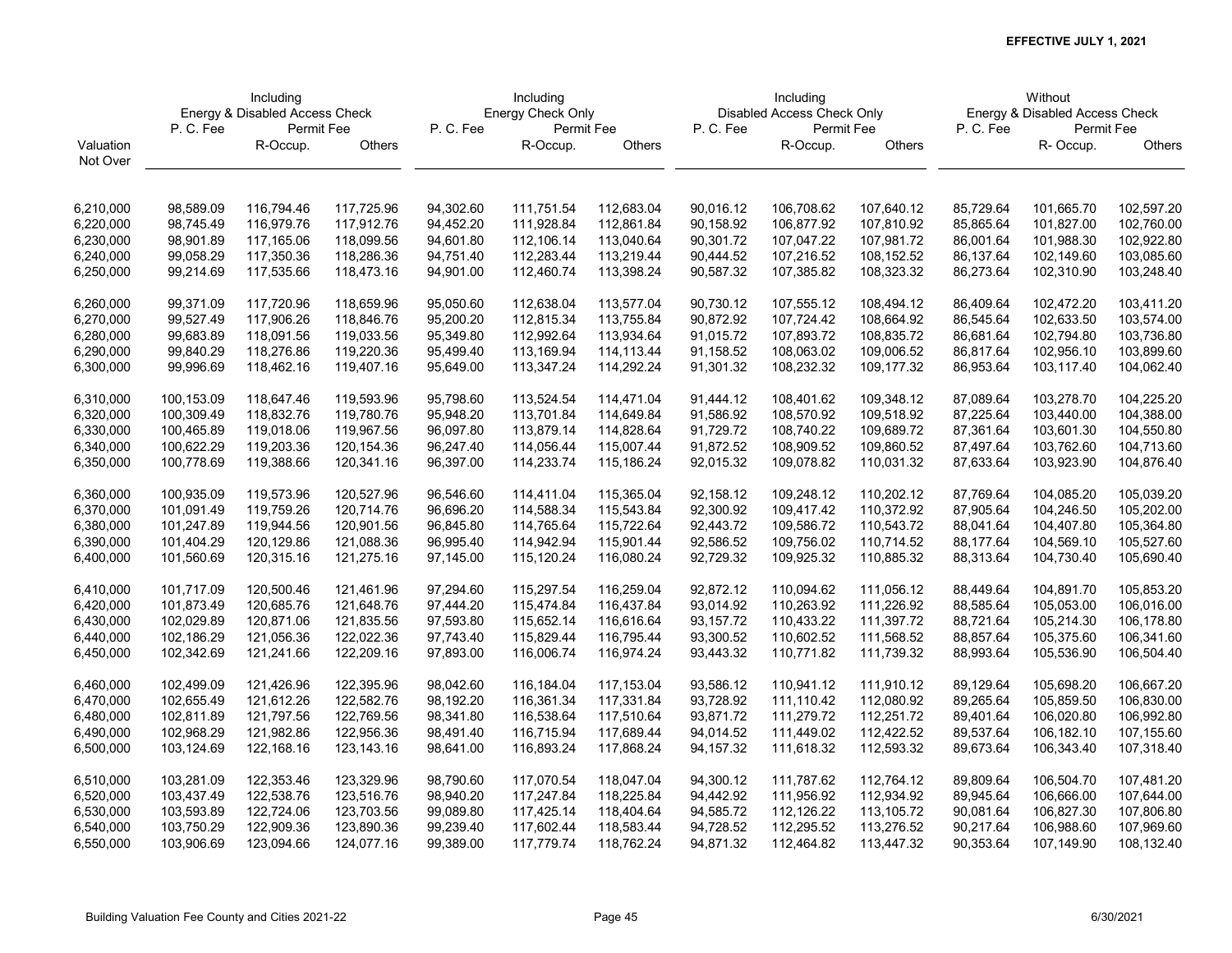|           | Including<br>Energy & Disabled Access Check |             |            |            | Including         |            |           | Including                  |            |           | Without                        |               |
|-----------|---------------------------------------------|-------------|------------|------------|-------------------|------------|-----------|----------------------------|------------|-----------|--------------------------------|---------------|
|           |                                             |             |            |            | Energy Check Only |            |           | Disabled Access Check Only |            |           | Energy & Disabled Access Check |               |
|           | P.C.Fee                                     | Permit Fee  |            | P.C.Fee    | Permit Fee        |            | P.C.Fee   | Permit Fee                 |            | P.C.Fee   | Permit Fee                     |               |
| Valuation |                                             | R-Occup.    | Others     |            | R-Occup.          | Others     |           | R-Occup.                   | Others     |           | R- Occup.                      | <b>Others</b> |
| Not Over  |                                             |             |            |            |                   |            |           |                            |            |           |                                |               |
|           |                                             |             |            |            |                   |            |           |                            |            |           |                                |               |
| 6,560,000 | 104,063.09                                  | 123,279.96  | 124,263.96 | 99,538.60  | 117,957.04        | 118,941.04 | 95,014.12 | 112,634.12                 | 113,618.12 | 90,489.64 | 107,311.20                     | 108,295.20    |
| 6,570,000 | 104,219.49                                  | 123,465.26  | 124,450.76 | 99,688.20  | 118,134.34        | 119,119.84 | 95,156.92 | 112,803.42                 | 113,788.92 | 90,625.64 | 107,472.50                     | 108,458.00    |
| 6,580,000 | 104,375.89                                  | 123,650.56  | 124,637.56 | 99,837.80  | 118,311.64        | 119,298.64 | 95,299.72 | 112,972.72                 | 113,959.72 | 90,761.64 | 107,633.80                     | 108,620.80    |
| 6,590,000 | 104,532.29                                  | 123,835.86  | 124,824.36 | 99,987.40  | 118,488.94        | 119,477.44 | 95,442.52 | 113,142.02                 | 114,130.52 | 90,897.64 | 107,795.10                     | 108,783.60    |
| 6,600,000 | 104,688.69                                  | 124,021.16  | 125,011.16 | 100,137.00 | 118,666.24        | 119,656.24 | 95,585.32 | 113,311.32                 | 114,301.32 | 91,033.64 | 107,956.40                     | 108,946.40    |
| 6,610,000 | 104,845.09                                  | 124,206.46  | 125,197.96 | 100,286.60 | 118,843.54        | 119,835.04 | 95,728.12 | 113,480.62                 | 114,472.12 | 91,169.64 | 108,117.70                     | 109,109.20    |
| 6,620,000 | 105,001.49                                  | 124,391.76  | 125,384.76 | 100,436.20 | 119,020.84        | 120,013.84 | 95,870.92 | 113,649.92                 | 114,642.92 | 91,305.64 | 108,279.00                     | 109,272.00    |
| 6,630,000 | 105,157.89                                  | 124,577.06  | 125,571.56 | 100,585.80 | 119,198.14        | 120,192.64 | 96,013.72 | 113,819.22                 | 114,813.72 | 91,441.64 | 108,440.30                     | 109,434.80    |
| 6,640,000 | 105,314.29                                  | 124,762.36  | 125,758.36 | 100,735.40 | 119,375.44        | 120,371.44 | 96,156.52 | 113,988.52                 | 114,984.52 | 91,577.64 | 108,601.60                     | 109,597.60    |
| 6,650,000 | 105,470.69                                  | 124,947.66  | 125,945.16 | 100,885.00 | 119,552.74        | 120,550.24 | 96,299.32 | 114,157.82                 | 115,155.32 | 91,713.64 | 108,762.90                     | 109,760.40    |
|           |                                             |             |            |            |                   |            |           |                            |            |           |                                |               |
| 6,660,000 | 105,627.09                                  | 125,132.96  | 126,131.96 | 101,034.60 | 119,730.04        | 120,729.04 | 96,442.12 | 114,327.12                 | 115,326.12 | 91,849.64 | 108,924.20                     | 109,923.20    |
| 6,670,000 | 105,783.49                                  | 125,318.26  | 126,318.76 | 101,184.20 | 119,907.34        | 120,907.84 | 96,584.92 | 114,496.42                 | 115,496.92 | 91,985.64 | 109,085.50                     | 110,086.00    |
| 6,680,000 | 105,939.89                                  | 125,503.56  | 126,505.56 | 101,333.80 | 120,084.64        | 121,086.64 | 96,727.72 | 114,665.72                 | 115,667.72 | 92,121.64 | 109,246.80                     | 110,248.80    |
| 6,690,000 | 106,096.29                                  | 125,688.86  | 126,692.36 | 101,483.40 | 120,261.94        | 121,265.44 | 96,870.52 | 114,835.02                 | 115,838.52 | 92,257.64 | 109,408.10                     | 110,411.60    |
| 6,700,000 | 106,252.69                                  | 125,874.16  | 126,879.16 | 101,633.00 | 120,439.24        | 121,444.24 | 97,013.32 | 115,004.32                 | 116,009.32 | 92,393.64 | 109,569.40                     | 110,574.40    |
| 6,710,000 | 106,409.09                                  | 126,059.46  | 127,065.96 | 101,782.60 | 120,616.54        | 121,623.04 | 97,156.12 | 115,173.62                 | 116,180.12 | 92,529.64 | 109,730.70                     | 110,737.20    |
| 6,720,000 | 106,565.49                                  | 126,244.76  | 127,252.76 | 101,932.20 | 120,793.84        | 121,801.84 | 97,298.92 | 115,342.92                 | 116,350.92 | 92,665.64 | 109,892.00                     | 110,900.00    |
| 6,730,000 | 106,721.89                                  | 126,430.06  | 127,439.56 | 102,081.80 | 120,971.14        | 121,980.64 | 97,441.72 | 115,512.22                 | 116,521.72 | 92,801.64 | 110,053.30                     | 111,062.80    |
| 6,740,000 | 106,878.29                                  | 126,615.36  | 127,626.36 | 102,231.40 | 121,148.44        | 122,159.44 | 97,584.52 | 115,681.52                 | 116,692.52 | 92,937.64 | 110,214.60                     | 111,225.60    |
| 6,750,000 | 107,034.69                                  | 126,800.66  | 127,813.16 | 102,381.00 | 121,325.74        | 122,338.24 | 97,727.32 | 115,850.82                 | 116,863.32 | 93,073.64 | 110,375.90                     | 111,388.40    |
|           |                                             |             |            |            |                   |            |           |                            |            |           |                                |               |
| 6,760,000 | 107,191.09                                  | 126,985.96  | 127,999.96 | 102,530.60 | 121,503.04        | 122,517.04 | 97,870.12 | 116,020.12                 | 117,034.12 | 93,209.64 | 110,537.20                     | 111,551.20    |
| 6,770,000 | 107,347.49                                  | 127, 171.26 | 128,186.76 | 102,680.20 | 121,680.34        | 122,695.84 | 98,012.92 | 116,189.42                 | 117,204.92 | 93,345.64 | 110,698.50                     | 111,714.00    |
| 6,780,000 | 107,503.89                                  | 127,356.56  | 128,373.56 | 102,829.80 | 121,857.64        | 122,874.64 | 98,155.72 | 116,358.72                 | 117,375.72 | 93,481.64 | 110,859.80                     | 111,876.80    |
| 6,790,000 | 107,660.29                                  | 127,541.86  | 128,560.36 | 102,979.40 | 122,034.94        | 123,053.44 | 98,298.52 | 116,528.02                 | 117,546.52 | 93,617.64 | 111,021.10                     | 112,039.60    |
| 6,800,000 | 107,816.69                                  | 127,727.16  | 128,747.16 | 103,129.00 | 122,212.24        | 123,232.24 | 98,441.32 | 116,697.32                 | 117,717.32 | 93,753.64 | 111,182.40                     | 112,202.40    |
| 6,810,000 | 107,973.09                                  | 127,912.46  | 128,933.96 | 103,278.60 | 122,389.54        | 123,411.04 | 98,584.12 | 116,866.62                 | 117,888.12 | 93,889.64 | 111,343.70                     | 112,365.20    |
| 6,820,000 | 108,129.49                                  | 128,097.76  | 129,120.76 | 103,428.20 | 122,566.84        | 123,589.84 | 98,726.92 | 117,035.92                 | 118,058.92 | 94,025.64 | 111,505.00                     | 112,528.00    |
| 6,830,000 | 108,285.89                                  | 128,283.06  | 129,307.56 | 103,577.80 | 122,744.14        | 123,768.64 | 98,869.72 | 117,205.22                 | 118,229.72 | 94,161.64 | 111,666.30                     | 112,690.80    |
| 6,840,000 | 108,442.29                                  | 128,468.36  | 129,494.36 | 103,727.40 | 122,921.44        | 123,947.44 | 99,012.52 | 117,374.52                 | 118,400.52 | 94,297.64 | 111,827.60                     | 112,853.60    |
| 6,850,000 | 108,598.69                                  | 128,653.66  | 129,681.16 | 103,877.00 | 123,098.74        | 124,126.24 | 99,155.32 | 117,543.82                 | 118,571.32 | 94,433.64 | 111,988.90                     | 113,016.40    |
|           |                                             |             |            |            |                   |            |           |                            |            |           |                                |               |
| 6,860,000 | 108,755.09                                  | 128,838.96  | 129,867.96 | 104,026.60 | 123,276.04        | 124,305.04 | 99,298.12 | 117,713.12                 | 118,742.12 | 94,569.64 | 112,150.20                     | 113,179.20    |
| 6,870,000 | 108,911.49                                  | 129,024.26  | 130,054.76 | 104,176.20 | 123,453.34        | 124,483.84 | 99,440.92 | 117,882.42                 | 118,912.92 | 94,705.64 | 112,311.50                     | 113,342.00    |
| 6,880,000 | 109,067.89                                  | 129,209.56  | 130,241.56 | 104,325.80 | 123,630.64        | 124,662.64 | 99,583.72 | 118,051.72                 | 119,083.72 | 94,841.64 | 112,472.80                     | 113,504.80    |
| 6,890,000 | 109,224.29                                  | 129,394.86  | 130,428.36 | 104,475.40 | 123,807.94        | 124,841.44 | 99,726.52 | 118,221.02                 | 119,254.52 | 94,977.64 | 112,634.10                     | 113,667.60    |
| 6,900,000 | 109,380.69                                  | 129,580.16  | 130,615.16 | 104,625.00 | 123,985.24        | 125,020.24 | 99,869.32 | 118,390.32                 | 119,425.32 | 95,113.64 | 112,795.40                     | 113,830.40    |
|           |                                             |             |            |            |                   |            |           |                            |            |           |                                |               |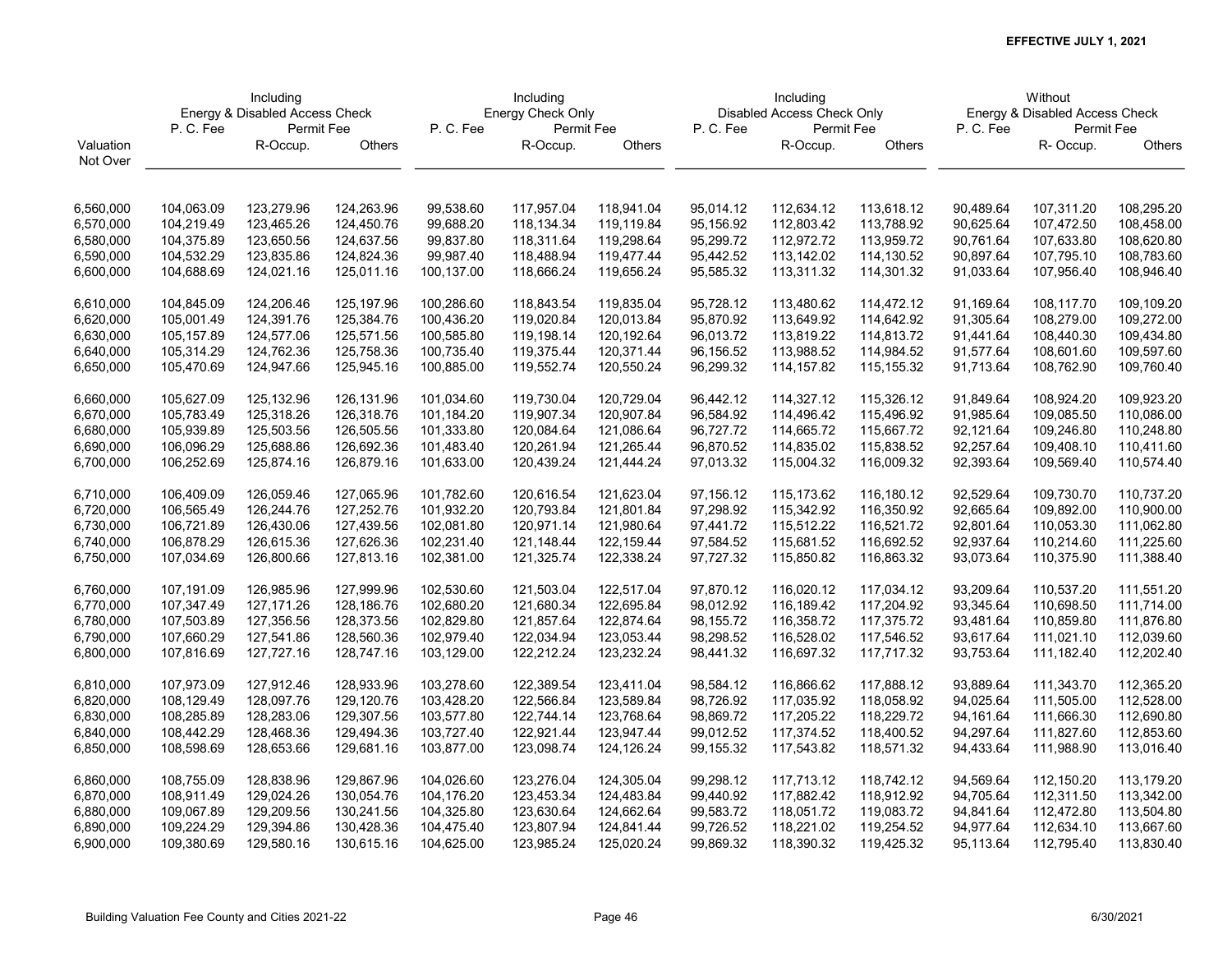|           | Including<br>Energy & Disabled Access Check |            |            |            | Including         |            |            | Including                  |            |           | Without                        |            |
|-----------|---------------------------------------------|------------|------------|------------|-------------------|------------|------------|----------------------------|------------|-----------|--------------------------------|------------|
|           |                                             |            |            |            | Energy Check Only |            |            | Disabled Access Check Only |            |           | Energy & Disabled Access Check |            |
|           | P. C. Fee                                   | Permit Fee |            | P.C.Fee    | Permit Fee        |            | P.C.Fee    | Permit Fee                 |            | P.C.Fee   | Permit Fee                     |            |
| Valuation |                                             | R-Occup.   | Others     |            | R-Occup.          | Others     |            | R-Occup.                   | Others     |           | R- Occup.                      | Others     |
| Not Over  |                                             |            |            |            |                   |            |            |                            |            |           |                                |            |
|           |                                             |            |            |            |                   |            |            |                            |            |           |                                |            |
| 6,910,000 | 109,537.09                                  | 129,765.46 | 130,801.96 | 104,774.60 | 124,162.54        | 125,199.04 | 100,012.12 | 118,559.62                 | 119,596.12 | 95,249.64 | 112,956.70                     | 113,993.20 |
| 6,920,000 | 109,693.49                                  | 129,950.76 | 130,988.76 | 104,924.20 | 124,339.84        | 125,377.84 | 100,154.92 | 118,728.92                 | 119,766.92 | 95,385.64 | 113,118.00                     | 114,156.00 |
| 6,930,000 | 109,849.89                                  | 130,136.06 | 131,175.56 | 105,073.80 | 124,517.14        | 125,556.64 | 100,297.72 | 118,898.22                 | 119,937.72 | 95,521.64 | 113,279.30                     | 114,318.80 |
| 6,940,000 | 110,006.29                                  | 130,321.36 | 131,362.36 | 105,223.40 | 124,694.44        | 125,735.44 | 100,440.52 | 119,067.52                 | 120,108.52 | 95,657.64 | 113,440.60                     | 114,481.60 |
| 6,950,000 | 110,162.69                                  | 130,506.66 | 131,549.16 | 105,373.00 | 124,871.74        | 125,914.24 | 100,583.32 | 119,236.82                 | 120,279.32 | 95,793.64 | 113,601.90                     | 114,644.40 |
| 6,960,000 | 110,319.09                                  | 130,691.96 | 131,735.96 | 105,522.60 | 125,049.04        | 126,093.04 | 100,726.12 | 119,406.12                 | 120,450.12 | 95,929.64 | 113,763.20                     | 114,807.20 |
| 6,970,000 | 110,475.49                                  | 130,877.26 | 131,922.76 | 105,672.20 | 125,226.34        | 126,271.84 | 100,868.92 | 119,575.42                 | 120,620.92 | 96,065.64 | 113,924.50                     | 114,970.00 |
| 6,980,000 | 110,631.89                                  | 131,062.56 | 132,109.56 | 105,821.80 | 125,403.64        | 126,450.64 | 101,011.72 | 119,744.72                 | 120,791.72 | 96,201.64 | 114,085.80                     | 115,132.80 |
| 6,990,000 | 110,788.29                                  | 131,247.86 | 132,296.36 | 105,971.40 | 125,580.94        | 126,629.44 | 101,154.52 | 119,914.02                 | 120,962.52 | 96,337.64 | 114,247.10                     | 115,295.60 |
| 7,000,000 | 110,944.69                                  | 131,433.16 | 132,483.16 | 106,121.00 | 125,758.24        | 126,808.24 | 101,297.32 | 120,083.32                 | 121,133.32 | 96,473.64 | 114,408.40                     | 115,458.40 |
| 7,010,000 | 111,101.09                                  | 131,618.46 | 132,669.96 | 106,270.60 | 125,935.54        | 126,987.04 | 101,440.12 | 120,252.62                 | 121,304.12 | 96,609.64 | 114,569.70                     | 115,621.20 |
| 7,020,000 | 111,257.49                                  | 131,803.76 | 132,856.76 | 106,420.20 | 126,112.84        | 127,165.84 | 101,582.92 | 120,421.92                 | 121,474.92 | 96,745.64 | 114,731.00                     | 115,784.00 |
| 7,030,000 | 111,413.89                                  | 131,989.06 | 133,043.56 | 106,569.80 | 126,290.14        | 127,344.64 | 101,725.72 | 120,591.22                 | 121,645.72 | 96,881.64 | 114,892.30                     | 115,946.80 |
| 7,040,000 | 111,570.29                                  | 132,174.36 | 133,230.36 | 106,719.40 | 126,467.44        | 127,523.44 | 101,868.52 | 120,760.52                 | 121,816.52 | 97,017.64 | 115,053.60                     | 116,109.60 |
| 7,050,000 | 111,726.69                                  | 132,359.66 | 133,417.16 | 106,869.00 | 126,644.74        | 127,702.24 | 102,011.32 | 120,929.82                 | 121,987.32 | 97,153.64 | 115,214.90                     | 116,272.40 |
| 7,060,000 | 111,883.09                                  | 132,544.96 | 133,603.96 | 107,018.60 | 126,822.04        | 127,881.04 | 102,154.12 | 121,099.12                 | 122,158.12 | 97,289.64 | 115,376.20                     | 116,435.20 |
| 7,070,000 | 112,039.49                                  | 132,730.26 | 133,790.76 | 107,168.20 | 126,999.34        | 128,059.84 | 102,296.92 | 121,268.42                 | 122,328.92 | 97,425.64 | 115,537.50                     | 116,598.00 |
| 7,080,000 | 112,195.89                                  | 132,915.56 | 133,977.56 | 107,317.80 | 127,176.64        | 128,238.64 | 102,439.72 | 121,437.72                 | 122,499.72 | 97,561.64 | 115,698.80                     | 116,760.80 |
| 7,090,000 | 112,352.29                                  | 133,100.86 | 134,164.36 | 107,467.40 | 127,353.94        | 128,417.44 | 102,582.52 | 121,607.02                 | 122,670.52 | 97,697.64 | 115,860.10                     | 116,923.60 |
| 7,100,000 | 112,508.69                                  | 133,286.16 | 134,351.16 | 107,617.00 | 127,531.24        | 128,596.24 | 102,725.32 | 121,776.32                 | 122,841.32 | 97,833.64 | 116,021.40                     | 117,086.40 |
| 7,110,000 | 112,665.09                                  | 133,471.46 | 134,537.96 | 107,766.60 | 127,708.54        | 128,775.04 | 102,868.12 | 121,945.62                 | 123,012.12 | 97,969.64 | 116,182.70                     | 117,249.20 |
| 7,120,000 | 112,821.49                                  | 133,656.76 | 134,724.76 | 107,916.20 | 127,885.84        | 128,953.84 | 103,010.92 | 122,114.92                 | 123,182.92 | 98,105.64 | 116,344.00                     | 117,412.00 |
| 7,130,000 | 112,977.89                                  | 133,842.06 | 134,911.56 | 108,065.80 | 128,063.14        | 129,132.64 | 103,153.72 | 122,284.22                 | 123,353.72 | 98,241.64 | 116,505.30                     | 117,574.80 |
| 7,140,000 | 113,134.29                                  | 134,027.36 | 135,098.36 | 108,215.40 | 128,240.44        | 129,311.44 | 103,296.52 | 122,453.52                 | 123,524.52 | 98,377.64 | 116,666.60                     | 117,737.60 |
| 7,150,000 | 113,290.69                                  | 134,212.66 | 135,285.16 | 108,365.00 | 128,417.74        | 129,490.24 | 103,439.32 | 122,622.82                 | 123,695.32 | 98,513.64 | 116,827.90                     | 117,900.40 |
| 7,160,000 | 113,447.09                                  | 134,397.96 | 135,471.96 | 108,514.60 | 128,595.04        | 129,669.04 | 103,582.12 | 122,792.12                 | 123,866.12 | 98,649.64 | 116,989.20                     | 118,063.20 |
| 7,170,000 | 113,603.49                                  | 134,583.26 | 135,658.76 | 108,664.20 | 128,772.34        | 129,847.84 | 103,724.92 | 122,961.42                 | 124,036.92 | 98,785.64 | 117,150.50                     | 118,226.00 |
| 7,180,000 | 113,759.89                                  | 134,768.56 | 135,845.56 | 108,813.80 | 128,949.64        | 130,026.64 | 103,867.72 | 123,130.72                 | 124,207.72 | 98,921.64 | 117,311.80                     | 118,388.80 |
| 7,190,000 | 113,916.29                                  | 134,953.86 | 136,032.36 | 108,963.40 | 129,126.94        | 130,205.44 | 104,010.52 | 123,300.02                 | 124,378.52 | 99,057.64 | 117,473.10                     | 118,551.60 |
| 7,200,000 | 114,072.69                                  | 135,139.16 | 136,219.16 | 109,113.00 | 129,304.24        | 130,384.24 | 104,153.32 | 123,469.32                 | 124,549.32 | 99,193.64 | 117,634.40                     | 118,714.40 |
|           |                                             |            |            |            |                   |            |            |                            |            |           |                                |            |
| 7,210,000 | 114,229.09                                  | 135,324.46 | 136,405.96 | 109,262.60 | 129,481.54        | 130,563.04 | 104,296.12 | 123,638.62                 | 124,720.12 | 99,329.64 | 117,795.70                     | 118,877.20 |
| 7,220,000 | 114,385.49                                  | 135,509.76 | 136,592.76 | 109,412.20 | 129,658.84        | 130,741.84 | 104,438.92 | 123,807.92                 | 124,890.92 | 99,465.64 | 117,957.00                     | 119,040.00 |
| 7,230,000 | 114,541.89                                  | 135,695.06 | 136,779.56 | 109,561.80 | 129,836.14        | 130,920.64 | 104,581.72 | 123,977.22                 | 125,061.72 | 99,601.64 | 118,118.30                     | 119,202.80 |
| 7,240,000 | 114,698.29                                  | 135,880.36 | 136,966.36 | 109,711.40 | 130,013.44        | 131,099.44 | 104,724.52 | 124,146.52                 | 125,232.52 | 99,737.64 | 118,279.60                     | 119,365.60 |
| 7,250,000 | 114,854.69                                  | 136,065.66 | 137,153.16 | 109,861.00 | 130,190.74        | 131,278.24 | 104,867.32 | 124,315.82                 | 125,403.32 | 99,873.64 | 118,440.90                     | 119,528.40 |
|           |                                             |            |            |            |                   |            |            |                            |            |           |                                |            |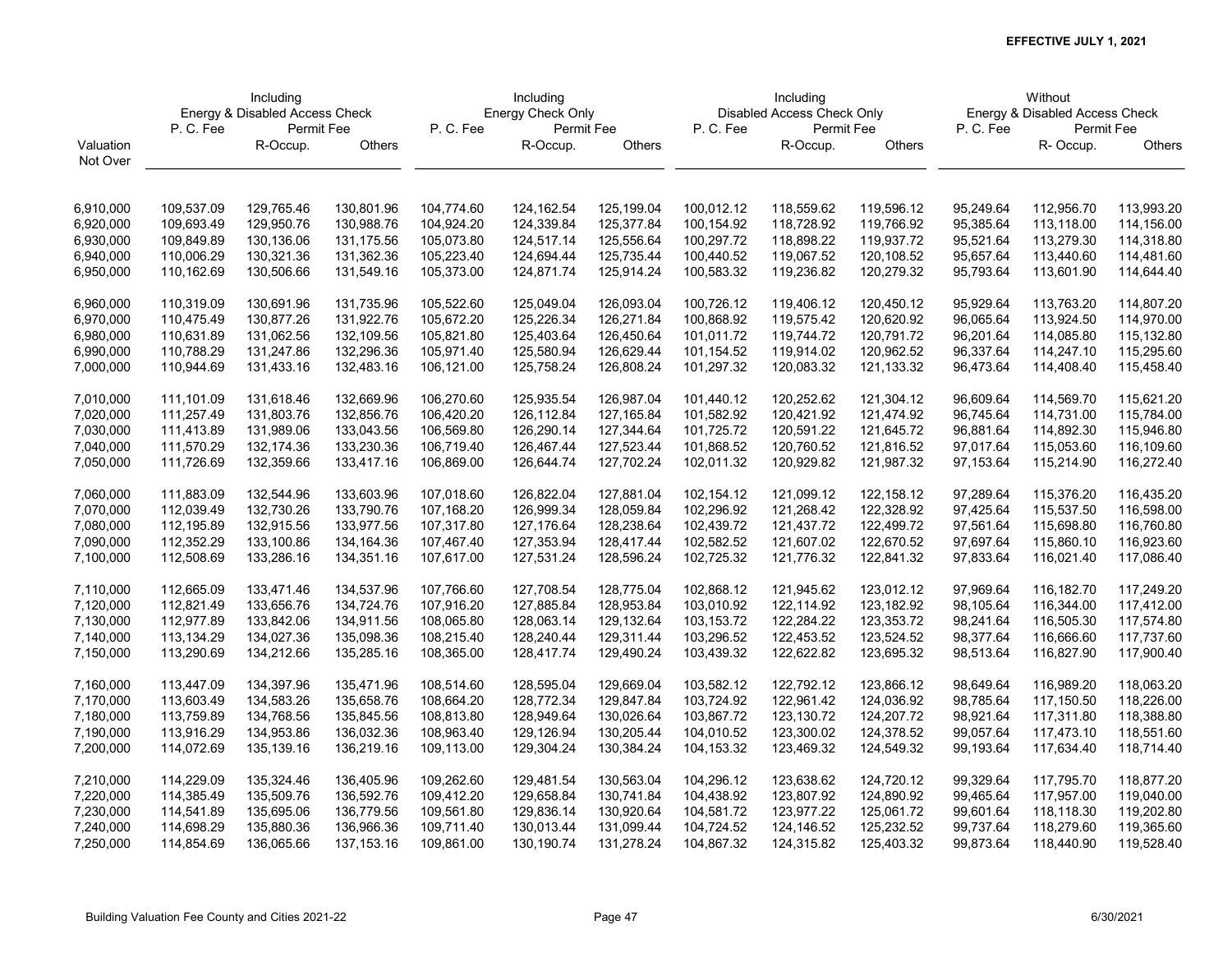|           | Including<br>Energy & Disabled Access Check |              |            |            | Including         |            |            | Including                  |            |            | Without                        |               |
|-----------|---------------------------------------------|--------------|------------|------------|-------------------|------------|------------|----------------------------|------------|------------|--------------------------------|---------------|
|           |                                             |              |            |            | Energy Check Only |            |            | Disabled Access Check Only |            |            | Energy & Disabled Access Check |               |
|           | P.C.Fee                                     | Permit Fee   |            | P.C.Fee    | Permit Fee        |            | P.C.Fee    | Permit Fee                 |            | P.C.Fee    | Permit Fee                     |               |
| Valuation |                                             | R-Occup.     | Others     |            | R-Occup.          | Others     |            | R-Occup.                   | Others     |            | R- Occup.                      | <b>Others</b> |
| Not Over  |                                             |              |            |            |                   |            |            |                            |            |            |                                |               |
|           |                                             |              |            |            |                   |            |            |                            |            |            |                                |               |
| 7,260,000 | 115,011.09                                  | 136,250.96   | 137,339.96 | 110,010.60 | 130,368.04        | 131,457.04 | 105,010.12 | 124,485.12                 | 125,574.12 | 100,009.64 | 118,602.20                     | 119,691.20    |
| 7,270,000 | 115,167.49                                  | 136,436.26   | 137,526.76 | 110,160.20 | 130,545.34        | 131,635.84 | 105,152.92 | 124,654.42                 | 125,744.92 | 100,145.64 | 118,763.50                     | 119,854.00    |
| 7,280,000 | 115,323.89                                  | 136,621.56   | 137,713.56 | 110,309.80 | 130,722.64        | 131,814.64 | 105,295.72 | 124,823.72                 | 125,915.72 | 100,281.64 | 118,924.80                     | 120,016.80    |
| 7,290,000 | 115,480.29                                  | 136,806.86   | 137,900.36 | 110,459.40 | 130,899.94        | 131,993.44 | 105,438.52 | 124,993.02                 | 126,086.52 | 100,417.64 | 119,086.10                     | 120,179.60    |
| 7,300,000 | 115,636.69                                  | 136,992.16   | 138,087.16 | 110,609.00 | 131,077.24        | 132,172.24 | 105,581.32 | 125,162.32                 | 126,257.32 | 100,553.64 | 119,247.40                     | 120,342.40    |
|           |                                             |              |            |            |                   |            |            |                            |            |            |                                |               |
| 7,310,000 | 115,793.09                                  | 137, 177. 46 | 138,273.96 | 110,758.60 | 131,254.54        | 132,351.04 | 105,724.12 | 125,331.62                 | 126,428.12 | 100,689.64 | 119,408.70                     | 120,505.20    |
| 7,320,000 | 115,949.49                                  | 137,362.76   | 138,460.76 | 110,908.20 | 131,431.84        | 132,529.84 | 105,866.92 | 125,500.92                 | 126,598.92 | 100,825.64 | 119,570.00                     | 120,668.00    |
| 7,330,000 | 116,105.89                                  | 137,548.06   | 138,647.56 | 111,057.80 | 131,609.14        | 132,708.64 | 106,009.72 | 125,670.22                 | 126,769.72 | 100,961.64 | 119,731.30                     | 120,830.80    |
| 7,340,000 | 116,262.29                                  | 137,733.36   | 138,834.36 | 111,207.40 | 131,786.44        | 132,887.44 | 106,152.52 | 125,839.52                 | 126,940.52 | 101,097.64 | 119,892.60                     | 120,993.60    |
| 7,350,000 | 116,418.69                                  | 137,918.66   | 139,021.16 | 111,357.00 | 131,963.74        | 133,066.24 | 106,295.32 | 126,008.82                 | 127,111.32 | 101,233.64 | 120,053.90                     | 121,156.40    |
|           |                                             |              |            |            |                   |            |            |                            |            |            |                                |               |
| 7,360,000 | 116,575.09                                  | 138,103.96   | 139,207.96 | 111,506.60 | 132,141.04        | 133,245.04 | 106,438.12 | 126,178.12                 | 127,282.12 | 101,369.64 | 120,215.20                     | 121,319.20    |
| 7,370,000 | 116,731.49                                  | 138,289.26   | 139,394.76 | 111,656.20 | 132,318.34        | 133,423.84 | 106,580.92 | 126,347.42                 | 127,452.92 | 101,505.64 | 120,376.50                     | 121,482.00    |
| 7,380,000 | 116,887.89                                  | 138,474.56   | 139,581.56 | 111,805.80 | 132,495.64        | 133,602.64 | 106,723.72 | 126,516.72                 | 127,623.72 | 101,641.64 | 120,537.80                     | 121,644.80    |
| 7,390,000 | 117,044.29                                  | 138,659.86   | 139,768.36 | 111,955.40 | 132,672.94        | 133,781.44 | 106,866.52 | 126,686.02                 | 127,794.52 | 101,777.64 | 120,699.10                     | 121,807.60    |
| 7,400,000 | 117,200.69                                  | 138,845.16   | 139,955.16 | 112,105.00 | 132,850.24        | 133,960.24 | 107,009.32 | 126,855.32                 | 127,965.32 | 101,913.64 | 120,860.40                     | 121,970.40    |
| 7,410,000 | 117,357.09                                  | 139,030.46   | 140,141.96 | 112,254.60 | 133,027.54        | 134,139.04 | 107,152.12 | 127,024.62                 | 128,136.12 | 102,049.64 | 121,021.70                     | 122,133.20    |
| 7,420,000 | 117,513.49                                  | 139,215.76   | 140,328.76 | 112,404.20 | 133,204.84        | 134,317.84 | 107,294.92 | 127,193.92                 | 128,306.92 | 102,185.64 | 121,183.00                     | 122,296.00    |
| 7,430,000 | 117,669.89                                  | 139,401.06   | 140,515.56 | 112,553.80 | 133,382.14        | 134,496.64 | 107,437.72 | 127,363.22                 | 128,477.72 | 102,321.64 | 121,344.30                     | 122,458.80    |
| 7,440,000 | 117,826.29                                  | 139,586.36   | 140,702.36 | 112,703.40 | 133,559.44        | 134,675.44 | 107,580.52 | 127,532.52                 | 128,648.52 | 102,457.64 | 121,505.60                     | 122,621.60    |
| 7,450,000 | 117,982.69                                  | 139,771.66   | 140,889.16 | 112,853.00 | 133,736.74        | 134,854.24 | 107,723.32 | 127,701.82                 | 128,819.32 | 102,593.64 | 121,666.90                     | 122,784.40    |
|           |                                             |              |            |            |                   |            |            |                            |            |            |                                |               |
| 7,460,000 | 118,139.09                                  | 139,956.96   | 141,075.96 | 113,002.60 | 133,914.04        | 135,033.04 | 107,866.12 | 127,871.12                 | 128,990.12 | 102,729.64 | 121,828.20                     | 122,947.20    |
| 7,470,000 | 118,295.49                                  | 140,142.26   | 141,262.76 | 113,152.20 | 134,091.34        | 135,211.84 | 108,008.92 | 128,040.42                 | 129,160.92 | 102,865.64 | 121,989.50                     | 123,110.00    |
| 7,480,000 | 118,451.89                                  | 140,327.56   | 141,449.56 | 113,301.80 | 134,268.64        | 135,390.64 | 108,151.72 | 128,209.72                 | 129,331.72 | 103,001.64 | 122,150.80                     | 123,272.80    |
| 7,490,000 | 118,608.29                                  | 140,512.86   | 141,636.36 | 113,451.40 | 134,445.94        | 135,569.44 | 108,294.52 | 128,379.02                 | 129,502.52 | 103,137.64 | 122,312.10                     | 123,435.60    |
| 7,500,000 | 118,764.69                                  | 140,698.16   | 141,823.16 | 113,601.00 | 134,623.24        | 135,748.24 | 108,437.32 | 128,548.32                 | 129,673.32 | 103,273.64 | 122,473.40                     | 123,598.40    |
| 7,510,000 | 118,921.09                                  | 140,883.46   | 142,009.96 | 113,750.60 | 134,800.54        | 135,927.04 | 108,580.12 | 128,717.62                 | 129,844.12 | 103,409.64 | 122,634.70                     | 123,761.20    |
| 7,520,000 | 119,077.49                                  | 141,068.76   | 142,196.76 | 113,900.20 | 134,977.84        | 136,105.84 | 108,722.92 | 128,886.92                 | 130,014.92 | 103,545.64 | 122,796.00                     | 123,924.00    |
| 7,530,000 | 119,233.89                                  | 141,254.06   | 142,383.56 | 114,049.80 | 135, 155. 14      | 136,284.64 | 108,865.72 | 129,056.22                 | 130,185.72 | 103,681.64 | 122,957.30                     | 124,086.80    |
| 7,540,000 | 119,390.29                                  | 141,439.36   | 142,570.36 | 114,199.40 | 135,332.44        | 136,463.44 | 109,008.52 | 129,225.52                 | 130,356.52 | 103,817.64 | 123,118.60                     | 124,249.60    |
| 7,550,000 | 119,546.69                                  | 141,624.66   | 142,757.16 | 114,349.00 | 135,509.74        | 136,642.24 | 109,151.32 | 129,394.82                 | 130,527.32 | 103,953.64 | 123,279.90                     | 124,412.40    |
|           |                                             |              |            |            |                   |            |            |                            |            |            |                                |               |
| 7,560,000 | 119,703.09                                  | 141,809.96   | 142,943.96 | 114,498.60 | 135,687.04        | 136,821.04 | 109,294.12 | 129,564.12                 | 130,698.12 | 104,089.64 | 123,441.20                     | 124,575.20    |
| 7,570,000 | 119,859.49                                  | 141,995.26   | 143,130.76 | 114,648.20 | 135,864.34        | 136,999.84 | 109,436.92 | 129,733.42                 | 130,868.92 | 104,225.64 | 123,602.50                     | 124,738.00    |
| 7,580,000 | 120,015.89                                  | 142,180.56   | 143,317.56 | 114,797.80 | 136,041.64        | 137,178.64 | 109,579.72 | 129,902.72                 | 131,039.72 | 104,361.64 | 123,763.80                     | 124,900.80    |
| 7,590,000 | 120,172.29                                  | 142,365.86   | 143,504.36 | 114,947.40 | 136,218.94        | 137,357.44 | 109,722.52 | 130,072.02                 | 131,210.52 | 104,497.64 | 123,925.10                     | 125,063.60    |
| 7,600,000 | 120,328.69                                  | 142,551.16   | 143,691.16 | 115,097.00 | 136,396.24        | 137,536.24 | 109,865.32 | 130,241.32                 | 131,381.32 | 104,633.64 | 124,086.40                     | 125,226.40    |
|           |                                             |              |            |            |                   |            |            |                            |            |            |                                |               |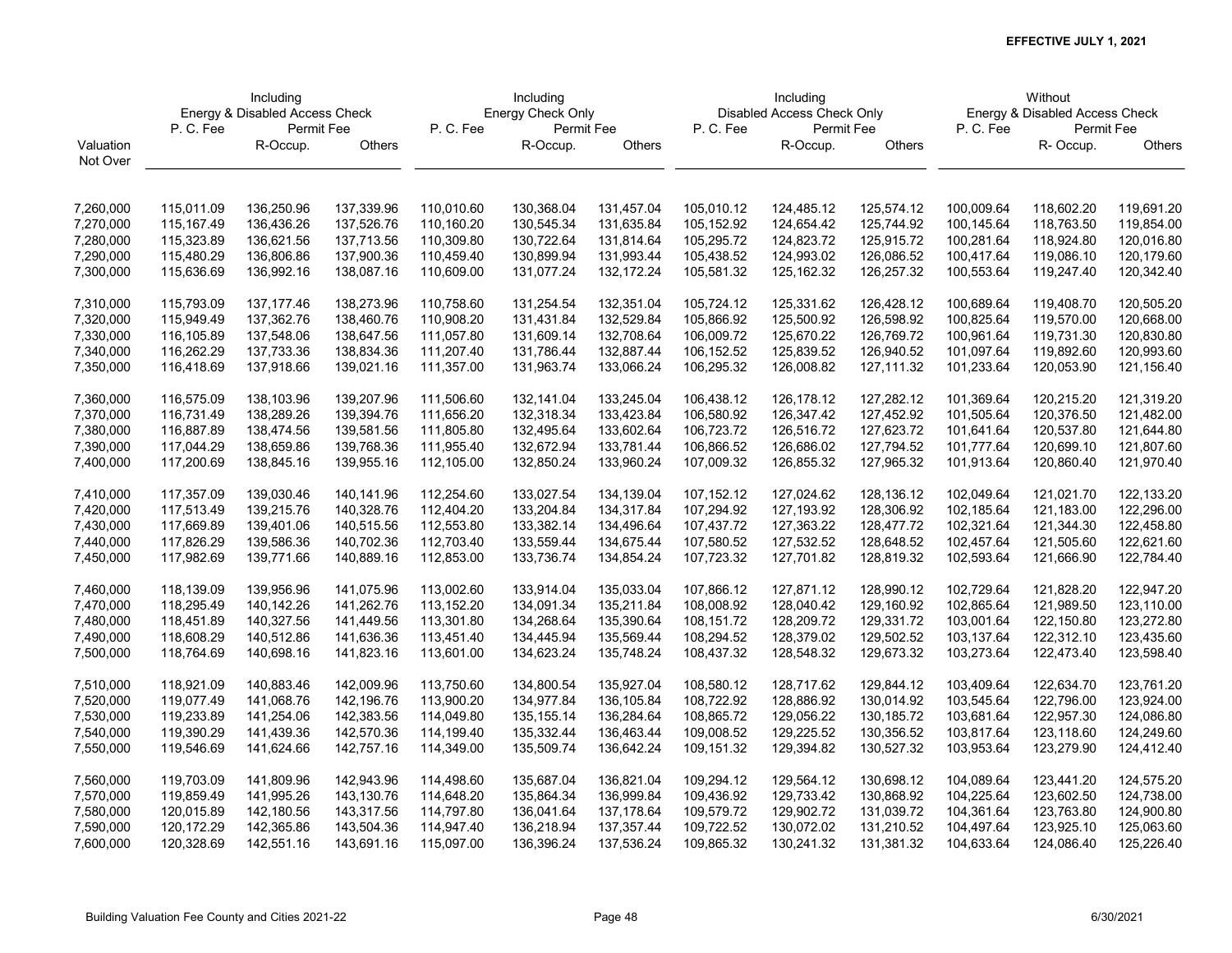|           | Including<br>Energy & Disabled Access Check |            |            |                       | Including         |            |            | Including                  |              | Without                        |            |               |  |
|-----------|---------------------------------------------|------------|------------|-----------------------|-------------------|------------|------------|----------------------------|--------------|--------------------------------|------------|---------------|--|
|           |                                             |            |            |                       | Energy Check Only |            |            | Disabled Access Check Only |              | Energy & Disabled Access Check |            |               |  |
|           | P.C.Fee                                     | Permit Fee |            | P.C.Fee<br>Permit Fee |                   |            | P.C.Fee    | Permit Fee                 |              | P.C.Fee                        | Permit Fee |               |  |
| Valuation |                                             | R-Occup.   | Others     |                       | R-Occup.          | Others     |            | R-Occup.                   | Others       |                                | R- Occup.  | <b>Others</b> |  |
| Not Over  |                                             |            |            |                       |                   |            |            |                            |              |                                |            |               |  |
|           |                                             |            |            |                       |                   |            |            |                            |              |                                |            |               |  |
| 7,610,000 | 120,485.09                                  | 142,736.46 | 143,877.96 | 115,246.60            | 136,573.54        | 137,715.04 | 110,008.12 | 130,410.62                 | 131,552.12   | 104,769.64                     | 124,247.70 | 125,389.20    |  |
| 7,620,000 | 120,641.49                                  | 142,921.76 | 144,064.76 | 115,396.20            | 136,750.84        | 137,893.84 | 110,150.92 | 130,579.92                 | 131,722.92   | 104,905.64                     | 124,409.00 | 125,552.00    |  |
| 7,630,000 | 120,797.89                                  | 143,107.06 | 144,251.56 | 115,545.80            | 136,928.14        | 138,072.64 | 110,293.72 | 130,749.22                 | 131,893.72   | 105,041.64                     | 124,570.30 | 125,714.80    |  |
| 7,640,000 | 120,954.29                                  | 143,292.36 | 144,438.36 | 115,695.40            | 137,105.44        | 138,251.44 | 110,436.52 | 130,918.52                 | 132,064.52   | 105,177.64                     | 124,731.60 | 125,877.60    |  |
| 7,650,000 | 121,110.69                                  | 143,477.66 | 144,625.16 | 115,845.00            | 137,282.74        | 138,430.24 | 110,579.32 | 131,087.82                 | 132,235.32   | 105,313.64                     | 124,892.90 | 126,040.40    |  |
|           |                                             |            |            |                       |                   |            |            |                            |              |                                |            |               |  |
| 7,660,000 | 121,267.09                                  | 143,662.96 | 144,811.96 | 115,994.60            | 137,460.04        | 138,609.04 | 110,722.12 | 131,257.12                 | 132,406.12   | 105,449.64                     | 125,054.20 | 126,203.20    |  |
| 7,670,000 | 121,423.49                                  | 143,848.26 | 144,998.76 | 116,144.20            | 137,637.34        | 138,787.84 | 110,864.92 | 131,426.42                 | 132,576.92   | 105,585.64                     | 125,215.50 | 126,366.00    |  |
| 7,680,000 | 121,579.89                                  | 144,033.56 | 145,185.56 | 116,293.80            | 137,814.64        | 138,966.64 | 111,007.72 | 131,595.72                 | 132,747.72   | 105,721.64                     | 125,376.80 | 126,528.80    |  |
| 7,690,000 | 121,736.29                                  | 144,218.86 | 145,372.36 | 116,443.40            | 137,991.94        | 139,145.44 | 111,150.52 | 131,765.02                 | 132,918.52   | 105,857.64                     | 125,538.10 | 126,691.60    |  |
| 7,700,000 | 121,892.69                                  | 144,404.16 | 145,559.16 | 116,593.00            | 138,169.24        | 139,324.24 | 111,293.32 | 131,934.32                 | 133,089.32   | 105,993.64                     | 125,699.40 | 126,854.40    |  |
|           |                                             |            |            |                       |                   |            |            |                            |              |                                |            |               |  |
| 7,710,000 | 122,049.09                                  | 144,589.46 | 145,745.96 | 116,742.60            | 138,346.54        | 139,503.04 | 111,436.12 | 132,103.62                 | 133,260.12   | 106,129.64                     | 125,860.70 | 127,017.20    |  |
| 7,720,000 | 122,205.49                                  | 144,774.76 | 145,932.76 | 116,892.20            | 138,523.84        | 139,681.84 | 111,578.92 | 132,272.92                 | 133,430.92   | 106,265.64                     | 126,022.00 | 127,180.00    |  |
| 7,730,000 | 122,361.89                                  | 144,960.06 | 146,119.56 | 117,041.80            | 138,701.14        | 139,860.64 | 111,721.72 | 132,442.22                 | 133,601.72   | 106,401.64                     | 126,183.30 | 127,342.80    |  |
| 7,740,000 | 122,518.29                                  | 145,145.36 | 146,306.36 | 117,191.40            | 138,878.44        | 140,039.44 | 111,864.52 | 132,611.52                 | 133,772.52   | 106,537.64                     | 126,344.60 | 127,505.60    |  |
| 7,750,000 | 122,674.69                                  | 145,330.66 | 146,493.16 | 117,341.00            | 139,055.74        | 140,218.24 | 112,007.32 | 132,780.82                 | 133,943.32   | 106,673.64                     | 126,505.90 | 127,668.40    |  |
| 7,760,000 | 122,831.09                                  | 145,515.96 | 146,679.96 | 117,490.60            | 139,233.04        | 140,397.04 | 112,150.12 | 132,950.12                 | 134,114.12   | 106,809.64                     | 126,667.20 | 127,831.20    |  |
| 7,770,000 | 122,987.49                                  | 145,701.26 | 146,866.76 | 117,640.20            | 139,410.34        | 140,575.84 | 112,292.92 | 133,119.42                 | 134,284.92   | 106,945.64                     | 126,828.50 | 127,994.00    |  |
| 7,780,000 | 123,143.89                                  | 145,886.56 | 147,053.56 | 117,789.80            | 139,587.64        | 140,754.64 | 112,435.72 | 133,288.72                 | 134,455.72   | 107,081.64                     | 126,989.80 | 128,156.80    |  |
| 7,790,000 | 123,300.29                                  | 146,071.86 | 147,240.36 | 117,939.40            | 139,764.94        | 140,933.44 | 112,578.52 | 133,458.02                 | 134,626.52   | 107,217.64                     | 127,151.10 | 128,319.60    |  |
| 7,800,000 | 123,456.69                                  | 146,257.16 | 147,427.16 | 118,089.00            | 139,942.24        | 141,112.24 | 112,721.32 | 133,627.32                 | 134,797.32   | 107,353.64                     | 127,312.40 | 128,482.40    |  |
|           |                                             |            |            |                       |                   |            |            |                            |              |                                |            |               |  |
| 7,810,000 | 123,613.09                                  | 146,442.46 | 147,613.96 | 118,238.60            | 140,119.54        | 141,291.04 | 112,864.12 | 133,796.62                 | 134,968.12   | 107,489.64                     | 127,473.70 | 128,645.20    |  |
| 7,820,000 | 123,769.49                                  | 146,627.76 | 147,800.76 | 118,388.20            | 140,296.84        | 141,469.84 | 113,006.92 | 133,965.92                 | 135,138.92   | 107,625.64                     | 127,635.00 | 128,808.00    |  |
| 7,830,000 | 123,925.89                                  | 146,813.06 | 147,987.56 | 118,537.80            | 140,474.14        | 141,648.64 | 113,149.72 | 134, 135. 22               | 135,309.72   | 107,761.64                     | 127,796.30 | 128,970.80    |  |
| 7,840,000 | 124,082.29                                  | 146,998.36 | 148,174.36 | 118,687.40            | 140,651.44        | 141,827.44 | 113,292.52 | 134,304.52                 | 135,480.52   | 107,897.64                     | 127,957.60 | 129,133.60    |  |
| 7,850,000 | 124,238.69                                  | 147,183.66 | 148,361.16 | 118,837.00            | 140,828.74        | 142,006.24 | 113,435.32 | 134,473.82                 | 135,651.32   | 108,033.64                     | 128,118.90 | 129,296.40    |  |
| 7,860,000 | 124,395.09                                  | 147,368.96 | 148,547.96 | 118,986.60            | 141,006.04        | 142,185.04 | 113,578.12 | 134,643.12                 | 135,822.12   | 108,169.64                     | 128,280.20 | 129,459.20    |  |
| 7,870,000 | 124,551.49                                  | 147,554.26 | 148,734.76 | 119,136.20            | 141,183.34        | 142,363.84 | 113,720.92 | 134,812.42                 | 135,992.92   | 108,305.64                     | 128,441.50 | 129,622.00    |  |
| 7,880,000 | 124,707.89                                  | 147,739.56 | 148,921.56 | 119,285.80            | 141,360.64        | 142,542.64 | 113,863.72 | 134,981.72                 | 136, 163. 72 | 108,441.64                     | 128,602.80 | 129,784.80    |  |
| 7,890,000 | 124,864.29                                  | 147,924.86 | 149,108.36 | 119,435.40            | 141,537.94        | 142,721.44 | 114,006.52 | 135,151.02                 | 136,334.52   | 108,577.64                     | 128,764.10 | 129,947.60    |  |
| 7,900,000 | 125,020.69                                  | 148,110.16 | 149,295.16 | 119,585.00            | 141,715.24        | 142,900.24 | 114,149.32 | 135,320.32                 | 136,505.32   | 108,713.64                     | 128,925.40 | 130,110.40    |  |
|           |                                             |            |            |                       |                   |            |            |                            |              |                                |            |               |  |
| 7,910,000 | 125,177.09                                  | 148,295.46 | 149,481.96 | 119,734.60            | 141,892.54        | 143,079.04 | 114,292.12 | 135,489.62                 | 136,676.12   | 108,849.64                     | 129,086.70 | 130,273.20    |  |
| 7,920,000 | 125,333.49                                  | 148,480.76 | 149,668.76 | 119,884.20            | 142,069.84        | 143,257.84 | 114,434.92 | 135,658.92                 | 136,846.92   | 108,985.64                     | 129,248.00 | 130,436.00    |  |
| 7,930,000 | 125,489.89                                  | 148,666.06 | 149,855.56 | 120,033.80            | 142,247.14        | 143,436.64 | 114,577.72 | 135,828.22                 | 137,017.72   | 109,121.64                     | 129,409.30 | 130,598.80    |  |
| 7,940,000 | 125,646.29                                  | 148,851.36 | 150,042.36 | 120,183.40            | 142,424.44        | 143,615.44 | 114,720.52 | 135,997.52                 | 137,188.52   | 109,257.64                     | 129,570.60 | 130,761.60    |  |
| 7,950,000 | 125,802.69                                  | 149,036.66 | 150,229.16 | 120,333.00            | 142,601.74        | 143,794.24 | 114,863.32 | 136,166.82                 | 137,359.32   | 109,393.64                     | 129,731.90 | 130,924.40    |  |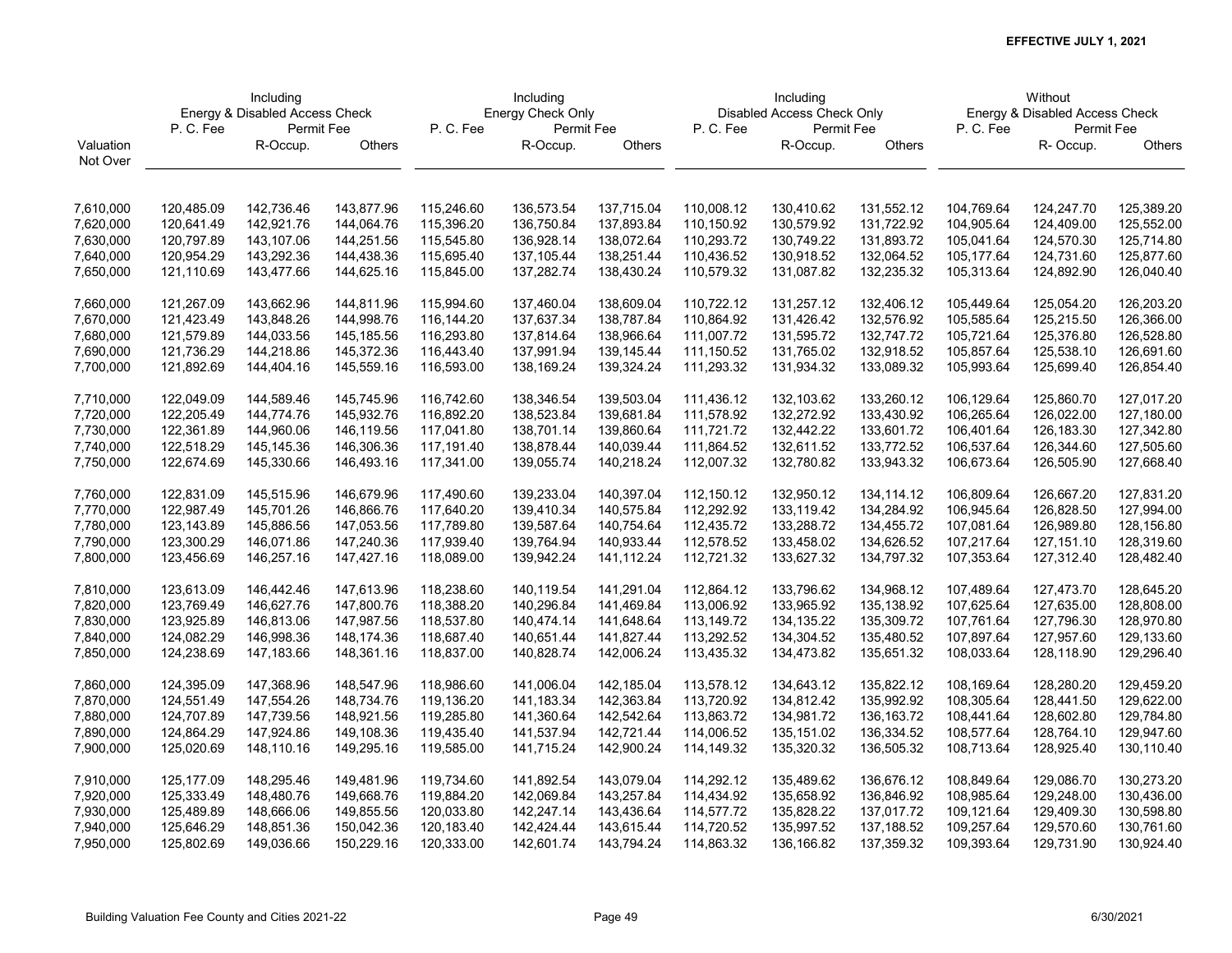|           | Including                      |             |            |            | Including         |            |            | Including                  |            | Without                        |            |               |  |
|-----------|--------------------------------|-------------|------------|------------|-------------------|------------|------------|----------------------------|------------|--------------------------------|------------|---------------|--|
|           | Energy & Disabled Access Check |             |            |            | Energy Check Only |            |            | Disabled Access Check Only |            | Energy & Disabled Access Check |            |               |  |
|           | P.C.Fee                        | Permit Fee  |            | P.C.Fee    | Permit Fee        |            | P.C.Fee    | Permit Fee                 |            | P.C.Fee                        | Permit Fee |               |  |
| Valuation |                                | R-Occup.    | Others     |            | R-Occup.          | Others     |            | R-Occup.                   | Others     |                                | R- Occup.  | <b>Others</b> |  |
| Not Over  |                                |             |            |            |                   |            |            |                            |            |                                |            |               |  |
|           |                                |             |            |            |                   |            |            |                            |            |                                |            |               |  |
| 7,960,000 | 125,959.09                     | 149,221.96  | 150,415.96 | 120,482.60 | 142,779.04        | 143,973.04 | 115,006.12 | 136,336.12                 | 137,530.12 | 109,529.64                     | 129,893.20 | 131,087.20    |  |
| 7,970,000 | 126,115.49                     | 149,407.26  | 150,602.76 | 120,632.20 | 142,956.34        | 144,151.84 | 115,148.92 | 136,505.42                 | 137,700.92 | 109,665.64                     | 130,054.50 | 131,250.00    |  |
| 7,980,000 | 126,271.89                     | 149,592.56  | 150,789.56 | 120,781.80 | 143,133.64        | 144,330.64 | 115,291.72 | 136,674.72                 | 137,871.72 | 109,801.64                     | 130,215.80 | 131,412.80    |  |
| 7,990,000 | 126,428.29                     | 149,777.86  | 150,976.36 | 120,931.40 | 143,310.94        | 144,509.44 | 115,434.52 | 136,844.02                 | 138,042.52 | 109,937.64                     | 130,377.10 | 131,575.60    |  |
| 8,000,000 | 126,584.69                     | 149,963.16  | 151,163.16 | 121,081.00 | 143,488.24        | 144,688.24 | 115,577.32 | 137,013.32                 | 138,213.32 | 110,073.64                     | 130,538.40 | 131,738.40    |  |
|           |                                |             |            |            |                   |            |            |                            |            |                                |            |               |  |
| 8,010,000 | 126,741.09                     | 150,148.46  | 151,349.96 | 121,230.60 | 143,665.54        | 144,867.04 | 115,720.12 | 137,182.62                 | 138,384.12 | 110,209.64                     | 130,699.70 | 131,901.20    |  |
| 8,020,000 | 126,897.49                     | 150,333.76  | 151,536.76 | 121,380.20 | 143,842.84        | 145,045.84 | 115,862.92 | 137,351.92                 | 138,554.92 | 110,345.64                     | 130,861.00 | 132,064.00    |  |
| 8,030,000 | 127,053.89                     | 150,519.06  | 151,723.56 | 121,529.80 | 144,020.14        | 145,224.64 | 116,005.72 | 137,521.22                 | 138,725.72 | 110,481.64                     | 131,022.30 | 132,226.80    |  |
| 8,040,000 | 127,210.29                     | 150,704.36  | 151,910.36 | 121,679.40 | 144, 197. 44      | 145,403.44 | 116,148.52 | 137,690.52                 | 138,896.52 | 110,617.64                     | 131,183.60 | 132,389.60    |  |
| 8,050,000 | 127,366.69                     | 150,889.66  | 152,097.16 | 121,829.00 | 144,374.74        | 145,582.24 | 116,291.32 | 137,859.82                 | 139,067.32 | 110,753.64                     | 131,344.90 | 132,552.40    |  |
|           |                                |             |            |            |                   |            |            |                            |            |                                |            |               |  |
| 8,060,000 | 127,523.09                     | 151,074.96  | 152,283.96 | 121,978.60 | 144,552.04        | 145,761.04 | 116,434.12 | 138,029.12                 | 139,238.12 | 110,889.64                     | 131,506.20 | 132,715.20    |  |
| 8,070,000 | 127,679.49                     | 151,260.26  | 152,470.76 | 122,128.20 | 144,729.34        | 145,939.84 | 116,576.92 | 138,198.42                 | 139,408.92 | 111,025.64                     | 131,667.50 | 132,878.00    |  |
| 8,080,000 | 127,835.89                     | 151,445.56  | 152,657.56 | 122,277.80 | 144,906.64        | 146,118.64 | 116,719.72 | 138,367.72                 | 139,579.72 | 111, 161.64                    | 131,828.80 | 133,040.80    |  |
| 8,090,000 | 127,992.29                     | 151,630.86  | 152,844.36 | 122,427.40 | 145,083.94        | 146,297.44 | 116,862.52 | 138,537.02                 | 139,750.52 | 111,297.64                     | 131,990.10 | 133,203.60    |  |
| 8,100,000 | 128,148.69                     | 151,816.16  | 153,031.16 | 122,577.00 | 145,261.24        | 146,476.24 | 117,005.32 | 138,706.32                 | 139,921.32 | 111,433.64                     | 132,151.40 | 133,366.40    |  |
| 8,110,000 | 128,305.09                     | 152,001.46  | 153,217.96 | 122,726.60 | 145,438.54        | 146,655.04 | 117,148.12 | 138,875.62                 | 140,092.12 | 111,569.64                     | 132,312.70 | 133,529.20    |  |
| 8,120,000 | 128,461.49                     | 152,186.76  | 153,404.76 | 122,876.20 | 145,615.84        | 146,833.84 | 117,290.92 | 139,044.92                 | 140,262.92 | 111,705.64                     | 132,474.00 | 133,692.00    |  |
| 8,130,000 | 128,617.89                     | 152,372.06  | 153,591.56 | 123,025.80 | 145,793.14        | 147,012.64 | 117,433.72 | 139,214.22                 | 140,433.72 | 111,841.64                     | 132,635.30 | 133,854.80    |  |
| 8,140,000 | 128,774.29                     | 152,557.36  | 153,778.36 | 123,175.40 | 145,970.44        | 147,191.44 | 117,576.52 | 139,383.52                 | 140,604.52 | 111,977.64                     | 132,796.60 | 134,017.60    |  |
| 8,150,000 | 128,930.69                     | 152,742.66  | 153,965.16 | 123,325.00 | 146, 147. 74      | 147,370.24 | 117,719.32 | 139,552.82                 | 140,775.32 | 112,113.64                     | 132,957.90 | 134,180.40    |  |
|           |                                |             |            |            |                   |            |            |                            |            |                                |            |               |  |
| 8,160,000 | 129,087.09                     | 152,927.96  | 154,151.96 | 123,474.60 | 146,325.04        | 147,549.04 | 117,862.12 | 139,722.12                 | 140,946.12 | 112,249.64                     | 133,119.20 | 134,343.20    |  |
| 8,170,000 | 129,243.49                     | 153,113.26  | 154,338.76 | 123,624.20 | 146,502.34        | 147,727.84 | 118,004.92 | 139,891.42                 | 141,116.92 | 112,385.64                     | 133,280.50 | 134,506.00    |  |
| 8,180,000 | 129,399.89                     | 153,298.56  | 154,525.56 | 123,773.80 | 146,679.64        | 147,906.64 | 118,147.72 | 140,060.72                 | 141,287.72 | 112,521.64                     | 133,441.80 | 134,668.80    |  |
| 8,190,000 | 129,556.29                     | 153,483.86  | 154,712.36 | 123,923.40 | 146,856.94        | 148,085.44 | 118,290.52 | 140,230.02                 | 141,458.52 | 112,657.64                     | 133,603.10 | 134,831.60    |  |
| 8,200,000 | 129,712.69                     | 153,669.16  | 154,899.16 | 124,073.00 | 147,034.24        | 148,264.24 | 118,433.32 | 140,399.32                 | 141,629.32 | 112,793.64                     | 133,764.40 | 134,994.40    |  |
| 8,210,000 | 129,869.09                     | 153,854.46  | 155,085.96 | 124,222.60 | 147,211.54        | 148,443.04 | 118,576.12 | 140,568.62                 | 141,800.12 | 112,929.64                     | 133,925.70 | 135, 157. 20  |  |
| 8,220,000 | 130,025.49                     | 154,039.76  | 155,272.76 | 124,372.20 | 147,388.84        | 148,621.84 | 118,718.92 | 140,737.92                 | 141,970.92 | 113,065.64                     | 134,087.00 | 135,320.00    |  |
| 8,230,000 | 130,181.89                     | 154,225.06  | 155,459.56 | 124,521.80 | 147,566.14        | 148,800.64 | 118,861.72 | 140,907.22                 | 142,141.72 | 113,201.64                     | 134,248.30 | 135,482.80    |  |
| 8,240,000 | 130,338.29                     | 154,410.36  | 155,646.36 | 124,671.40 | 147,743.44        | 148,979.44 | 119,004.52 | 141,076.52                 | 142,312.52 | 113,337.64                     | 134,409.60 | 135,645.60    |  |
| 8,250,000 | 130,494.69                     | 154,595.66  | 155,833.16 | 124,821.00 | 147,920.74        | 149,158.24 | 119,147.32 | 141,245.82                 | 142,483.32 | 113,473.64                     | 134,570.90 | 135,808.40    |  |
|           |                                |             |            |            |                   |            |            |                            |            |                                |            |               |  |
| 8,260,000 | 130,651.09                     | 154,780.96  | 156,019.96 | 124,970.60 | 148,098.04        | 149,337.04 | 119,290.12 | 141,415.12                 | 142,654.12 | 113,609.64                     | 134,732.20 | 135,971.20    |  |
| 8,270,000 | 130,807.49                     | 154,966.26  | 156,206.76 | 125,120.20 | 148,275.34        | 149,515.84 | 119,432.92 | 141,584.42                 | 142,824.92 | 113,745.64                     | 134,893.50 | 136,134.00    |  |
| 8,280,000 | 130,963.89                     | 155, 151.56 | 156,393.56 | 125,269.80 | 148,452.64        | 149,694.64 | 119,575.72 | 141,753.72                 | 142,995.72 | 113,881.64                     | 135,054.80 | 136,296.80    |  |
| 8,290,000 | 131,120.29                     | 155,336.86  | 156,580.36 | 125,419.40 | 148,629.94        | 149,873.44 | 119,718.52 | 141,923.02                 | 143,166.52 | 114,017.64                     | 135,216.10 | 136,459.60    |  |
| 8,300,000 | 131,276.69                     | 155,522.16  | 156,767.16 | 125,569.00 | 148,807.24        | 150,052.24 | 119,861.32 | 142,092.32                 | 143,337.32 | 114,153.64                     | 135,377.40 | 136,622.40    |  |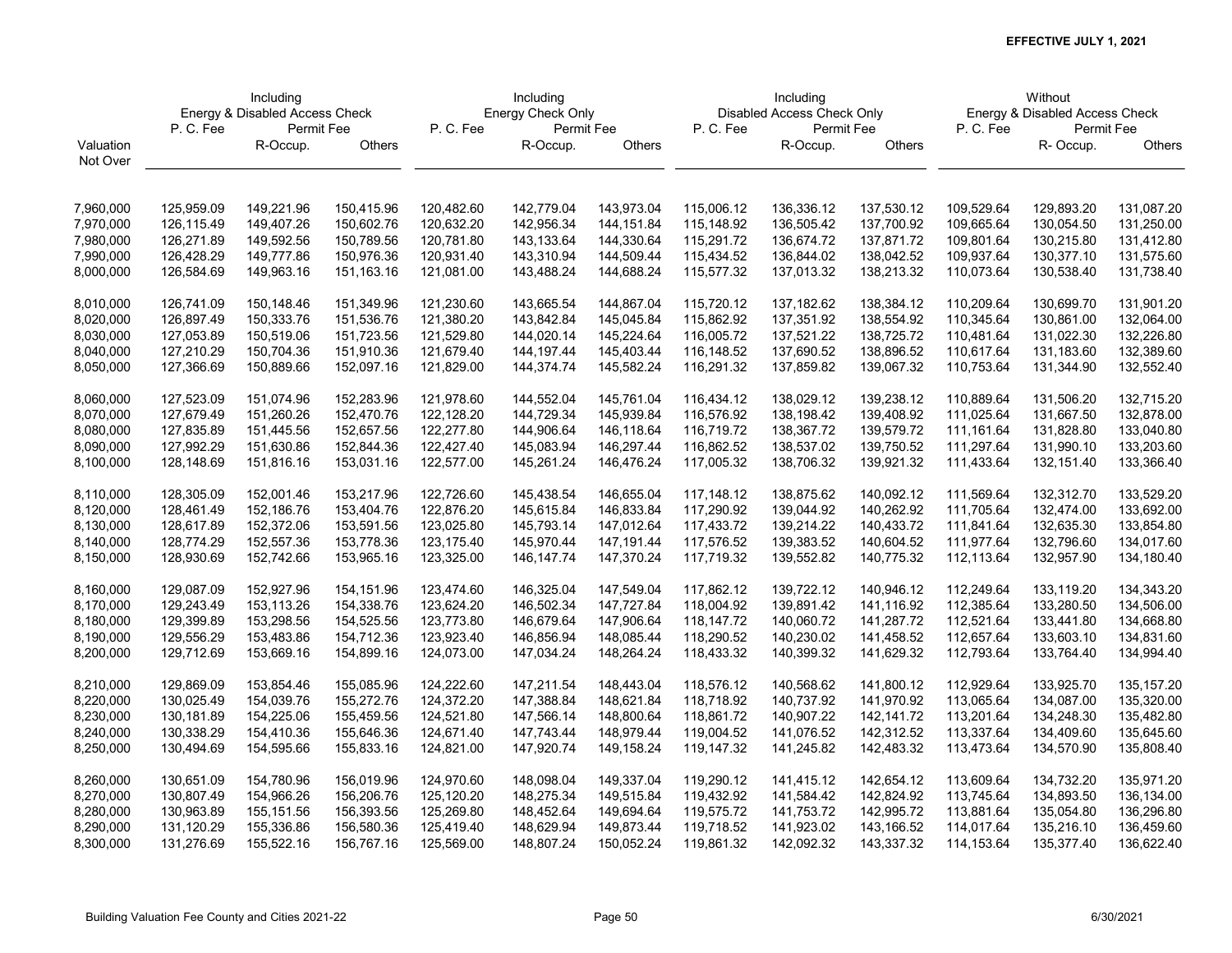|           | Including<br>Energy & Disabled Access Check |            |            |              | Including         |            |            | Including                  |            | Without                        |              |               |  |
|-----------|---------------------------------------------|------------|------------|--------------|-------------------|------------|------------|----------------------------|------------|--------------------------------|--------------|---------------|--|
|           |                                             |            |            |              | Energy Check Only |            |            | Disabled Access Check Only |            | Energy & Disabled Access Check |              |               |  |
|           | P.C.Fee                                     | Permit Fee |            | P.C.Fee      | Permit Fee        |            | P.C.Fee    | Permit Fee                 |            | P.C.Fee                        | Permit Fee   |               |  |
| Valuation |                                             | R-Occup.   | Others     |              | R-Occup.          | Others     |            | R-Occup.                   | Others     |                                | R- Occup.    | <b>Others</b> |  |
| Not Over  |                                             |            |            |              |                   |            |            |                            |            |                                |              |               |  |
|           |                                             |            |            |              |                   |            |            |                            |            |                                |              |               |  |
| 8,310,000 | 131,433.09                                  | 155,707.46 | 156,953.96 | 125,718.60   | 148,984.54        | 150,231.04 | 120,004.12 | 142,261.62                 | 143,508.12 | 114,289.64                     | 135,538.70   | 136,785.20    |  |
| 8,320,000 | 131,589.49                                  | 155,892.76 | 157,140.76 | 125,868.20   | 149,161.84        | 150,409.84 | 120,146.92 | 142,430.92                 | 143,678.92 | 114,425.64                     | 135,700.00   | 136,948.00    |  |
| 8,330,000 | 131,745.89                                  | 156,078.06 | 157,327.56 | 126,017.80   | 149,339.14        | 150,588.64 | 120,289.72 | 142,600.22                 | 143,849.72 | 114,561.64                     | 135,861.30   | 137,110.80    |  |
| 8,340,000 | 131,902.29                                  | 156,263.36 | 157,514.36 | 126, 167. 40 | 149,516.44        | 150,767.44 | 120,432.52 | 142,769.52                 | 144,020.52 | 114,697.64                     | 136,022.60   | 137,273.60    |  |
| 8,350,000 | 132,058.69                                  | 156,448.66 | 157,701.16 | 126,317.00   | 149,693.74        | 150,946.24 | 120,575.32 | 142,938.82                 | 144,191.32 | 114,833.64                     | 136,183.90   | 137,436.40    |  |
|           |                                             |            |            |              |                   |            |            |                            |            |                                |              |               |  |
| 8,360,000 | 132,215.09                                  | 156,633.96 | 157,887.96 | 126,466.60   | 149,871.04        | 151,125.04 | 120,718.12 | 143,108.12                 | 144,362.12 | 114,969.64                     | 136,345.20   | 137,599.20    |  |
| 8,370,000 | 132,371.49                                  | 156,819.26 | 158,074.76 | 126,616.20   | 150,048.34        | 151,303.84 | 120,860.92 | 143,277.42                 | 144,532.92 | 115,105.64                     | 136,506.50   | 137,762.00    |  |
| 8,380,000 | 132,527.89                                  | 157,004.56 | 158,261.56 | 126,765.80   | 150,225.64        | 151,482.64 | 121,003.72 | 143,446.72                 | 144,703.72 | 115,241.64                     | 136,667.80   | 137,924.80    |  |
| 8,390,000 | 132,684.29                                  | 157,189.86 | 158,448.36 | 126,915.40   | 150,402.94        | 151,661.44 | 121,146.52 | 143,616.02                 | 144,874.52 | 115,377.64                     | 136,829.10   | 138,087.60    |  |
| 8,400,000 | 132,840.69                                  | 157,375.16 | 158,635.16 | 127,065.00   | 150,580.24        | 151,840.24 | 121,289.32 | 143,785.32                 | 145,045.32 | 115,513.64                     | 136,990.40   | 138,250.40    |  |
|           |                                             |            |            |              |                   |            |            |                            |            |                                |              |               |  |
| 8,410,000 | 132,997.09                                  | 157,560.46 | 158,821.96 | 127,214.60   | 150,757.54        | 152,019.04 | 121,432.12 | 143,954.62                 | 145,216.12 | 115,649.64                     | 137, 151. 70 | 138,413.20    |  |
| 8,420,000 | 133, 153.49                                 | 157,745.76 | 159,008.76 | 127,364.20   | 150,934.84        | 152,197.84 | 121,574.92 | 144,123.92                 | 145,386.92 | 115,785.64                     | 137,313.00   | 138,576.00    |  |
| 8,430,000 | 133,309.89                                  | 157,931.06 | 159,195.56 | 127,513.80   | 151,112.14        | 152,376.64 | 121,717.72 | 144,293.22                 | 145,557.72 | 115,921.64                     | 137,474.30   | 138,738.80    |  |
| 8,440,000 | 133,466.29                                  | 158,116.36 | 159,382.36 | 127,663.40   | 151,289.44        | 152,555.44 | 121,860.52 | 144,462.52                 | 145,728.52 | 116,057.64                     | 137,635.60   | 138,901.60    |  |
| 8,450,000 | 133,622.69                                  | 158,301.66 | 159,569.16 | 127,813.00   | 151,466.74        | 152,734.24 | 122,003.32 | 144,631.82                 | 145,899.32 | 116,193.64                     | 137,796.90   | 139,064.40    |  |
| 8,460,000 | 133,779.09                                  | 158,486.96 | 159,755.96 | 127,962.60   | 151,644.04        | 152,913.04 | 122,146.12 | 144,801.12                 | 146,070.12 | 116,329.64                     | 137,958.20   | 139,227.20    |  |
| 8,470,000 | 133,935.49                                  | 158,672.26 | 159,942.76 | 128,112.20   | 151,821.34        | 153,091.84 | 122,288.92 | 144,970.42                 | 146,240.92 | 116,465.64                     | 138,119.50   | 139,390.00    |  |
| 8,480,000 | 134,091.89                                  | 158,857.56 | 160,129.56 | 128,261.80   | 151,998.64        | 153,270.64 | 122,431.72 | 145,139.72                 | 146,411.72 | 116,601.64                     | 138,280.80   | 139,552.80    |  |
| 8,490,000 | 134,248.29                                  | 159,042.86 | 160,316.36 | 128,411.40   | 152,175.94        | 153,449.44 | 122,574.52 | 145,309.02                 | 146,582.52 | 116,737.64                     | 138,442.10   | 139,715.60    |  |
| 8,500,000 | 134,404.69                                  | 159,228.16 | 160,503.16 | 128,561.00   | 152,353.24        | 153,628.24 | 122,717.32 | 145,478.32                 | 146,753.32 | 116,873.64                     | 138,603.40   | 139,878.40    |  |
|           |                                             |            |            |              |                   |            |            |                            |            |                                |              |               |  |
| 8,510,000 | 134,561.09                                  | 159,413.46 | 160,689.96 | 128,710.60   | 152,530.54        | 153,807.04 | 122,860.12 | 145,647.62                 | 146,924.12 | 117,009.64                     | 138,764.70   | 140,041.20    |  |
| 8,520,000 | 134,717.49                                  | 159,598.76 | 160,876.76 | 128,860.20   | 152,707.84        | 153,985.84 | 123,002.92 | 145,816.92                 | 147,094.92 | 117,145.64                     | 138,926.00   | 140,204.00    |  |
| 8,530,000 | 134,873.89                                  | 159,784.06 | 161,063.56 | 129,009.80   | 152,885.14        | 154,164.64 | 123,145.72 | 145,986.22                 | 147,265.72 | 117,281.64                     | 139,087.30   | 140,366.80    |  |
| 8,540,000 | 135,030.29                                  | 159,969.36 | 161,250.36 | 129,159.40   | 153,062.44        | 154,343.44 | 123,288.52 | 146, 155.52                | 147,436.52 | 117,417.64                     | 139,248.60   | 140,529.60    |  |
| 8,550,000 | 135,186.69                                  | 160,154.66 | 161,437.16 | 129,309.00   | 153,239.74        | 154,522.24 | 123,431.32 | 146,324.82                 | 147,607.32 | 117,553.64                     | 139,409.90   | 140,692.40    |  |
| 8,560,000 | 135,343.09                                  | 160,339.96 | 161,623.96 | 129,458.60   | 153,417.04        | 154,701.04 | 123,574.12 | 146,494.12                 | 147,778.12 | 117,689.64                     | 139,571.20   | 140,855.20    |  |
| 8,570,000 | 135,499.49                                  | 160,525.26 | 161,810.76 | 129,608.20   | 153,594.34        | 154,879.84 | 123,716.92 | 146,663.42                 | 147,948.92 | 117,825.64                     | 139,732.50   | 141,018.00    |  |
| 8,580,000 | 135,655.89                                  | 160,710.56 | 161,997.56 | 129,757.80   | 153,771.64        | 155,058.64 | 123,859.72 | 146,832.72                 | 148,119.72 | 117,961.64                     | 139,893.80   | 141,180.80    |  |
| 8,590,000 | 135,812.29                                  | 160,895.86 | 162,184.36 | 129,907.40   | 153,948.94        | 155,237.44 | 124,002.52 | 147,002.02                 | 148,290.52 | 118,097.64                     | 140,055.10   | 141,343.60    |  |
| 8,600,000 | 135,968.69                                  | 161,081.16 | 162,371.16 | 130,057.00   | 154,126.24        | 155,416.24 | 124,145.32 | 147, 171.32                | 148,461.32 | 118,233.64                     | 140,216.40   | 141,506.40    |  |
|           |                                             |            |            |              |                   |            |            |                            |            |                                |              |               |  |
| 8,610,000 | 136,125.09                                  | 161,266.46 | 162,557.96 | 130,206.60   | 154,303.54        | 155,595.04 | 124,288.12 | 147,340.62                 | 148,632.12 | 118,369.64                     | 140,377.70   | 141,669.20    |  |
| 8,620,000 | 136,281.49                                  | 161,451.76 | 162,744.76 | 130,356.20   | 154,480.84        | 155,773.84 | 124,430.92 | 147,509.92                 | 148,802.92 | 118,505.64                     | 140,539.00   | 141,832.00    |  |
| 8,630,000 | 136,437.89                                  | 161,637.06 | 162,931.56 | 130,505.80   | 154,658.14        | 155,952.64 | 124,573.72 | 147,679.22                 | 148,973.72 | 118,641.64                     | 140,700.30   | 141,994.80    |  |
| 8,640,000 | 136,594.29                                  | 161,822.36 | 163,118.36 | 130,655.40   | 154,835.44        | 156,131.44 | 124,716.52 | 147,848.52                 | 149,144.52 | 118,777.64                     | 140,861.60   | 142,157.60    |  |
| 8,650,000 | 136,750.69                                  | 162,007.66 | 163,305.16 | 130,805.00   | 155,012.74        | 156,310.24 | 124,859.32 | 148,017.82                 | 149,315.32 | 118,913.64                     | 141,022.90   | 142,320.40    |  |
|           |                                             |            |            |              |                   |            |            |                            |            |                                |              |               |  |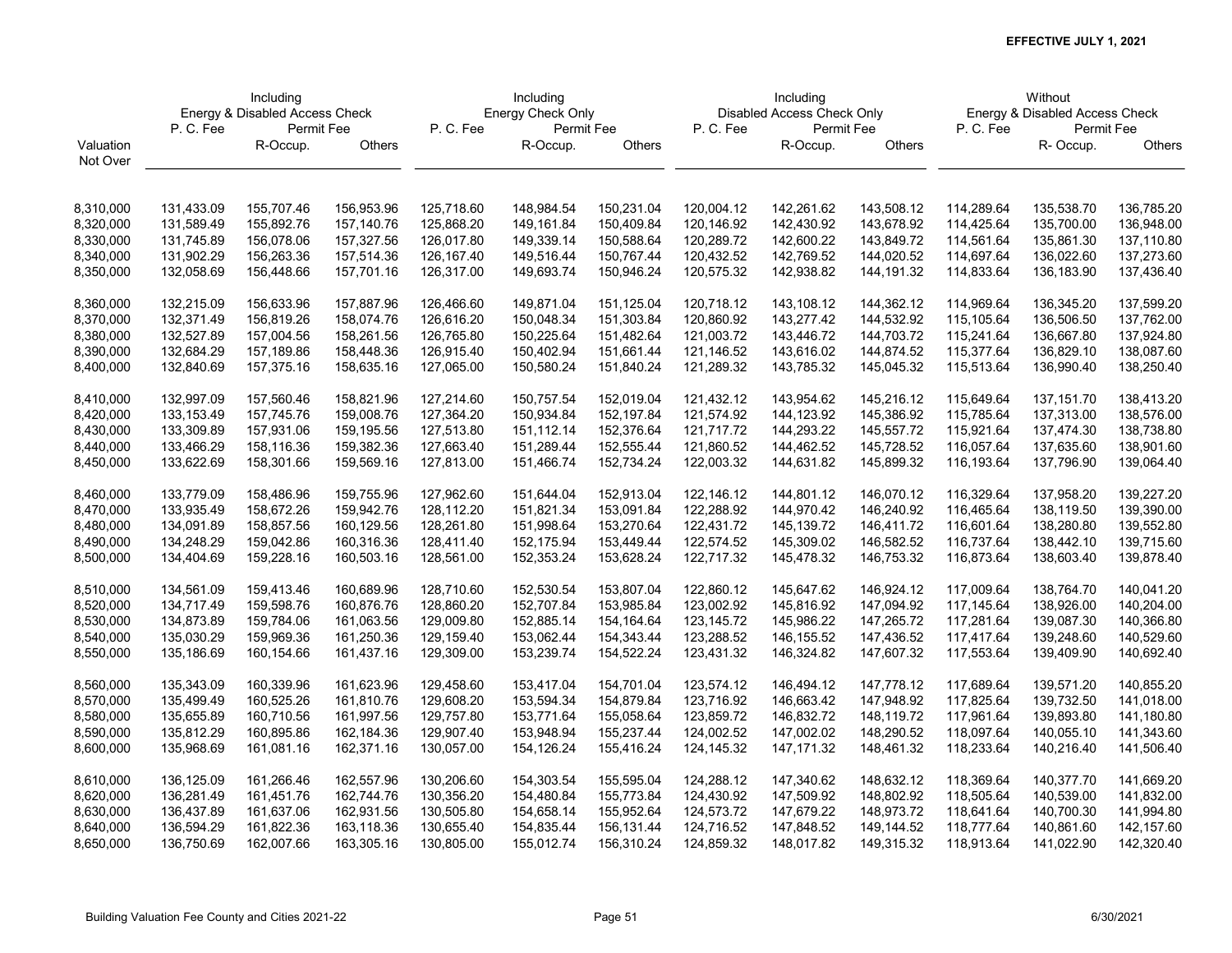|           | Including<br>Energy & Disabled Access Check |            |            |            | Including         |            |              | Including                  |            | Without                        |            |               |  |
|-----------|---------------------------------------------|------------|------------|------------|-------------------|------------|--------------|----------------------------|------------|--------------------------------|------------|---------------|--|
|           |                                             |            |            |            | Energy Check Only |            |              | Disabled Access Check Only |            | Energy & Disabled Access Check |            |               |  |
|           | P.C.Fee                                     | Permit Fee |            | P.C.Fee    | Permit Fee        |            | P.C.Fee      | Permit Fee                 |            | P.C.Fee                        | Permit Fee |               |  |
| Valuation |                                             | R-Occup.   | Others     |            | R-Occup.          | Others     |              | R-Occup.                   | Others     |                                | R- Occup.  | <b>Others</b> |  |
| Not Over  |                                             |            |            |            |                   |            |              |                            |            |                                |            |               |  |
|           |                                             |            |            |            |                   |            |              |                            |            |                                |            |               |  |
| 8,660,000 | 136,907.09                                  | 162,192.96 | 163,491.96 | 130,954.60 | 155,190.04        | 156,489.04 | 125,002.12   | 148,187.12                 | 149,486.12 | 119,049.64                     | 141,184.20 | 142,483.20    |  |
| 8,670,000 | 137,063.49                                  | 162,378.26 | 163,678.76 | 131,104.20 | 155,367.34        | 156,667.84 | 125,144.92   | 148,356.42                 | 149,656.92 | 119,185.64                     | 141,345.50 | 142,646.00    |  |
| 8,680,000 | 137,219.89                                  | 162,563.56 | 163,865.56 | 131,253.80 | 155,544.64        | 156,846.64 | 125,287.72   | 148,525.72                 | 149,827.72 | 119,321.64                     | 141,506.80 | 142,808.80    |  |
| 8,690,000 | 137,376.29                                  | 162,748.86 | 164,052.36 | 131,403.40 | 155,721.94        | 157,025.44 | 125,430.52   | 148,695.02                 | 149,998.52 | 119,457.64                     | 141,668.10 | 142,971.60    |  |
| 8,700,000 | 137,532.69                                  | 162,934.16 | 164,239.16 | 131,553.00 | 155,899.24        | 157,204.24 | 125,573.32   | 148,864.32                 | 150,169.32 | 119,593.64                     | 141,829.40 | 143,134.40    |  |
|           |                                             |            |            |            |                   |            |              |                            |            |                                |            |               |  |
| 8,710,000 | 137,689.09                                  | 163,119.46 | 164,425.96 | 131,702.60 | 156,076.54        | 157,383.04 | 125,716.12   | 149,033.62                 | 150,340.12 | 119,729.64                     | 141,990.70 | 143,297.20    |  |
| 8,720,000 | 137,845.49                                  | 163,304.76 | 164,612.76 | 131,852.20 | 156,253.84        | 157,561.84 | 125,858.92   | 149,202.92                 | 150,510.92 | 119,865.64                     | 142,152.00 | 143,460.00    |  |
| 8,730,000 | 138,001.89                                  | 163,490.06 | 164,799.56 | 132,001.80 | 156,431.14        | 157,740.64 | 126,001.72   | 149,372.22                 | 150,681.72 | 120,001.64                     | 142,313.30 | 143,622.80    |  |
| 8,740,000 | 138,158.29                                  | 163,675.36 | 164,986.36 | 132,151.40 | 156,608.44        | 157,919.44 | 126,144.52   | 149,541.52                 | 150,852.52 | 120,137.64                     | 142,474.60 | 143,785.60    |  |
| 8,750,000 | 138,314.69                                  | 163,860.66 | 165,173.16 | 132,301.00 | 156,785.74        | 158,098.24 | 126,287.32   | 149,710.82                 | 151,023.32 | 120,273.64                     | 142,635.90 | 143,948.40    |  |
|           |                                             |            |            |            |                   |            |              |                            |            |                                |            |               |  |
| 8,760,000 | 138,471.09                                  | 164,045.96 | 165,359.96 | 132,450.60 | 156,963.04        | 158,277.04 | 126,430.12   | 149,880.12                 | 151,194.12 | 120,409.64                     | 142,797.20 | 144,111.20    |  |
| 8,770,000 | 138,627.49                                  | 164,231.26 | 165,546.76 | 132,600.20 | 157,140.34        | 158,455.84 | 126,572.92   | 150,049.42                 | 151,364.92 | 120,545.64                     | 142,958.50 | 144,274.00    |  |
| 8,780,000 | 138,783.89                                  | 164,416.56 | 165,733.56 | 132,749.80 | 157,317.64        | 158,634.64 | 126,715.72   | 150,218.72                 | 151,535.72 | 120,681.64                     | 143,119.80 | 144,436.80    |  |
| 8,790,000 | 138,940.29                                  | 164,601.86 | 165,920.36 | 132,899.40 | 157,494.94        | 158,813.44 | 126,858.52   | 150,388.02                 | 151,706.52 | 120,817.64                     | 143,281.10 | 144,599.60    |  |
| 8,800,000 | 139,096.69                                  | 164,787.16 | 166,107.16 | 133,049.00 | 157,672.24        | 158,992.24 | 127,001.32   | 150,557.32                 | 151,877.32 | 120,953.64                     | 143,442.40 | 144,762.40    |  |
|           |                                             |            |            |            |                   |            |              |                            |            |                                |            |               |  |
| 8,810,000 | 139,253.09                                  | 164,972.46 | 166,293.96 | 133,198.60 | 157,849.54        | 159,171.04 | 127, 144. 12 | 150,726.62                 | 152,048.12 | 121,089.64                     | 143,603.70 | 144,925.20    |  |
| 8,820,000 | 139,409.49                                  | 165,157.76 | 166,480.76 | 133,348.20 | 158,026.84        | 159,349.84 | 127,286.92   | 150,895.92                 | 152,218.92 | 121,225.64                     | 143,765.00 | 145,088.00    |  |
| 8,830,000 | 139,565.89                                  | 165,343.06 | 166,667.56 | 133,497.80 | 158,204.14        | 159,528.64 | 127,429.72   | 151,065.22                 | 152,389.72 | 121,361.64                     | 143,926.30 | 145,250.80    |  |
| 8,840,000 | 139,722.29                                  | 165,528.36 | 166,854.36 | 133,647.40 | 158,381.44        | 159,707.44 | 127,572.52   | 151,234.52                 | 152,560.52 | 121,497.64                     | 144,087.60 | 145,413.60    |  |
| 8,850,000 | 139,878.69                                  | 165,713.66 | 167,041.16 | 133,797.00 | 158,558.74        | 159,886.24 | 127,715.32   | 151,403.82                 | 152,731.32 | 121,633.64                     | 144,248.90 | 145,576.40    |  |
| 8,860,000 | 140,035.09                                  | 165,898.96 | 167,227.96 | 133,946.60 | 158,736.04        | 160,065.04 | 127,858.12   | 151,573.12                 | 152,902.12 | 121,769.64                     | 144,410.20 | 145,739.20    |  |
| 8,870,000 | 140,191.49                                  | 166,084.26 | 167,414.76 | 134,096.20 | 158,913.34        | 160,243.84 | 128,000.92   | 151,742.42                 | 153,072.92 | 121,905.64                     | 144,571.50 | 145,902.00    |  |
| 8,880,000 | 140,347.89                                  | 166,269.56 | 167,601.56 | 134,245.80 | 159,090.64        | 160,422.64 | 128,143.72   | 151,911.72                 | 153,243.72 | 122,041.64                     | 144,732.80 | 146,064.80    |  |
| 8,890,000 | 140,504.29                                  | 166,454.86 | 167,788.36 | 134,395.40 | 159,267.94        | 160,601.44 | 128,286.52   | 152,081.02                 | 153,414.52 | 122, 177.64                    | 144,894.10 | 146,227.60    |  |
| 8,900,000 | 140,660.69                                  | 166,640.16 | 167,975.16 | 134,545.00 | 159,445.24        | 160,780.24 | 128,429.32   | 152,250.32                 | 153,585.32 | 122,313.64                     | 145,055.40 | 146,390.40    |  |
| 8,910,000 | 140,817.09                                  | 166,825.46 | 168,161.96 | 134,694.60 | 159,622.54        | 160,959.04 | 128,572.12   | 152,419.62                 | 153,756.12 | 122,449.64                     | 145,216.70 | 146,553.20    |  |
| 8,920,000 | 140,973.49                                  | 167,010.76 | 168,348.76 | 134,844.20 | 159,799.84        | 161,137.84 | 128,714.92   | 152,588.92                 | 153,926.92 | 122,585.64                     | 145,378.00 | 146,716.00    |  |
| 8,930,000 | 141,129.89                                  | 167,196.06 | 168,535.56 | 134,993.80 | 159,977.14        | 161,316.64 | 128,857.72   | 152,758.22                 | 154,097.72 | 122,721.64                     | 145,539.30 | 146,878.80    |  |
| 8,940,000 | 141,286.29                                  | 167,381.36 | 168,722.36 | 135,143.40 | 160,154.44        | 161,495.44 | 129,000.52   | 152,927.52                 | 154,268.52 | 122,857.64                     | 145,700.60 | 147,041.60    |  |
|           |                                             |            |            |            |                   |            |              |                            |            |                                |            |               |  |
| 8,950,000 | 141,442.69                                  | 167,566.66 | 168,909.16 | 135,293.00 | 160,331.74        | 161,674.24 | 129,143.32   | 153,096.82                 | 154,439.32 | 122,993.64                     | 145,861.90 | 147,204.40    |  |
| 8,960,000 | 141,599.09                                  | 167,751.96 | 169,095.96 | 135,442.60 | 160,509.04        | 161,853.04 | 129,286.12   | 153,266.12                 | 154,610.12 | 123,129.64                     | 146,023.20 | 147,367.20    |  |
| 8,970,000 | 141,755.49                                  | 167,937.26 | 169,282.76 | 135,592.20 | 160,686.34        | 162,031.84 | 129,428.92   | 153,435.42                 | 154,780.92 | 123,265.64                     | 146,184.50 | 147,530.00    |  |
| 8,980,000 | 141,911.89                                  | 168,122.56 | 169,469.56 | 135,741.80 | 160,863.64        | 162,210.64 | 129,571.72   | 153,604.72                 | 154,951.72 | 123,401.64                     | 146,345.80 | 147,692.80    |  |
| 8,990,000 | 142,068.29                                  | 168,307.86 | 169,656.36 | 135,891.40 | 161,040.94        | 162,389.44 | 129,714.52   | 153,774.02                 | 155,122.52 | 123,537.64                     | 146,507.10 | 147,855.60    |  |
| 9,000,000 | 142,224.69                                  | 168,493.16 | 169,843.16 | 136,041.00 | 161,218.24        | 162,568.24 | 129,857.32   | 153,943.32                 | 155,293.32 | 123,673.64                     | 146,668.40 | 148,018.40    |  |
|           |                                             |            |            |            |                   |            |              |                            |            |                                |            |               |  |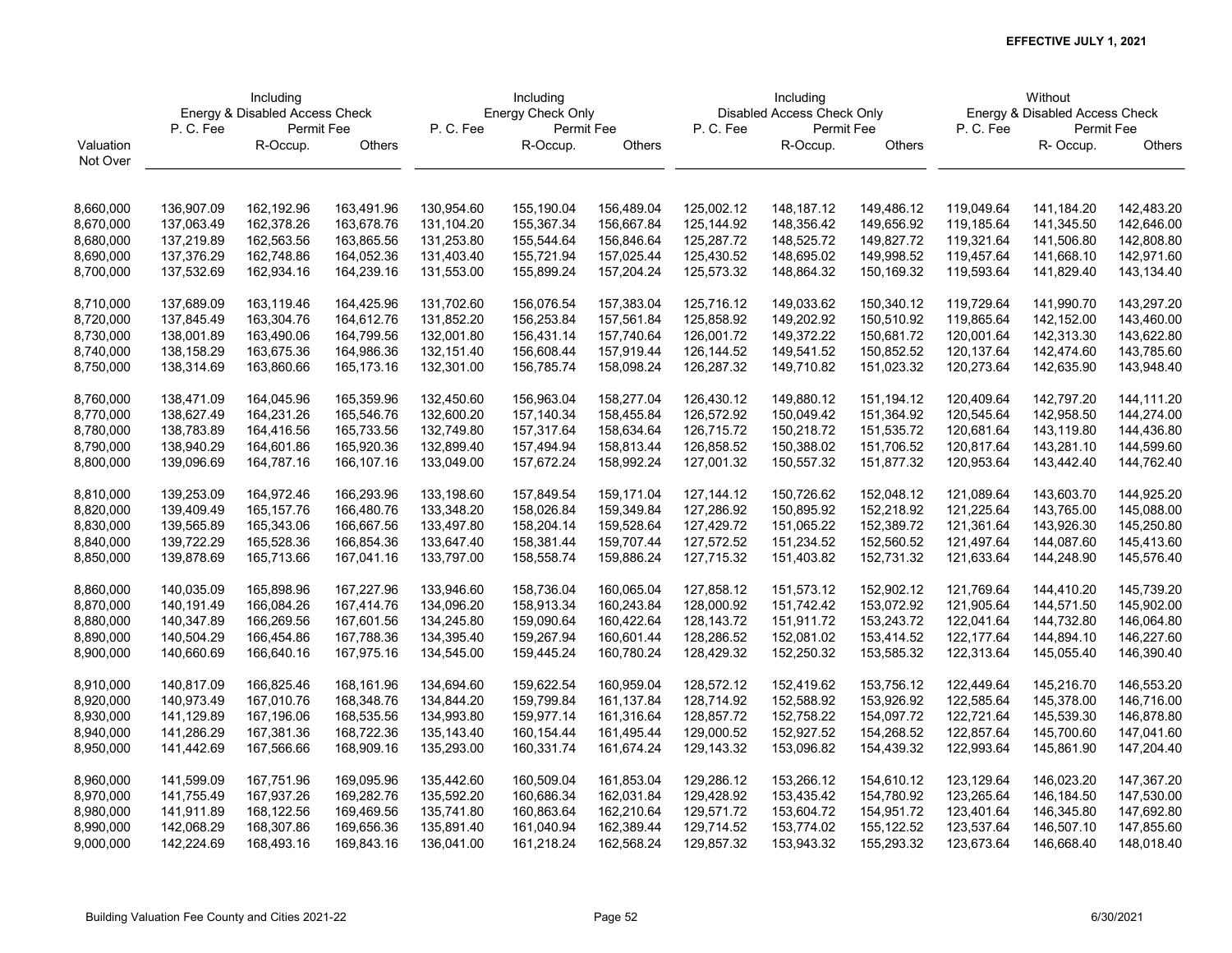|           | Including<br>Energy & Disabled Access Check |            |            |                       | Including         |            |              | Including                  |              | Without                        |            |            |  |
|-----------|---------------------------------------------|------------|------------|-----------------------|-------------------|------------|--------------|----------------------------|--------------|--------------------------------|------------|------------|--|
|           |                                             |            |            |                       | Energy Check Only |            |              | Disabled Access Check Only |              | Energy & Disabled Access Check |            |            |  |
|           | P.C.Fee                                     | Permit Fee |            | P.C.Fee<br>Permit Fee |                   |            | P.C.Fee      | Permit Fee                 |              | P.C.Fee                        | Permit Fee |            |  |
| Valuation |                                             | R-Occup.   | Others     |                       | R-Occup.          | Others     |              | R-Occup.                   | Others       |                                | R- Occup.  | Others     |  |
| Not Over  |                                             |            |            |                       |                   |            |              |                            |              |                                |            |            |  |
|           |                                             |            |            |                       |                   |            |              |                            |              |                                |            |            |  |
| 9,010,000 | 142,381.09                                  | 168,678.46 | 170,029.96 | 136,190.60            | 161,395.54        | 162,747.04 | 130,000.12   | 154,112.62                 | 155,464.12   | 123,809.64                     | 146,829.70 | 148,181.20 |  |
| 9,020,000 | 142,537.49                                  | 168,863.76 | 170,216.76 | 136,340.20            | 161,572.84        | 162,925.84 | 130,142.92   | 154,281.92                 | 155,634.92   | 123,945.64                     | 146,991.00 | 148,344.00 |  |
| 9,030,000 | 142,693.89                                  | 169,049.06 | 170,403.56 | 136,489.80            | 161,750.14        | 163,104.64 | 130,285.72   | 154,451.22                 | 155,805.72   | 124,081.64                     | 147,152.30 | 148,506.80 |  |
| 9,040,000 | 142,850.29                                  | 169,234.36 | 170,590.36 | 136,639.40            | 161,927.44        | 163,283.44 | 130,428.52   | 154,620.52                 | 155,976.52   | 124,217.64                     | 147,313.60 | 148,669.60 |  |
| 9,050,000 | 143,006.69                                  | 169,419.66 | 170,777.16 | 136,789.00            | 162,104.74        | 163,462.24 | 130,571.32   | 154,789.82                 | 156,147.32   | 124,353.64                     | 147,474.90 | 148,832.40 |  |
|           |                                             |            |            |                       |                   |            |              |                            |              |                                |            |            |  |
| 9,060,000 | 143,163.09                                  | 169,604.96 | 170,963.96 | 136,938.60            | 162,282.04        | 163,641.04 | 130,714.12   | 154,959.12                 | 156,318.12   | 124,489.64                     | 147,636.20 | 148,995.20 |  |
| 9,070,000 | 143,319.49                                  | 169,790.26 | 171,150.76 | 137,088.20            | 162,459.34        | 163,819.84 | 130,856.92   | 155,128.42                 | 156,488.92   | 124,625.64                     | 147,797.50 | 149,158.00 |  |
| 9,080,000 | 143,475.89                                  | 169,975.56 | 171,337.56 | 137,237.80            | 162,636.64        | 163,998.64 | 130,999.72   | 155,297.72                 | 156,659.72   | 124,761.64                     | 147,958.80 | 149,320.80 |  |
| 9,090,000 | 143,632.29                                  | 170,160.86 | 171,524.36 | 137,387.40            | 162,813.94        | 164,177.44 | 131,142.52   | 155,467.02                 | 156,830.52   | 124,897.64                     | 148,120.10 | 149,483.60 |  |
| 9,100,000 | 143,788.69                                  | 170,346.16 | 171,711.16 | 137,537.00            | 162,991.24        | 164,356.24 | 131,285.32   | 155,636.32                 | 157,001.32   | 125,033.64                     | 148,281.40 | 149,646.40 |  |
|           |                                             |            |            |                       |                   |            |              |                            |              |                                |            |            |  |
| 9,110,000 | 143,945.09                                  | 170,531.46 | 171,897.96 | 137,686.60            | 163,168.54        | 164,535.04 | 131,428.12   | 155,805.62                 | 157, 172. 12 | 125,169.64                     | 148,442.70 | 149,809.20 |  |
| 9,120,000 | 144,101.49                                  | 170,716.76 | 172,084.76 | 137,836.20            | 163,345.84        | 164,713.84 | 131,570.92   | 155,974.92                 | 157,342.92   | 125,305.64                     | 148,604.00 | 149,972.00 |  |
| 9,130,000 | 144,257.89                                  | 170,902.06 | 172,271.56 | 137,985.80            | 163,523.14        | 164,892.64 | 131,713.72   | 156,144.22                 | 157,513.72   | 125,441.64                     | 148,765.30 | 150,134.80 |  |
| 9,140,000 | 144,414.29                                  | 171,087.36 | 172,458.36 | 138,135.40            | 163,700.44        | 165,071.44 | 131,856.52   | 156,313.52                 | 157,684.52   | 125,577.64                     | 148,926.60 | 150,297.60 |  |
| 9,150,000 | 144,570.69                                  | 171,272.66 | 172,645.16 | 138,285.00            | 163,877.74        | 165,250.24 | 131,999.32   | 156,482.82                 | 157,855.32   | 125,713.64                     | 149,087.90 | 150,460.40 |  |
|           |                                             |            |            |                       |                   |            |              |                            |              |                                |            |            |  |
| 9,160,000 | 144,727.09                                  | 171,457.96 | 172,831.96 | 138,434.60            | 164,055.04        | 165,429.04 | 132,142.12   | 156,652.12                 | 158,026.12   | 125,849.64                     | 149,249.20 | 150,623.20 |  |
| 9,170,000 | 144,883.49                                  | 171,643.26 | 173,018.76 | 138,584.20            | 164,232.34        | 165,607.84 | 132,284.92   | 156,821.42                 | 158,196.92   | 125,985.64                     | 149,410.50 | 150,786.00 |  |
| 9,180,000 | 145,039.89                                  | 171,828.56 | 173,205.56 | 138,733.80            | 164,409.64        | 165,786.64 | 132,427.72   | 156,990.72                 | 158,367.72   | 126,121.64                     | 149,571.80 | 150,948.80 |  |
| 9,190,000 | 145,196.29                                  | 172,013.86 | 173,392.36 | 138,883.40            | 164,586.94        | 165,965.44 | 132,570.52   | 157,160.02                 | 158,538.52   | 126,257.64                     | 149,733.10 | 151,111.60 |  |
| 9,200,000 | 145,352.69                                  | 172,199.16 | 173,579.16 | 139,033.00            | 164,764.24        | 166,144.24 | 132,713.32   | 157,329.32                 | 158,709.32   | 126,393.64                     | 149,894.40 | 151,274.40 |  |
| 9,210,000 | 145,509.09                                  | 172,384.46 | 173,765.96 | 139,182.60            | 164,941.54        | 166,323.04 | 132,856.12   | 157,498.62                 | 158,880.12   | 126,529.64                     | 150,055.70 | 151,437.20 |  |
| 9,220,000 | 145,665.49                                  | 172,569.76 | 173,952.76 | 139,332.20            | 165,118.84        | 166,501.84 | 132,998.92   | 157,667.92                 | 159,050.92   | 126,665.64                     | 150,217.00 | 151,600.00 |  |
| 9,230,000 | 145,821.89                                  | 172,755.06 | 174,139.56 | 139,481.80            | 165,296.14        | 166,680.64 | 133,141.72   | 157,837.22                 | 159,221.72   | 126,801.64                     | 150,378.30 | 151,762.80 |  |
| 9,240,000 | 145,978.29                                  | 172,940.36 | 174,326.36 | 139,631.40            | 165,473.44        | 166,859.44 | 133,284.52   | 158,006.52                 | 159,392.52   | 126,937.64                     | 150,539.60 | 151,925.60 |  |
| 9,250,000 | 146,134.69                                  | 173,125.66 | 174,513.16 | 139,781.00            | 165,650.74        | 167,038.24 | 133,427.32   | 158,175.82                 | 159,563.32   | 127,073.64                     | 150,700.90 | 152,088.40 |  |
|           |                                             |            |            |                       |                   |            |              |                            |              |                                |            |            |  |
| 9,260,000 | 146,291.09                                  | 173,310.96 | 174,699.96 | 139,930.60            | 165,828.04        | 167,217.04 | 133,570.12   | 158,345.12                 | 159,734.12   | 127,209.64                     | 150,862.20 | 152,251.20 |  |
| 9,270,000 | 146,447.49                                  | 173,496.26 | 174,886.76 | 140,080.20            | 166,005.34        | 167,395.84 | 133,712.92   | 158,514.42                 | 159,904.92   | 127,345.64                     | 151,023.50 | 152,414.00 |  |
| 9,280,000 | 146,603.89                                  | 173,681.56 | 175,073.56 | 140,229.80            | 166,182.64        | 167,574.64 | 133,855.72   | 158,683.72                 | 160,075.72   | 127,481.64                     | 151,184.80 | 152,576.80 |  |
| 9,290,000 | 146,760.29                                  | 173,866.86 | 175,260.36 | 140,379.40            | 166,359.94        | 167,753.44 | 133,998.52   | 158,853.02                 | 160,246.52   | 127,617.64                     | 151,346.10 | 152,739.60 |  |
| 9,300,000 | 146,916.69                                  | 174,052.16 | 175,447.16 | 140,529.00            | 166,537.24        | 167,932.24 | 134, 141. 32 | 159,022.32                 | 160,417.32   | 127,753.64                     | 151,507.40 | 152,902.40 |  |
|           |                                             |            |            |                       |                   |            |              |                            |              |                                |            |            |  |
| 9,310,000 | 147,073.09                                  | 174,237.46 | 175,633.96 | 140,678.60            | 166,714.54        | 168,111.04 | 134,284.12   | 159,191.62                 | 160,588.12   | 127,889.64                     | 151,668.70 | 153,065.20 |  |
| 9,320,000 | 147,229.49                                  | 174,422.76 | 175,820.76 | 140,828.20            | 166,891.84        | 168,289.84 | 134,426.92   | 159,360.92                 | 160,758.92   | 128,025.64                     | 151,830.00 | 153,228.00 |  |
| 9,330,000 | 147,385.89                                  | 174,608.06 | 176,007.56 | 140,977.80            | 167,069.14        | 168,468.64 | 134,569.72   | 159,530.22                 | 160,929.72   | 128,161.64                     | 151,991.30 | 153,390.80 |  |
| 9,340,000 | 147,542.29                                  | 174,793.36 | 176,194.36 | 141,127.40            | 167,246.44        | 168,647.44 | 134,712.52   | 159,699.52                 | 161,100.52   | 128,297.64                     | 152,152.60 | 153,553.60 |  |
| 9,350,000 | 147,698.69                                  | 174,978.66 | 176,381.16 | 141,277.00            | 167,423.74        | 168,826.24 | 134,855.32   | 159,868.82                 | 161,271.32   | 128,433.64                     | 152,313.90 | 153,716.40 |  |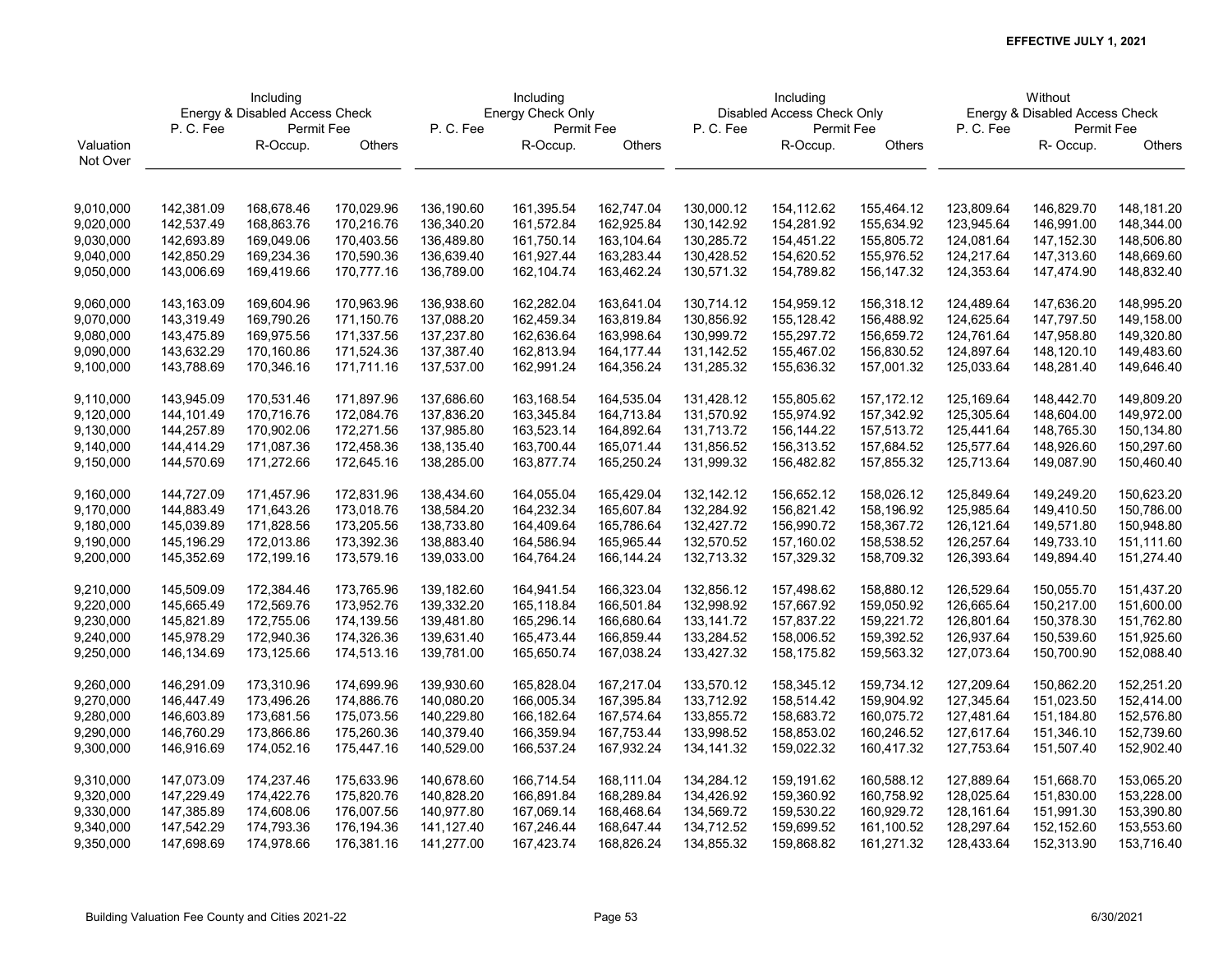|           | Including                      |            |            |            | Including         |            |            | Including                  |            | Without                        |            |               |  |
|-----------|--------------------------------|------------|------------|------------|-------------------|------------|------------|----------------------------|------------|--------------------------------|------------|---------------|--|
|           | Energy & Disabled Access Check |            |            |            | Energy Check Only |            |            | Disabled Access Check Only |            | Energy & Disabled Access Check |            |               |  |
|           | P.C.Fee                        | Permit Fee |            | P.C.Fee    | Permit Fee        |            | P.C.Fee    | Permit Fee                 |            | P.C.Fee                        | Permit Fee |               |  |
| Valuation |                                | R-Occup.   | Others     |            | R-Occup.          | Others     |            | R-Occup.                   | Others     |                                | R-Occup.   | <b>Others</b> |  |
| Not Over  |                                |            |            |            |                   |            |            |                            |            |                                |            |               |  |
|           |                                |            |            |            |                   |            |            |                            |            |                                |            |               |  |
|           |                                |            |            |            |                   |            |            |                            |            |                                |            |               |  |
| 9,360,000 | 147,855.09                     | 175,163.96 | 176,567.96 | 141,426.60 | 167,601.04        | 169,005.04 | 134,998.12 | 160,038.12                 | 161,442.12 | 128,569.64                     | 152,475.20 | 153,879.20    |  |
| 9,370,000 | 148,011.49                     | 175,349.26 | 176,754.76 | 141,576.20 | 167,778.34        | 169,183.84 | 135,140.92 | 160,207.42                 | 161,612.92 | 128,705.64                     | 152,636.50 | 154,042.00    |  |
| 9,380,000 | 148,167.89                     | 175,534.56 | 176,941.56 | 141,725.80 | 167,955.64        | 169,362.64 | 135,283.72 | 160,376.72                 | 161,783.72 | 128,841.64                     | 152,797.80 | 154,204.80    |  |
| 9,390,000 | 148,324.29                     | 175,719.86 | 177,128.36 | 141,875.40 | 168,132.94        | 169,541.44 | 135,426.52 | 160,546.02                 | 161,954.52 | 128,977.64                     | 152,959.10 | 154,367.60    |  |
| 9,400,000 | 148,480.69                     | 175,905.16 | 177,315.16 | 142,025.00 | 168,310.24        | 169,720.24 | 135,569.32 | 160,715.32                 | 162,125.32 | 129,113.64                     | 153,120.40 | 154,530.40    |  |
| 9,410,000 | 148,637.09                     | 176,090.46 | 177,501.96 | 142,174.60 | 168,487.54        | 169,899.04 | 135,712.12 | 160,884.62                 | 162,296.12 | 129,249.64                     | 153,281.70 | 154,693.20    |  |
| 9,420,000 | 148,793.49                     | 176,275.76 | 177,688.76 | 142,324.20 | 168,664.84        | 170,077.84 | 135,854.92 | 161,053.92                 | 162,466.92 | 129,385.64                     | 153,443.00 | 154,856.00    |  |
| 9,430,000 | 148,949.89                     | 176,461.06 | 177,875.56 | 142,473.80 | 168,842.14        | 170,256.64 | 135,997.72 | 161,223.22                 | 162,637.72 | 129,521.64                     | 153,604.30 | 155,018.80    |  |
| 9,440,000 | 149,106.29                     | 176,646.36 | 178,062.36 | 142,623.40 | 169,019.44        | 170,435.44 | 136,140.52 | 161,392.52                 | 162,808.52 | 129,657.64                     | 153,765.60 | 155,181.60    |  |
|           | 149,262.69                     | 176,831.66 | 178,249.16 | 142,773.00 | 169,196.74        | 170,614.24 |            | 161,561.82                 | 162,979.32 | 129,793.64                     | 153,926.90 |               |  |
| 9,450,000 |                                |            |            |            |                   |            | 136,283.32 |                            |            |                                |            | 155,344.40    |  |
| 9,460,000 | 149,419.09                     | 177,016.96 | 178,435.96 | 142,922.60 | 169,374.04        | 170,793.04 | 136,426.12 | 161,731.12                 | 163,150.12 | 129,929.64                     | 154,088.20 | 155,507.20    |  |
| 9,470,000 | 149,575.49                     | 177,202.26 | 178,622.76 | 143,072.20 | 169,551.34        | 170,971.84 | 136,568.92 | 161,900.42                 | 163,320.92 | 130,065.64                     | 154,249.50 | 155,670.00    |  |
| 9,480,000 | 149,731.89                     | 177,387.56 | 178,809.56 | 143,221.80 | 169,728.64        | 171,150.64 | 136,711.72 | 162,069.72                 | 163,491.72 | 130,201.64                     | 154,410.80 | 155,832.80    |  |
| 9,490,000 | 149,888.29                     | 177,572.86 | 178,996.36 | 143,371.40 | 169,905.94        | 171,329.44 | 136,854.52 | 162,239.02                 | 163,662.52 | 130,337.64                     | 154,572.10 | 155,995.60    |  |
| 9,500,000 | 150,044.69                     | 177,758.16 | 179,183.16 | 143,521.00 | 170,083.24        | 171,508.24 | 136,997.32 | 162,408.32                 | 163,833.32 | 130,473.64                     | 154,733.40 | 156,158.40    |  |
|           |                                |            |            |            |                   |            |            |                            |            |                                |            |               |  |
| 9,510,000 | 150,201.09                     | 177,943.46 | 179,369.96 | 143,670.60 | 170,260.54        | 171,687.04 | 137,140.12 | 162,577.62                 | 164,004.12 | 130,609.64                     | 154,894.70 | 156,321.20    |  |
| 9,520,000 | 150,357.49                     | 178,128.76 | 179,556.76 | 143,820.20 | 170,437.84        | 171,865.84 | 137,282.92 | 162,746.92                 | 164,174.92 | 130,745.64                     | 155,056.00 | 156,484.00    |  |
| 9,530,000 | 150,513.89                     | 178,314.06 | 179,743.56 | 143,969.80 | 170,615.14        | 172,044.64 | 137,425.72 | 162,916.22                 | 164,345.72 | 130,881.64                     | 155,217.30 | 156,646.80    |  |
| 9,540,000 | 150,670.29                     | 178,499.36 | 179,930.36 | 144,119.40 | 170,792.44        | 172,223.44 | 137,568.52 | 163,085.52                 | 164,516.52 | 131,017.64                     | 155,378.60 | 156,809.60    |  |
| 9,550,000 | 150,826.69                     | 178,684.66 | 180,117.16 | 144,269.00 | 170,969.74        | 172,402.24 | 137,711.32 | 163,254.82                 | 164,687.32 | 131,153.64                     | 155,539.90 | 156,972.40    |  |
|           |                                |            |            |            |                   |            |            |                            |            |                                |            |               |  |
| 9,560,000 | 150,983.09                     | 178,869.96 | 180,303.96 | 144,418.60 | 171,147.04        | 172,581.04 | 137,854.12 | 163,424.12                 | 164,858.12 | 131,289.64                     | 155,701.20 | 157,135.20    |  |
| 9,570,000 | 151,139.49                     | 179,055.26 | 180,490.76 | 144,568.20 | 171,324.34        | 172,759.84 | 137,996.92 | 163,593.42                 | 165,028.92 | 131,425.64                     | 155,862.50 | 157,298.00    |  |
| 9,580,000 | 151,295.89                     | 179,240.56 | 180,677.56 | 144,717.80 | 171,501.64        | 172,938.64 | 138,139.72 | 163,762.72                 | 165,199.72 | 131,561.64                     | 156,023.80 | 157,460.80    |  |
| 9,590,000 | 151,452.29                     | 179,425.86 | 180,864.36 | 144,867.40 | 171,678.94        | 173,117.44 | 138,282.52 | 163,932.02                 | 165,370.52 | 131,697.64                     | 156,185.10 | 157,623.60    |  |
| 9,600,000 | 151,608.69                     | 179,611.16 | 181,051.16 | 145,017.00 | 171,856.24        | 173,296.24 | 138,425.32 | 164,101.32                 | 165,541.32 | 131,833.64                     | 156,346.40 | 157,786.40    |  |
|           |                                |            |            |            |                   |            |            |                            |            |                                |            |               |  |
| 9,610,000 | 151,765.09                     | 179,796.46 | 181,237.96 | 145,166.60 | 172,033.54        | 173,475.04 | 138,568.12 | 164,270.62                 | 165,712.12 | 131,969.64                     | 156,507.70 | 157,949.20    |  |
| 9,620,000 | 151,921.49                     | 179,981.76 | 181,424.76 | 145,316.20 | 172,210.84        | 173,653.84 | 138,710.92 | 164,439.92                 | 165,882.92 | 132,105.64                     | 156,669.00 | 158,112.00    |  |
| 9,630,000 | 152,077.89                     | 180,167.06 | 181,611.56 | 145,465.80 | 172,388.14        | 173,832.64 | 138,853.72 | 164,609.22                 | 166,053.72 | 132,241.64                     | 156,830.30 | 158,274.80    |  |
| 9,640,000 | 152,234.29                     | 180,352.36 | 181,798.36 | 145,615.40 | 172,565.44        | 174,011.44 | 138,996.52 | 164,778.52                 | 166,224.52 | 132,377.64                     | 156,991.60 | 158,437.60    |  |
| 9,650,000 | 152,390.69                     | 180,537.66 | 181,985.16 | 145,765.00 | 172,742.74        | 174,190.24 | 139,139.32 | 164,947.82                 | 166,395.32 | 132,513.64                     | 157,152.90 | 158,600.40    |  |
| 9,660,000 | 152,547.09                     | 180,722.96 | 182,171.96 | 145,914.60 | 172,920.04        | 174,369.04 | 139,282.12 | 165,117.12                 | 166,566.12 | 132,649.64                     | 157,314.20 | 158,763.20    |  |
| 9,670,000 | 152,703.49                     | 180,908.26 | 182,358.76 | 146,064.20 | 173,097.34        | 174,547.84 | 139,424.92 | 165,286.42                 | 166,736.92 | 132,785.64                     | 157,475.50 | 158,926.00    |  |
| 9,680,000 | 152,859.89                     | 181,093.56 | 182,545.56 | 146,213.80 | 173,274.64        | 174,726.64 | 139,567.72 | 165,455.72                 | 166,907.72 | 132,921.64                     | 157,636.80 | 159,088.80    |  |
| 9,690,000 | 153,016.29                     | 181,278.86 | 182,732.36 | 146,363.40 | 173,451.94        | 174,905.44 | 139,710.52 | 165,625.02                 | 167,078.52 | 133,057.64                     | 157,798.10 | 159,251.60    |  |
| 9,700,000 | 153,172.69                     | 181,464.16 | 182,919.16 | 146,513.00 | 173,629.24        | 175,084.24 | 139,853.32 | 165,794.32                 | 167,249.32 | 133,193.64                     | 157,959.40 | 159,414.40    |  |
|           |                                |            |            |            |                   |            |            |                            |            |                                |            |               |  |